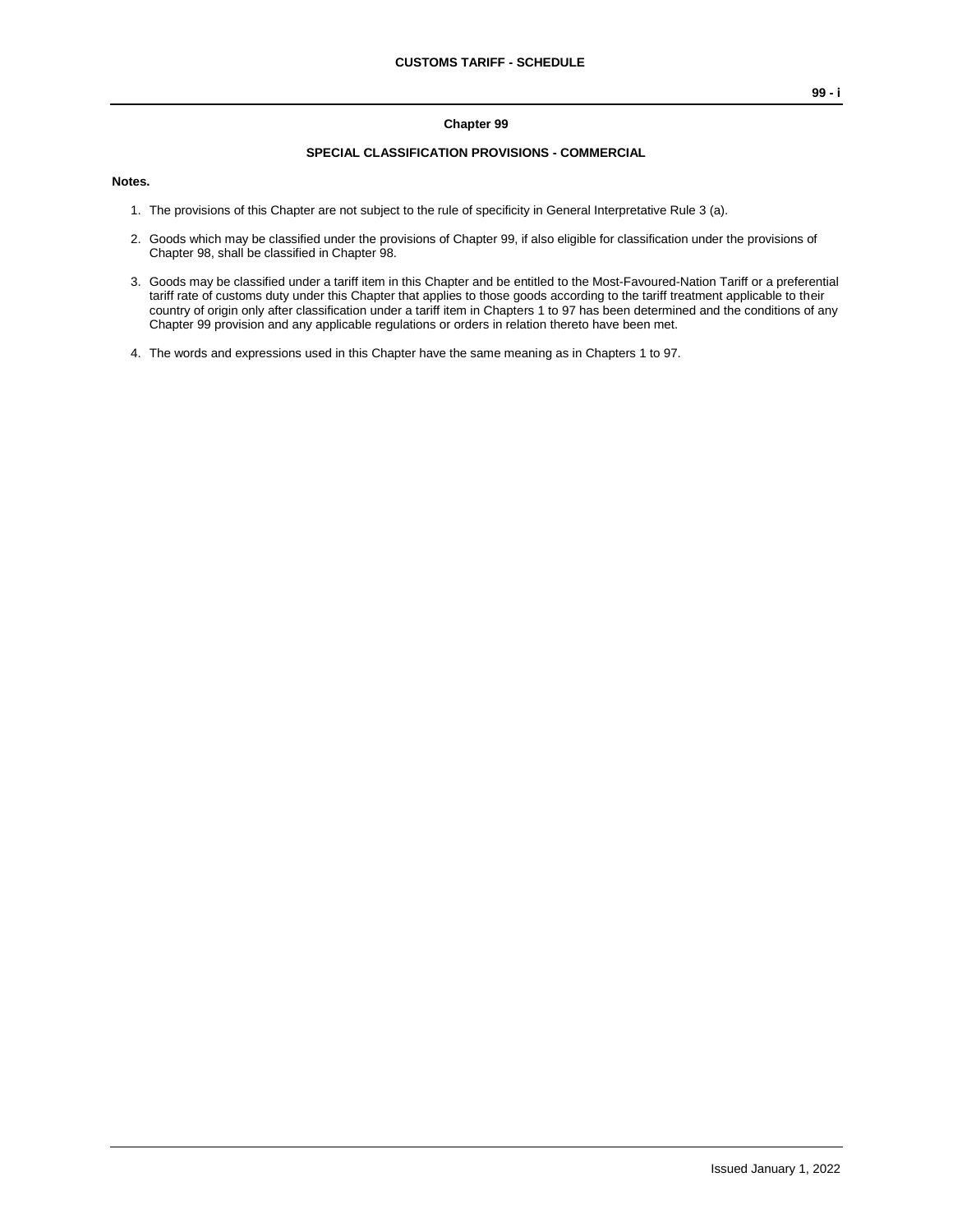| <b>Tariff</b><br><b>SS</b><br>Item | <b>Description of Goods</b>                                                                                                                                                                                                                                                                                                                                                                        | Unit of<br>Meas. | <b>MFN</b><br><b>Tariff</b> | <b>Applicable</b><br><b>Preferential Tariffs</b>                                                                               |
|------------------------------------|----------------------------------------------------------------------------------------------------------------------------------------------------------------------------------------------------------------------------------------------------------------------------------------------------------------------------------------------------------------------------------------------------|------------------|-----------------------------|--------------------------------------------------------------------------------------------------------------------------------|
| 9901.00.00                         | Articles and materials for use in the manufacture or repair of the<br>following to be employed in commercial fishing or the commercial<br>harvesting of marine plants:<br>Artificial bait;                                                                                                                                                                                                         |                  | Free                        | CCCT, LDCT, GPT,<br>UST, MXT, CIAT, CT,<br>CRT, IT, NT, SLT, PT,<br>COLT, JT, PAT, HNT,<br>KRT, CEUT, UAT,<br>CPTPT, UKT: Free |
|                                    | Carapace measures;<br>Cordage, fishing lines (including marlines), rope and twine, of a<br>circumference not exceeding 38 mm;<br>Devices for keeping nets open;<br>Fish hooks;<br>Fishing nets and netting;<br>Jiggers;<br>Line floats;<br>Lobster traps;<br>Lures;<br>Marker buoys of any material excluding wood;<br>Net floats;<br>Scallop drag nets;<br>Spat collectors and collector holders; |                  |                             |                                                                                                                                |
|                                    | Swivels.                                                                                                                                                                                                                                                                                                                                                                                           |                  |                             |                                                                                                                                |
| 9903.00.00                         | Articles and materials that enter into the cost of manufacture or repair<br>of the following, and articles for use in the following:<br>Agricultural or horticultural elevators or conveyors;<br>Agricultural or horticultural machinery for soil preparation or<br>cultivation, including domestic rotary tillers and lawn or sports-ground                                                       |                  | Free                        | CCCT, LDCT, GPT,<br>UST, MXT, CIAT, CT,<br>CRT, IT, NT, SLT, PT,<br>COLT, JT, PAT, HNT,<br>KRT, CEUT, UAT,<br>CPTPT, UKT: Free |
|                                    | rollers, and pneumatic tires and inner tubes for use therewith;<br>Agricultural or horticultural machines for cleaning, sorting or grading<br>seed, grain or dried leguminous vegetables;<br>Agricultural or horticultural machines of heading 84.33, not including<br>mowers for lawns, parks or sports-grounds, and pneumatic tires and<br>inner tubes for use therewith;                        |                  |                             |                                                                                                                                |
|                                    | Agricultural or horticultural machines of heading 84.36;<br>Agricultural or horticultural mechanical appliances (whether or not<br>hand-operated) for projecting, dispersing or spraying liquids or<br>powders, parts thereof and pneumatic tires and inner tubes for use<br>therewith;                                                                                                            |                  |                             |                                                                                                                                |
|                                    | Air heaters and parts thereof, for orchards;<br>Apparatus for sterilizing bulbs;                                                                                                                                                                                                                                                                                                                   |                  |                             |                                                                                                                                |
|                                    | Apparatus for the destruction of predatory animals by the discharge of<br>poisonous cartridges, and poisonous cartridges therefor;<br>Automatic bale stacking wagons, grain carts and silage wagons, and<br>parts thereof;                                                                                                                                                                         |                  |                             |                                                                                                                                |
|                                    | Automatic explosive bird-scaring devices and twin-shot cartridges<br>therefor:<br>Binder or baler twine of polyethylene, polypropylene, sisal or other                                                                                                                                                                                                                                             |                  |                             |                                                                                                                                |
|                                    | textile fibres of the genus Agave;<br>Carbon dioxide generators and parts thereof, to be employed in                                                                                                                                                                                                                                                                                               |                  |                             |                                                                                                                                |
|                                    | controlling the atmosphere in greenhouses or in storage plants for<br>fresh fruit or fresh vegetables;                                                                                                                                                                                                                                                                                             |                  |                             |                                                                                                                                |
|                                    | Centrifuges for testing butterfat, milk or cream;<br>Clippers for animals and for use on the farm;                                                                                                                                                                                                                                                                                                 |                  |                             |                                                                                                                                |
|                                    | Combination excavating and transporting scrapers for use on the                                                                                                                                                                                                                                                                                                                                    |                  |                             |                                                                                                                                |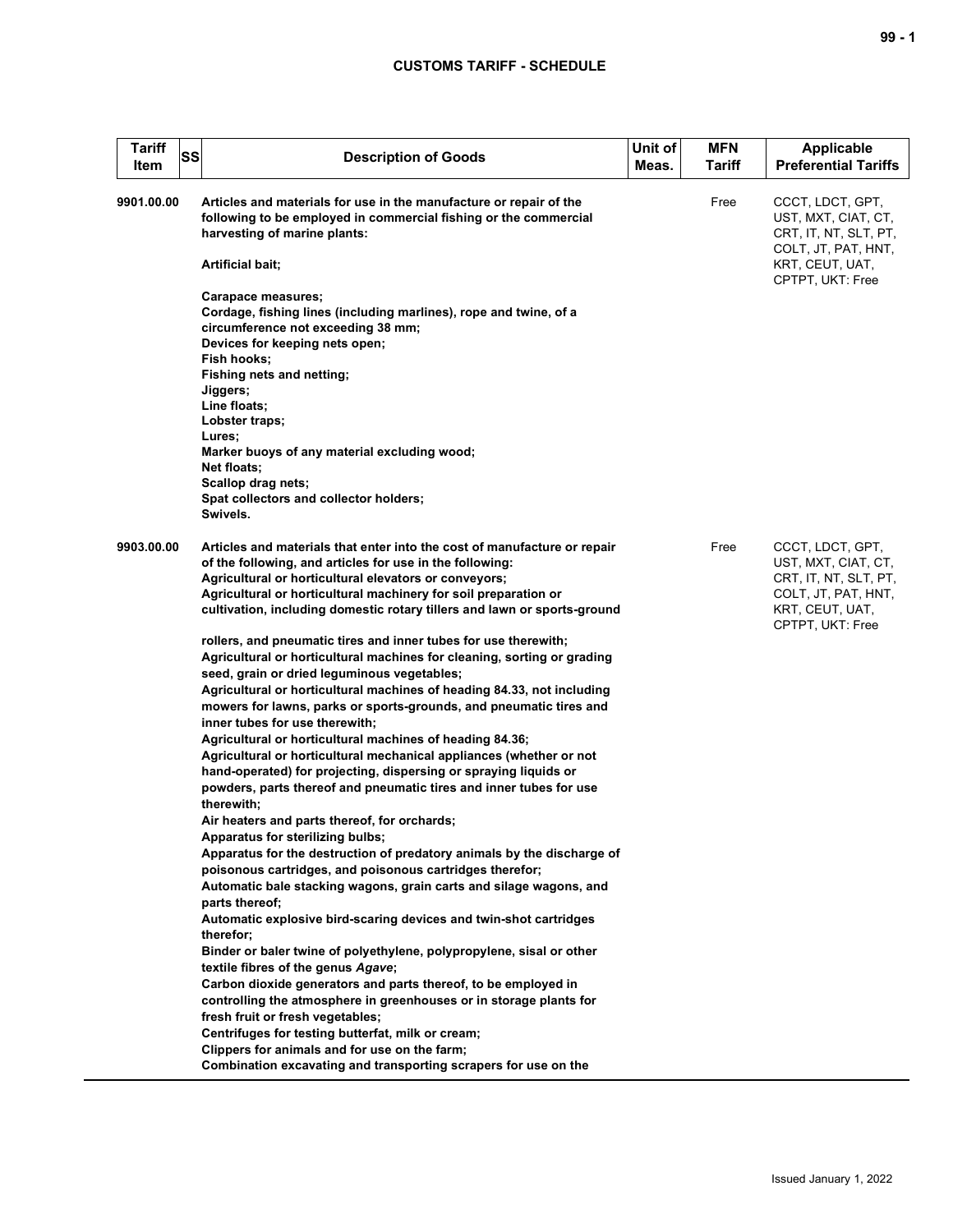| <b>Tariff</b> | SS | <b>Description of Goods</b>                                                                               | Unit of | <b>MFN</b>    | <b>Applicable</b>           |
|---------------|----|-----------------------------------------------------------------------------------------------------------|---------|---------------|-----------------------------|
| Item          |    |                                                                                                           | Meas.   | <b>Tariff</b> | <b>Preferential Tariffs</b> |
| 9903.00.00    |    | farm, and pneumatic tires and inner tubes for use therewith;                                              |         |               |                             |
| Continued     |    | Combination machinery for bagging or boxing and weighing, or                                              |         |               |                             |
|               |    | machinery for filling, for use with fresh fruit or vegetables;                                            |         |               |                             |
|               |    | Cream separators;                                                                                         |         |               |                             |
|               |    | Egg cooling cabinets and furniture therefor;                                                              |         |               |                             |
|               |    | Electrical bird-scaring devices which produce sounds simulating                                           |         |               |                             |
|               |    | natural alarm cries of birds, not including recorders or reproducers                                      |         |               |                             |
|               |    | using magnetic tape;                                                                                      |         |               |                             |
|               |    | <b>Fanning mills;</b>                                                                                     |         |               |                             |
|               |    | Farm or logging wagons or sleds;                                                                          |         |               |                             |
|               |    | Forage boxes for self-loading or self-unloading trailers and semi-<br>trailers for agricultural purposes; |         |               |                             |
|               |    | Front-end loader attachments or snow-blowers for tractors, for use on                                     |         |               |                             |
|               |    | the farm;                                                                                                 |         |               |                             |
|               |    | Fuel tanks, engines, generators, electric accumulators, switchboards                                      |         |               |                             |
|               |    | and panels, and parts thereof, all for generating electricity for                                         |         |               |                             |
|               |    | agricultural or horticultural purposes;                                                                   |         |               |                             |
|               |    | Generating sets for use on the farm for farm purposes only;                                               |         |               |                             |
|               |    | Grain or hay dryers;                                                                                      |         |               |                             |
|               |    | Grain roasters;                                                                                           |         |               |                             |
|               |    | Gravity discharge boxes for farm wagons;                                                                  |         |               |                             |
|               |    | Header or swather transporters and parts thereof;                                                         |         |               |                             |
|               |    | Hitches and couplings for use on the farm;                                                                |         |               |                             |
|               |    | Hydraulic hoists for unloading vehicles, for use on the farm;                                             |         |               |                             |
|               |    | Instruments, appliances and machines designed for measuring the                                           |         |               |                             |
|               |    | moisture content of agricultural produce;                                                                 |         |               |                             |
|               |    | Levellers for use on the farm and pneumatic tires and inner tubes for                                     |         |               |                             |
|               |    | use therewith;                                                                                            |         |               |                             |
|               |    | Machinery for bunching or tying cut flowers, vegetables or nursery                                        |         |               |                             |
|               |    | stock;                                                                                                    |         |               |                             |
|               |    | Machinery for filling bottles, for use in the beverage industry;                                          |         |               |                             |
|               |    | Machinery for packing fresh fruit or vegetables from the dumper, feed                                     |         |               |                             |
|               |    | table, bin or hopper stage to the box or bag closing stage;                                               |         |               |                             |
|               |    | Machinery for power filling, for use in the dairy industry;                                               |         |               |                             |
|               |    | Milk coolers and furniture therefor;                                                                      |         |               |                             |
|               |    | <b>Milking machines;</b>                                                                                  |         |               |                             |
|               |    | Plucking, scalding, washing, singeing or eviscerating machinery to be                                     |         |               |                             |
|               |    | employed in the preparation of poultry;<br>Post hole diggers;                                             |         |               |                             |
|               |    | Pressure testing apparatus for determining the maturity of fruit;                                         |         |               |                             |
|               |    | Pruning shears or hooks;                                                                                  |         |               |                             |
|               |    | Spraying lorries (spraying trucks) for spreading dry or liquid fertilizer                                 |         |               |                             |
|               |    | or sludge for agricultural use, and pneumatic tires and inner tubes for                                   |         |               |                             |
|               |    | use therewith;                                                                                            |         |               |                             |
|               |    | Sprinkle or trickle irrigation systems and parts thereof, for use on the                                  |         |               |                             |
|               |    | farm or in greenhouses;                                                                                   |         |               |                             |
|               |    | Steel stanchions for confining livestock either in pens or individually;                                  |         |               |                             |
|               |    | Traction ditching machines (not being ploughs) and buckets, shovels,                                      |         |               |                             |
|               |    | grabs, grips, pneumatic tires and inner tubes for use therewith;                                          |         |               |                             |
|               |    | Tractors powered by an internal combustion engine, not including                                          |         |               |                             |
|               |    | tractors of the type used on railway station platforms, road tractors for                                 |         |               |                             |
|               |    | semi-trailers or tractors of a kind for hauling logs (log skidders), and                                  |         |               |                             |
|               |    | buckets, shovels, grabs, grips, bulldozer or angledozer blades,                                           |         |               |                             |
|               |    | scarifiers, pneumatic tires and inner tubes for use therewith and for                                     |         |               |                             |
|               |    | use on the farm;                                                                                          |         |               |                             |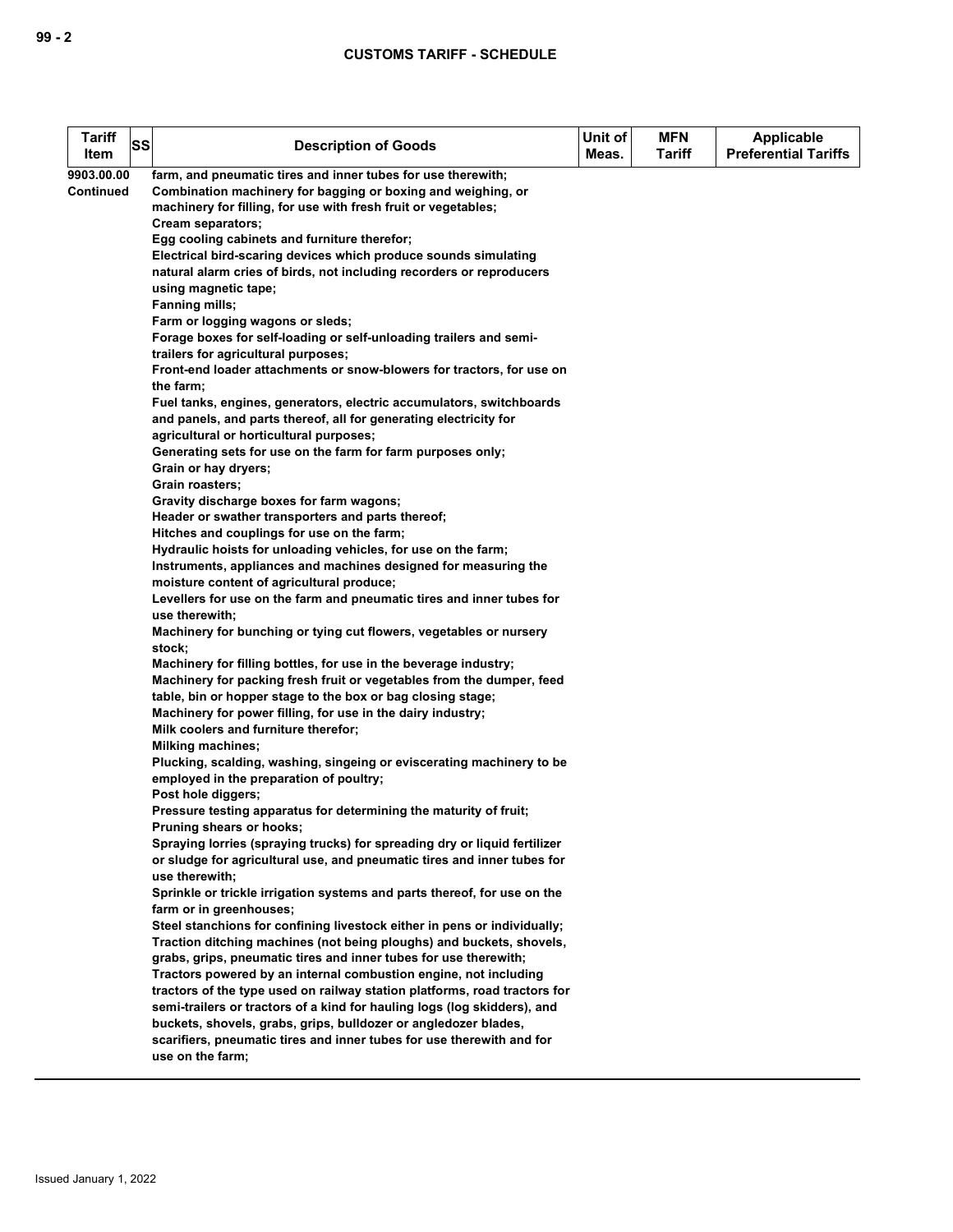| <b>Tariff</b><br>SS<br>Item    | <b>Description of Goods</b>                                                                                                                                                                                                                                                                                                                                                                                                                                                                                                                                   | Unit of<br>Meas. | MFN<br>Tariff | <b>Applicable</b><br><b>Preferential Tariffs</b>                                                                                         |
|--------------------------------|---------------------------------------------------------------------------------------------------------------------------------------------------------------------------------------------------------------------------------------------------------------------------------------------------------------------------------------------------------------------------------------------------------------------------------------------------------------------------------------------------------------------------------------------------------------|------------------|---------------|------------------------------------------------------------------------------------------------------------------------------------------|
| 9903.00.00<br><b>Continued</b> | chassis fitted with engines therefor, cabs therefor, and parts and<br>accessories thereof, other than bumpers and bumper parts, safety seat<br>belts and suspension shock-absorbers;<br>Windmills.                                                                                                                                                                                                                                                                                                                                                            |                  |               |                                                                                                                                          |
| 9904.00.00                     | Kosher goods of heading 22.04 or 22.05 that originate in Israel or<br>another CIFTA beneficiary.                                                                                                                                                                                                                                                                                                                                                                                                                                                              |                  | N/A           | CIAT: Free                                                                                                                               |
| 9905.00.00                     | The following Passover products for use during the Passover<br>holiday and so marked, imported during the period beginning two<br>months before the eve of the first day of that holiday and ending on<br>the last day of the holiday:                                                                                                                                                                                                                                                                                                                        |                  | Free          | CCCT, LDCT, GPT,<br>UST, MXT, CIAT, CT,<br>CRT, PT, COLT, JT,<br>PAT, HNT, KRT, CEUT,<br>UAT, CPTPT,<br>UKT: Free                        |
|                                | Cake mix, pancake mix and baked goods;                                                                                                                                                                                                                                                                                                                                                                                                                                                                                                                        |                  |               |                                                                                                                                          |
|                                | Canned fish and fish products other than pickled herring;<br><b>Canned fruits and vegetables;</b>                                                                                                                                                                                                                                                                                                                                                                                                                                                             |                  |               |                                                                                                                                          |
|                                | Chocolates, candy and gum (excluding fruit jelly candy and jelly rings,<br>chocolate-covered jellies, chocolate-covered marshmallows, and<br>chocolate-covered orange peels);                                                                                                                                                                                                                                                                                                                                                                                 |                  |               |                                                                                                                                          |
|                                | Dried apples;<br>Grapeseed oil;                                                                                                                                                                                                                                                                                                                                                                                                                                                                                                                               |                  |               |                                                                                                                                          |
|                                | Jam;<br>Jelly powders and puddings;                                                                                                                                                                                                                                                                                                                                                                                                                                                                                                                           |                  |               |                                                                                                                                          |
|                                | Juices (except apple juice) and juice blends (not containing apple                                                                                                                                                                                                                                                                                                                                                                                                                                                                                            |                  |               |                                                                                                                                          |
|                                | juice);                                                                                                                                                                                                                                                                                                                                                                                                                                                                                                                                                       |                  |               |                                                                                                                                          |
|                                | Matzo and matzo products;                                                                                                                                                                                                                                                                                                                                                                                                                                                                                                                                     |                  |               |                                                                                                                                          |
|                                | Margarine of tariff item No. 1517.10.10, not exceeding 50,000 kg each<br>Passover holiday;                                                                                                                                                                                                                                                                                                                                                                                                                                                                    |                  |               |                                                                                                                                          |
|                                | Olives;                                                                                                                                                                                                                                                                                                                                                                                                                                                                                                                                                       |                  |               |                                                                                                                                          |
|                                | Potato chips;                                                                                                                                                                                                                                                                                                                                                                                                                                                                                                                                                 |                  |               |                                                                                                                                          |
|                                | Salad dressings and ketchup;<br>Soups (including borsch) and gravies;                                                                                                                                                                                                                                                                                                                                                                                                                                                                                         |                  |               |                                                                                                                                          |
|                                | Tomato ketchup, paste, purée and sauce;                                                                                                                                                                                                                                                                                                                                                                                                                                                                                                                       |                  |               |                                                                                                                                          |
|                                | Vegetable shortening; and                                                                                                                                                                                                                                                                                                                                                                                                                                                                                                                                     |                  |               |                                                                                                                                          |
|                                | Vinegar.                                                                                                                                                                                                                                                                                                                                                                                                                                                                                                                                                      |                  |               |                                                                                                                                          |
|                                | Under this Act, the Governor in Council may amend the above list of<br>products.                                                                                                                                                                                                                                                                                                                                                                                                                                                                              |                  |               |                                                                                                                                          |
| 9906.00.00                     | Foodstuffs and other consumable goods, other than alcoholic<br>beverages and tobacco products, imported for exclusive use in carrying<br>out field studies by an expedition conducted or sponsored by a<br>scientific or cultural organization, an institution of learning or a foreign<br>government, the participants in which are non-residents of Canada and<br>the conductees or sponsors of which have undertaken to make available<br>to the Government of Canada all information obtained in Canada as a<br>result of the expedition's field studies. |                  | Free          | CCCT, LDCT, GPT,<br>UST, MXT, CIAT, CT,<br>CRT, IT, NT, SLT, PT,<br>COLT, JT, PAT, HNT,<br>KRT, CEUT, UAT,<br>CPTPT, UKT: Free           |
| 9907.00.00                     | Goods of Chapter 20, except tariff item Nos. 2001.10.00, 2001.90.10,<br>2006.00.10, 2008.60.90, 2008.99.40 and 2008.99.90, to be employed in the<br>processing (other than packaging) of food products or beverages;<br>Goods of tariff item No. 2106.10.00, 2106.90.29 or 2106.90.99 to be<br>employed in the processing (other than packaging) of food products or<br>beverages                                                                                                                                                                             |                  | Free          | AUT, NZT, CCCT, LDCT,<br>GPT, UST, MXT, CIAT,<br>CT, CRT, IT, NT, SLT,<br>PT, COLT, JT, PAT,<br>HNT, KRT, CEUT, UAT,<br>CPTPT, UKT: Free |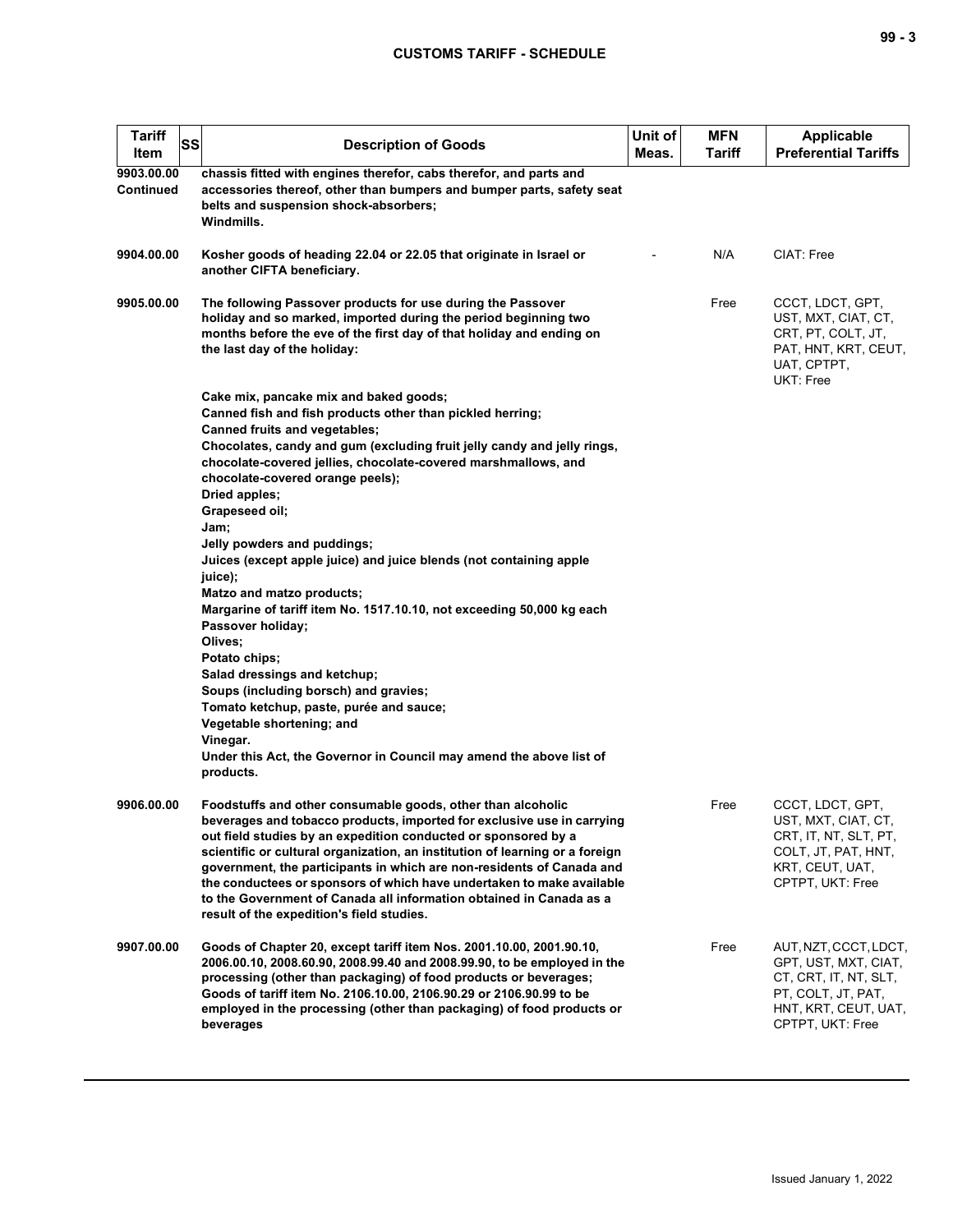| <b>Tariff</b><br>SS<br>Item | <b>Description of Goods</b>                                                                                                                                                                                                                                                                                                                                                                                                                                                                                                                                                                                                                                                                                                                                                                                                                                                                                                                                                                                                                                                                                                                                                                                                                                                                                                                                                                                                                                                                                                                                                                                                                                                                                                                                                                      | Unit of<br>Meas. | <b>MFN</b><br><b>Tariff</b> | Applicable<br><b>Preferential Tariffs</b>                                                                                      |
|-----------------------------|--------------------------------------------------------------------------------------------------------------------------------------------------------------------------------------------------------------------------------------------------------------------------------------------------------------------------------------------------------------------------------------------------------------------------------------------------------------------------------------------------------------------------------------------------------------------------------------------------------------------------------------------------------------------------------------------------------------------------------------------------------------------------------------------------------------------------------------------------------------------------------------------------------------------------------------------------------------------------------------------------------------------------------------------------------------------------------------------------------------------------------------------------------------------------------------------------------------------------------------------------------------------------------------------------------------------------------------------------------------------------------------------------------------------------------------------------------------------------------------------------------------------------------------------------------------------------------------------------------------------------------------------------------------------------------------------------------------------------------------------------------------------------------------------------|------------------|-----------------------------|--------------------------------------------------------------------------------------------------------------------------------|
| 9908.00.00                  | Utility vehicles of heading 87.03 and lorries (trucks) or shuttle cars of<br>heading 87.04, for use underground in mining or in developing mineral<br>deposits;<br>Articles (excluding tires and inner tubes) for use in the foregoing<br>equipment, or for use in loading machinery for loading coal or for<br>loading minerals directly from the working face of a mine, or for use in<br>extracting machinery for extracting minerals directly from the working<br>face of a mine.                                                                                                                                                                                                                                                                                                                                                                                                                                                                                                                                                                                                                                                                                                                                                                                                                                                                                                                                                                                                                                                                                                                                                                                                                                                                                                            |                  | Free                        | CCCT, LDCT, GPT,<br>UST, MXT, CIAT, CT,<br>CRT. IT. NT. SLT. PT.<br>COLT, JT, PAT, HNT,<br>KRT, CEUT, UAT,<br>CPTPT, UKT: Free |
| 9909.00.00                  | Well logging machinery or apparatus and seismic instruments, and parts<br>thereof, to be employed in the exploration, discovery, development,<br>maintenance, testing, depletion or production of oil or natural gas wells<br>or for use in drilling machinery to be employed in the exploration,<br>discovery, development or operation of potash or rock salt deposits,<br>excluding the motor vehicle chassis portion and parts thereof of special<br>purpose motor vehicles of heading 87.05, all other motor vehicles of<br>Chapter 87 and geophysical instruments of heading 90.15.                                                                                                                                                                                                                                                                                                                                                                                                                                                                                                                                                                                                                                                                                                                                                                                                                                                                                                                                                                                                                                                                                                                                                                                                        |                  | Free                        | CCCT, LDCT, GPT,<br>UST, MXT, CIAT, CT,<br>CRT, IT, NT, SLT, PT,<br>COLT, JT, PAT, HNT,<br>KRT, CEUT, UAT,<br>CPTPT, UKT: Free |
| 9910.00.00                  | Materials for use in the manufacture of goods of Section XVI, of<br>Chapter 40, 73 or 90, or of heading 59.10 or 87.05 (excluding the motor<br>vehicle chassis portion and parts thereof), such goods being used in the<br>exploration, discovery, development, maintenance, testing, depletion or<br>production of oil or natural gas wells up to and including the wellhead<br>assembly or surface oil pumping unit.                                                                                                                                                                                                                                                                                                                                                                                                                                                                                                                                                                                                                                                                                                                                                                                                                                                                                                                                                                                                                                                                                                                                                                                                                                                                                                                                                                           |                  | Free                        | CCCT, LDCT, GPT,<br>UST, MXT, CIAT, CT,<br>CRT, IT, NT, SLT, PT,<br>COLT, JT, PAT, HNT,<br>KRT, CEUT, UAT,<br>CPTPT, UKT: Free |
| 9913.00.00                  | The following pharmaceutical ingredients; salts, esters or hydrates<br>thereof when of the same subheading as the ingredient from which<br>they are derived and when described by any of the prefixes or suffixes<br>at the end of the following list of ingredients:                                                                                                                                                                                                                                                                                                                                                                                                                                                                                                                                                                                                                                                                                                                                                                                                                                                                                                                                                                                                                                                                                                                                                                                                                                                                                                                                                                                                                                                                                                                            |                  | Free                        | CCCT, LDCT, GPT,<br>UST, MXT, CIAT, CT,<br>CRT, IT, NT, SLT, PT,<br>COLT, JT, PAT, HNT,<br>KRT, CEUT, UAT,<br>CPTPT, UKT: Free |
|                             | Abacavir, Abafungin, Abamectin, Abanoquil, Abaperidone, Abarelix,<br>Abatacept, Abciximab, Abecarnil, Abetimus, Abiraterone, Abitesartan,<br>Ablukast, Abrineurin, Abunidazole, Acadesine, Acamprosate,<br>Acaprazine, Acarbose, Acebrochol, Aceburic acid, Acebutolol,<br>Acecainide, Acecarbromal, Aceclidine, Aceclofenac, Acedapsone,<br>Acediasulfone sodium, Acedoben, Acefluranol, Acefurtiamine,<br>Acefylline clofibrol, Acefylline piperazine, Aceglatone, Aceglutamide,<br>Acemannan, Acemetacin, Aceneuramic acid, Acenocoumarol,<br>Aceperone, Acepromazine, Aceprometazine, Acequinoline, Acesulfame,<br>Acetaminosalol, Acetarsol, Acetazolamide, Acetergamine, Acetiamine,<br>Acetiromate, Acetohexamide, Acetohydroxamic acid, Acetophenazine,<br>Acetorphine, Acetryptine, Acetylcholine chloride, Acetylcysteine,<br>Acetyldigitoxin, Acetylleucine, Acetylmethadol, Acevaltrate, Acexamic<br>acid, Aciclovir, Acifran, Acipimox, Acitazanolast, Acitemate, Acitretin,<br>Acivicin, Aclantate, Aclarubicin, Aclatonium napadisilate, Acodazole,<br>Acolbifene, Aconiazide, Acotiamide, Acoxatrine, Acreozast, Acridorex,<br>Acriflavinium chloride, Acrihellin, Acrisorcin, Acrivastine,<br>Acrocinonide, Acronine, Actagardin, Actaplanin, Actarit, Actinoquinol,<br>Actisomide, Actodigin, Adafenoxate, Adalimumab, Adamexine,<br>Adapalene, Adaprolol, Adargileukin alfa, Adatanserin, Adecatumumab,<br>Adefovir, Adekalant, Adelmidrol, Ademetionine, Adenosine phosphate,<br>Adibendan, Adicillin, Adimolol, Adinazolam, Adiphenine, Adipiodone,<br>Aditeren, Aditoprim, Adosopine, Adozelesin, Adrafinil, Adrenalone,<br>Adrogolide, Afalanine, Afeletecan, Afelimomab, Afloqualone, Afovirsen,<br>Afurolol, Agalsidase alfa, Agalsidase beta, Aganodine, Aglepristone, |                  |                             |                                                                                                                                |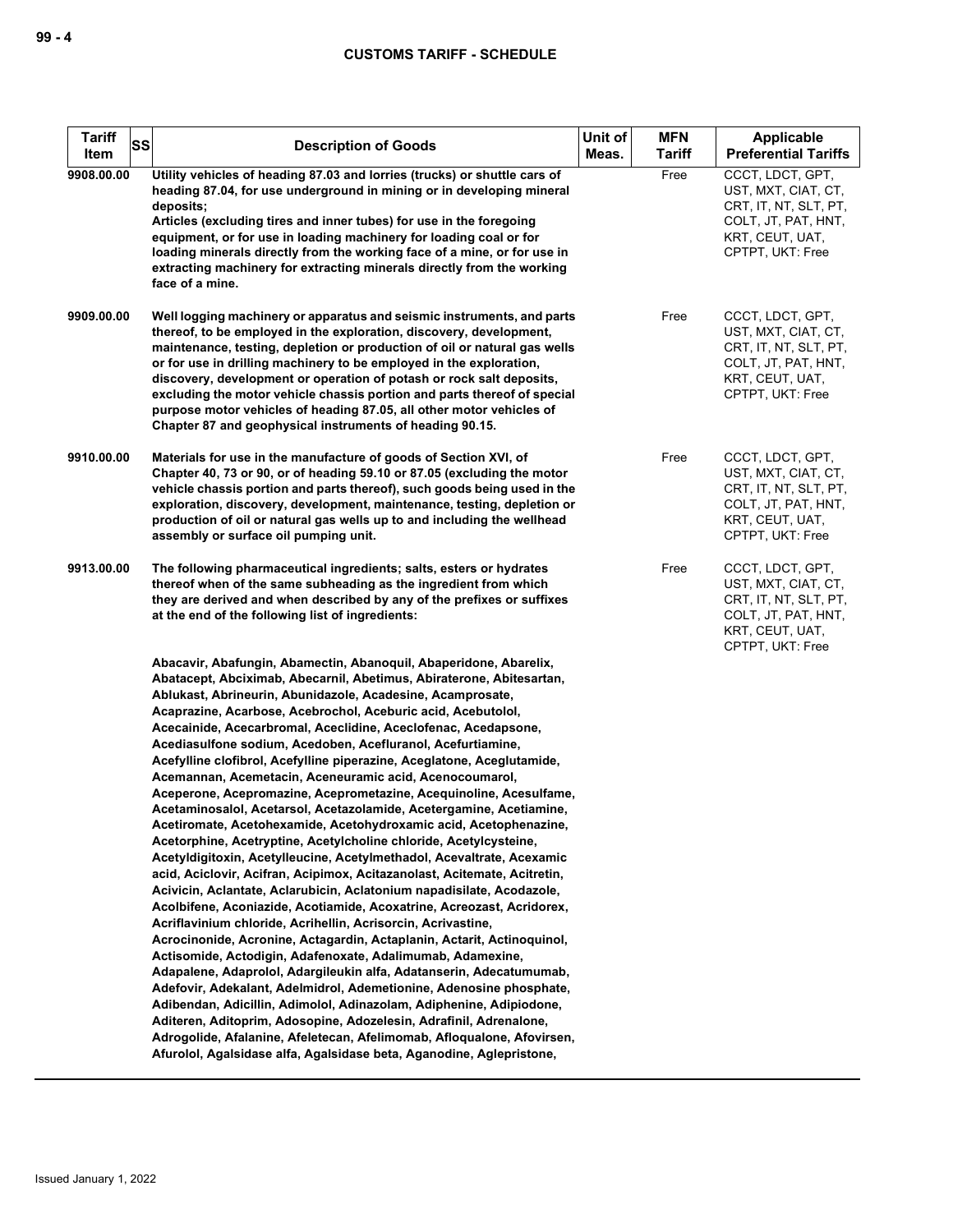| Tariff<br>Item          | SS | <b>Description of Goods</b>                                                                                                                                                                                                                                                                                                                                                                                                                                                                                                                                                                                                                                                                                                                                                                                                                                                                                                                                                                                                                                                                                                                                                                                                                                                                                                                                                        | Unit of<br>Meas. | <b>MFN</b><br>Tariff | <b>Applicable</b><br><b>Preferential Tariffs</b> |
|-------------------------|----|------------------------------------------------------------------------------------------------------------------------------------------------------------------------------------------------------------------------------------------------------------------------------------------------------------------------------------------------------------------------------------------------------------------------------------------------------------------------------------------------------------------------------------------------------------------------------------------------------------------------------------------------------------------------------------------------------------------------------------------------------------------------------------------------------------------------------------------------------------------------------------------------------------------------------------------------------------------------------------------------------------------------------------------------------------------------------------------------------------------------------------------------------------------------------------------------------------------------------------------------------------------------------------------------------------------------------------------------------------------------------------|------------------|----------------------|--------------------------------------------------|
| 9913.00.00<br>continued |    | Agomelatine, Aklomide, Alacepril, Alafosfalin, Alagebrium chloride,<br>Alamifovir, Alanine, Alanosine, Alaproclate, Alatrofloxacin, Alazanine<br>triclofenate, Albaconazole, Albendazole, Albendazole oxide, Albifylline,<br>Albutoin, Alclofenac, Alclometasone, Alcloxa, Alcuronium chloride,<br>Aldesulfone sodium, Aldioxa, Aldosterone, Alefacept, Alemcinal,<br>Alemtuzumab, Alendronic acid, Alentemol, Alepride, Alestramustine,<br>Alexidine, Alexitol sodium, Alfacalcidol, Alfadex, Alfadolone,<br>Alfaprostol, Alfatradiol, Alfaxalone, Alfentanil, Alfetamine, Alfimeprase,<br>Alfuzosin, Algeldrate, Algestone, Alglucerase, Alglucosidase alfa,<br>Alibendol, Alicaforsen, Aliconazole, Alifedrine, Aliflurane, Alilusem,<br>Alimadol, Alimemazine, Alinastine, Alinidine, Alipamide, Aliskiren,<br>Alitretinoin, Alizapride, Alletorphine, Allobarbital, Alloclamide,<br>Allocupreide sodium, Allomethadione, Allopurinol, Allylestrenol,<br>Allylprodine, Allylthiourea, Almadrate sulfate, Almagate, Almagodrate,<br>Almasilate, Almecillin, Almestrone, Alminoprofen, Almitrine,<br>Almokalant, Almotriptan, Almoxatone, Almurtide, Alnespirone,<br>Alniditan, Alonacic, Alonimid, Aloracetam, Alosetron, Alovudine,<br>Aloxiprin, Aloxistatin, Alozafone, Alpertine, Alphacetylmethadol,<br>Alphameprodine, Alphamethadol, Alphaprodine, Alpidem, Alpiropride, |                  |                      |                                                  |
|                         |    | Alprafenone, Alprazolam, Alprenolol, Alprostadil, Alrestatin, Alsactide,<br>Altanserin, Altapizone, Alteconazole, Alteplase, Altinicline, Altizide,<br>Altoqualine, Altrenogest, Altretamine, Altumomab, Aluminum<br>clofibrate, Alusulf, Alvameline, Alverine, Alvimopan, Alvircept sudotox,                                                                                                                                                                                                                                                                                                                                                                                                                                                                                                                                                                                                                                                                                                                                                                                                                                                                                                                                                                                                                                                                                      |                  |                      |                                                  |
|                         |    | Alvocidib, Amadinone, Amafolone, Amanozine, Amantadine,<br>Amantanium bromide, Amantocillin, Ambamustine, Ambasilide,<br>Ambazone, Ambenonium chloride, Ambenoxan, Ambicromil,<br>Ambomycin, Ambrisentan, Ambroxol, Ambruticin, Ambucaine,<br>Ambucetamide, Ambuside, Amcinafal, Amcinafide, Amcinonide,                                                                                                                                                                                                                                                                                                                                                                                                                                                                                                                                                                                                                                                                                                                                                                                                                                                                                                                                                                                                                                                                           |                  |                      |                                                  |
|                         |    | Amdoxovir, Amebucort, Amedalin, Amediplase, Amelometasone,<br>Ameltolide, Amelubant, Amesergide, Ametantrone, Amezepine,<br>Amezinium metilsulfate, Amfebutamone, Amfecloral, Amfenac,<br>Amfepentorex, Amfepramone, Amfetamine, Amfetaminil, Amflutizole,<br>Amfomycin, Amfonelic acid, Amicarbalide, Amicibone, Amicycline,<br>Amidantel, Amidapsone, Amidefrine mesilate, Amiflamine, Amifloverine,                                                                                                                                                                                                                                                                                                                                                                                                                                                                                                                                                                                                                                                                                                                                                                                                                                                                                                                                                                             |                  |                      |                                                  |
|                         |    | Amifloxacin, Amifostine, Amiglumide, Amikacin, Amikhelline, Amiloride,<br>Amindocate, Amineptine, Aminitrozole, Aminoacridine, Aminocaproic<br>acid, Aminoethyl nitrate, Aminoglutethimide, Aminometradine,<br>Aminophenazone, Aminophenazone cyclamate, Aminophylline,<br>Aminopromazine, Aminopterin sodium, Aminoquinol, Aminoquinuride,<br>Aminorex, Aminothiazole, Aminoxytriphene, Amiodarone, Amiperone,                                                                                                                                                                                                                                                                                                                                                                                                                                                                                                                                                                                                                                                                                                                                                                                                                                                                                                                                                                    |                  |                      |                                                  |
|                         |    | Amiphenazole, Amipizone, Amiprilose, Amiquinsin, Amisometradine,<br>Amisulpride, Amiterol, Amitivir, Amitraz, Amitriptyline,<br>Amitriptylinoxide, Amixetrine, Amlexanox, Amlintide, Amlodipine,<br>Amobarbital, Amocarzine, Amodiaquine, Amogastrin, Amolanone,<br>Amonafide, Amoproxan, Amopyroquine, Amorolfine, Amoscanate,                                                                                                                                                                                                                                                                                                                                                                                                                                                                                                                                                                                                                                                                                                                                                                                                                                                                                                                                                                                                                                                    |                  |                      |                                                  |
|                         |    | Amosulalol, Amotosalen, Amoxapine, Amoxecaine, Amoxicillin,<br>Amoxydramine camsilate, Amperozide, Amphenidone, Amphotalide,<br>Amphotericin B, Ampicillin, Ampiroxicam, Amprenavir, Amprolium,<br>Ampyrimine, Ampyzine, Amquinate, Amrinone, Amrubicin, Amsacrine,<br>Amtolmetin guacil, Amylmetacresol, Anagestone, Anagrelide, Anakinra,<br>Anaritide, Anastrozole, Anatibant, Anatumomab mafenatox, Anaxirone,<br>Anazocine, Anazolene sodium, Ancarolol, Ancestim, Ancitabine,<br>Ancriviroc, Ancrod, Andolast, Androstanolone, Anecortave,<br>Angiotensin II, Angiotensinamide, Anidoxime, Anidulafungin,                                                                                                                                                                                                                                                                                                                                                                                                                                                                                                                                                                                                                                                                                                                                                                    |                  |                      |                                                  |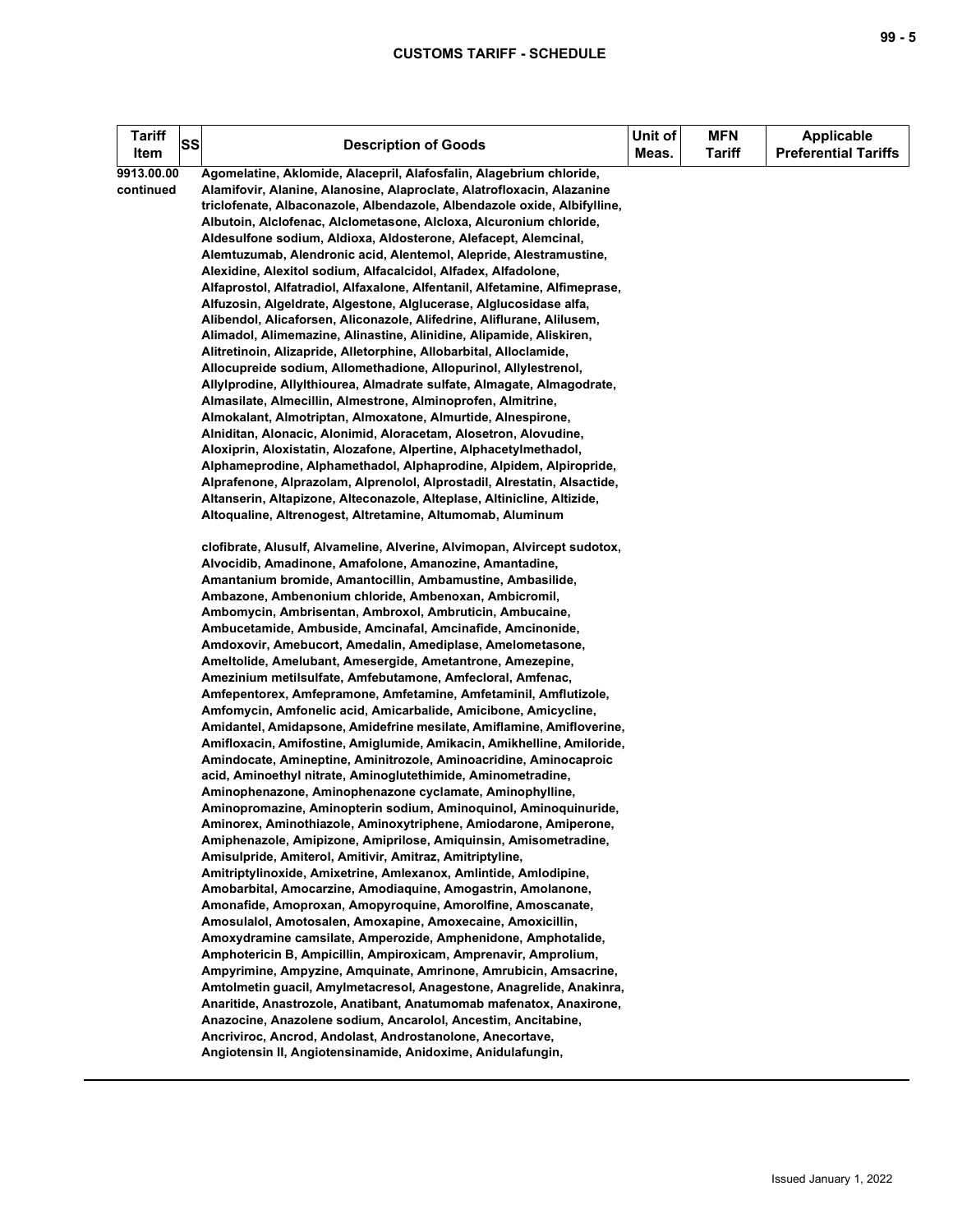| <b>Tariff</b><br>Item          | SS | <b>Description of Goods</b>                                                                                                        | Unit of<br>Meas. | <b>MFN</b><br><b>Tariff</b> | <b>Applicable</b><br><b>Preferential Tariffs</b> |
|--------------------------------|----|------------------------------------------------------------------------------------------------------------------------------------|------------------|-----------------------------|--------------------------------------------------|
|                                |    |                                                                                                                                    |                  |                             |                                                  |
| 9913.00.00<br><b>Continued</b> |    | Anilamate, Anileridine, Anilopam, Anipamil, Aniracetam, Anirolac,                                                                  |                  |                             |                                                  |
|                                |    | Anisacril, Anisindione, Anisopirol, Anisperimus, Anistreplase,                                                                     |                  |                             |                                                  |
|                                |    | Anitrazafen, Anpirtoline, Ansoxetine, Antafenite, Antazoline, Antazonite,                                                          |                  |                             |                                                  |
|                                |    | Antelmycin, Anthiolimine, Antienite, Antithrombin alfa,                                                                            |                  |                             |                                                  |
|                                |    | Antithrombin III human, Antrafenine, Antramycin, Apadoline, Apafant,                                                               |                  |                             |                                                  |
|                                |    | Apalcillin, Apaxifylline, Apaziquone, Apicycline, Apixaban, Aplindore                                                              |                  |                             |                                                  |
|                                |    | (palindore), Apolizumab, Apovincamine, Apraclonidine, Apramycin,                                                                   |                  |                             |                                                  |
|                                |    | Apratastat, Aprepitant, Aprikalim, Aprindine, Aprinocarsen,                                                                        |                  |                             |                                                  |
|                                |    | Aprobarbital, Aprofene, Aprosulate sodium, Aprotinin, Aptazapine,                                                                  |                  |                             |                                                  |
|                                |    | Aptiganel, Aptocaine, Aranidipine, Aranotin, Araprofen,                                                                            |                  |                             |                                                  |
|                                |    | Arasertaconazole, Arbaprostil, Arbekacin, Arbutamine, Arcitumomab,                                                                 |                  |                             |                                                  |
|                                |    | Arclofenin, Ardacin, Ardenermin, Ardeparin sodium, Arfalasin,                                                                      |                  |                             |                                                  |
|                                |    | Arfendazam, Arformoterol, Argatroban, Argimesna, Arginine,                                                                         |                  |                             |                                                  |
|                                |    | Argipressin, Argiprestocin, Arildone, Arimoclomol, Aripiprazole,                                                                   |                  |                             |                                                  |
|                                |    | Armodafinil, Arnolol, Arofylline, Aronixil, Arotinolol, Arprinocid,                                                                |                  |                             |                                                  |
|                                |    | Arpromidine, Arsanilic acid, Arsthinol, Arteflene, Artemether,                                                                     |                  |                             |                                                  |
|                                |    | Artemifone, Artemisinin, Artemotil, Artenimol, Artesunate, Articaine,                                                              |                  |                             |                                                  |
|                                |    | Artilide, Arundic acid, Arzoxifene, Ascorbic acid, Ascorbyl gamolenate,                                                            |                  |                             |                                                  |
|                                |    | Aselizumab, Asenapine, Aseripide, Asimadoline, Asobamast, Asocainol,                                                               |                  |                             |                                                  |
|                                |    | Asoprisnil, Asoprisnil ecamate, Aspartame, Aspartic acid, Aspartocin,                                                              |                  |                             |                                                  |
|                                |    | Aspoxicillin, Astemizole, Astromicin, Ataciguat, Atamestane, Ataprost,                                                             |                  |                             |                                                  |
|                                |    | Ataquimast, Atazanavir, Atenolol, Atevirdine, Atexakin alfa, Atibeprone,                                                           |                  |                             |                                                  |
|                                |    | Atilmotin, Atipamezole, Atiprimod, Atiprosin, Atizoram, Atliprofen,<br>Atocalcitol, Atolide, Atorolimumab, Atorvastatin, Atosiban, |                  |                             |                                                  |
|                                |    | Atovaquone, Atracurium besilate, Atrasentan, Atreleuton, Atrimustine,                                                              |                  |                             |                                                  |
|                                |    | Atrinositol, Atromepine, Atropine methonitrate, Atropine oxide,                                                                    |                  |                             |                                                  |
|                                |    | Auranofin, Aurothioglycanide, Avanafil, Avasimibe, Avicatonin,                                                                     |                  |                             |                                                  |
|                                |    | Avilamycin, Aviptadil, Aviscumine, Avitriptan, Avizafone, Avobenzone,                                                              |                  |                             |                                                  |
|                                |    | Avoparcin, Avorelin, Avosentan, Avotermin, Avridine, Axamozide,                                                                    |                  |                             |                                                  |
|                                |    | Axitirome, Axomadol, Azabon, Azabuperone, Azacitidine, Azaclorzine,                                                                |                  |                             |                                                  |
|                                |    | Azaconazole, Azacosterol, Azacyclonol, Azaftozine, Azalanstat,                                                                     |                  |                             |                                                  |
|                                |    | Azalomycin, Azaloxan, Azamethonium bromide, Azamulin, Azanator,                                                                    |                  |                             |                                                  |
|                                |    | Azanidazole, Azaperone, Azaprocin, Azapropazone, Azaquinzole,                                                                      |                  |                             |                                                  |
|                                |    | Azaribine, Azaserine, Azasetron, Azaspirium chloride, Azastene,                                                                    |                  |                             |                                                  |
|                                |    | Azatadine, Azatepa, Azathioprine, Azelaic acid, Azelastine, Azelnidipine,                                                          |                  |                             |                                                  |
|                                |    | Azepexole, Azepindole, Azetirelin, Azidamfenicol, Azidocillin, Azimexon,                                                           |                  |                             |                                                  |
|                                |    | Azimilide, Azintamide, Azipramine, Azithromycin, Azlocillin, Azolimine,                                                            |                  |                             |                                                  |
|                                |    | Azosemide, Azotomycin, Aztreonam, Azumolene, Bacampicillin,                                                                        |                  |                             |                                                  |
|                                |    | Bacitracin, Baclofen, Bacmecillinam, Bakeprofen, Balaglitazone,                                                                    |                  |                             |                                                  |
|                                |    | Balazipone, Balicatib, Balofloxacin, Balsalazide, Bamaluzole,                                                                      |                  |                             |                                                  |
|                                |    | Bamaquimast, Bambermycin, Bambuterol, Bamethan, Bamifylline,                                                                       |                  |                             |                                                  |
|                                |    | Bamipine, Bamirastine, Bamnidazole, Banoxantrone, Bapineuzumab,                                                                    |                  |                             |                                                  |
|                                |    | Baquiloprim, Barbexaclone, Barbital, Barbital sodium, Barixibat,<br>Barmastine, Barnidipine, Barucainide, Barusiban, Basifungin,   |                  |                             |                                                  |
|                                |    | Basiliximab, Batabulin, Batanopride, Batebulast, Batelapine, Batilol,                                                              |                  |                             |                                                  |
|                                |    | Batimastat, Batoprazine, Batroxobin, Baxitozine, Bazedoxifene,                                                                     |                  |                             |                                                  |
|                                |    | Bazinaprine, Becampanel, Becantone, Becaplermin, Becatecarin,                                                                      |                  |                             |                                                  |
|                                |    | Beciparcil, Beclamide, Becliconazole, Beclobrate, Beclometasone,                                                                   |                  |                             |                                                  |
|                                |    | Beclotiamine, Becocalcidiol, Bectumomab, Befetupitant, Befiperide,                                                                 |                  |                             |                                                  |
|                                |    | Befloxatone, Befunolol, Befuraline, Bekanamycin, Belaperidone,                                                                     |                  |                             |                                                  |
|                                |    | Belarizine, Belatacept, Belfosdil, Belimumab, Belotecan, Beloxamide,                                                               |                  |                             |                                                  |
|                                |    | Beloxepin, Bemarinone, Bemegride, Bemesetron, Bemetizide, Beminafil,                                                               |                  |                             |                                                  |
|                                |    | Bemitradine, Bemoradan, Bemotrizinol, Benactyzine, Benafentrine,                                                                   |                  |                             |                                                  |
|                                |    | Benaprizine, Benaxibine, Benazepril, Benazeprilat, Bencianol,                                                                      |                  |                             |                                                  |
|                                |    |                                                                                                                                    |                  |                             |                                                  |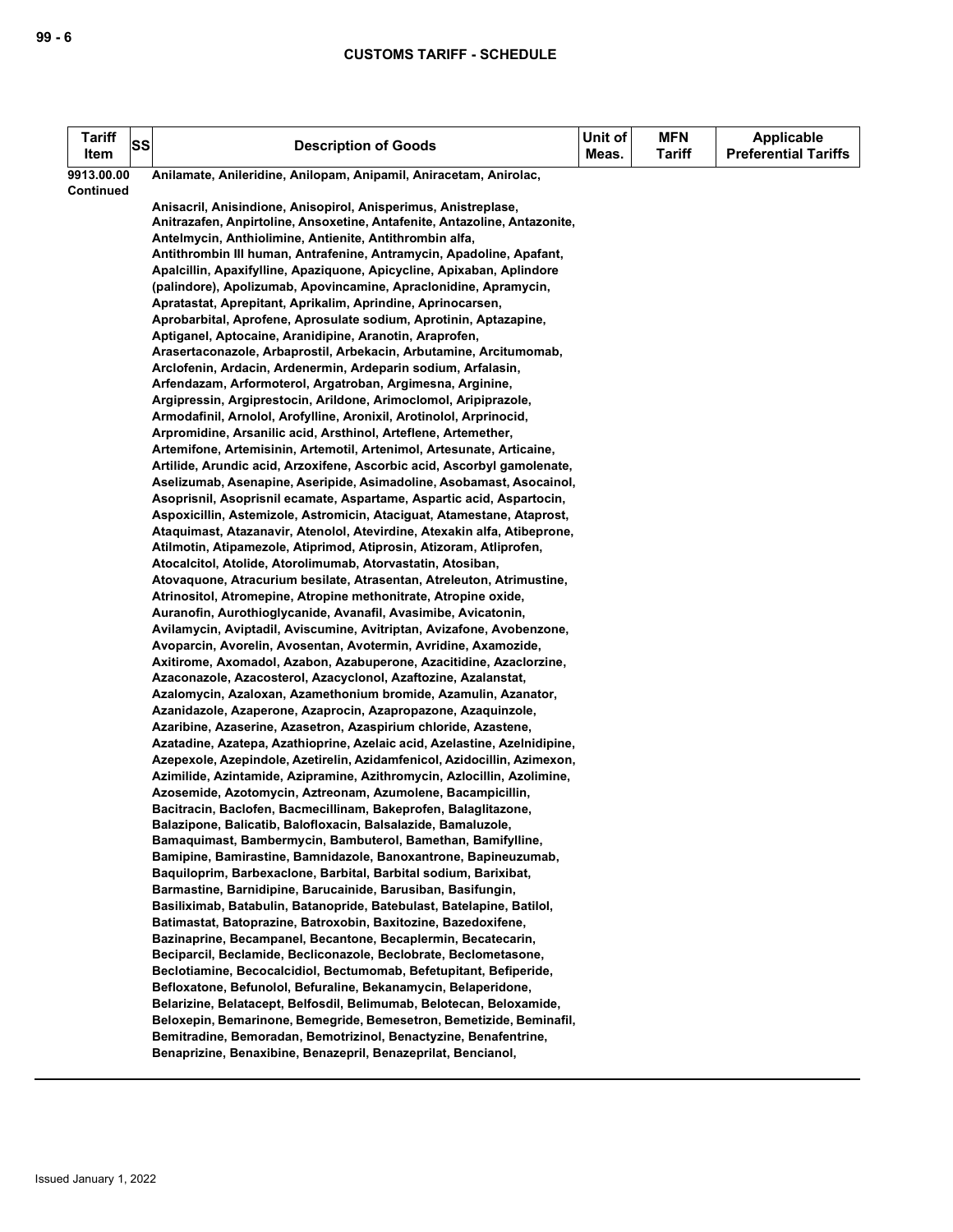| <b>Tariff</b><br>Item | <b>SS</b> | <b>Description of Goods</b>                                                                                                        | Unit of<br>Meas. | <b>MFN</b><br><b>Tariff</b> | Applicable<br><b>Preferential Tariffs</b> |
|-----------------------|-----------|------------------------------------------------------------------------------------------------------------------------------------|------------------|-----------------------------|-------------------------------------------|
| 9913.00.00            |           | Bencisteine, Benclonidine, Bencyclane, Bendacalol, Bendamustine,                                                                   |                  |                             |                                           |
| Continued             |           |                                                                                                                                    |                  |                             |                                           |
|                       |           | Bendazac, Bendazol, Benderizine, Bendroflumethiazide, Benethamine                                                                  |                  |                             |                                           |
|                       |           | penicillin, Benexate, Benfluorex, Benfosformin, Benfotiamine,                                                                      |                  |                             |                                           |
|                       |           | Benfurodil hemisuccinate, Benhepazone, Benidipine, Benmoxin,                                                                       |                  |                             |                                           |
|                       |           | Benolizime, Benorilate, Benorterone, Benoxafos, Benoxaprofen,                                                                      |                  |                             |                                           |
|                       |           | Benpenolisin, Benperidol, Benproperine, Benrixate, Bensalan,                                                                       |                  |                             |                                           |
|                       |           | Benserazide, Bensuldazic acid, Bentazepam, Bentemazole, Bentiamine,                                                                |                  |                             |                                           |
|                       |           | Bentipimine, Bentiromide, Benurestat, Benzalkonium chloride,                                                                       |                  |                             |                                           |
|                       |           | Benzaprinoxide, Benzarone, Benzathine benzylpenicillin, Benzatropine,                                                              |                  |                             |                                           |
|                       |           | Benzbromarone, Benzestrol, Benzethidine, Benzethonium chloride,<br>Benzetimide, Benzfetamine, Benzilonium bromide, Benzindopyrine, |                  |                             |                                           |
|                       |           | Benziodarone, Benzmalecene, Benznidazole, Benzobarbital,                                                                           |                  |                             |                                           |
|                       |           | Benzocaine, Benzoclidine, Benzoctamine, Benzodepa,                                                                                 |                  |                             |                                           |
|                       |           | Benzododecinium chloride, Benzonatate, Benzopyrronium bromide,                                                                     |                  |                             |                                           |
|                       |           | Benzotript, Benzoxiquine, Benzoxonium chloride, Benzpiperylone,                                                                    |                  |                             |                                           |
|                       |           | Benzpyrinium bromide, Benzquercin, Benzquinamide, Benzthiazide,                                                                    |                  |                             |                                           |
|                       |           | Benzydamine, Benzylpenicillin, Benzylsulfamide, Bepafant, Beperidium                                                               |                  |                             |                                           |
|                       |           | iodide, Bephenium hydroxynaphthoate, Bepiastine, Bepotastine,                                                                      |                  |                             |                                           |
|                       |           | Bepridil, Beraprost, Berefrine, Berlafenone, Bermoprofen,                                                                          |                  |                             |                                           |
|                       |           | Bertilimumab, Bertosamil, Berupipam, Bervastatin, Berythromycin,                                                                   |                  |                             |                                           |
|                       |           | Besigomsin, Besilesomab, Besipirdine, Besulpamide, Besunide,                                                                       |                  |                             |                                           |
|                       |           | Betacarotene, Betacetylmethadol, Betadex, Betahistine,                                                                             |                  |                             |                                           |
|                       |           | Betameprodine, Betamethadol, Betamethasone, Betamethasone                                                                          |                  |                             |                                           |
|                       |           | acibutate, Betamicin, Betamipron, Betanidine, Betaprodine,                                                                         |                  |                             |                                           |
|                       |           | Betasizofiran, Betaxolol, Betazole, Betiatide, Betoxycaine,                                                                        |                  |                             |                                           |
|                       |           | Bevacizumab, Bevantolol, Bevonium metilsulfate, Bexarotene,                                                                        |                  |                             |                                           |
|                       |           | Bexlosteride, Bezafibrate, Bezitramide, Bialamicol, Biapenem,                                                                      |                  |                             |                                           |
|                       |           | Bibapcitide, Bibenzonium bromide, Bibrocathol, Bicalutamide,                                                                       |                  |                             |                                           |
|                       |           | Bicifadine, Biciromab, Biclodil, Biclofibrate, Biclotymol, Bicozamycin,                                                            |                  |                             |                                           |
|                       |           | Bidimazium iodide, Bidisomide, Bietamiverine, Bietaserpine, Bifarcept,                                                             |                  |                             |                                           |
|                       |           | Bifemelane, Bifepramide, Bifeprofen, Bifeprunox, Bifluranol, Bifonazole,                                                           |                  |                             |                                           |
|                       |           | Bilastine, Bimakalim, Bimatoprost, Bimosiamose, Bindarit, Binedaline,                                                              |                  |                             |                                           |
|                       |           | Binetrakin, Binfloxacin, Binifibrate, Biniramycin, Binizolast,<br>Binodenoson, Binospirone, Bioresmethrin, Biotin, Bipenamol,      |                  |                             |                                           |
|                       |           | Biperiden, Biphasic insulin injection, Biricodar, Biriperone, Bisacodyl,                                                           |                  |                             |                                           |
|                       |           | Bisantrene, Bisaramil, Bisbendazole, Bisbentiamine, Bisfenazone,                                                                   |                  |                             |                                           |
|                       |           | Bisfentidine, Bisnafide, Bisobrin, Bisoctrizole, Bisoprolol, Bisorcic,                                                             |                  |                             |                                           |
|                       |           | Bisoxatin, Bithionol, Bithionoloxide, Bitipazone, Bitolterol, Bitoscanate,                                                         |                  |                             |                                           |
|                       |           | Bivalirudin, Bivatuzumab, Bizelesin, Bleomycin, Blonanserin,                                                                       |                  |                             |                                           |
|                       |           | Bluensomycin, Bofumustine, Bolandiol, Bolasterone, Bolazine,                                                                       |                  |                             |                                           |
|                       |           | Boldenone, Bolenol, Bolmantalate, Bometolol, Bopindolol, Bornaprine,                                                               |                  |                             |                                           |
|                       |           | Bornaprolol, Bornelone, Bortezomib, Bosentan, Botiacrine, Boxidine,                                                                |                  |                             |                                           |
|                       |           | Brallobarbital, Brasofensine, Brazergoline, Brefonalol, Bremazocine,                                                               |                  |                             |                                           |
|                       |           | Brequinar, Bretazenil, Bretylium tosilate, Brifentanil, Brimonidine,                                                               |                  |                             |                                           |
|                       |           | Brinase, Brinazarone, Brindoxime, Brinzolamide, Brivaracetam,                                                                      |                  |                             |                                           |
|                       |           | Brivudine, Brobactam, Broclepride, Brocresine, Brocrinat,                                                                          |                  |                             |                                           |
|                       |           | Brodimoprim, Brofaromine, Brofezil, Brofoxine, Brolaconazole,                                                                      |                  |                             |                                           |
|                       |           | Brolamfetamine, Bromacrylide, Bromadoline, Bromamide,                                                                              |                  |                             |                                           |
|                       |           | Bromazepam, Bromazine, Bromchlorenone, Bromebric acid,                                                                             |                  |                             |                                           |
|                       |           | Bromelains, Bromerguride, Brometenamine, Bromfenac, Bromhexine,                                                                    |                  |                             |                                           |
|                       |           | Bromindione, Bromisoval, Bromociclen, Bromocriptine, Bromofenofos,                                                                 |                  |                             |                                           |
|                       |           | Bromofos, Bromopride, Bromoxanide, Bromperidol, Brompheniramine,                                                                   |                  |                             |                                           |
|                       |           | Bronopol, Broparestrol, Broperamole, Bropirimine, Broquinaldol,<br>Brosotamide, Brostallicin, Brosuximide, Brotianide, Brotizolam, |                  |                             |                                           |
|                       |           |                                                                                                                                    |                  |                             |                                           |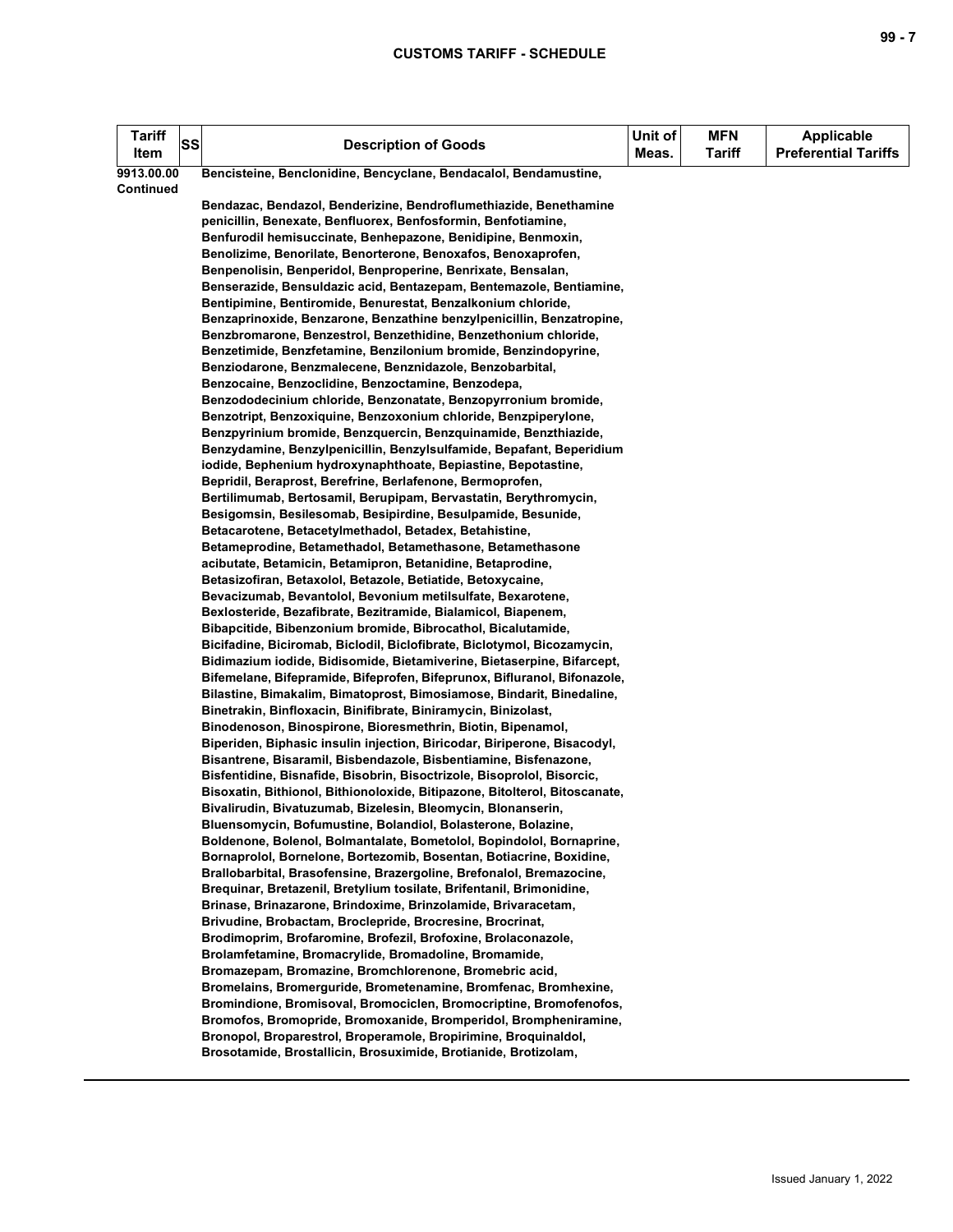| <b>Tariff</b><br>Item | SS | <b>Description of Goods</b>                                                                                                            | Unit of<br>Meas. | <b>MFN</b><br><b>Tariff</b> | <b>Applicable</b><br><b>Preferential Tariffs</b> |
|-----------------------|----|----------------------------------------------------------------------------------------------------------------------------------------|------------------|-----------------------------|--------------------------------------------------|
| 9913.00.00            |    | Brovanexine, Brovincamine, Broxaldine, Broxaterol, Broxitalamic acid,                                                                  |                  |                             |                                                  |
| Continued             |    |                                                                                                                                        |                  |                             |                                                  |
|                       |    | Broxuridine, Broxyquinoline, Bucainide, Bucetin, Buciclovir,<br>Bucillamine, Bucindolol, Bucladesine, Buclizine, Buclosamide, Bucloxic |                  |                             |                                                  |
|                       |    | acid, Bucolome, Bucricaine, Bucrilate, Bucromarone, Bucumolol,                                                                         |                  |                             |                                                  |
|                       |    | Budesonide, Budipine, Budotitane, Budralazine, Bufenadrine,                                                                            |                  |                             |                                                  |
|                       |    | Bufeniode, Bufetolol, Bufexamac, Bufezolac, Buflomedil, Bufogenin,                                                                     |                  |                             |                                                  |
|                       |    | Buformin, Bufrolin, Bufuralol, Bulaquine, Bumadizone, Bumecaine,                                                                       |                  |                             |                                                  |
|                       |    | Bumepidil, Bumetanide, Bumetrizole, Bunaftine, Bunamidine,                                                                             |                  |                             |                                                  |
|                       |    | Bunamiodyl, Bunaprolast, Bunazosin, Bunitrolol, Bunolol,<br>Buparvaguone, Buphenine, Bupicomide, Bupivacaine, Bupranolol,              |                  |                             |                                                  |
|                       |    | Buprenorphine, Buquineran, Buquinolate, Buquiterine, Buramate,                                                                         |                  |                             |                                                  |
|                       |    | Burodiline, Buserelin, Buspirone, Busulfan, Butacaine, Butaclamol,                                                                     |                  |                             |                                                  |
|                       |    | Butadiazamide, Butafosfan, Butalamine, Butalbital, Butamirate,                                                                         |                  |                             |                                                  |
|                       |    | Butamisole, Butamoxane, Butanilicaine, Butanixin, Butanserin,                                                                          |                  |                             |                                                  |
|                       |    | Butantrone, Butaperazine, Butaprost, Butaverine, Butaxamine,                                                                           |                  |                             |                                                  |
|                       |    | Butedronic acid, Butenafine, Buterizine, Butetamate, Buthalital sodium,                                                                |                  |                             |                                                  |
|                       |    | Butibufen, Butidrine, Butikacin, Butilfenin, Butinazocine, Butinoline,                                                                 |                  |                             |                                                  |
|                       |    | Butirosin, Butixirate, Butixocort, Butizide, Butobendine, Butoconazole,                                                                |                  |                             |                                                  |
|                       |    | Butocrolol, Butoctamide, Butofilolol, Butonate, Butopamine,                                                                            |                  |                             |                                                  |
|                       |    | Butopiprine, Butoprozine, Butopyrammonium iodide, Butorphanol,                                                                         |                  |                             |                                                  |
|                       |    | Butoxylate, Butriptyline, Butropium bromide, Butynamine, Buzepide<br>metiodide, Cabastine, Cabergoline, Cactinomycin, Cadralazine,     |                  |                             |                                                  |
|                       |    | Cadrofloxacin, Cafaminol, Cafedrine, Calcifediol, Calcipotriol,                                                                        |                  |                             |                                                  |
|                       |    | Calcitonin, Calcitonin (bovine), Calcitonin (chicken), Calcitonin (eel),                                                               |                  |                             |                                                  |
|                       |    | Calcitonin (human), Calcitonin (porcine), Calcitonin (rat), Calcitonin                                                                 |                  |                             |                                                  |
|                       |    | (salmon), Calcitriol, Calcium benzamidosalicylate, Calcium clofibrate,                                                                 |                  |                             |                                                  |
|                       |    | Calcium dobesilate, Calcium folinate, Calcium glubionate, Calcium                                                                      |                  |                             |                                                  |
|                       |    | glucoheptonate, Calcium levofolinate, Calcium pantothenate, Calcium                                                                    |                  |                             |                                                  |
|                       |    | saccharate, Calcium sodium ferriclate, Calcium trisodium pentetate,                                                                    |                  |                             |                                                  |
|                       |    | Calcobutrol, Caldaret, Caldiamide, Caloxetic acid, Calteridol,                                                                         |                  |                             |                                                  |
|                       |    | Calusterone, Camazepam, Cambendazole, Camiglibose, Camiverine,<br>Camonagrel, Camostat, Camphotamide, Camylofin, Canbisol,             |                  |                             |                                                  |
|                       |    | Candesartan, Candicidin, Candocuronium iodide, Candoxatril,                                                                            |                  |                             |                                                  |
|                       |    | Candoxatrilat, Canertinib, Canfosfamide, Cangrelor, Cannabinol,                                                                        |                  |                             |                                                  |
|                       |    | Canrenoic acid, Canrenone, Cantuzumab mertansine, Capecitabine,                                                                        |                  |                             |                                                  |
|                       |    | Capobenic acid, Capravirine, Capreomycin, Capromab, Capromorelin,                                                                      |                  |                             |                                                  |
|                       |    | Caproxamine, Captamine, Captodiame, Captopril, Capuride,                                                                               |                  |                             |                                                  |
|                       |    | Carabersat, Caracemide, Carafiban, Caramiphen, Carazolol, Carbachol,                                                                   |                  |                             |                                                  |
|                       |    | Carbadox, Carbaldrate, Carbamazepine, Carbantel, Carbaril,                                                                             |                  |                             |                                                  |
|                       |    | Carbarsone, Carbasalate calcium, Carbazeran, Carbazochrome,<br>Carbazochrome salicylate, Carbazochrome sodium sulfonate,               |                  |                             |                                                  |
|                       |    | Carbazocine, Carbenicillin, Carbenoxolone, Carbenzide, Carbetimer,                                                                     |                  |                             |                                                  |
|                       |    | Carbetocin, Carbidopa, Carbifene, Carbimazole, Carbinoxamine,                                                                          |                  |                             |                                                  |
|                       |    | Carbocisteine, Carbocloral, Carbocromen, Carbofenotion, Carbomycin,                                                                    |                  |                             |                                                  |
|                       |    | Carboplatin, Carboprost, Carboquone, Carbromal, Carbubarb,                                                                             |                  |                             |                                                  |
|                       |    | Carburazepam, Carbutamide, Carbuterol, Carcainium chloride,                                                                            |                  |                             |                                                  |
|                       |    | Carebastine, Carfecillin, Carfenazine, Carfentanil, Carfimate, Carglumic                                                               |                  |                             |                                                  |
|                       |    | acid, Carqutocin, Caricotamide, Carindacillin, Cariporide, Carisoprodol,                                                               |                  |                             |                                                  |
|                       |    | Carmantadine, Carmetizide, Carmofur, Carmoterol, Carmoxirole,<br>Carmustine, Carnidazole, Carnitine, Carocainide, Caroverine,          |                  |                             |                                                  |
|                       |    | Caroxazone, Carperidine, Carperitide, Carperone, Carpindolol,                                                                          |                  |                             |                                                  |
|                       |    | Carpipramine, Carprazidil, Carprofen, Carpronium chloride, Carsalam,                                                                   |                  |                             |                                                  |
|                       |    | Carsatrin, Cartasteine, Cartazolate, Carteolol, Carubicin, Carumonam,                                                                  |                  |                             |                                                  |
|                       |    | Carvedilol, Carvotroline, Carzelesin, Carzenide, Casokefamide,                                                                         |                  |                             |                                                  |
|                       |    |                                                                                                                                        |                  |                             |                                                  |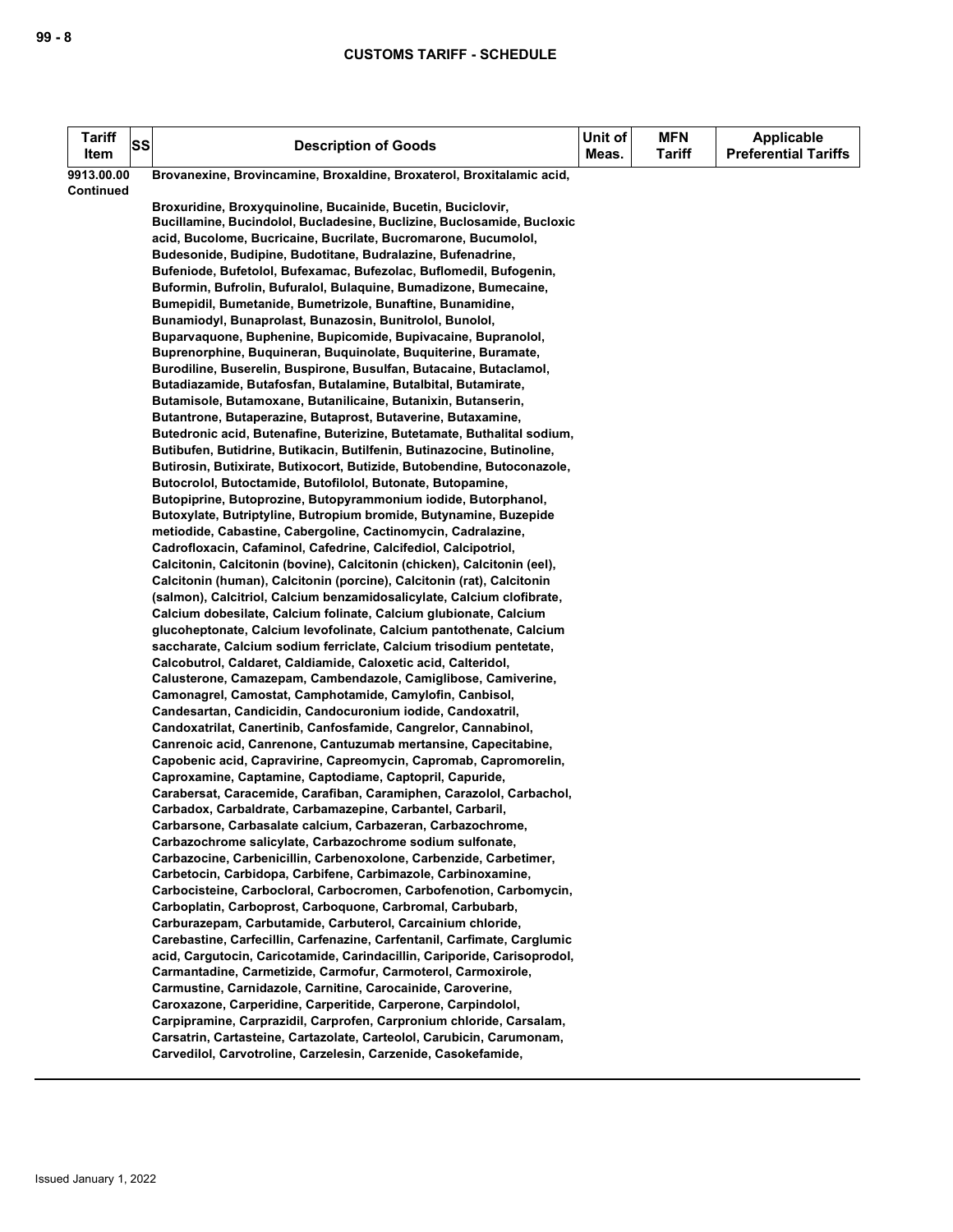| Tariff<br>Item | <b>SS</b> | <b>Description of Goods</b>                                                                                                                   | Unit of<br>Meas. | <b>MFN</b><br><b>Tariff</b> | <b>Applicable</b><br><b>Preferential Tariffs</b> |
|----------------|-----------|-----------------------------------------------------------------------------------------------------------------------------------------------|------------------|-----------------------------|--------------------------------------------------|
| 9913.00.00     |           | Caspofungin, Cathine, Cathinone, Catumaxomab, Cebaracetam,                                                                                    |                  |                             |                                                  |
| Continued      |           |                                                                                                                                               |                  |                             |                                                  |
|                |           | Cedefingol, Cedelizumab, Cefacetrile, Cefaclor, Cefadroxil, Cefalexin,                                                                        |                  |                             |                                                  |
|                |           | Cefaloglycin, Cefalonium, Cefaloram, Cefaloridine, Cefalotin,                                                                                 |                  |                             |                                                  |
|                |           | Cefamandole, Cefaparole, Cefapirin, Cefatrizine, Cefazaflur,                                                                                  |                  |                             |                                                  |
|                |           | Cefazedone, Cefazolin, Cefbuperazone, Cefcanel, Cefcanel daloxate,                                                                            |                  |                             |                                                  |
|                |           | Cefcapene, Cefclidin, Cefdaloxime, Cefdinir, Cefditoren, Cefedrolor,<br>Cefempidone, Cefepime, Cefetamet, Cefetecol, Cefetrizole, Cefivitril, |                  |                             |                                                  |
|                |           | Cefixime, Cefluprenam, Cefmatilen, Cefmenoxime, Cefmepidium                                                                                   |                  |                             |                                                  |
|                |           | chloride, Cefmetazole, Cefminox, Cefodizime, Cefonicid, Cefoperazone,                                                                         |                  |                             |                                                  |
|                |           | Ceforanide, Cefoselis, Cefotaxime, Cefotetan, Cefotiam, Cefovecin,                                                                            |                  |                             |                                                  |
|                |           | Cefoxazole, Cefoxitin, Cefozopran, Cefpimizole, Cefpiramide,                                                                                  |                  |                             |                                                  |
|                |           | Cefpirome, Cefpodoxime, Cefprozil, Cefquinome, Cefradine, Cefrotil,                                                                           |                  |                             |                                                  |
|                |           | Cefroxadine, Cefsulodin, Cefsumide, Ceftazidime, Cefteram, Ceftezole,                                                                         |                  |                             |                                                  |
|                |           | Ceftibuten, Ceftiofur, Ceftiolene, Ceftioxide, Ceftizoxime, Ceftizoxime                                                                       |                  |                             |                                                  |
|                |           | alapivoxil, Ceftobiprole, Ceftobiprole medocaril, Ceftriaxone,                                                                                |                  |                             |                                                  |
|                |           | Cefuracetime, Cefuroxime, Cefuzonam, Celecoxib, Celgosivir,                                                                                   |                  |                             |                                                  |
|                |           | Celiprolol, Cellaburate, Cellacefate, Celucloral, Cemadotin, Cericlamine,                                                                     |                  |                             |                                                  |
|                |           | Cerivastatin, Ceronapril, Certolizumab pegol, Certoparin sodium,                                                                              |                  |                             |                                                  |
|                |           | Ceruletide, Cesium (131 Cs) chloride, Cetaben, Cetalkonium chloride,<br>Cetamolol, Cetefloxacin, Cetermin, Cethexonium chloride,              |                  |                             |                                                  |
|                |           | Cethromycin, Cetiedil, Cetilistat, Cetirizine, Cetocycline, Cetofenicol,                                                                      |                  |                             |                                                  |
|                |           | Cetohexazine, Cetomacrogol 1000, Cetotiamine, Cetoxime, Cetraxate,                                                                            |                  |                             |                                                  |
|                |           | Cetrimide, Cetrimonium bromide, Cetrorelix, Cetuximab,                                                                                        |                  |                             |                                                  |
|                |           | Cetylpyridinium chloride, Cevimeline, Chaulmosulfone,                                                                                         |                  |                             |                                                  |
|                |           | Chenodeoxycholic acid, Chiniofon, Chloracyzine, Chloralodol,                                                                                  |                  |                             |                                                  |
|                |           | Chloralose, Chlorambucil, Chloramphenicol, Chlorazanil, Chlorazodin,                                                                          |                  |                             |                                                  |
|                |           | Chlorbenzoxamine, Chlorbetamide, Chlorcyclizine, Chlordiazepoxide,                                                                            |                  |                             |                                                  |
|                |           | Chlordimorine, Chlorhexidine, Chlorisondamine chloride,                                                                                       |                  |                             |                                                  |
|                |           | Chlormadinone, Chlormerodrin, Chlormerodrin (197 Hg), Chlormethine,                                                                           |                  |                             |                                                  |
|                |           | Chlormezanone, Chlormidazole, Chlornaphazine, Chlorobutanol,                                                                                  |                  |                             |                                                  |
|                |           | Chlorocresol, Chloroprednisone, Chloroprocaine, Chloropyramine,                                                                               |                  |                             |                                                  |
|                |           | Chloropyrilene, Chloroquine, Chloroserpidine, Chlorothiazide,<br>Chlorotrianisene, Chloroxylenol, Chlorphenamine, Chlorphenesin,              |                  |                             |                                                  |
|                |           | Chlorphenoctium amsonate, Chlorphenoxamine, Chlorphentermine,                                                                                 |                  |                             |                                                  |
|                |           | Chlorproethazine, Chlorproguanil, Chlorpromazine, Chlorpropamide,                                                                             |                  |                             |                                                  |
|                |           | Chlorprothixene, Chlorquinaldol, Chlortalidone, Chlortetracycline,                                                                            |                  |                             |                                                  |
|                |           | Chlorthenoxazine, Chlorzoxazone, Choline alfoscerate, Choline                                                                                 |                  |                             |                                                  |
|                |           | gluconate, Choline salicylate, Choline theophyllinate,                                                                                        |                  |                             |                                                  |
|                |           | Choriogonadotropin alfa, Chorionic gonadotrophin, Chromocarb,                                                                                 |                  |                             |                                                  |
|                |           | Chymopapain, Chymotrypsin, Ciadox, Ciamexon, Cianergoline,                                                                                    |                  |                             |                                                  |
|                |           | Cianidanol, Cianopramine, Ciapilome, Cibenzoline, Cicaprost,                                                                                  |                  |                             |                                                  |
|                |           | Cicarperone, Ciclacillin, Ciclactate, Ciclafrine, Ciclazindol, Ciclesonide,                                                                   |                  |                             |                                                  |
|                |           | Cicletanine, Ciclindole, Cicliomenol, Ciclobendazole, Ciclofenazine,                                                                          |                  |                             |                                                  |
|                |           | Cicloheximide, Ciclonicate, Ciclonium bromide, Ciclopirox,<br>Ciclopramine, Cicloprofen, Cicloprolol, Ciclosidomine, Ciclosporin,             |                  |                             |                                                  |
|                |           | Ciclotizolam, Ciclotropium bromide, Cicloxilic acid, Cicloxolone,                                                                             |                  |                             |                                                  |
|                |           | Cicortonide, Cicrotoic acid, Cideferron, Cidofovir, Cidoxepin,                                                                                |                  |                             |                                                  |
|                |           | Cifostodine, Ciglitazone, Ciheptolane, Ciladopa, Cilansetron, Cilastatin,                                                                     |                  |                             |                                                  |
|                |           | Cilazapril, Cilazaprilat, Cilengitide, Cilmostim, Cilnidipine, Cilobamine,                                                                    |                  |                             |                                                  |
|                |           | Cilobradine, Cilofungin, Cilomilast, Cilostamide, Cilostazol,                                                                                 |                  |                             |                                                  |
|                |           | Ciltoprazine, Ciluprevir, Cilutazoline, Cimaterol, Cimemoxin,                                                                                 |                  |                             |                                                  |
|                |           | Cimepanol, Cimetidine, Cimetropium bromide, Cimicoxib, Cimoxatone,                                                                            |                  |                             |                                                  |
|                |           | Cinacalcet, Cinalukast, Cinametic acid, Cinamolol, Cinanserin,                                                                                |                  |                             |                                                  |
|                |           | Cinaproxen, Cinchocaine, Cinchophen, Cinecromen, Cinepaxadil,                                                                                 |                  |                             |                                                  |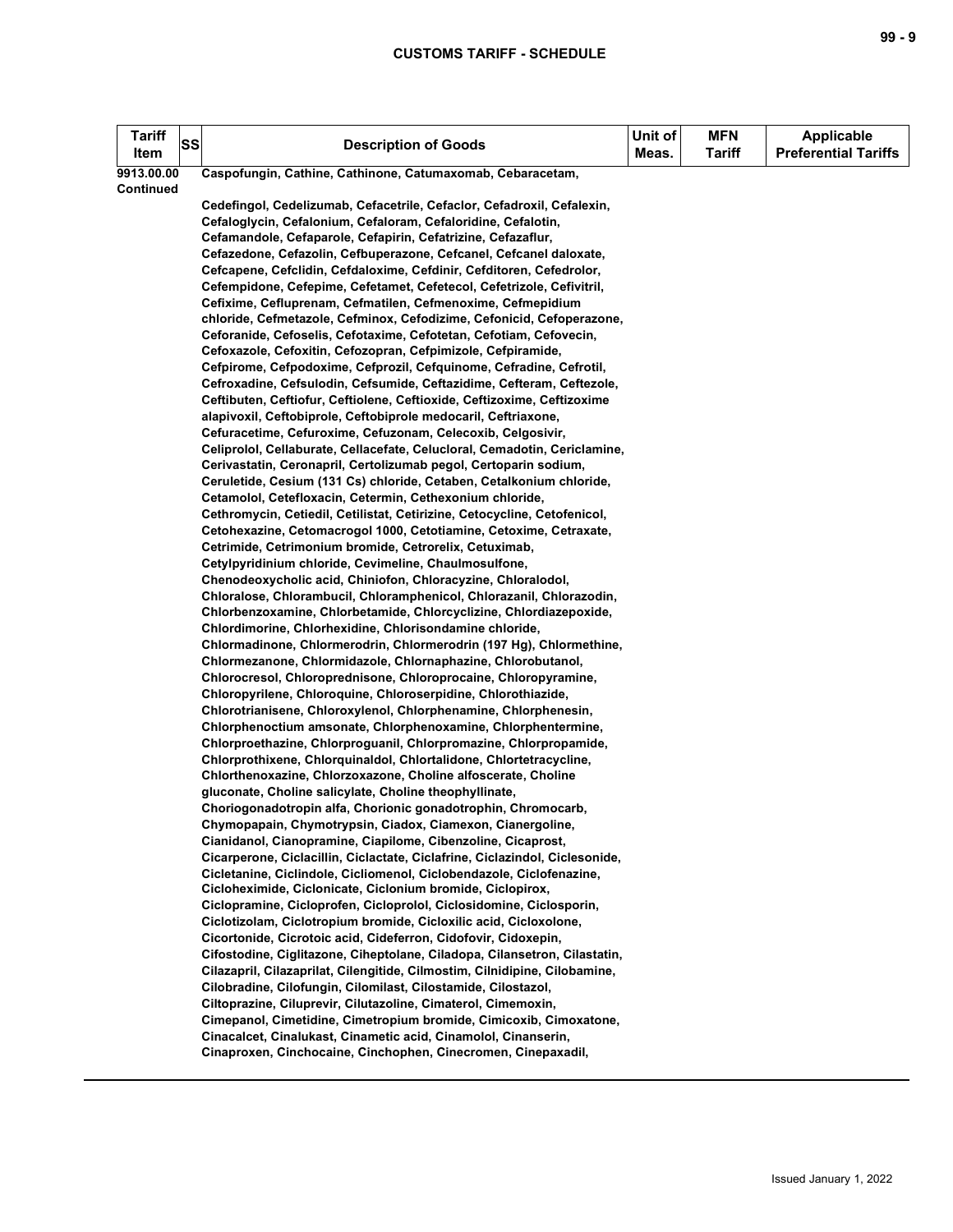| <b>Tariff</b> | <b>SS</b> | <b>Description of Goods</b>                                                                                                               | Unit of | <b>MFN</b>    | <b>Applicable</b>           |
|---------------|-----------|-------------------------------------------------------------------------------------------------------------------------------------------|---------|---------------|-----------------------------|
| Item          |           |                                                                                                                                           | Meas.   | <b>Tariff</b> | <b>Preferential Tariffs</b> |
| 9913.00.00    |           | Cinepazet, Cinepazic acid, Cinepazide, Cinfenine, Cinfenoac,                                                                              |         |               |                             |
| Continued     |           |                                                                                                                                           |         |               |                             |
|               |           | Cinflumide, Cingestol, Cinitapride, Cinmetacin, Cinnamaverine,                                                                            |         |               |                             |
|               |           | Cinnamedrine, Cinnarizine, Cinnarizine clofibrate, Cinnofuradione,                                                                        |         |               |                             |
|               |           | Cinnopentazone, Cinoctramide, Cinolazepam, Cinoquidox, Cinoxacin,                                                                         |         |               |                             |
|               |           | Cinoxate, Cinoxolone, Cinoxopazide, Cinperene, Cinprazole,                                                                                |         |               |                             |
|               |           | Cinpropazide, Cinromide, Cintramide, Cintredekin besudotox,<br>Cinuperone, Cioteronel, Cipamfylline, Cipemastat, Ciprafamide,             |         |               |                             |
|               |           | Cipralisant, Ciprazafone, Ciprefadol, Ciprocinonide, Ciprofibrate,                                                                        |         |               |                             |
|               |           | Ciprofloxacin, Ciprokiren, Cipropride, Ciproquazone, Ciproquinate,                                                                        |         |               |                             |
|               |           | Ciprostene, Ciproximide, Ciramadol, Cirazoline, Cirolemycin, Cisapride,                                                                   |         |               |                             |
|               |           | Cisatracurium besilate, Cisconazole, Cismadinone, Cisplatin,                                                                              |         |               |                             |
|               |           | Cistinexine, Citalopram, Citatepine, Citenamide, Citenazone, Citicoline,                                                                  |         |               |                             |
|               |           | Citiolone, Cizolirtine, Cladribine, Clamidoxic acid, Clamikalant,                                                                         |         |               |                             |
|               |           | Clamoxyquine, Clanfenur, Clanobutin, Clantifen, Clarithromycin,                                                                           |         |               |                             |
|               |           | Clavulanic acid, Clazolam, Clazolimine, Clazosentan, Clazuril,                                                                            |         |               |                             |
|               |           | Clebopride, Clefamide, Clemastine, Clemeprol, Clemizole, Clemizole                                                                        |         |               |                             |
|               |           | penicillin, Clenbuterol, Clenoliximab, Clenpirin, Clentiazem, Cletoquine,                                                                 |         |               |                             |
|               |           | Clevidipine, Clevudine, Clibucaine, Clidafidine, Clidanac, Clidinium                                                                      |         |               |                             |
|               |           | bromide, Climazolam, Climbazole, Climiqualine, Clinafloxacin,                                                                             |         |               |                             |
|               |           | Clindamycin, Clinofibrate, Clinolamide, Clinprost, Clioquinol,                                                                            |         |               |                             |
|               |           | Clioxanide, Cliprofen, Cliropamine, Clobazam, Clobenoside,                                                                                |         |               |                             |
|               |           | Clobenzepam, Clobenzorex, Clobenztropine, Clobetasol, Clobetasone,                                                                        |         |               |                             |
|               |           | Clobutinol, Clobuzarit, Clocanfamide, Clocapramine, Clociguanil,                                                                          |         |               |                             |
|               |           | Clocinizine, Clocortolone, Clocoumarol, Clodacaine, Clodanolene,<br>Clodantoin, Clodazon, Clodoxopone, Clodronic acid, Clofarabine,       |         |               |                             |
|               |           | Clofazimine, Clofedanol, Clofenamic acid, Clofenamide, Clofenciclan,                                                                      |         |               |                             |
|               |           | Clofenetamine, Clofenotane, Clofenoxyde, Clofenvinfos, Clofeverine,                                                                       |         |               |                             |
|               |           | Clofexamide, Clofezone, Clofibrate, Clofibric acid, Clofibride, Clofilium                                                                 |         |               |                             |
|               |           | phosphate, Clofluperol, Clofoctol, Cloforex, Clofurac, Clogestone,                                                                        |         |               |                             |
|               |           | Cloguanamil, Clomacran, Clomegestone, Clometacin, Clometerone,                                                                            |         |               |                             |
|               |           | Clomethiazole, Clometocillin, Clomifene, Clomifenoxide, Clominorex,                                                                       |         |               |                             |
|               |           | Clomipramine, Clomocycline, Clomoxir, Clonazepam, Clonazoline,                                                                            |         |               |                             |
|               |           | Clonidine, Clonitazene, Clonitrate, Clonixeril, Clonixin, Clopamide,                                                                      |         |               |                             |
|               |           | Clopenthixol, Cloperastine, Cloperidone, Clopidogrel, Clopidol,                                                                           |         |               |                             |
|               |           | Clopimozide, Clopipazan, Clopirac, Cloponone, Cloprednol,                                                                                 |         |               |                             |
|               |           | Cloprostenol, Cloprothiazole, Cloquinate, Cloquinozine, Cloracetadol,                                                                     |         |               |                             |
|               |           | Cloral betaine, Cloramfenicol pantotenate complex, Cloranolol,                                                                            |         |               |                             |
|               |           | Cloretate, Clorexolone, Clorgiline, Cloricromen, Cloridarol, Clorindanic                                                                  |         |               |                             |
|               |           | acid, Clorindanol, Clorindione, Clormecaine, Clorofene, Cloroperone,<br>Cloroqualone, Clorotepine, Clorprenaline, Clorsulon, Clortermine, |         |               |                             |
|               |           | Closantel, Closiramine, Clostebol, Clotiapine, Clotiazepam,                                                                               |         |               |                             |
|               |           | Cloticasone, Clotioxone, Clotixamide, Clotrimazole, Clovoxamine,                                                                          |         |               |                             |
|               |           | Cloxacepride, Cloxacillin, Cloxazolam, Cloxestradiol, Cloximate,                                                                          |         |               |                             |
|               |           | Cloxiquine, Cloxotestosterone, Cloxypendyl, Clozapine, Cobamamide,                                                                        |         |               |                             |
|               |           | Cocarboxylase, Codactide, Codoxime, Cofisatin, Cogazocine,                                                                                |         |               |                             |
|               |           | Colecalciferol, Colesevelam, Colestilan, Colestipol, Colestolone,                                                                         |         |               |                             |
|               |           | Colestyramine, Colextran, Colfenamate, Colforsin, Colfosceril                                                                             |         |               |                             |
|               |           | palmitate, Colimecycline, Colistimethate sodium, Colistin, Colterol,                                                                      |         |               |                             |
|               |           | Coluracetam, Compound insulin zinc suspension, Compound solution                                                                          |         |               |                             |
|               |           | of sodium chloride, Compound solution of sodium lactate, Conessine,                                                                       |         |               |                             |
|               |           | Conivaptan, Conorfone, Corbadrine, Corifollitropin alfa, Cormetasone,                                                                     |         |               |                             |
|               |           | Corticorelin, Corticotropin, Corticotropin zinc hydroxide, Cortisone,                                                                     |         |               |                             |
|               |           | Cortisuzol, Cortivazol, Cortodoxone, Cotinine, Cotriptyline, Coumafos,                                                                    |         |               |                             |
|               |           | Coumamycin, Coumazoline, Coumetarol, Creatinolfosfate,                                                                                    |         |               |                             |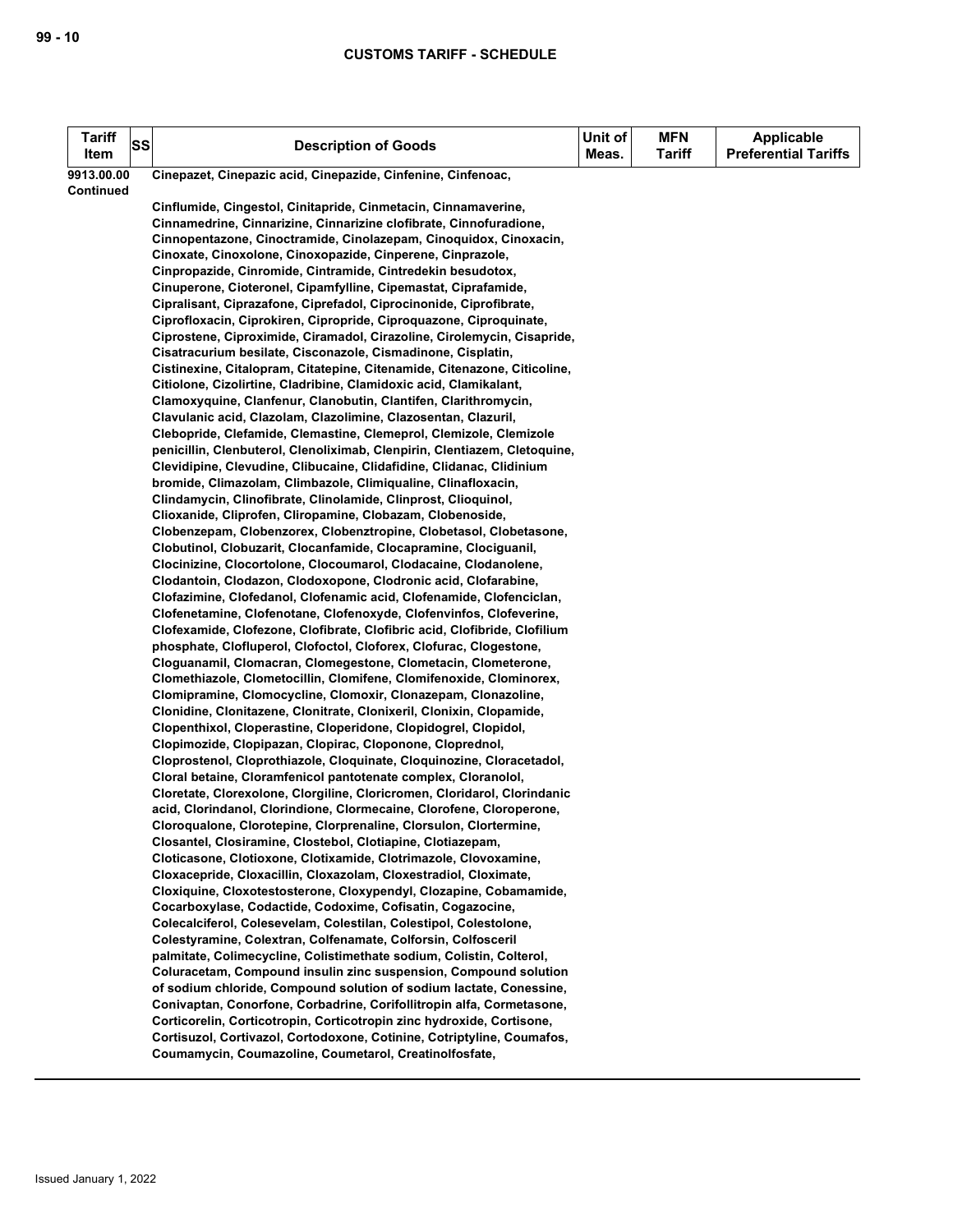| <b>Tariff</b><br>Item | SS | <b>Description of Goods</b>                                                                                                    | Unit of<br>Meas. | <b>MFN</b><br><b>Tariff</b> | <b>Applicable</b><br><b>Preferential Tariffs</b> |
|-----------------------|----|--------------------------------------------------------------------------------------------------------------------------------|------------------|-----------------------------|--------------------------------------------------|
| 9913.00.00            |    | Cresotamide, Cridanimod, Crilvastatin, Crisnatol, Crobenetine,                                                                 |                  |                             |                                                  |
| Continued             |    |                                                                                                                                |                  |                             |                                                  |
|                       |    | Croconazole, Cromakalim, Cromitrile, Cromoglicate lisetil, Cromoglicic                                                         |                  |                             |                                                  |
|                       |    | acid, Cronidipine, Cropropamide, Croscarmellose, Crospovidone,                                                                 |                  |                             |                                                  |
|                       |    | Crotamiton, Crotetamide, Crotoniazide, Crufomate, Cryofluorane,                                                                |                  |                             |                                                  |
|                       |    | Cuprimyxin, Cuproxoline, Cyacetacide, Cyamemazine, Cyanocobalamin,                                                             |                  |                             |                                                  |
|                       |    | Cyanocobalamin (57 Co), Cyanocobalamin (58 Co),                                                                                |                  |                             |                                                  |
|                       |    | Cyanocobalamin (60 Co), Cyclandelate, Cyclarbamate, Cyclazocine,                                                               |                  |                             |                                                  |
|                       |    | Cyclazodone, Cyclexanone, Cycliramine, Cyclizine, Cyclobarbital,                                                               |                  |                             |                                                  |
|                       |    | Cyclobenzaprine, Cyclobutoic acid, Cyclobutyrol, Cyclofenil,                                                                   |                  |                             |                                                  |
|                       |    | Cycloguanil embonate, Cyclomenol, Cyclomethycaine, Cyclopentamine,                                                             |                  |                             |                                                  |
|                       |    | Cyclopenthiazide, Cyclopentolate,<br>Cyclophosphamide, Cyclopregnol, Cyclopropane, Cyclopyrronium                              |                  |                             |                                                  |
|                       |    | bromide, Cycloserine, Cyclothiazide, Cyclovalone, Cycotiamine,                                                                 |                  |                             |                                                  |
|                       |    | Cycrimine, Cyheptamide, Cyheptropine, Cynarine, Cypenamine,                                                                    |                  |                             |                                                  |
|                       |    | Cyprazepam, Cyprenorphine, Cyprodenate, Cyproheptadine,                                                                        |                  |                             |                                                  |
|                       |    | Cyprolidol, Cyproterone, Cyromazine, Cysteine, Cytarabine,                                                                     |                  |                             |                                                  |
|                       |    | Dabelotine, Dabigatran, Dabigatran etexilate, Dabuzalgron,                                                                     |                  |                             |                                                  |
|                       |    | Dacarbazine, Dacemazine, Dacinostat, Dacisteine, Daclizumab,                                                                   |                  |                             |                                                  |
|                       |    | Dacopafant, Dactinomycin, Dacuronium bromide, Dagapamil, Daglutril,                                                            |                  |                             |                                                  |
|                       |    | Dalanated insulin, Dalbavancin, Dalbraminol, Dalcotidine, Daledalin,                                                           |                  |                             |                                                  |
|                       |    | Dalfopristin, Dalteparin sodium, Daltroban, Dalvastatin, Dametralast,                                                          |                  |                             |                                                  |
|                       |    | Damotepine, Danaparoid sodium, Danazol, Daniplestim, Daniquidone,                                                              |                  |                             |                                                  |
|                       |    | Danitracen, Danofloxacin, Danosteine, Dantrolene, Dantron, Dapabutan,                                                          |                  |                             |                                                  |
|                       |    | Dapiclermine, Dapiprazole, Dapitant, Dapivirine, Dapoxetine, Dapsone,                                                          |                  |                             |                                                  |
|                       |    | Daptomycin, Darbepoetin alfa, Darbufelone, Darenzepine, Darglitazone,                                                          |                  |                             |                                                  |
|                       |    | Darifenacin, Darodipine, Darsidomine, Darunavir, Darusentan,                                                                   |                  |                             |                                                  |
|                       |    | Dasantafil, Datelliptium chloride, Daunorubicin, Davasaicin, Daxalipram,                                                       |                  |                             |                                                  |
|                       |    | Dazadrol, Dazepinil, Dazidamine, Dazmegrel, Dazolicine, Dazopride,                                                             |                  |                             |                                                  |
|                       |    | Dazoquinast, Dazoxiben, Deanol aceglumate, Deboxamet,                                                                          |                  |                             |                                                  |
|                       |    | Debrisoquine, Debropol, Decamethonium bromide, Decimemide,                                                                     |                  |                             |                                                  |
|                       |    | Decitabine, Decitropine, Declenperone, Declopramide, Decloxizine,                                                              |                  |                             |                                                  |
|                       |    | Decominol, Decoquinate, Dectaflur, Deditonium bromide, Deferasirox,                                                            |                  |                             |                                                  |
|                       |    | Deferiprone, Deferitrin, Deferoxamine, Defibrotide, Deflazacort,                                                               |                  |                             |                                                  |
|                       |    | Defosfamide, Defoslimod, Degarelix, Dehydrocholic acid,                                                                        |                  |                             |                                                  |
|                       |    | Dehydroemetine, Delanterone, Delapril, Delavirdine, Delequamine,                                                               |                  |                             |                                                  |
|                       |    | Delergotrile, Delfantrine, Delfaprazine, Deligoparin sodium,                                                                   |                  |                             |                                                  |
|                       |    | Delmadinone, Delmetacin, Delmitide, Delmopinol, Delorazepam,                                                                   |                  |                             |                                                  |
|                       |    | Deloxolone, Delprostenate, Deltibant, Delucemine, Dembrexine,<br>Demecarium bromide, Demeclocycline, Demecolcine, Demecycline, |                  |                             |                                                  |
|                       |    | Demegestone, Demelverine, Demexiptiline, Democonazole,                                                                         |                  |                             |                                                  |
|                       |    | Demoxepam, Demoxytocin, Denatonium benzoate, Denaverine,                                                                       |                  |                             |                                                  |
|                       |    | Denbufylline, Denipride, Denopamine, Denotivir, Denpidazone,                                                                   |                  |                             |                                                  |
|                       |    | Denufosol, Denzimol, Depelestat, Depramine, Depreotide, Deprodone,                                                             |                  |                             |                                                  |
|                       |    | Deprostil, Deptropine, Dequalinium chloride, Deracoxib, Deramciclane,                                                          |                  |                             |                                                  |
|                       |    | Deriglidole, Derpanicate, Dersalazine, Desaspidin, Desciclovir,                                                                |                  |                             |                                                  |
|                       |    | Descinolone, Deserpidine, Desflurane, Desglugastrin, Desipramine,                                                              |                  |                             |                                                  |
|                       |    | Desirudin, Deslanoside, Desloratadine, Deslorelin, Desmeninol,                                                                 |                  |                             |                                                  |
|                       |    | Desmethylmoramide, Desmopressin, Desmoteplase, Desocriptine,                                                                   |                  |                             |                                                  |
|                       |    | Desogestrel, Desomorphine, Desonide, Desoximetasone,                                                                           |                  |                             |                                                  |
|                       |    | Desoxycortone, Desvenlafaxine, Detajmium bitartrate, Detanosal,                                                                |                  |                             |                                                  |
|                       |    | Deterenol, Detirelix, Detiviciclovir, Detomidine, Detorubicin, Detralfate,                                                     |                  |                             |                                                  |
|                       |    | Detrothyronine, Detumomab, Deutolperisone, Devapamil, Devazepide,                                                              |                  |                             |                                                  |
|                       |    | Dexamethasone, Dexamethasone acefurate, Dexamfetamine,                                                                         |                  |                             |                                                  |
|                       |    | Dexamisole, Dexbrompheniramine, Dexbudesonide,                                                                                 |                  |                             |                                                  |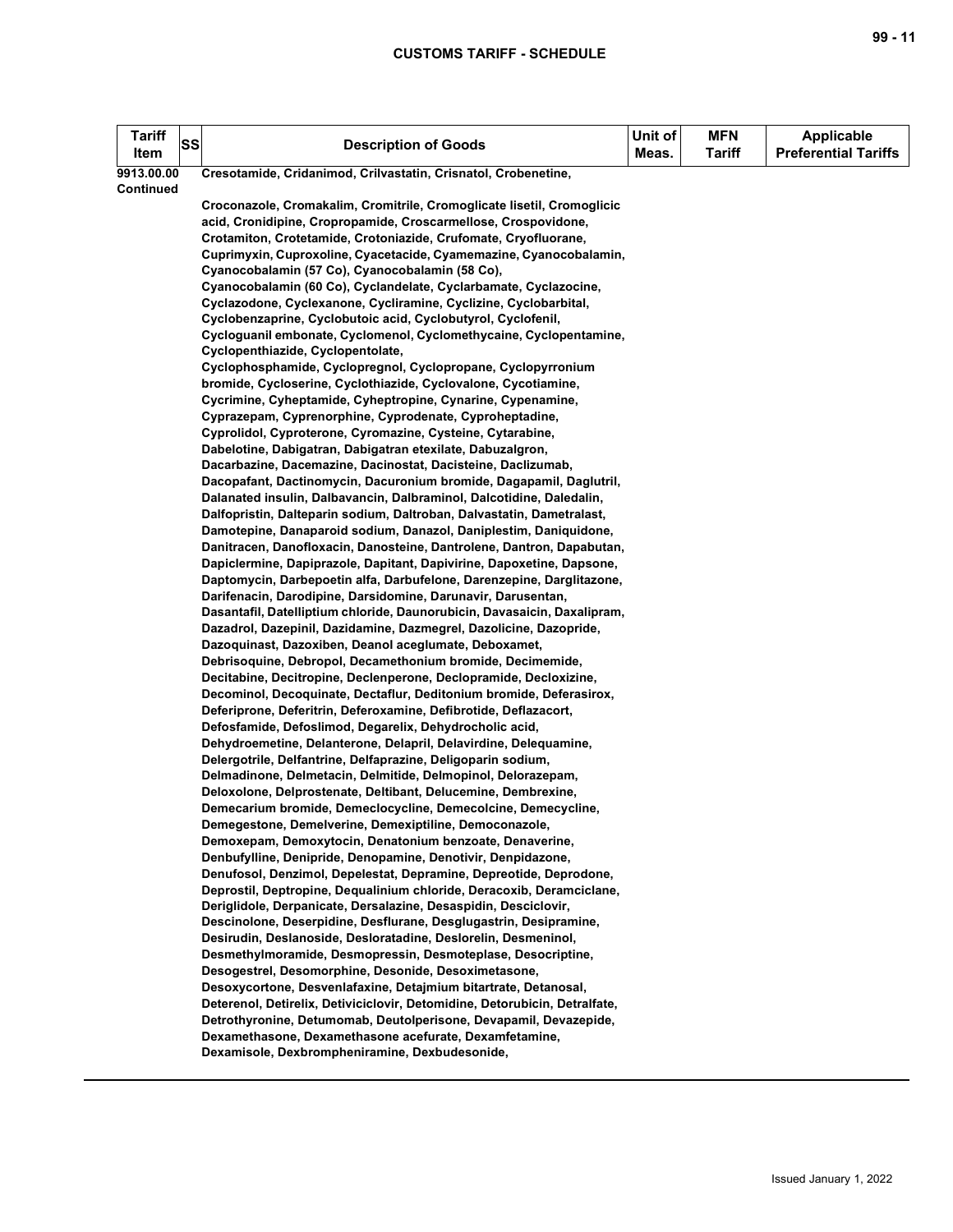| <b>Tariff</b> | <b>SS</b> | <b>Description of Goods</b>                                                                                                                 | Unit of | <b>MFN</b>    | <b>Applicable</b><br><b>Preferential Tariffs</b> |
|---------------|-----------|---------------------------------------------------------------------------------------------------------------------------------------------|---------|---------------|--------------------------------------------------|
| Item          |           |                                                                                                                                             | Meas.   | <b>Tariff</b> |                                                  |
| 9913.00.00    |           | Dexchlorpheniramine, Dexclamol, Dexecadotril, Dexefaroxan,                                                                                  |         |               |                                                  |
| Continued     |           | Dexetimide, Dexetozoline, Dexfenfluramine, Dexfosfoserine,                                                                                  |         |               |                                                  |
|               |           | Dexibuprofen, Deximafen, Dexindoprofen, Dexivacaine, Dexketoprofen,                                                                         |         |               |                                                  |
|               |           | Dexlansoprazole, Dexlofexidine, Dexloxiglumide, Dexmedetomidine,                                                                            |         |               |                                                  |
|               |           | Dexmethylphenidate, Dexnafenodone, Dexniguldipine, Dexormaplatin,                                                                           |         |               |                                                  |
|               |           | Dexoxadrol, Dexpanthenol, Dexpemedolac, Dexpropranolol,                                                                                     |         |               |                                                  |
|               |           | Dexproxibutene, Dexrazoxane, Dexsecoverine, Dexsotalol, Dextilidine,                                                                        |         |               |                                                  |
|               |           | Dextiopronin, Dextofisopam, Dextran, Dextranomer, Dextriferron,                                                                             |         |               |                                                  |
|               |           | Dextrofemine, Dextromethorphan, Dextromoramide,                                                                                             |         |               |                                                  |
|               |           | Dextropropoxyphene, Dextrorphan, Dextrothyroxine sodium,                                                                                    |         |               |                                                  |
|               |           | Dexverapamil, Dezaguanine, Dezinamide, Dezocine, Diacerein,                                                                                 |         |               |                                                  |
|               |           | Diacetamate, Diacetolol, Diamfenetide, Diamocaine, Diampromide,                                                                             |         |               |                                                  |
|               |           | Dianicline, Diarbarone, Diathymosulfone, Diaveridine, Diazepam,                                                                             |         |               |                                                  |
|               |           | Diaziquone, Diazoxide, Dibekacin, Dibemethine, Dibenzepin, Dibotermin                                                                       |         |               |                                                  |
|               |           | alfa, Dibrompropamidine, Dibromsalan, Dibrospidium chloride,<br>Dibuprol, Dibupyrone, Dibusadol, Dicarbine, Dicarfen, Dichlorisone,         |         |               |                                                  |
|               |           | Dichlormezanone, Dichlorophen, Dichlorophenarsine, Dichloroxylenol,                                                                         |         |               |                                                  |
|               |           | Dichlorvos, Diciferron, Dicirenone, Diclazuril, Diclofenac,                                                                                 |         |               |                                                  |
|               |           | Diclofenamide, Diclofensine, Diclofurime, Diclometide, Diclonixin,                                                                          |         |               |                                                  |
|               |           | Dicloralurea, Dicloxacillin, Dicobalt edetate, Dicolinium iodide,                                                                           |         |               |                                                  |
|               |           | Dicoumarol, Dicresulene, Dicycloverine, Didanosine, Didrovaltrate,                                                                          |         |               |                                                  |
|               |           | Dieldrin, Dienestrol, Dienogest, Diethadione, Diethazine,                                                                                   |         |               |                                                  |
|               |           | Diethylcarbamazine, Diethylstilbestrol, Diethylthiambutene,                                                                                 |         |               |                                                  |
|               |           | Diethyltoluamide, Dietifen, Difebarbamate, Difemerine, Difemetorex,                                                                         |         |               |                                                  |
|               |           | Difenamizole, Difencloxazine, Difenidol, Difenoximide, Difenoxin,                                                                           |         |               |                                                  |
|               |           | Difetarsone, Difeterol, Diflomotecan, Diflorasone, Difloxacin,                                                                              |         |               |                                                  |
|               |           | Difluanazine, Diflucortolone, Diflumidone, Diflunisal, Difluprednate,                                                                       |         |               |                                                  |
|               |           | Diftalone, Digitoxin, Digoxin, Dihexyverine, Dihydralazine,<br>Dihydrocodeine, Dihydroergotamine, Dihydrotachysterol,                       |         |               |                                                  |
|               |           | Diiodohydroxyquinoline, Diisopromine, Dilazep, Dilevalol, Dilmefone,                                                                        |         |               |                                                  |
|               |           | Diloxanide, Diltiazem, Dimabefylline, Dimadectin, Dimantine, Dimazole,                                                                      |         |               |                                                  |
|               |           | Dimecamine, Dimecolonium iodide, Dimecrotic acid, Dimefadane,                                                                               |         |               |                                                  |
|               |           | Dimefline, Dimelazine, Dimemorfan, Dimenhydrinate, Dimenoxadol,                                                                             |         |               |                                                  |
|               |           | Dimepheptanol, Dimepranol, Dimepregnen, Dimeprozan, Dimercaprol,                                                                            |         |               |                                                  |
|               |           | Dimesna, Dimesone, Dimetacrine, Dimetamfetamine, Dimethadione,                                                                              |         |               |                                                  |
|               |           | Dimethazan, Dimethiodal sodium, Dimethisterone, Dimetholizine,                                                                              |         |               |                                                  |
|               |           | Dimethoxanate, Dimethyl sulfoxide, Dimethylthiambutene,                                                                                     |         |               |                                                  |
|               |           | Dimethyltubocurarinium chloride, Dimetindene, Dimetipirium bromide,                                                                         |         |               |                                                  |
|               |           | Dimetofrine, Dimetotiazine, Dimetridazole, Dimevamide, Diminazene,<br>Dimiracetam, Dimoxaprost, Dimoxyline, Dimpylate, Dinalin, Dinazafone, |         |               |                                                  |
|               |           | Diniprofylline, Dinitolmide, Dinoprost, Dinoprostone, Dinsed, Diodone,                                                                      |         |               |                                                  |
|               |           | Diosmin, Dioxadilol, Dioxadrol, Dioxamate, Dioxaphetyl butyrate,                                                                            |         |               |                                                  |
|               |           | Dioxation, Dioxethedrin, Dioxifedrine, Dioxybenzone, Diperodon,                                                                             |         |               |                                                  |
|               |           | Diphemanil metilsulfate, Diphenadione, Diphenan, Diphenhydramine,                                                                           |         |               |                                                  |
|               |           | Diphenoxylate, Diphenylpyraline, Diphoxazide, Dipipanone,                                                                                   |         |               |                                                  |
|               |           | Dipiproverine, Dipivefrine, Diponium bromide, Dipotassium                                                                                   |         |               |                                                  |
|               |           | clorazepate, Diprafenone, Diprenorphine, Diprobutine, Diprofene,                                                                            |         |               |                                                  |
|               |           | Diprogulic acid, Diproleandomycin, Diprophylline, Diproqualone,                                                                             |         |               |                                                  |
|               |           | Diproteverine, Diproxadol, Dipyridamole Dipyrithione, Dipyrocetyl,                                                                          |         |               |                                                  |
|               |           | Diquafosol, Dirithromycin, Dirlotapide, Disermolide, Disiquonium                                                                            |         |               |                                                  |
|               |           | chloride, Disobutamide, Disofenin, Disogluside, Disopyramide,<br>Disoxaril, Distigmine bromide, Disufenton sodium, Disulergine,             |         |               |                                                  |
|               |           | Disulfamide, Disulfiram, Disuprazole, Ditazole, Ditekiren, Ditercalinium                                                                    |         |               |                                                  |
|               |           | chloride, Dithiazanine iodide, Dithranol, Ditiocarb sodium, Ditiomustine,                                                                   |         |               |                                                  |
|               |           |                                                                                                                                             |         |               |                                                  |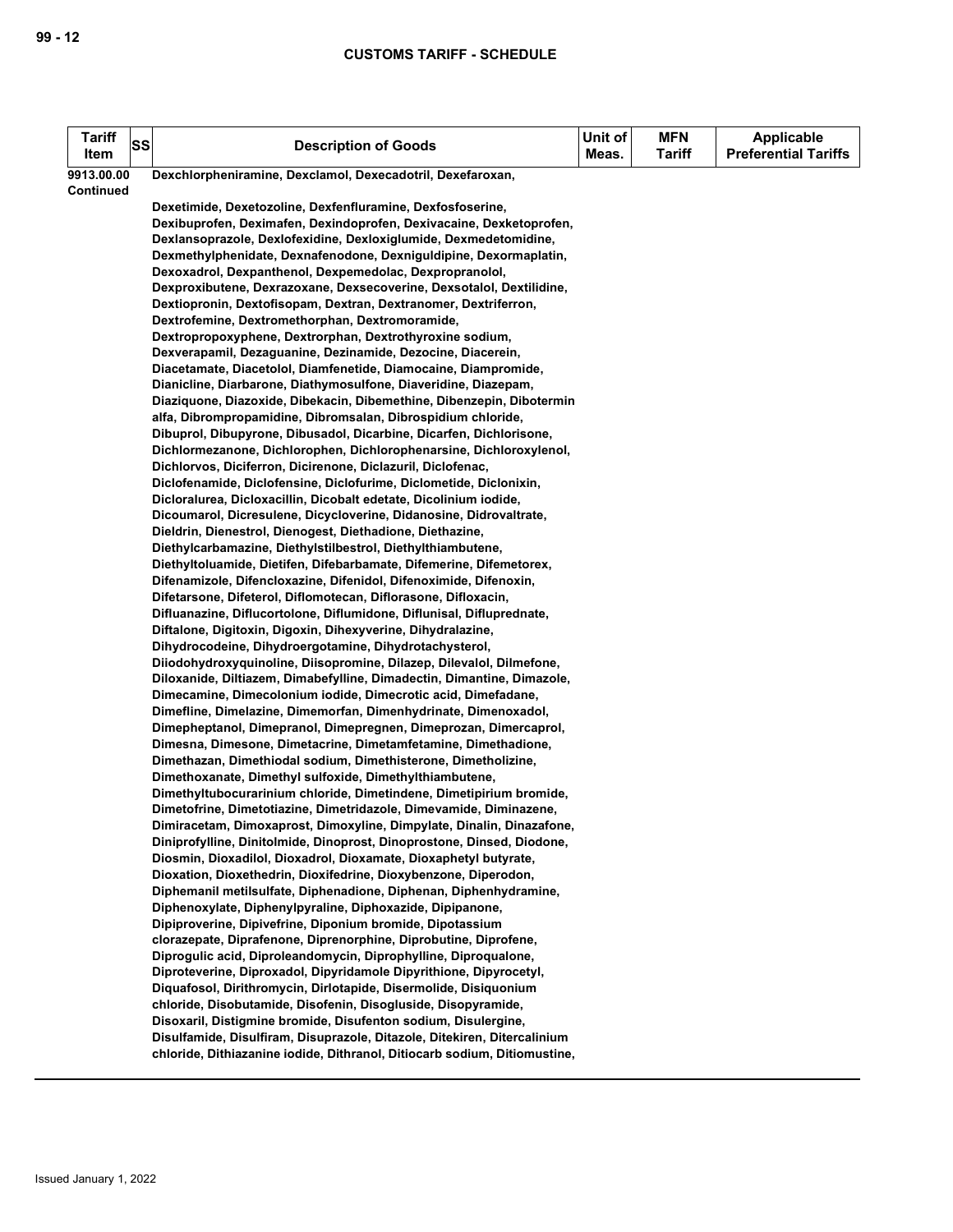| <b>Tariff</b><br>Item | SS | <b>Description of Goods</b>                                                                                                         | Unit of<br>Meas. | <b>MFN</b><br><b>Tariff</b> | <b>Applicable</b><br><b>Preferential Tariffs</b> |
|-----------------------|----|-------------------------------------------------------------------------------------------------------------------------------------|------------------|-----------------------------|--------------------------------------------------|
| 9913.00.00            |    | Ditolamide, Ditophal, Divabuterol, Divaplon, Dixanthogen, Dizatrifone,                                                              |                  |                             |                                                  |
| Continued             |    |                                                                                                                                     |                  |                             |                                                  |
|                       |    | Dizocilpine, Dobupride, Dobutamine, Docarpamine, Docebenone,                                                                        |                  |                             |                                                  |
|                       |    | Docetaxel, Doconazole, Doconexent, Docusate sodium, Dodeclonium                                                                     |                  |                             |                                                  |
|                       |    | bromide, Dofamium chloride, Dofequidar, Dofetilide, Dolasetron,                                                                     |                  |                             |                                                  |
|                       |    | Doliracetam, Domazoline, Domiodol, Domiphen bromide, Domipizone,                                                                    |                  |                             |                                                  |
|                       |    | Domitroban, Domoprednate, Domoxin, Domperidone, Donepezil,                                                                          |                  |                             |                                                  |
|                       |    | Donetidine, Donitriptan, Dopamantine, Dopamine, Dopexamine,                                                                         |                  |                             |                                                  |
|                       |    | Dopropidil, Doqualast, Doramapimod, Doramectin, Doranidazole,<br>Dorastine, Doreptide, Doretinel, Doripenem, Dorlimomab aritox,     |                  |                             |                                                  |
|                       |    | Dornase alfa, Dorzolamide, Dosergoside, Dosmalfate, Dosulepin,                                                                      |                  |                             |                                                  |
|                       |    | Dotarizine, Dotefonium bromide, Doxacurium chloride, Doxaminol,                                                                     |                  |                             |                                                  |
|                       |    | Dotarizine, Dotefonium bromide, Doxacurium chloride, Doxaminol,                                                                     |                  |                             |                                                  |
|                       |    | Doxapram, Doxaprost, Doxazosin, Doxefazepam, Doxenitoin, Doxepin,                                                                   |                  |                             |                                                  |
|                       |    | Doxercalciferol, Doxibetasol, Doxifluridine, Doxofylline, Doxorubicin,                                                              |                  |                             |                                                  |
|                       |    | Doxpicomine, Doxycycline, Doxylamine, Draflazine, Dramedilol,                                                                       |                  |                             |                                                  |
|                       |    | Draquinolol, Drazidox, Dribendazole, Drinidene, Drobuline, Drocinonide,                                                             |                  |                             |                                                  |
|                       |    | Droclidinium bromide, Drofenine, Droloxifene, Drometrizole,                                                                         |                  |                             |                                                  |
|                       |    | Dronabinol, Dronedarone, Dropempine, Droperidol, Droprenilamine,                                                                    |                  |                             |                                                  |
|                       |    | Dropropizine, Drospirenone, Drostanolone, Drotaverine, Drotebanol,                                                                  |                  |                             |                                                  |
|                       |    | Drotrecogin alfa (activated), Droxacin, Droxicainide, Droxicam,                                                                     |                  |                             |                                                  |
|                       |    | Droxidopa, Droxinavir, Droxypropine, Duazomycin, Dulofibrate,                                                                       |                  |                             |                                                  |
|                       |    | Duloxetine, Dulozafone, Dumorelin, Duometacin, Duoperone,                                                                           |                  |                             |                                                  |
|                       |    | Dupracetam, Dutasteride, Duteplase, Dyclonine, Dydrogesterone,                                                                      |                  |                             |                                                  |
|                       |    | Ebalzotan, Ebastine, Eberconazole, Ebiratide, Ebrotidine, Ebselen,                                                                  |                  |                             |                                                  |
|                       |    | Ecabapide, Ecabet, Ecadotril, Ecalcidene, Ecallantide, Ecastolol,                                                                   |                  |                             |                                                  |
|                       |    | Ecenofloxacin, Ecipramidil, Eclanamine, Eclazolast, Ecomustine,<br>Econazole, Ecopipam, Ecopladib, Ecothiopate iodide, Ecraprost,   |                  |                             |                                                  |
|                       |    | Ecromeximab, Ectylurea, Eculizumab, Edaglitazone, Edatrexate,                                                                       |                  |                             |                                                  |
|                       |    | Edelfosine, Edetic acid, Edetol, Edifoligide, Edifolone, Edobacomab,                                                                |                  |                             |                                                  |
|                       |    | Edodekin alfa, Edogestrone, Edonentan, Edotecarin, Edotreotide,                                                                     |                  |                             |                                                  |
|                       |    | Edoxudine, Edratide, Edrecolomab, Edronocaine, Edrophonium                                                                          |                  |                             |                                                  |
|                       |    | chloride, Efalizumab, Efaproxiral, Efaroxan, Efavirenz, Efegatran,                                                                  |                  |                             |                                                  |
|                       |    | Efetozole, Efipladib, Efletirizine, Eflornithine, Efloxate, Eflucimibe,                                                             |                  |                             |                                                  |
|                       |    | Eflumast, Efonidipine, Efrotomycin, Eganoprost, Eglumetad                                                                           |                  |                             |                                                  |
|                       |    | (Eglumegad), Egtazic acid, Egualen, Elacridar, Elantrine, Elanzepine,                                                               |                  |                             |                                                  |
|                       |    | Elarofiban, Elbanizine, Elcatonin, Eldacimibe, Eledoisin, Eletriptan,                                                               |                  |                             |                                                  |
|                       |    | Elfazepam, Elgodipine, Elinafide, Eliprodil, Elisartan, Ellagic acid,                                                               |                  |                             |                                                  |
|                       |    | Elliptinium acetate, Elmustine, Elnadipine, Elomotecan, Elopiprazole,                                                               |                  |                             |                                                  |
|                       |    | Elsamitrucin, Elsilimomab, Eltanolone, Eltenac, Eltoprazine, Elucaine,                                                              |                  |                             |                                                  |
|                       |    | Elvucitabine, Elzasonan, Elziverine, Emakalim, Embeconazole,                                                                        |                  |                             |                                                  |
|                       |    | Embramine, Embusartan, Embutramide, Emedastine, Emepronium                                                                          |                  |                             |                                                  |
|                       |    | bromide, Emfilermin, Emideltide, Emiglitate, Emilium tosilate, Emitefur,<br>Emivirine, Emoctakin, Emodepside, Emopamil, Emorfazone, |                  |                             |                                                  |
|                       |    | Emtricitabine, Emylcamate, Enadoline, Enalapril, Enalaprilat, Enalkiren,                                                            |                  |                             |                                                  |
|                       |    | Enazadrem, Enbucrilate, Encainide, Enciprazine, Enclomifene,                                                                        |                  |                             |                                                  |
|                       |    | Encyprate, Endixaprine, Endomide, Endomycin, Endralazine,                                                                           |                  |                             |                                                  |
|                       |    | Endrisone, Enecadin, Enefexine, Enestebol, Enfenamic acid, Enflurane,                                                               |                  |                             |                                                  |
|                       |    | Enfuvirtide, Englitazone, Eniclobrate, Enilconazole, Enilospirone,                                                                  |                  |                             |                                                  |
|                       |    | Eniluracil, Eniporide, Enisoprost, Enlimomab, Enlimomab pegol,                                                                      |                  |                             |                                                  |
|                       |    | Enloplatin, Enocitabine, Enofelast, Enolicam, Enoxacin, Enoxamast,                                                                  |                  |                             |                                                  |
|                       |    | Enoxaparin sodium, Enoximone, Enoxolone, Enpiprazole, Enpiroline,                                                                   |                  |                             |                                                  |
|                       |    | Enprazepine, Enprofylline, Enpromate, Enprostil, Enramycin,                                                                         |                  |                             |                                                  |
|                       |    | Enrasentan, Enrofloxacin, Ensaculin, Entacapone, Entecavir, Entsufon,                                                               |                  |                             |                                                  |
|                       |    | Enviomycin, Enviradene, Enviroxime, Enzastaurin, Epafipase,                                                                         |                  |                             |                                                  |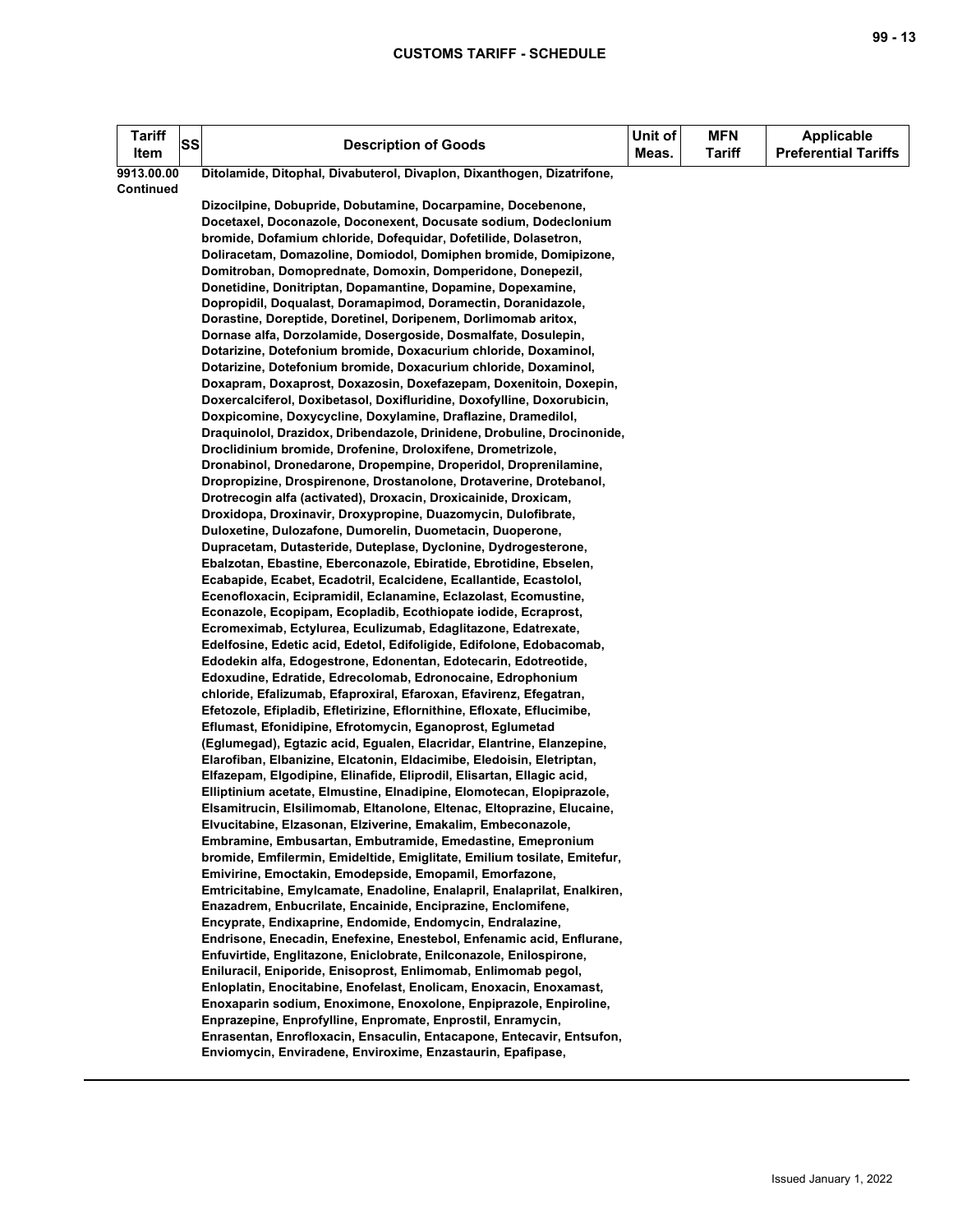| <b>Tariff</b><br>Item | <b>SS</b><br><b>Description of Goods</b>                                                                                                      | Unit of<br>Meas. | <b>MFN</b><br><b>Tariff</b> | Applicable<br><b>Preferential Tariffs</b> |
|-----------------------|-----------------------------------------------------------------------------------------------------------------------------------------------|------------------|-----------------------------|-------------------------------------------|
| 9913.00.00            | Epalrestat, Epanolol, Eperezolid, Eperisone, Epervudine, Epicainide,                                                                          |                  |                             |                                           |
| <b>Continued</b>      |                                                                                                                                               |                  |                             |                                           |
|                       | Epicillin, Epicriptine, Epiestriol, Epimestrol, Epinastine, Epinephrine,                                                                      |                  |                             |                                           |
|                       | Epipropidine, Epirizole, Epiroprim, Epirubicin, Epitiostanol, Epitizide,                                                                      |                  |                             |                                           |
|                       | Epitumomab, Epitumomab cituxetan, Eplerenone, Eplivanserin, Epoetin                                                                           |                  |                             |                                           |
|                       | delta, Epoetin epsilon, Epoetin omega, Epoetin zeta, Epoprostenol,                                                                            |                  |                             |                                           |
|                       | Epostane, Epratuzumab, Eprazinone, Eprinomectin, Epristeride,                                                                                 |                  |                             |                                           |
|                       | Eprobemide, Eprosartan, Eprovafen, Eproxindine, Eprozinol,                                                                                    |                  |                             |                                           |
|                       | Epsiprantel, Eptacog alfa (activated), Eptaloprost, Eptapirone,<br>Eptaplatin, Eptastigmine, Eptazocine, Eptifibatide, Eptotermin alfa,       |                  |                             |                                           |
|                       | Erbulozole, Erdosteine, Ergocalciferol, Ergometrine, Ergotamine,                                                                              |                  |                             |                                           |
|                       | Ericolol, Eritoran, Eritrityl tetranitrate, Erizepine, Erlizumab, Erlotinib,                                                                  |                  |                             |                                           |
|                       | Erocainide, Ersentilide, Ersofermin, Ertapenem, Ertiprotafib,                                                                                 |                  |                             |                                           |
|                       | Ertumaxomab, Erythromycin, Erythromycin acistrate, Erythromycin                                                                               |                  |                             |                                           |
|                       | stinoprate, Esafloxacin, Esaprazole, Escitalopram, Esculamine,                                                                                |                  |                             |                                           |
|                       | Eseridine, Esflurbiprofen, Esketamine, Eslicarbazepine, Esmirtazapine,                                                                        |                  |                             |                                           |
|                       | Esmolol, Esomeprazole, Esonarimod, Esorubicin, Esoxybutynin,                                                                                  |                  |                             |                                           |
|                       | Espatropate, Esproquine, Estazolam, Estradiol, Estradiol benzoate,                                                                            |                  |                             |                                           |
|                       | Estradiol undecylate, Estradiol valerate, Estramustine, Estrapronicate,                                                                       |                  |                             |                                           |
|                       | Estrazinol, Estriol succinate, Estrofurate, Estrone, Esuprone,                                                                                |                  |                             |                                           |
|                       | Eszopiclone, Etabenzarone, Etacepride, Etacrynic acid, Etafedrine,                                                                            |                  |                             |                                           |
|                       | Etafenone, Etalocib, Etaminile, Etamiphylline, Etamivan, Etamocycline,                                                                        |                  |                             |                                           |
|                       | Etamsylate, Etanercept, Etanidazole, Etanterol, Etaqualone, Etarotene,<br>Etasuline, Etazepine, Etazolate, Etebenecid, Eterobarb, Etersalate, |                  |                             |                                           |
|                       | Ethacridine, Ethambutol, Ethaverine, Ethchlorvynol, Ethenzamide,                                                                              |                  |                             |                                           |
|                       | Ethiazide, Ethinamate, Ethinylestradiol, Ethiodized oil (131 l),                                                                              |                  |                             |                                           |
|                       | Ethionamide, Ethisterone, Ethoheptazine, Ethomoxane, Ethosuximide,                                                                            |                  |                             |                                           |
|                       | Ethotoin, Ethoxazorutoside, Ethyl biscoumacetate, Ethyl carfluzepate,                                                                         |                  |                             |                                           |
|                       | Ethyl cartrizoate, Ethyl dibunate, Ethyl dirazepate, Ethyl loflazepate,                                                                       |                  |                             |                                           |
|                       | Ethylestrenol, Ethylmethylthiambutene, Ethynerone, Ethypicone,                                                                                |                  |                             |                                           |
|                       | Etibendazole, Eticlopride, Eticyclidine, Etidocaine, Etidronic acid,                                                                          |                  |                             |                                           |
|                       | Etifelmine, Etifenin, Etifoxine, Etilamfetamine, Etilefrine, Etilefrine                                                                       |                  |                             |                                           |
|                       | pivalate, Etilevodopa, Etintidine, Etipirium iodide, Etiprednol                                                                               |                  |                             |                                           |
|                       | dicloacetate, Etiproston, Etiracetam, Etiroxate, Etisazole, Etisomicin,                                                                       |                  |                             |                                           |
|                       | Etisulergine, Etizolam, Etocarlide, Etocrilene, Etodolac, Etodroxizine,                                                                       |                  |                             |                                           |
|                       | Etofamide, Etofenamate, Etofenprox, Etofibrate, Etoformin,                                                                                    |                  |                             |                                           |
|                       | Etofuradine, Etofylline, Etofylline clofibrate, Etoglucid, Etolorex,                                                                          |                  |                             |                                           |
|                       | Etolotifen, Etoloxamine, Etomidate, Etomidoline, Etomoxir, Etonam,                                                                            |                  |                             |                                           |
|                       | Etonitazene, Etonogestrel, Etoperidone, Etoposide, Etoprindole,                                                                               |                  |                             |                                           |
|                       | Etoricoxib, Etorphine, Etosalamide, Etoxadrol, Etoxazene, Etoxeridine,                                                                        |                  |                             |                                           |
|                       | Etozolin, Etrabamine, Etravirine, Etretinate, Etriciguat, Etryptamine,                                                                        |                  |                             |                                           |
|                       | Etybenzatropine, Etymemazine, Etynodiol, Eucatropine, Eufauserase,                                                                            |                  |                             |                                           |
|                       | Euprocin, Evandamine, Evernimicin, Everolimus, Exalamide,                                                                                     |                  |                             |                                           |
|                       | Exametazime, Examorelin, Exaprolol, Exatecan, Exatecan alideximer,                                                                            |                  |                             |                                           |
|                       | Exbivirumab, Exemestane, Exenatide, Exepanol, Exifone, Exiproben,                                                                             |                  |                             |                                           |
|                       | Exisulind, Ezetimibe, Ezlopitant, Fabesetron, Fadolmidine                                                                                     |                  |                             |                                           |
|                       | (Radolmidine), Fadrozole, Falecalcitriol, Falintolol, Falipamil,                                                                              |                  |                             |                                           |
|                       | Falnidamol, Famciclovir, Famiraprinium chloride, Famotidine, Famotine,<br>Famprofazone, Fampronil, Fananserin, Fanapanel, Fandofloxacin,      |                  |                             |                                           |
|                       | Fandosentan, Fanetizole, Fantofarone, Fantridone, Faralimomab,                                                                                |                  |                             |                                           |
|                       | Farampator, Farglitazar, Faropenem, Fasidotril, Fasiplon, Fasoracetam,                                                                        |                  |                             |                                           |
|                       | Fasudil, Fazadinium bromide, Fazarabine, Febantel, Febarbamate,                                                                               |                  |                             |                                           |
|                       | Febuprol, Febuverine, Febuxostat, Feclemine, Feclobuzone,                                                                                     |                  |                             |                                           |
|                       | Fedotozine, Fedrilate, Felbamate, Felbinac, Felipyrine, Felodipine,                                                                           |                  |                             |                                           |
|                       | Feloprentan, Felvizumab, Felypressin, Femoxetine, Fenabutene,                                                                                 |                  |                             |                                           |
|                       |                                                                                                                                               |                  |                             |                                           |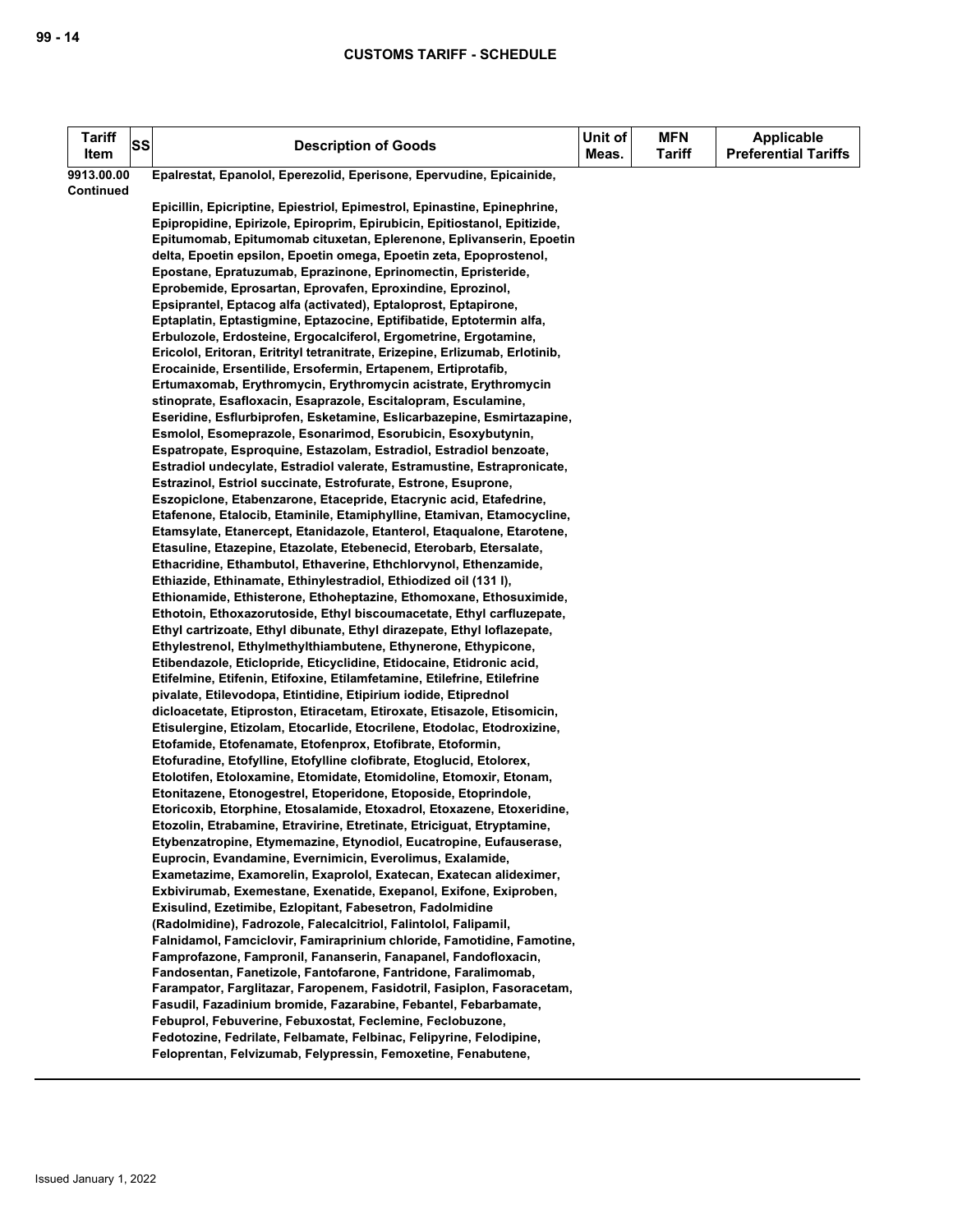| <b>Tariff</b><br>Item | <b>SS</b> | <b>Description of Goods</b>                                                                                                                        | Unit of<br>Meas. | <b>MFN</b><br>Tariff | <b>Applicable</b><br><b>Preferential Tariffs</b> |
|-----------------------|-----------|----------------------------------------------------------------------------------------------------------------------------------------------------|------------------|----------------------|--------------------------------------------------|
| 9913.00.00            |           | Fenacetinol, Fenaclon, Fenadiazole, Fenaftic acid, Fenalamide,                                                                                     |                  |                      |                                                  |
| <b>Continued</b>      |           |                                                                                                                                                    |                  |                      |                                                  |
|                       |           | Fenalcomine, Fenamifuril, Fenamisal, Fenamole, Fenaperone,                                                                                         |                  |                      |                                                  |
|                       |           | Fenbendazole, Fenbenicillin, Fenbufen, Fenbutrazate, Fencamfamin,                                                                                  |                  |                      |                                                  |
|                       |           | Fencarbamide, Fencibutirol, Fenclexonium metilsulfate, Fenclofenac,                                                                                |                  |                      |                                                  |
|                       |           | Fenclofos, Fenclonine, Fenclorac, Fenclozic acid, Fendiline, Fendosal,                                                                             |                  |                      |                                                  |
|                       |           | Feneritrol, Fenestrel, Fenethazine, Fenetradil, Fenetylline, Fenflumizol,                                                                          |                  |                      |                                                  |
|                       |           | Fenfluramine, Fenfluthrin, Fengabine, Fenharmane, Fenimide,                                                                                        |                  |                      |                                                  |
|                       |           | Feniodium chloride, Fenipentol, Fenirofibrate, Fenisorex, Fenleuton,                                                                               |                  |                      |                                                  |
|                       |           | Fenmetozole, Fenmetramide, Fenobam, Fenocinol, Fenoctimine,                                                                                        |                  |                      |                                                  |
|                       |           | Fenofibrate, Fenoldopam, Fenoprofen, Fenoterol, Fenoverine,                                                                                        |                  |                      |                                                  |
|                       |           | Fenoxazoline, Fenoxedil, Fenoxypropazine, Fenozolone, Fenpentadiol,                                                                                |                  |                      |                                                  |
|                       |           | Fenperate, Fenpipalone, Fenpipramide, Fenpiprane, Fenpiverinium                                                                                    |                  |                      |                                                  |
|                       |           | bromide, Fenprinast, Fenproporex, Fenprostalene, Fenquizone,                                                                                       |                  |                      |                                                  |
|                       |           | Fenretinide, Fenspiride, Fentanyl, Fentiazac, Fenticlor, Fenticonazole,<br>Fentonium bromide, Fenyramidol, Fenyripol, Fepentolic acid, Fepitrizol, |                  |                      |                                                  |
|                       |           | Fepradinol, Feprazone, Fepromide, Feprosidnine, Ferpifosate sodium,                                                                                |                  |                      |                                                  |
|                       |           | Ferric (59 Fe) citrate injection, Ferric fructose, Ferrocholinate,                                                                                 |                  |                      |                                                  |
|                       |           | Ferropolimaler, Ferrotrenine, Fertirelin, Fesoterodine, Fetoxilate,                                                                                |                  |                      |                                                  |
|                       |           | Fexicaine, Fexinidazole, Fexofenadine, Fezatione, Fezolamine,                                                                                      |                  |                      |                                                  |
|                       |           | Fiacitabine, Fialuridine, Fibracillin, Fibrin (bovine), Fibrin (human),                                                                            |                  |                      |                                                  |
|                       |           | Fibrinogen (125 I), Fibrinolysin (human), Fidarestat, Fidexaban,                                                                                   |                  |                      |                                                  |
|                       |           | Fiduxosin, Figopitant, Filaminast, Filenadol, Filgrastim, Filipin,                                                                                 |                  |                      |                                                  |
|                       |           | Finafloxacin, Finasteride, Fingolimod, Finrozole, Fipamezole, Fipexide,                                                                            |                  |                      |                                                  |
|                       |           | Firocoxib, Fispemifene, Flamenol, Flavamine, Flavodic acid, Flavodilol,                                                                            |                  |                      |                                                  |
|                       |           | Flavoxate, Flazalone, Flecainide, Flerobuterol, Fleroxacin, Flesinoxan,                                                                            |                  |                      |                                                  |
|                       |           | Flestolol, Fletazepam, Flezelastine, Flibanserin, Flindokalner,                                                                                    |                  |                      |                                                  |
|                       |           | Floctafenine, Flomoxef, Flopropione, Florantyrone, Flordipine, Floredil,                                                                           |                  |                      |                                                  |
|                       |           | Florfenicol, Florifenine, Flosatidil, Flosequinan, Flosulide, Flotrenizine,                                                                        |                  |                      |                                                  |
|                       |           | Floverine, Floxacrine, Floxuridine, Fluacizine, Flualamide, Fluanisone,                                                                            |                  |                      |                                                  |
|                       |           | Fluazacort, Fluazuron, Flubanilate, Flubendazole, Flubepride,                                                                                      |                  |                      |                                                  |
|                       |           | Flucarbril, Flucetorex, Flucindole, Fluciprazine, Fluclorolone acetonide,                                                                          |                  |                      |                                                  |
|                       |           | Flucloxacillin, Fluconazole, Flucrilate, Flucytosine, Fludalanine,                                                                                 |                  |                      |                                                  |
|                       |           | Fludarabine, Fludazonium chloride, Fludeoxyglucose (18 F),                                                                                         |                  |                      |                                                  |
|                       |           | Fludiazepam, Fludorex, Fludoxopone, Fludrocortisone,                                                                                               |                  |                      |                                                  |
|                       |           | Fludroxycortide, Flufenamic acid, Flufenisal, Flufosal, Flufylline,<br>Flugestone, Fluindarol, Fluindione, Flumazenil, Flumecinol,                 |                  |                      |                                                  |
|                       |           | Flumedroxone, Flumequine, Flumeridone, Flumetasone, Flumethiazide,                                                                                 |                  |                      |                                                  |
|                       |           | Flumetramide, Flumexadol, Flumezapine, Fluminorex, Flumizole,                                                                                      |                  |                      |                                                  |
|                       |           | Flumoxonide, Flunamine, Flunarizine, Flunidazole, Flunisolide,                                                                                     |                  |                      |                                                  |
|                       |           | Flunitrazepam, Flunixin, Flunoprost, Flunoxaprofen, Fluocinolone                                                                                   |                  |                      |                                                  |
|                       |           | acetonide, Fluocinonide, Fluocortin, Fluocortolone, Fluorescein lisicol,                                                                           |                  |                      |                                                  |
|                       |           | Fluoresone, Fluorodopa (18 F), Fluorometholone, Fluorouracil,                                                                                      |                  |                      |                                                  |
|                       |           | Fluotracen, Fluoxetine, Fluoxymesterone, Fluparoxan, Flupentixol,                                                                                  |                  |                      |                                                  |
|                       |           | Fluperamide, Fluperlapine, Fluperolone, Fluphenazine, Flupimazine,                                                                                 |                  |                      |                                                  |
|                       |           | Flupirtine, Flupranone, Fluprazine, Fluprednidene, Fluprednisolone,                                                                                |                  |                      |                                                  |
|                       |           | Fluprofen, Fluprofylline, Fluproquazone, Fluprostenol, Fluquazone,                                                                                 |                  |                      |                                                  |
|                       |           | Fluradoline, Flurantel, Flurazepam, Flurbiprofen, Fluretofen,                                                                                      |                  |                      |                                                  |
|                       |           | Flurithromycin, Flurocitabine, Flurofamide, Flurotyl, Fluroxene,                                                                                   |                  |                      |                                                  |
|                       |           | Flusalan, Flusoxolol, Fluspiperone, Fluspirilene, Flutamide, Flutazolam,                                                                           |                  |                      |                                                  |
|                       |           | Flutemazepam, Flutiazin, Fluticasone, Flutizenol, Flutomidate,                                                                                     |                  |                      |                                                  |
|                       |           | Flutonidine, Flutoprazepam, Flutrimazole, Flutroline, Flutropium                                                                                   |                  |                      |                                                  |
|                       |           | bromide, Fluvastatin, Fluvoxamine, Fluzinamide, Fluzoperine, Fodipir,<br>Folescutol, Folic acid, Follitropin alfa, Follitropin beta, Fomepizole,   |                  |                      |                                                  |
|                       |           | Fomidacillin, Fominoben, Fomivirsen, Fomocaine, Fondaparinux                                                                                       |                  |                      |                                                  |
|                       |           |                                                                                                                                                    |                  |                      |                                                  |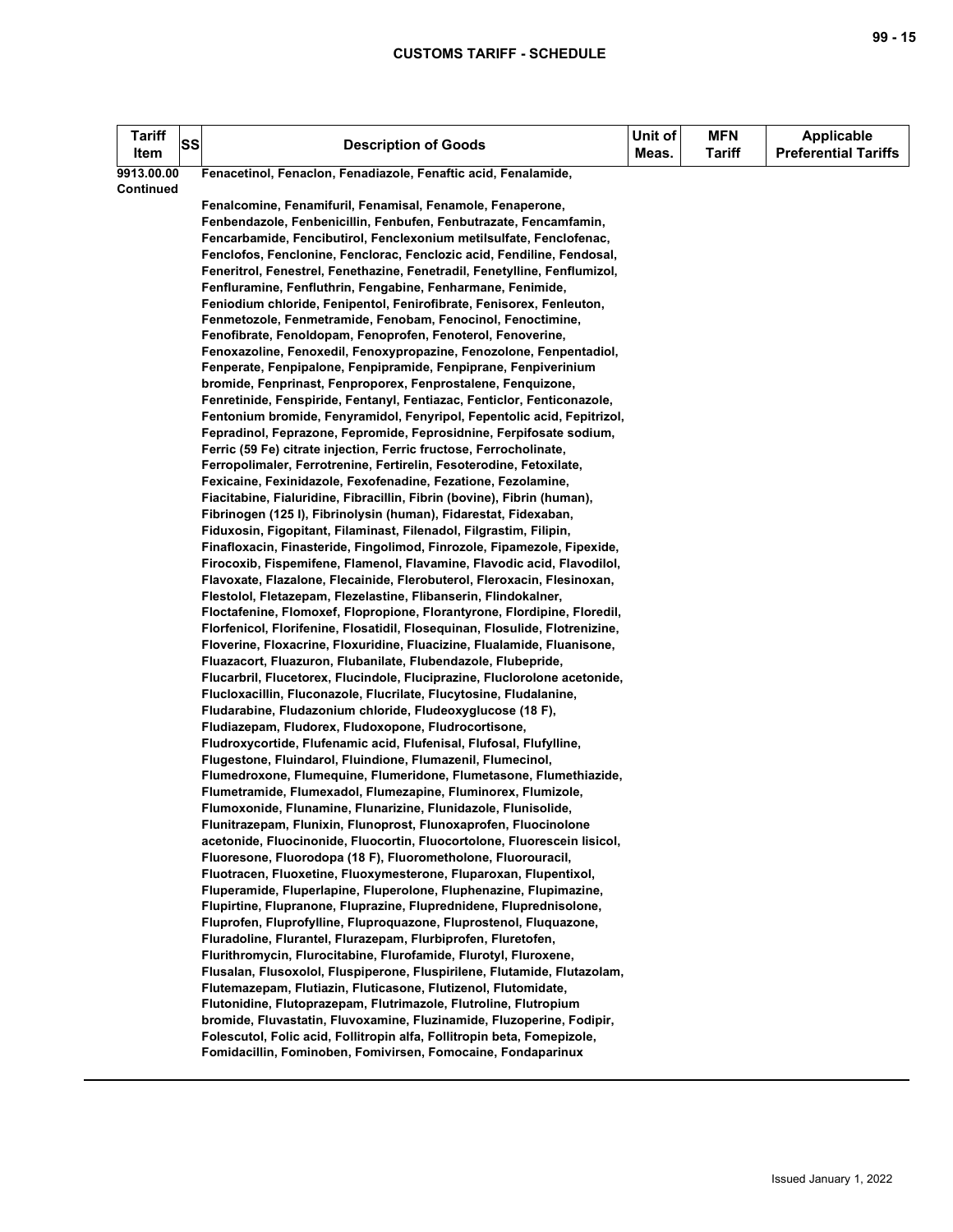| <b>Tariff</b><br>Item   | SS | <b>Description of Goods</b>                                                                                                                 | Unit of<br>Meas. | <b>MFN</b><br>Tariff | <b>Applicable</b><br><b>Preferential Tariffs</b> |
|-------------------------|----|---------------------------------------------------------------------------------------------------------------------------------------------|------------------|----------------------|--------------------------------------------------|
| 9913.00.00<br>Continued |    | sodium, Fontolizumab, Fopirtoline, Forasartan, Forfenimex,                                                                                  |                  |                      |                                                  |
|                         |    | Formebolone, Formestane, Formetorex, Forminitrazole, Formocortal,                                                                           |                  |                      |                                                  |
|                         |    | Formoterol, Forodesine, Foropafant, Fosamprenavir, Fosarilate,                                                                              |                  |                      |                                                  |
|                         |    | Fosazepam, Foscarnet sodium, Foscolic acid, Fosenazide, Fosfestrol,                                                                         |                  |                      |                                                  |
|                         |    | Fosfluconazole, Fosfluridine tidoxil, Fosfocreatinine, Fosfomycin,                                                                          |                  |                      |                                                  |
|                         |    | Fosfonet sodium, Fosfosal, Fosfructose, Fosinopril, Fosinoprilat,                                                                           |                  |                      |                                                  |
|                         |    | Fosmenic acid, Fosmidomycin, Fosopamine, Fosphenytoin, Fospirate,                                                                           |                  |                      |                                                  |
|                         |    | Fosquidone, Fostedil, Fostriecin, Fosveset, Fotemustine, Fotretamine,                                                                       |                  |                      |                                                  |
|                         |    | Fozivudine tidoxil, Frabuprofen, Fradafiban, Frakefamide, Framycetin,                                                                       |                  |                      |                                                  |
|                         |    | Frentizole, Freselestat, Fronepidil, Frovatriptan, Froxiprost, Ftalofyne,                                                                   |                  |                      |                                                  |
|                         |    | Ftaxilide, Ftivazide, Ftormetazine, Ftorpropazine, Fubrogonium iodide,                                                                      |                  |                      |                                                  |
|                         |    | Fudosteine, Fuladectin, Fulvestrant, Fumagillin, Fumoxicillin,                                                                              |                  |                      |                                                  |
|                         |    | Fuprazole, Furacrinic acid, Furafylline, Furalazine, Furaltadone,                                                                           |                  |                      |                                                  |
|                         |    | Furaprofen, Furazabol, Furazolidone, Furazolium chloride, Furbucillin,                                                                      |                  |                      |                                                  |
|                         |    | Furcloprofen, Furegrelate, Furethidine, Furfenorex, Furidarone,                                                                             |                  |                      |                                                  |
|                         |    | Furmethoxadone, Furnidipine, Furobufen, Furodazole, Furofenac,                                                                              |                  |                      |                                                  |
|                         |    | Furomazine, Furomine, Furosemide, Furostilbestrol, Fursalan,                                                                                |                  |                      |                                                  |
|                         |    | Fursultiamine, Furterene, Furtrethonium iodide, Fusafungine, Fusidic                                                                        |                  |                      |                                                  |
|                         |    | acid, Fuzlocillin, Fytic acid, Gabapentin, Gabexate, Gaboxadol,                                                                             |                  |                      |                                                  |
|                         |    | Gacyclidine, Gadobenic acid, Gadobutrol, Gadocoletic acid,                                                                                  |                  |                      |                                                  |
|                         |    | Gadodenterate, Gadodiamide, Gadofosveset, Gadomelitol,                                                                                      |                  |                      |                                                  |
|                         |    | Gadopenamide, Gadopentetic acid, Gadoteric acid, Gadoteridol,                                                                               |                  |                      |                                                  |
|                         |    | Gadoversetamide, Gadoxetic acid, Galamustine, Galantamine,                                                                                  |                  |                      |                                                  |
|                         |    | Galarubicin, Galdansetron, Galiximab, Gallamine triethiodide, Gallium<br>(67 Ga) citrate, Gallopamil, Galocitabine, Galosemide, Galsulfase, |                  |                      |                                                  |
|                         |    | Galtifenin, Gamfexine, Gamolenic acid, Ganaxolone, Ganciclovir,                                                                             |                  |                      |                                                  |
|                         |    | Ganefromycin, Ganglefene, Ganirelix, Ganstigmine, Gantacurium                                                                               |                  |                      |                                                  |
|                         |    | chloride, Gantofiban, Gapicomine, Gapromidine, Garenoxacin,                                                                                 |                  |                      |                                                  |
|                         |    | Garnocestim, Gatifloxacin, Gavestinel, Gavilimomab, Geclosporin,                                                                            |                  |                      |                                                  |
|                         |    | Gedocarnil, Gefarnate, Gefitinib, Gemazocine, Gemcabene, Gemcadiol,                                                                         |                  |                      |                                                  |
|                         |    | Gemcitabine, Gemeprost, Gemfibrozil, Gemifloxacin, Gemopatrilat,                                                                            |                  |                      |                                                  |
|                         |    | Gemtuzumab, Gentamicin, Gentisic acid, Gepefrine, Gepirone,                                                                                 |                  |                      |                                                  |
|                         |    | Geroquinol, Gestaclone, Gestadienol, Gestodene, Gestonorone                                                                                 |                  |                      |                                                  |
|                         |    | caproate, Gestrinone, Gevotroline, Gimatecan, Gimeracil, Giparmen,                                                                          |                  |                      |                                                  |
|                         |    | Giracodazole, Giractide, Girisopam, Gitalin amorphous, Gitaloxin,                                                                           |                  |                      |                                                  |
|                         |    | Gitoformate, Glafenine, Glaspimod, Glaziovine, Glemanserin,                                                                                 |                  |                      |                                                  |
|                         |    | Glenvastatin, Gleptoferron, Gliamilide, Glibenclamide, Glibornuride,                                                                        |                  |                      |                                                  |
|                         |    | Glibutimine, Glicaramide, Glicetanile, Gliclazide, Glicondamide,                                                                            |                  |                      |                                                  |
|                         |    | Glidazamide, Gliflumide, Glimepiride, Glipalamide, Glipizide,                                                                               |                  |                      |                                                  |
|                         |    | Gliquidone, Glisamuride, Glisentide, Glisindamide, Glisolamide,                                                                             |                  |                      |                                                  |
|                         |    | Glisoxepide, Globin zinc insulin injection, Gloxazone, Gloximonam,                                                                          |                  |                      |                                                  |
|                         |    | Glucagon, Glucalox, Glucametacin, Glucarpidase, Glucosamine,                                                                                |                  |                      |                                                  |
|                         |    | Glucosulfamide, Glucosulfone, Glucurolactone, Glucuronamide,                                                                                |                  |                      |                                                  |
|                         |    | Glufosfamide, Glunicate, Glusoferron, Glutaral, Glutaurine,                                                                                 |                  |                      |                                                  |
|                         |    | Glutethimide, Glybuthiazol, Glybuzole, Glyclopyramide, Glycobiarsol,<br>Glycopyrronium bromide, Glycyclamide, Glyhexamide, Glymidine        |                  |                      |                                                  |
|                         |    | sodium, Glyoctamide, Glypinamide, Glyprothiazol, Glysobuzole, Gold                                                                          |                  |                      |                                                  |
|                         |    | (198 Au) colloidal, Golimumab, Gonadorelin, Goralatide, Goserelin,                                                                          |                  |                      |                                                  |
|                         |    | Gramicidin, Gramicidin s, Granisetron, Grepafloxacin, Griseofulvin,                                                                         |                  |                      |                                                  |
|                         |    | Guabenxan, Guacetisal, Guafecainol, Guaiactamine, Guaiapate,                                                                                |                  |                      |                                                  |
|                         |    | Guaietolin, Guaifenesin, Guaifylline, Guaimesal, Guaisteine,                                                                                |                  |                      |                                                  |
|                         |    | Guamecycline, Guanabenz, Guanacline, Guanadrel, Guanazodine,                                                                                |                  |                      |                                                  |
|                         |    | Guancidine, Guanclofine, Guanethidine, Guanfacine, Guanisoquine,                                                                            |                  |                      |                                                  |
|                         |    | Guanoclor, Guanoctine, Guanoxabenz, Guanoxan, Guanoxyfen,                                                                                   |                  |                      |                                                  |
|                         |    |                                                                                                                                             |                  |                      |                                                  |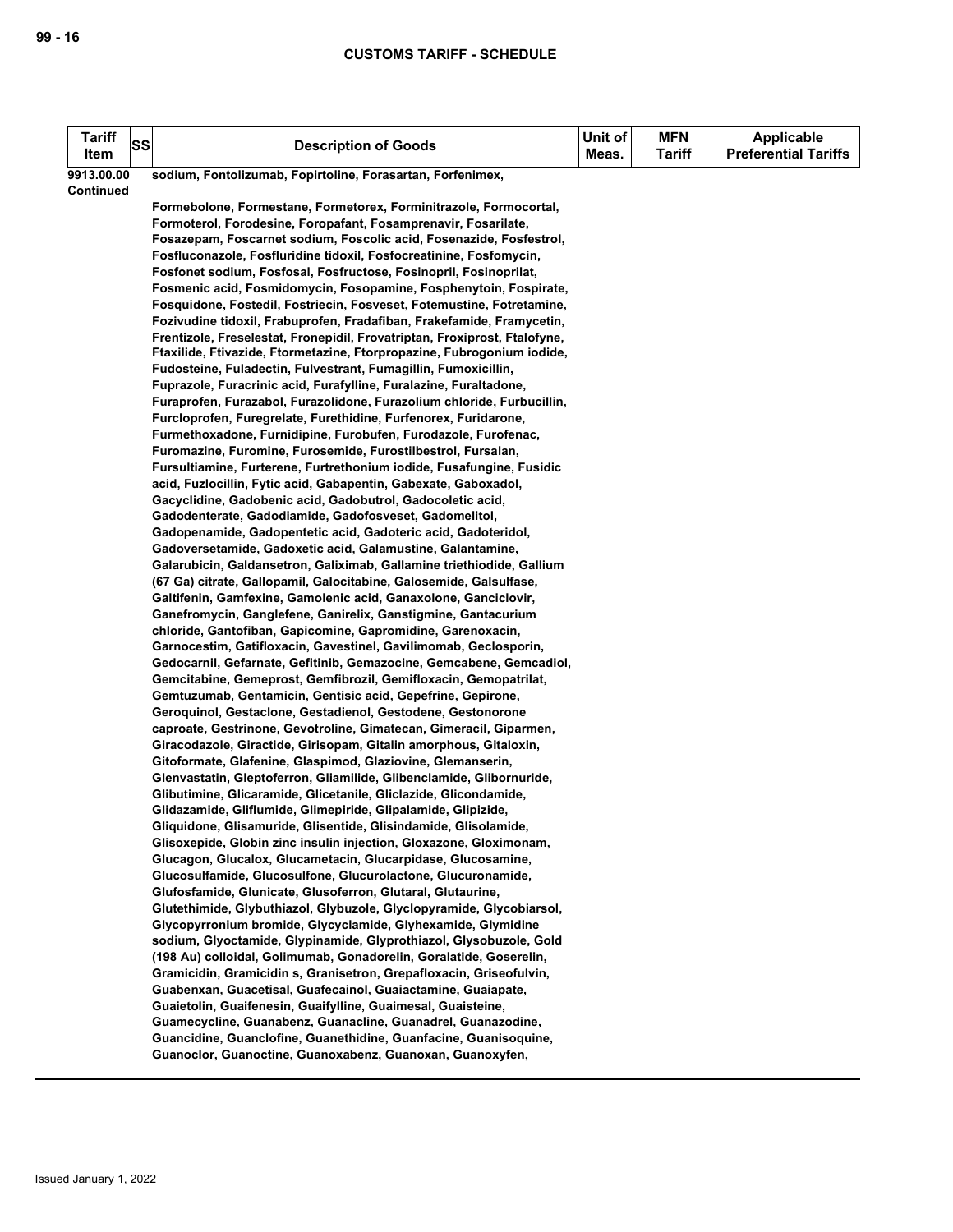| Tariff<br>Item   | SS | <b>Description of Goods</b>                                                                                                                     | Unit of<br>Meas. | <b>MFN</b><br><b>Tariff</b> | <b>Applicable</b><br><b>Preferential Tariffs</b> |
|------------------|----|-------------------------------------------------------------------------------------------------------------------------------------------------|------------------|-----------------------------|--------------------------------------------------|
| 9913.00.00       |    | Gusperimus, Hachimycin, Halazepam, Halazone, Halcinonide,                                                                                       |                  |                             |                                                  |
| <b>Continued</b> |    |                                                                                                                                                 |                  |                             |                                                  |
|                  |    | Haletazole, Halocarban, Halocortolone, Halofantrine, Halofenate,                                                                                |                  |                             |                                                  |
|                  |    | Halofuginone, Halometasone, Halonamine, Halopemide, Halopenium                                                                                  |                  |                             |                                                  |
|                  |    | chloride, Haloperidol, Halopredone, Haloprogesterone, Haloprogin,                                                                               |                  |                             |                                                  |
|                  |    | Halothane, Haloxazolam, Haloxon, Hamycin, Hedaquinium chloride,                                                                                 |                  |                             |                                                  |
|                  |    | Heliomycin, Hemoglobin crosfumaril, Hemoglobin glutamer,                                                                                        |                  |                             |                                                  |
|                  |    | Hemoglobin raffimer, Heparin sodium, Hepronicate, Heptabarb,                                                                                    |                  |                             |                                                  |
|                  |    | Heptaminol, Heptaverine, Heptolamide, Hepzidine, Hetacillin, Hetaflur,                                                                          |                  |                             |                                                  |
|                  |    | Heteronium bromide, Hexachlorophene, Hexacyprone, Hexadiline,                                                                                   |                  |                             |                                                  |
|                  |    | Hexadimethrine bromide, Hexafluronium bromide, Hexamethonium                                                                                    |                  |                             |                                                  |
|                  |    | bromide, Hexamidine, Hexapradol, Hexaprofen, Hexapropymate,                                                                                     |                  |                             |                                                  |
|                  |    | Hexasonium iodide, Hexcarbacholine bromide, Hexedine, Hexestrol,<br>Hexetidine, Hexobarbital, Hexobendine, Hexocyclium metilsulfate,            |                  |                             |                                                  |
|                  |    | Hexoprenaline, Hexopyrronium bromide, Hexylcaine, Histapyrrodine,                                                                               |                  |                             |                                                  |
|                  |    | Histidine, Histrelin, Homarylamine, Homatropine methylbromide,                                                                                  |                  |                             |                                                  |
|                  |    | Homidium bromide, Homochlorcyclizine, Homofenazine,                                                                                             |                  |                             |                                                  |
|                  |    | Homopipramol, Homosalate, Homprenorphine, Hopantenic acid,                                                                                      |                  |                             |                                                  |
|                  |    | Hoquizil, Hyalosidase, Hyaluronidase, Hycanthone, Hydracarbazine,                                                                               |                  |                             |                                                  |
|                  |    | Hydralazine, Hydrargaphen, Hydrobentizide, Hydrochlorothiazide,                                                                                 |                  |                             |                                                  |
|                  |    | Hydrocodone, Hydrocortamate, Hydrocortisone, Hydrocortisone                                                                                     |                  |                             |                                                  |
|                  |    | aceponate, Hydroflumethiazide, Hydromadinone, Hydromorphinol,                                                                                   |                  |                             |                                                  |
|                  |    | Hydromorphone, Hydrotalcite, Hydroxindasate, Hydroxindasol,                                                                                     |                  |                             |                                                  |
|                  |    | Hydroxocobalamin, Hydroxyamfetamine, Hydroxycarbamide,                                                                                          |                  |                             |                                                  |
|                  |    | Hydroxychloroquine, Hydroxydione sodium succinate,                                                                                              |                  |                             |                                                  |
|                  |    | Hydroxypethidine, Hydroxyprocaine, Hydroxyprogesterone,                                                                                         |                  |                             |                                                  |
|                  |    | Hydroxyprogesterone caproate, Hydroxypyridine tartrate,                                                                                         |                  |                             |                                                  |
|                  |    | Hydroxystenozole, Hydroxystilbamidine, Hydroxytetracaine,                                                                                       |                  |                             |                                                  |
|                  |    | Hydroxytoluic acid, Hydroxyzine, Hymecromone, Ibacitabine,                                                                                      |                  |                             |                                                  |
|                  |    | Ibafloxacin, Ibandronic acid, Ibazocine, Iboctadekin, Ibopamine,                                                                                |                  |                             |                                                  |
|                  |    | Ibritumomab tiuxetan, Ibrolipim, Ibrotamide, Ibudilast, Ibufenac,                                                                               |                  |                             |                                                  |
|                  |    | Ibuproxam, Ibutamoren, Ibuterol, Ibutilide, Ibuverine, Icaridin, Icatibant,                                                                     |                  |                             |                                                  |
|                  |    | Iclaprim, Iclazepam, Icoduline, Icofungipen, Icometasone enbutate,                                                                              |                  |                             |                                                  |
|                  |    | Icomucret, Icopezil, Icosapent, Icospiramide, Icrocaptide, Idarubicin,                                                                          |                  |                             |                                                  |
|                  |    | Idaverine, Idazoxan, Idebenone, Idenast, Idoxifene, Idoxuridine,                                                                                |                  |                             |                                                  |
|                  |    | Idralfidine, Idramantone, Idraparinux sodium, Idrapril, Idremcinal,                                                                             |                  |                             |                                                  |
|                  |    | Idrocilamide, Idronoxil, Idropranolol, Idursulfase (idusulfase),                                                                                |                  |                             |                                                  |
|                  |    | Ifenprodil, Iferanserin, Ifetroban, Ifosfamide, Ifoxetine, Iganidipine,                                                                         |                  |                             |                                                  |
|                  |    | Igmesine, Igovomab, Iguratimod, Ilaprazole, Ilatreotide, Ilepcimide,                                                                            |                  |                             |                                                  |
|                  |    | Iliparcil, Ilmofosine, Ilodecakin, Ilomastat, Ilonidap, Iloperidone,                                                                            |                  |                             |                                                  |
|                  |    | Iloprost, Imafen, Imanixil, Imatinib, Imazodan, Imcarbofos, Imciromab,<br>Imexon, Imiclopazine, Imidafenacin, Imidapril, Imidaprilat, Imidazole |                  |                             |                                                  |
|                  |    | salicylate, Imidocarb, Imidoline, Imiglitazar, Imiglucerase, Imiloxan,                                                                          |                  |                             |                                                  |
|                  |    | Iminophenimide, Imipenem, Imipramine, Imipraminoxide, Imiquimod,                                                                                |                  |                             |                                                  |
|                  |    | Imirestat, Imitrodast, Imolamine, Imoxiterol, Impacarzine, Implitapide,                                                                         |                  |                             |                                                  |
|                  |    | Impromidine, Improsulfan, Imuracetam, Inaperisone, Incadronic acid,                                                                             |                  |                             |                                                  |
|                  |    | Indacaterol, Indacrinone, Indalpine, Indanazoline, Indanidine,                                                                                  |                  |                             |                                                  |
|                  |    | Indanorex, Indapamide, Indatraline, Indecainide, Indeloxazine,                                                                                  |                  |                             |                                                  |
|                  |    | Indenolol, Indibulin, Indinavir, Indiplon, Indisetron, Indisulam,                                                                               |                  |                             |                                                  |
|                  |    | Indobufen, Indocate, Indolapril, Indolidan, Indometacin, Indopanolol,                                                                           |                  |                             |                                                  |
|                  |    | Indopine, Indoprofen, Indoramin, Indorenate, Indoxole, Indriline,                                                                               |                  |                             |                                                  |
|                  |    | Inecalcitol, Infliximab, Ingliforib, Inicarone, Inocoterone, Inogatran,                                                                         |                  |                             |                                                  |
|                  |    | Inolimomab, Inosine, Inositol nicotinate, Inotuzumab ozogamicin,                                                                                |                  |                             |                                                  |
|                  |    | Inproquone, Insulin human, Insulin argine, Insulin aspart, Insulin                                                                              |                  |                             |                                                  |
|                  |    | defalan, Insulin detemir, Insulin glargine, Insulin glulisine, Insulin                                                                          |                  |                             |                                                  |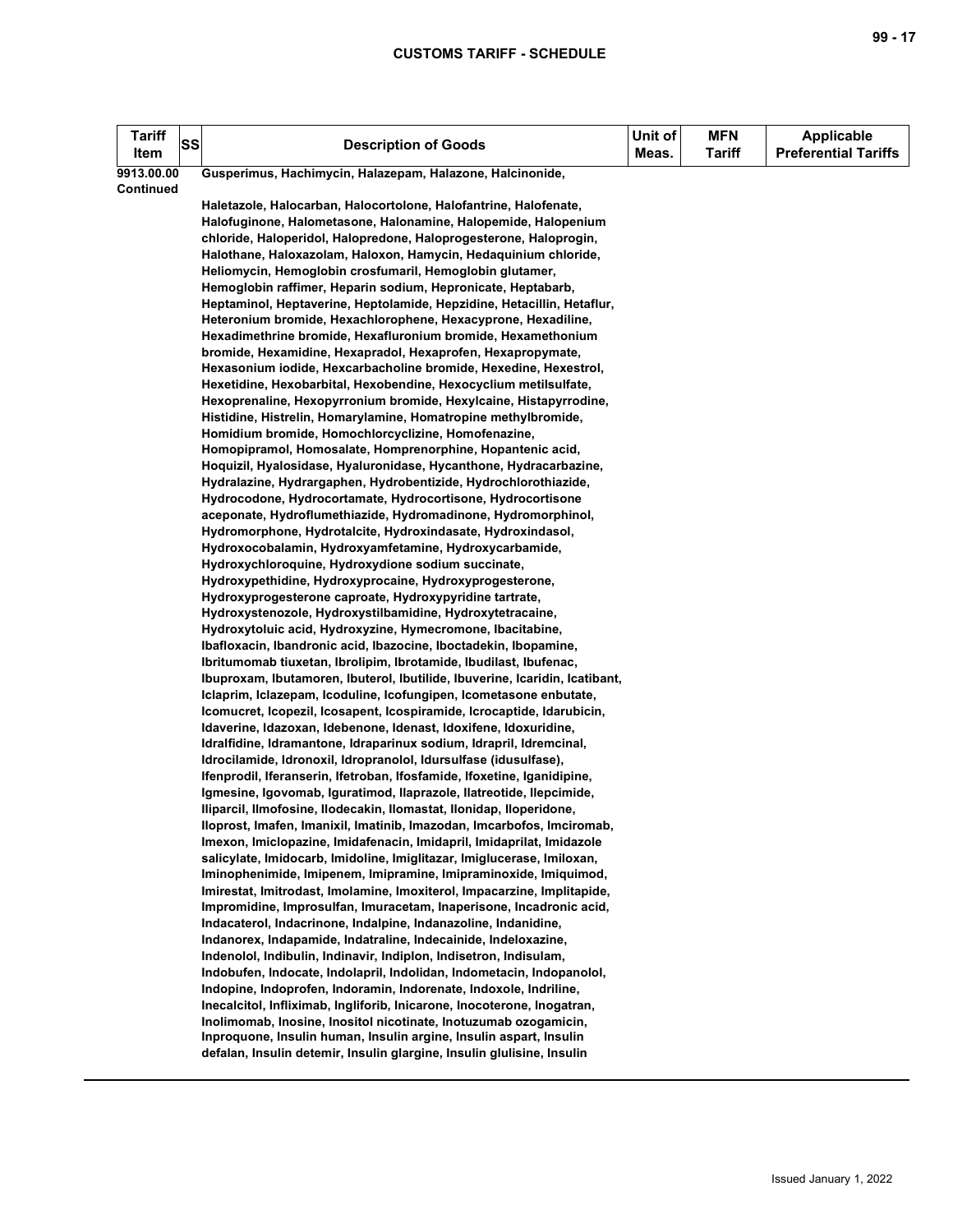| <b>Tariff</b>           | <b>SS</b> | <b>Description of Goods</b>                                                                                                                           | Unit of | <b>MFN</b>    | <b>Applicable</b>           |
|-------------------------|-----------|-------------------------------------------------------------------------------------------------------------------------------------------------------|---------|---------------|-----------------------------|
| Item                    |           |                                                                                                                                                       | Meas.   | <b>Tariff</b> | <b>Preferential Tariffs</b> |
| 9913.00.00<br>Continued |           | lispro, Insulin zinc suspension (amorphous), Insulin zinc suspension                                                                                  |         |               |                             |
|                         |           | (crystalline), Interferon alfa, Interferon alfacon-1, Interferon beta,                                                                                |         |               |                             |
|                         |           | Interferon gamma, Intermedine, Intoplicine, Intrazole, Intriptyline,                                                                                  |         |               |                             |
|                         |           | lobenguane (131 l), lobenzamic acid, lobitridol, lobutoic acid, locanlidic                                                                            |         |               |                             |
|                         |           | acid (123 I), locarmic acid, locetamic acid, lodamide, lodecimol,                                                                                     |         |               |                             |
|                         |           | lodetryl, lodinated (125 l) human serum albumin, lodinated (131 l)                                                                                    |         |               |                             |
|                         |           | human serum albumin, lodixanol, lodocetylic acid (123 l),                                                                                             |         |               |                             |
|                         |           | lodocholesterol (131 l), lodophthalein sodium, lodothiouracil,                                                                                        |         |               |                             |
|                         |           | lodoxamic acid, lofendylate, lofetamine (123 l), loflupane (123 l),                                                                                   |         |               |                             |
|                         |           | lofratol, loglicic acid, loglucol, loglucomide, loglunide, loglycamic acid,                                                                           |         |               |                             |
|                         |           | Iohexol, Iolidonic acid, Iolixanic acid, Iolopride (1231), Iomazenil (1231),                                                                          |         |               |                             |
|                         |           | Iomeglamic acid, Iomeprol, Iometin (125 I), Iometin (131 I), Iometopane                                                                               |         |               |                             |
|                         |           | (123 I), lomorinic acid, lopamidol, lopanoic acid, lopentol, lophenoic                                                                                |         |               |                             |
|                         |           | acid, loprocemic acid, lopromide, lopronic acid, lopydol, lopydone,                                                                                   |         |               |                             |
|                         |           | losarcol, losefamic acid, loseric acid, losimenol, losimide, losulamide,                                                                              |         |               |                             |
|                         |           | losumetic acid, lotalamic acid, lotasul, lotetric acid, lotranic acid,                                                                                |         |               |                             |
|                         |           | lotriside, lotrizoic acid, lotrolan, lotroxic acid, loversol, loxabrolic acid,                                                                        |         |               |                             |
|                         |           | loxaglic acid, loxilan, loxitalamic acid, loxotrizoic acid, lozomic acid,                                                                             |         |               |                             |
|                         |           | Ipamorelin, Ipazilide, Ipenoxazone, Ipexidine, Ipidacrine, Ipragratine,                                                                               |         |               |                             |
|                         |           | Ipramidil, Ipratropium bromide, Ipravacaine, Iprazochrome, Ipriflavone,<br>Iprindole, Iproclozide, Iprocrolol, Iproheptine, Iproniazid, Ipronidazole, |         |               |                             |
|                         |           | Iproplatin, Iprotiazem, Iproxamine, Iprozilamine, Ipsalazide, Ipsapirone,                                                                             |         |               |                             |
|                         |           | Iquindamine, Iralukast, Irampanel, Irbesartan, Irindalone, Irinotecan,                                                                                |         |               |                             |
|                         |           | Irloxacin, Irofulven, Irolapride, Iroplact, Iroxanadine, Irsogladine,                                                                                 |         |               |                             |
|                         |           | Irtemazole, Isaglidole, Isalmadol, Isalsteine, Isamfazone, Isamoltan,                                                                                 |         |               |                             |
|                         |           | Isamoxole, Isatoribine, Isaxonine, Isbogrel, Isbufylline, Iseganan,                                                                                   |         |               |                             |
|                         |           | Isepamicin, Ismomultin alfa, Isoaminile, Isobromindione, Isobutamben,                                                                                 |         |               |                             |
|                         |           | Isocarboxazid, Isoconazole, Isocromil, Isoetarine, Isofezolac,                                                                                        |         |               |                             |
|                         |           | Isoflupredone, Isoflurane, Isoleucine, Isomazole, Isometamidium                                                                                       |         |               |                             |
|                         |           | chloride, Isomethadone, Isometheptene, Isomolpan, Isoniazid, Isonixin,                                                                                |         |               |                             |
|                         |           | Isophane insulin, Isoprazone, Isoprednidene, Isoprenaline, Isoprofen,                                                                                 |         |               |                             |
|                         |           | Isopropamide iodide, Isopropicillin, Isosorbide, Isosorbide dinitrate,                                                                                |         |               |                             |
|                         |           | Isosorbide mononitrate, Isospaglumic acid, Isosulpride, Isothipendyl,                                                                                 |         |               |                             |
|                         |           | Isotiquimide, Isotretinoin, Isoxaprolol, Isoxepac, Isoxicam, Isoxsuprine,                                                                             |         |               |                             |
|                         |           | Ispinesib, Ispronicline, Isradipine, Israpafant, Istaroxime, Istradefylline,                                                                          |         |               |                             |
|                         |           | Itameline, Itanoxone, Itasetron, Itazigrel, Itopride, Itraconazole, Itramin                                                                           |         |               |                             |
|                         |           | tosilate, Itriglumide, Itrocainide, Itrocinonide, Iturelix, Ivabradine,                                                                               |         |               |                             |
|                         |           | Ivarimod, Ivermectin, Ivoqualine, Ixabepilone, Izonsteride, Josamycin,                                                                                |         |               |                             |
|                         |           | Kainic acid, Kalafungin, Kallidinogenase, Kanamycin, Kebuzone,                                                                                        |         |               |                             |
|                         |           | Keliximab, Keracyanin, Ketamine, Ketanserin, Ketazocine, Ketazolam,<br>Ketimipramine, Ketobemidone, Ketocaine, Ketocainol, Ketoconazole,              |         |               |                             |
|                         |           | Ketoprofen, Ketorfanol, Ketorolac, Ketotifen, Ketotrexate, Ketoxal,                                                                                   |         |               |                             |
|                         |           | Khellin, Khelloside, Kitasamycin, Labetalol, Labetuzumab, Labradimil,                                                                                 |         |               |                             |
|                         |           | Lacidipine, Lacosamide (erlosamide), Lactalfate, Lactitol, Lactulose,                                                                                 |         |               |                             |
|                         |           | Ladirubicin, Ladostigil, Laflunimus, Lafutidine, Lagatide, Laidlomycin,                                                                               |         |               |                             |
|                         |           | Lamifiban, Lamivudine, Lamotrigine, Lamtidine, Lanatoside C,                                                                                          |         |               |                             |
|                         |           | Landiolol, Lanepitant, Lanicemine, Lanimostim, Laniquidar,                                                                                            |         |               |                             |
|                         |           | Lanoconazole, Lanperisone, Lanproston, Lanreotide, Lansoprazole,                                                                                      |         |               |                             |
|                         |           | Lapatinib, Lapirium chloride, Lapisteride, Laprafylline, Laquinimod,                                                                                  |         |               |                             |
|                         |           | Laronidase, Lasalocid, Lasinavir, Lasofoxifene, Latamoxef,                                                                                            |         |               |                             |
|                         |           | Latanoprost, Latidectin, Laudexium metilsulfate, Lauralkonium                                                                                         |         |               |                             |
|                         |           | chloride, Laurcetium bromide, Laurixamine, Laurocapram,                                                                                               |         |               |                             |
|                         |           | Lauroguadine, Laurolinium acetate, Lauromacrogol 400, Lavoltidine,                                                                                    |         |               |                             |
|                         |           | Lazabemide, Leconotide, Lecozotan, Ledazerol, Ledismase,                                                                                              |         |               |                             |
|                         |           |                                                                                                                                                       |         |               |                             |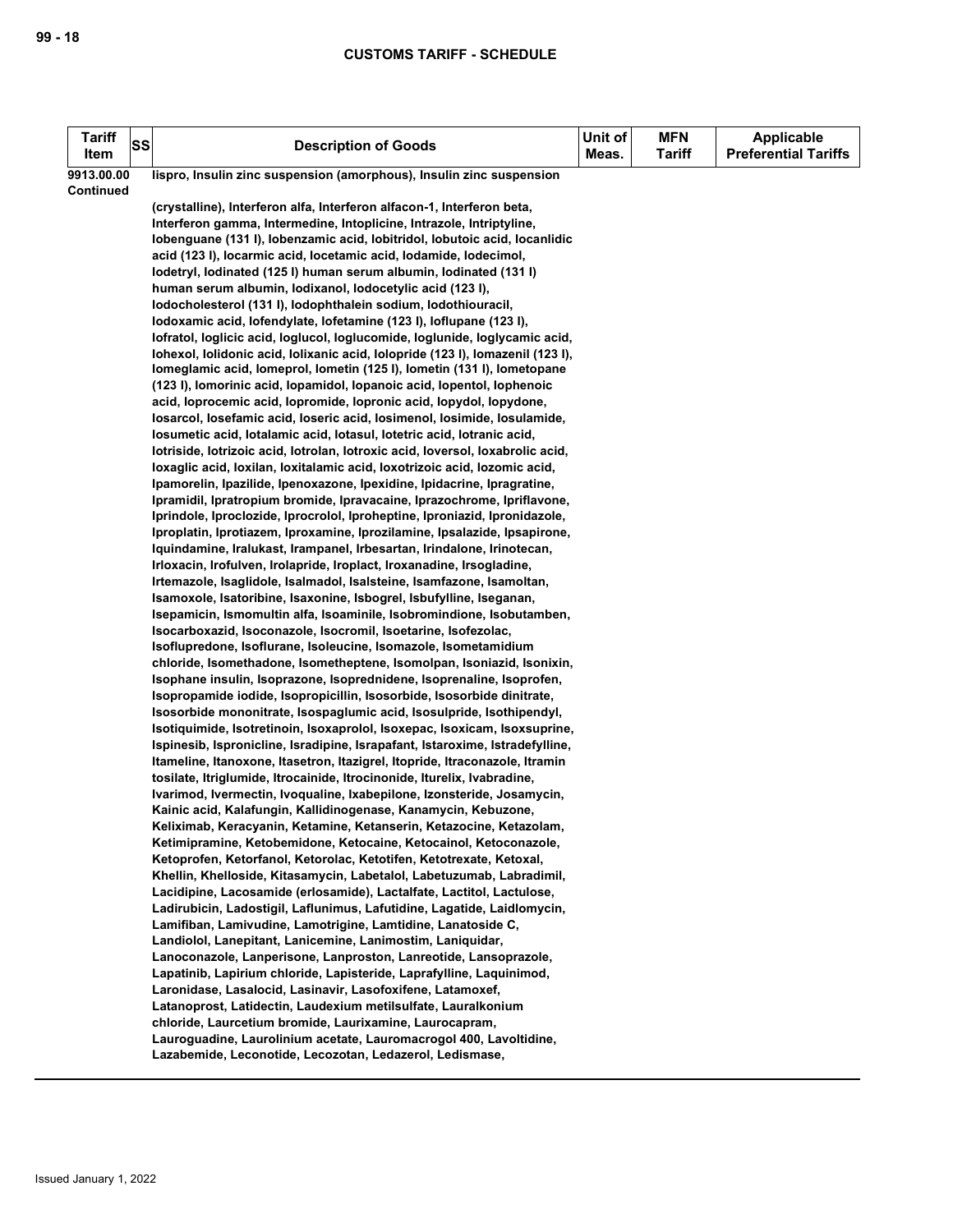| <b>Tariff</b><br>Item | SS | <b>Description of Goods</b>                                                                                                     | Unit of<br>Meas. | <b>MFN</b><br><b>Tariff</b> | <b>Applicable</b><br><b>Preferential Tariffs</b> |
|-----------------------|----|---------------------------------------------------------------------------------------------------------------------------------|------------------|-----------------------------|--------------------------------------------------|
| 9913.00.00            |    | Ledoxantrone, Lefetamine, Leflunomide, Lefradafiban, Leiopyrrole,                                                               |                  |                             |                                                  |
| Continued             |    |                                                                                                                                 |                  |                             |                                                  |
|                       |    | Lemalesomab, Lemidosul, Lemildipine, Leminoprazole, Lemuteporfin,                                                               |                  |                             |                                                  |
|                       |    | Lenalidomide, Lenampicillin, Lenapenem, Lenercept, Leniquinsin,                                                                 |                  |                             |                                                  |
|                       |    | Lenograstim, Lenperone, Lepirudin, Leptacline, Lercanidipine,                                                                   |                  |                             |                                                  |
|                       |    | Lerdelimumab, Lergotrile, Leridistim, Lerisetron, Lesopitron,                                                                   |                  |                             |                                                  |
|                       |    | Lestaurtinib, Leteprinim, Letimide, Letosteine, Letrazuril, Letrozole,                                                          |                  |                             |                                                  |
|                       |    | Leuciglumer, Leucine, Leucinocaine, Leucocianidol, Leuprorelin,                                                                 |                  |                             |                                                  |
|                       |    | Leurubicin, Levacetylmethadol, Levallorphan, Levamfetamine,                                                                     |                  |                             |                                                  |
|                       |    | Levamisole, Levcromakalim, Levcycloserine, Levdobutamine,                                                                       |                  |                             |                                                  |
|                       |    | Levemopamil, Levetiracetam, Levisoprenaline, Levlofexidine,                                                                     |                  |                             |                                                  |
|                       |    | Levmetamfetamine, Levobetaxolol, Levobunolol, Levocabastine,<br>Levmetamfetamine, Levobetaxolol, Levobunolol, Levocabastine,    |                  |                             |                                                  |
|                       |    | Levocarnitine, Levocetirizine, Levodopa, Levodropropizine,                                                                      |                  |                             |                                                  |
|                       |    | Levofacetoperane, Levofenfluramine, Levofloxacin, Levofuraltadone,                                                              |                  |                             |                                                  |
|                       |    | Levoglutamide, Levolansoprazole, Levomenol, Levomepromazine,                                                                    |                  |                             |                                                  |
|                       |    | Levomethadone, Levomethorphan, Levometiomeprazine,                                                                              |                  |                             |                                                  |
|                       |    | Levomoprolol, Levomoramide, Levonantradol, Levonorgestrel,                                                                      |                  |                             |                                                  |
|                       |    | Levophenacylmorphan, Levopropicillin, Levopropoxyphene,                                                                         |                  |                             |                                                  |
|                       |    | Levopropylhexedrine, Levoprotiline, Levorin, Levormeloxifene,                                                                   |                  |                             |                                                  |
|                       |    | Levorphanol, Levosalbutamol, Levosemotiadil, Levosimendan,                                                                      |                  |                             |                                                  |
|                       |    | Levosulpiride, Levothyroxine sodium, Levotofisopam, Levoxadrol,                                                                 |                  |                             |                                                  |
|                       |    | Lexacalcitol, Lexipafant, Lexithromycin, Lexofenac, Liarozole,                                                                  |                  |                             |                                                  |
|                       |    | Liatermin, Libecillide, Libenzapril, Libivirumab, Licarbazepine,                                                                |                  |                             |                                                  |
|                       |    | Licofelone, Licostinel, Lidadronic acid, Lidamidine, Lidanserin,                                                                |                  |                             |                                                  |
|                       |    | Lidimycin, Lidocaine, Lidofenin, Lidoflazine, Lidorestat, Lifarizine,                                                           |                  |                             |                                                  |
|                       |    | Lifibrate, Lifibrol, Lilopristone, Limaprost, Limazocic, Linaprazan,                                                            |                  |                             |                                                  |
|                       |    | Linarotene, Lincomycin, Linetastine, Linezolid, Linogliride, Linopirdine,                                                       |                  |                             |                                                  |
|                       |    | Linotroban, Linsidomine, Lintitript, Lintopride, Lintuzumab,                                                                    |                  |                             |                                                  |
|                       |    | Liothyronine, Liraglutide, Liranaftate, Lirequinil, Lirexapride, Lirimilast,                                                    |                  |                             |                                                  |
|                       |    | Liroldine, Lisadimate, Lisinopril, Lisofylline, Lisuride, Litomeglovir,                                                         |                  |                             |                                                  |
|                       |    | Litoxetine, Litracen, Livaraparin calcium, Lividomycin, Lixazinone,                                                             |                  |                             |                                                  |
|                       |    | Lixivaptan, Lobaplatin, Lobeline, Lobendazole, Lobenzarit, Lobucavir,                                                           |                  |                             |                                                  |
|                       |    | Lobuprofen, Locicortolone dicibate, Lodaxaprine, Lodazecar,                                                                     |                  |                             |                                                  |
|                       |    | Lodelaben, Lodenosine, Lodinixil, Lodiperone, Lodoxamide,                                                                       |                  |                             |                                                  |
|                       |    | Lofemizole, Lofendazam, Lofentanil, Lofepramine, Lofexidine,                                                                    |                  |                             |                                                  |
|                       |    | Loflucarban, Lombazole, Lomefloxacin, Lomeguatrib, Lomerizine,<br>Lometraline, Lometrexol, Lomevactone, Lomifylline, Lomustine, |                  |                             |                                                  |
|                       |    | Lonafarnib, Lonapalene, Lonaprofen, Lonazolac, Lonidamine,                                                                      |                  |                             |                                                  |
|                       |    | Loperamide, Loperamide oxide, Lopinavir, Lopirazepam, Loprazolam,                                                               |                  |                             |                                                  |
|                       |    | Loprodiol, Loracarbef, Lorajmine, Lorapride, Loratadine, Lorazepam,                                                             |                  |                             |                                                  |
|                       |    | Lorbamate, Lorcainide, Lorcinadol, Loreclezole, Lorglumide,                                                                     |                  |                             |                                                  |
|                       |    | Lormetazepam, Lornoxicam, Lorpiprazole, Lortalamine, Lorzafone,                                                                 |                  |                             |                                                  |
|                       |    | Losartan, Losigamone, Losindole, Losmiprofen, Losoxantrone,                                                                     |                  |                             |                                                  |
|                       |    | Losulazine, Loteprednol, Lotifazole, Lotrafiban, Lotrifen, Lotucaine,                                                           |                  |                             |                                                  |
|                       |    | Lovastatin, Loviride, Loxanast, Loxapine, Loxiglumide, Loxoprofen,                                                              |                  |                             |                                                  |
|                       |    | Loxoribine, Lozilurea, Lubazodone, Lubeluzole, Lubiprostone,                                                                    |                  |                             |                                                  |
|                       |    | Lucanthone, Lucartamide, Lucimycin, Lufenuron, Lufironil, Lufuradom,                                                            |                  |                             |                                                  |
|                       |    | Luliconazole, Lumefantrine, Lumiliximab, Lumiracoxib, Lupitidine,                                                               |                  |                             |                                                  |
|                       |    | Luprostiol, Lurasidone, Lurosetron, Lurtotecan, Lusaperidone,                                                                   |                  |                             |                                                  |
|                       |    | Lusupultide, Lutrelin, Lutropin alfa, Luxabendazole, Lymecycline,                                                               |                  |                             |                                                  |
|                       |    | Lynestrenol, Lypressin, Lysergide, Mabuprofen, Mabuterol, Macrosalb                                                             |                  |                             |                                                  |
|                       |    | (131 I), Macrosalb (99m Tc), Maduramicin, Mafenide, Mafoprazine,                                                                |                  |                             |                                                  |
|                       |    | Mafosfamide, Magaldrate, Magnesium clofibrate, Maitansine,                                                                      |                  |                             |                                                  |
|                       |    | Maletamer, Maleylsulfathiazole, Malotilate, Mangafodipir, Manidipine,                                                           |                  |                             |                                                  |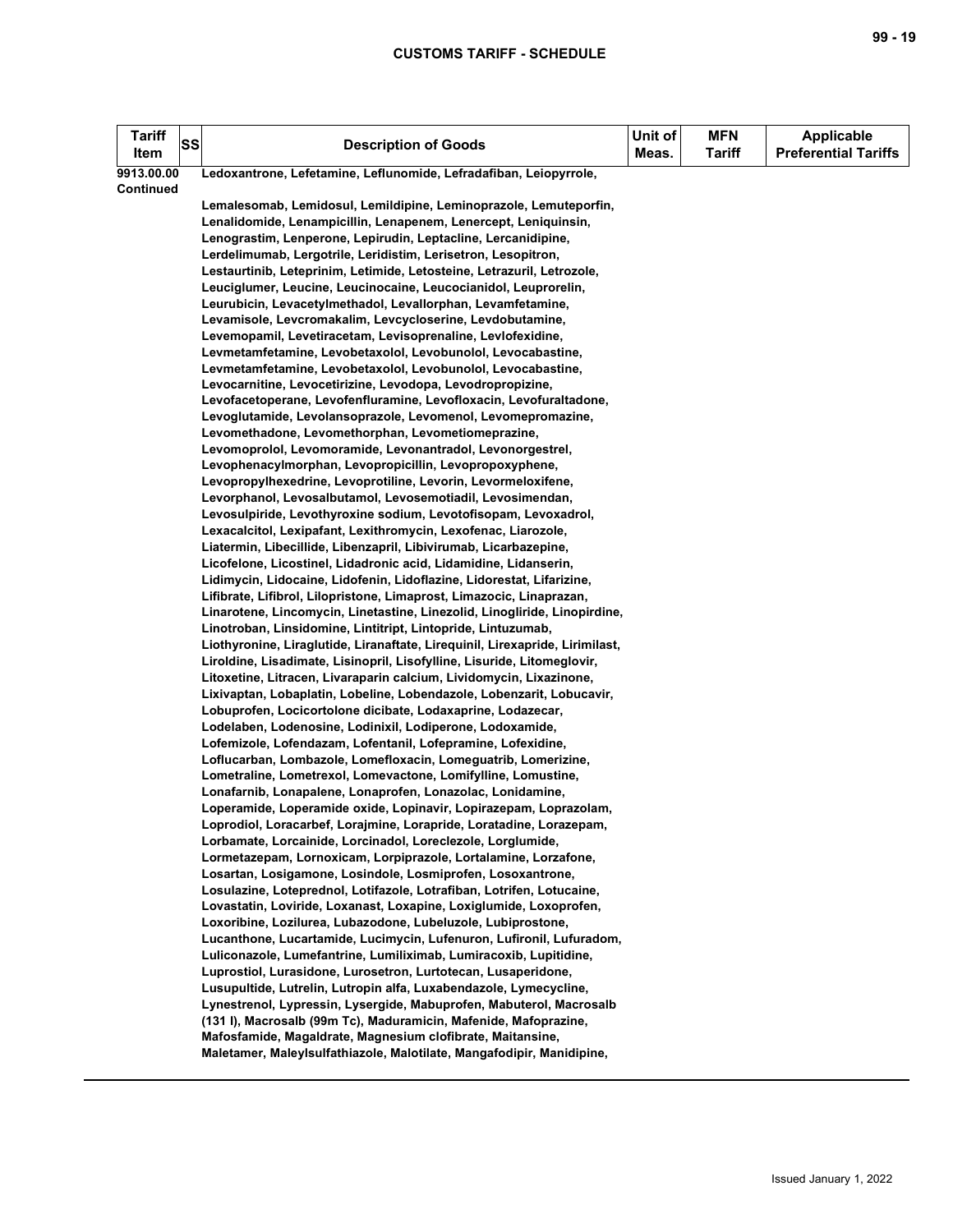| <b>Tariff</b><br>Item | <b>SS</b> | <b>Description of Goods</b>                                         | Unit of<br>Meas. | <b>MFN</b><br><b>Tariff</b> | <b>Applicable</b><br><b>Preferential Tariffs</b> |
|-----------------------|-----------|---------------------------------------------------------------------|------------------|-----------------------------|--------------------------------------------------|
| 9913.00.00            |           | Manifaxine, Manitimus, Mannitol hexanitrate, Mannomustine,          |                  |                             |                                                  |
| <b>Continued</b>      |           | Mannosulfan, Manozodil, Mantabegron, Mapatumumab, Mapinastine,      |                  |                             |                                                  |
|                       |           | Maprotiline, Maraviroc, Marbofloxacin, Maribavir, Maridomycin,      |                  |                             |                                                  |
|                       |           | Marimastat, Mariptiline, Maropitant, Maroxepin, Maslimomab,         |                  |                             |                                                  |
|                       |           | Masoprocol, Matuzumab, Mazapertine, Mazaticol, Mazindol,            |                  |                             |                                                  |
|                       |           | Mazipredone, Mazokalim, Mebanazine, Mebendazole, Mebenoside,        |                  |                             |                                                  |
|                       |           |                                                                     |                  |                             |                                                  |
|                       |           | Mebeverine, Mebezonium iodide, Mebhydrolin, Mebiquine, Mebolazine,  |                  |                             |                                                  |
|                       |           | Mebrofenin, Mebutamate, Mebutizide, Mecamylamine, Mecarbinate,      |                  |                             |                                                  |
|                       |           | Mecasermin, Mecasermin rinfabate, Mecetronium etilsulfate,          |                  |                             |                                                  |
|                       |           | Meciadanol, Mecillinam, Mecinarone, Meclinertant (reminertant),     |                  |                             |                                                  |
|                       |           | Meclocycline, Meclofenamic acid, Meclofenoxate, Meclonazepam,       |                  |                             |                                                  |
|                       |           | Mecloqualone, Mecloralurea, Meclorisone, Mecloxamine, Meclozine,    |                  |                             |                                                  |
|                       |           | Mecobalamin, Mecrilate, Mecysteine, Medazepam, Medazomide,          |                  |                             |                                                  |
|                       |           | Medetomidine, Medibazine, Medifoxamine, Medorinone, Medorubicin,    |                  |                             |                                                  |
|                       |           | Medrogestone, Medronic acid, Medroxalol, Medroxyprogesterone,       |                  |                             |                                                  |
|                       |           | Medrylamine, Medrysone, Mefeclorazine, Mefenamic acid, Mefenidil,   |                  |                             |                                                  |
|                       |           | Mefenidramium metilsulfate, Mefenorex, Mefeserpine, Mefexamide,     |                  |                             |                                                  |
|                       |           | Mefloquine, Mefruside, Megalomicin, Megestrol, Meglitinide,         |                  |                             |                                                  |
|                       |           | Meglucycline, Meglumine, Meglutol, Meladrazine, Melagatran,         |                  |                             |                                                  |
|                       |           | Melarsomine, Melarsonyl potassium, Melarsoprol, Meldonium,          |                  |                             |                                                  |
|                       |           | Melengestrol, Meletimide, Melevodopa, Melinamide, Melitracen,       |                  |                             |                                                  |
|                       |           | Melizame, Meloxicam, Melperone, Melphalan, Melquinast, Meluadrine,  |                  |                             |                                                  |
|                       |           | Memantine, Memotine, Menabitan, Menadiol sodium sulfate, Menadione  |                  |                             |                                                  |
|                       |           | sodium bisulfite, Menatetrenone, Menbutone, Menfegol, Menglytate,   |                  |                             |                                                  |
|                       |           | Menitrazepam, Menoctone, Menogaril, Meobentine, Mepacrine,          |                  |                             |                                                  |
|                       |           | Mepartricin, Mepenzolate bromide, Mephenesin, Mephenoxalone,        |                  |                             |                                                  |
|                       |           | Mephentermine, Mephenytoin, Mepindolol, Mepiprazole, Mepiroxol,     |                  |                             |                                                  |
|                       |           | Mepitiostane, Mepivacaine, Mepixanox, Mepolizumab, Mepramidil,      |                  |                             |                                                  |
|                       |           | Meprednisone, Meprobamate, Meproscillarin, Meprotixol, Meprylcaine, |                  |                             |                                                  |
|                       |           | Meptazinol, Mepyramine, Mequidox, Mequinol, Mequitamium iodide,     |                  |                             |                                                  |
|                       |           | Mequitazine, Merafloxacin, Meralein sodium, Meralluride, Merbromin, |                  |                             |                                                  |
|                       |           | Mercaptamine, Mercaptomerin, Mercaptopurine, Mercuderamide,         |                  |                             |                                                  |
|                       |           | Mercumatilin sodium, Mercurobutol, Mercurophylline, Mergocriptine,  |                  |                             |                                                  |
|                       |           | Meribendan, Merimepodib, Merisoprol (197 Hg), Meropenem, Mersalyl,  |                  |                             |                                                  |
|                       |           | Mertiatide, Mesabolone, Mesalazine, Meseclazone, Mesna, Mesocarb,   |                  |                             |                                                  |
|                       |           | Mesoridazine, Mespiperone (11 C), Mespirenone, Mestanolone,         |                  |                             |                                                  |
|                       |           | Mesterolone, Mestranol, Mesudipine, Mesulergine, Mesulfamide,       |                  |                             |                                                  |
|                       |           | Mesulfen, Mesuprine, Mesuximide, Metabromsalan, Metacetamol,        |                  |                             |                                                  |
|                       |           | Metaclazepam, Metacycline, Metaglycodol, Metahexamide,              |                  |                             |                                                  |
|                       |           | Metalkonium chloride, Metallibure, Metamelfalan, Metamfazone,       |                  |                             |                                                  |
|                       |           | Metamfepramone, Metamfetamine, Metamizole sodium, Metampicillin,    |                  |                             |                                                  |
|                       |           | Metandienone, Metanixin, Metapramine, Metaraminol, Metaterol,       |                  |                             |                                                  |
|                       |           | Metaxalone, Metazamide, Metazide, Metazocine, Metbufen,             |                  |                             |                                                  |
|                       |           | Metelimumab, Meteneprost, Metenolone, Metergoline, Metergotamine,   |                  |                             |                                                  |
|                       |           | Metescufylline, Metesculetol, Metesind, Metethoheptazine, Metetoin, |                  |                             |                                                  |
|                       |           | Metformin, Methacholine chloride, Methadone, Methallenestril,       |                  |                             |                                                  |
|                       |           | Methandriol, Methaniazide, Methanthelinium bromide, Methaphenilene, |                  |                             |                                                  |
|                       |           | Methapyrilene, Methaqualone, Metharbital, Methastyridone,           |                  |                             |                                                  |
|                       |           | Methazolamide, Methdilazine, Methenamine, Metheptazine, Methestrol, |                  |                             |                                                  |
|                       |           | Methiodal sodium, Methiomeprazine, Methionine, Methitural,          |                  |                             |                                                  |
|                       |           | Methocarbamol, Methocidin, Methohexital, Methoprene,                |                  |                             |                                                  |
|                       |           | Methopromazine, Methoserpidine, Methotrexate, Methoxamine,          |                  |                             |                                                  |
|                       |           | Methoxyflurane, Methoxyphedrine, Methoxyphenamine,                  |                  |                             |                                                  |
|                       |           | Methyclothiazide, Methylbenactyzium bromide, Methylbenzethonium     |                  |                             |                                                  |
|                       |           | chloride, Methylcellulose, Methylchromone, Methyldesorphine,        |                  |                             |                                                  |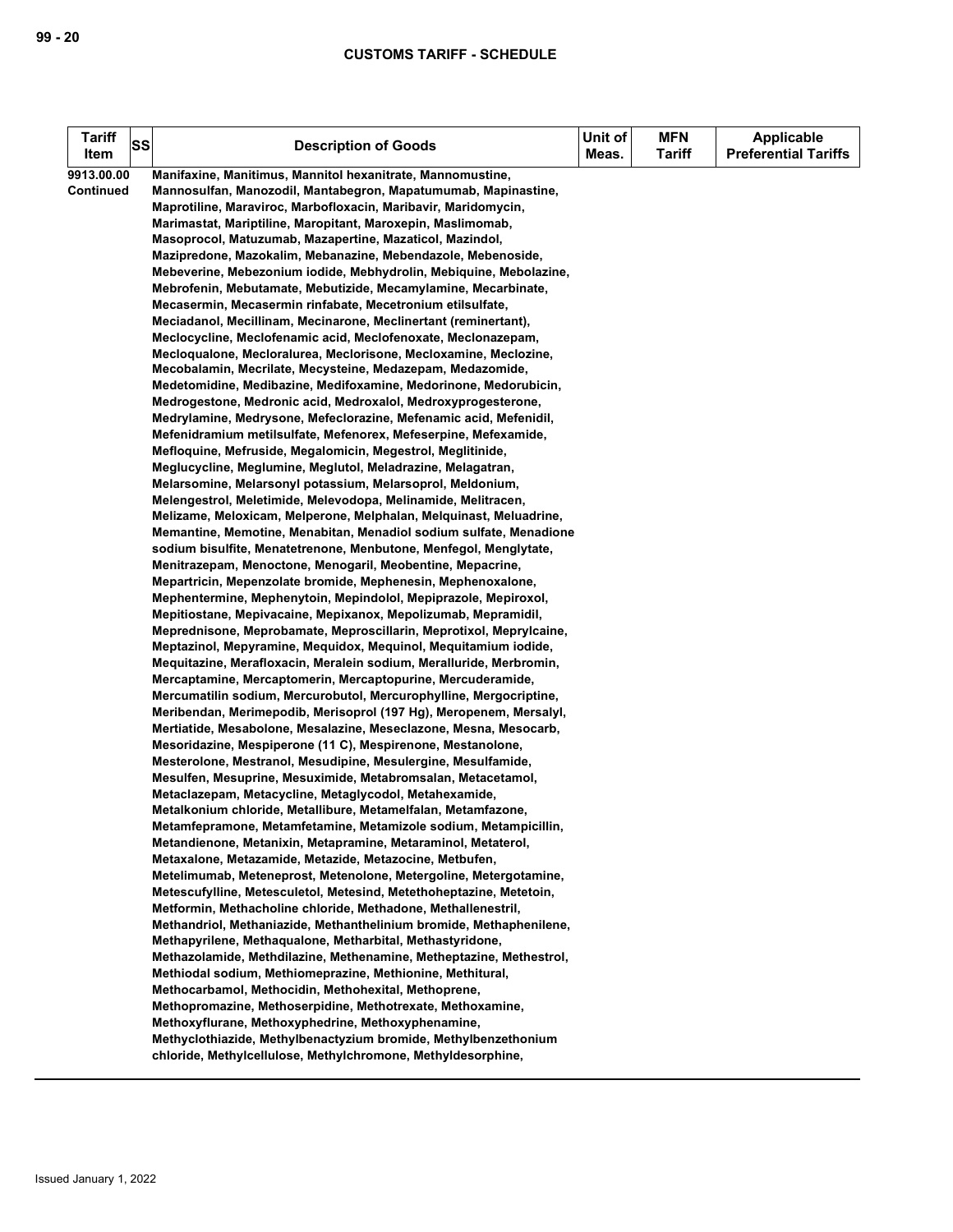| <b>Tariff</b><br>Item | SS | <b>Description of Goods</b>                                                                                                          | Unit of<br>Meas. | <b>MFN</b><br><b>Tariff</b> | Applicable<br><b>Preferential Tariffs</b> |
|-----------------------|----|--------------------------------------------------------------------------------------------------------------------------------------|------------------|-----------------------------|-------------------------------------------|
| 9913.00.00            |    | Methyldihydromorphine, Methyldopa, Methylergometrine,                                                                                |                  |                             |                                           |
| <b>Continued</b>      |    | Methylpentynol, Methylphenidate, Methylphenobarbital,                                                                                |                  |                             |                                           |
|                       |    | Methylprednisolone, Methylprednisolone aceponate,<br>Methylprednisolone suleptanate, Methylrosanilinium chloride,                    |                  |                             |                                           |
|                       |    | Methyltestosterone, Methylthioninium chloride, Methylthiouracil,                                                                     |                  |                             |                                           |
|                       |    | Methyprylon, Methysergide, Metiamide, Metiapine, Metiazinic acid,                                                                    |                  |                             |                                           |
|                       |    | Metibride, Meticillin, Meticrane, Metildigoxin, Metindizate, Metioprim,                                                              |                  |                             |                                           |
|                       |    | Metioxate, Metipirox, Metipranolol, Metiprenaline, Metirosine,                                                                       |                  |                             |                                           |
|                       |    | Metisazone, Metitepine, Metixene, Metizoline, Metkefamide,                                                                           |                  |                             |                                           |
|                       |    | Metochalcone, Metocinium iodide, Metoclopramide, Metofenazate,                                                                       |                  |                             |                                           |
|                       |    | Metofoline, Metogest, Metolazone, Metomidate, Metopimazine, Metopon,                                                                 |                  |                             |                                           |
|                       |    | Metoprolol, Metoquizine, Metoserpate, Metostilenol,                                                                                  |                  |                             |                                           |
|                       |    | Metoxepin, Metrafazoline, Metralindole, Metrazifone, Metreleptin,                                                                    |                  |                             |                                           |
|                       |    | Metrenperone, Metribolone, Metrifonate, Metrifudil, Metrizamide,                                                                     |                  |                             |                                           |
|                       |    | Metronidazole, Meturedepa, Metynodiol, Metyrapone, Metyridine,                                                                       |                  |                             |                                           |
|                       |    | Mevastatin, Mexafylline, Mexazolam, Mexenone, Mexiletine,                                                                            |                  |                             |                                           |
|                       |    | Mexiprostil, Mexoprofen, Mexrenoate potassium, Mezacopride,<br>Mezepine, Mezilamine, Mezlocillin, Mianserin, Mibefradil, Mibolerone, |                  |                             |                                           |
|                       |    | Miboplatin, Micafungin, Micinicate, Miconazole, Micronomicin,                                                                        |                  |                             |                                           |
|                       |    | Midaflur, Midafotel, Midaglizole, Midamaline, Midaxifylline, Midazogrel,                                                             |                  |                             |                                           |
|                       |    | Midazolam, Midecamycin, Mideplanin, Midesteine, Midodrine,                                                                           |                  |                             |                                           |
|                       |    | Midostaurin, Mifentidine, Mifepristone, Mifobate, Miglitol, Miglustat,                                                               |                  |                             |                                           |
|                       |    | Mikamycin, Milacainide, Milacemide, Milameline, Milataxel,                                                                           |                  |                             |                                           |
|                       |    | Milenperone, Milfasartan, Milipertine, Milnacipran, Milodistim,                                                                      |                  |                             |                                           |
|                       |    | Miloxacin, Milrinone, Miltefosine, Milverine, Mimbane, Minalrestat,                                                                  |                  |                             |                                           |
|                       |    | Minamestane, Minaprine, Minaxolone, Mindodilol, Mindoperone,                                                                         |                  |                             |                                           |
|                       |    | Minepentate, Minocromil, Minocycline, Minodronic acid, Minolteparin                                                                  |                  |                             |                                           |
|                       |    | sodium, Minopafant, Minoxidil, Minretumomab, Mioflazine, Mipimazole,                                                                 |                  |                             |                                           |
|                       |    | Mipitroban, Mipragoside, Miproxifene, Mirfentanil, Mirimostim,                                                                       |                  |                             |                                           |
|                       |    | Mirincamycin, Miripirium chloride, Miriplatin, Mirisetron,<br>Miristalkonium chloride, Mirococept, Miroprofen, Mirosamicin,          |                  |                             |                                           |
|                       |    | Mirostipen, Mirtazapine, Misonidazole, Misoprostol, Mitemcinal,                                                                      |                  |                             |                                           |
|                       |    | Mitiglinide, Mitindomide, Mitobronitol, Mitocarcin, Mitoclomine,                                                                     |                  |                             |                                           |
|                       |    | Mitoflaxone, Mitogillin, Mitoguazone, Mitolactol, Mitomalcin,                                                                        |                  |                             |                                           |
|                       |    | Mitomycin, Mitonafide, Mitopodozide, Mitoquidone, Mitosper, Mitotane,                                                                |                  |                             |                                           |
|                       |    | Mitotenamine, Mitoxantrone, Mitozolomide, Mitratapid, Mitumomab,                                                                     |                  |                             |                                           |
|                       |    | Mivacurium chloride, Mivazerol, Mivobulin, Mivotilate, Mixidine,                                                                     |                  |                             |                                           |
|                       |    | Mizolastine, Mizoribine, Mobecarb, Mobenakin, Mobenzoxamine,                                                                         |                  |                             |                                           |
|                       |    | Mocimycin, Mociprazine, Moclobemide, Moctamide, Modafinil,                                                                           |                  |                             |                                           |
|                       |    | Modaline, Modecainide, Modipafant, Moexipril, Moexiprilat, Mofarotene,                                                               |                  |                             |                                           |
|                       |    | Mofebutazone, Mofegiline, Mofezolac, Mofloverine, Mofoxime,<br>Moguisteine, Molfarnate, Molgramostim, Molinazone, Molindone,         |                  |                             |                                           |
|                       |    | Molracetam, Molsidomine, Mometasone, Monalazone disodium,                                                                            |                  |                             |                                           |
|                       |    | Monatepil, Monensin, Monobenzone, Monoethanolamine oleate,                                                                           |                  |                             |                                           |
|                       |    | Monometacrine, Monophosphothiamine, Monoxerutin, Montelukast,                                                                        |                  |                             |                                           |
|                       |    | Monteplase, Montirelin, Moperone, Mopidamol, Mopidralazine,                                                                          |                  |                             |                                           |
|                       |    | Moprolol, Moquizone, Moracizine, Morantel, Morazone, Morclofone,                                                                     |                  |                             |                                           |
|                       |    | Morforex, Morinamide, Morniflumate, Morocromen, Moroctocog alfa,                                                                     |                  |                             |                                           |
|                       |    | Morolimumab, Moroxydine, Morpheridine, Morphine glucuronide,                                                                         |                  |                             |                                           |
|                       |    | Morsuximide, Mosapramine, Mosapride, Motapizone, Motexafin,                                                                          |                  |                             |                                           |
|                       |    | Motrazepam, Motretinide, Moveltipril, Moxadolen, Moxaprindine,                                                                       |                  |                             |                                           |
|                       |    | Moxastine, Moxaverine, Moxazocine, Moxestrol, Moxicoumone,                                                                           |                  |                             |                                           |
|                       |    | Moxidectin, Moxifloxacin, Moxilubant, Moxipraquine, Moxiraprine,<br>Moxisylyte, Moxnidazole, Moxonidine, Mozavaptan, Mozenavir,      |                  |                             |                                           |
|                       |    | Mubritinib, Mupirocin, Muplestim, Murabutide, Muraglitazar,                                                                          |                  |                             |                                           |
|                       |    |                                                                                                                                      |                  |                             |                                           |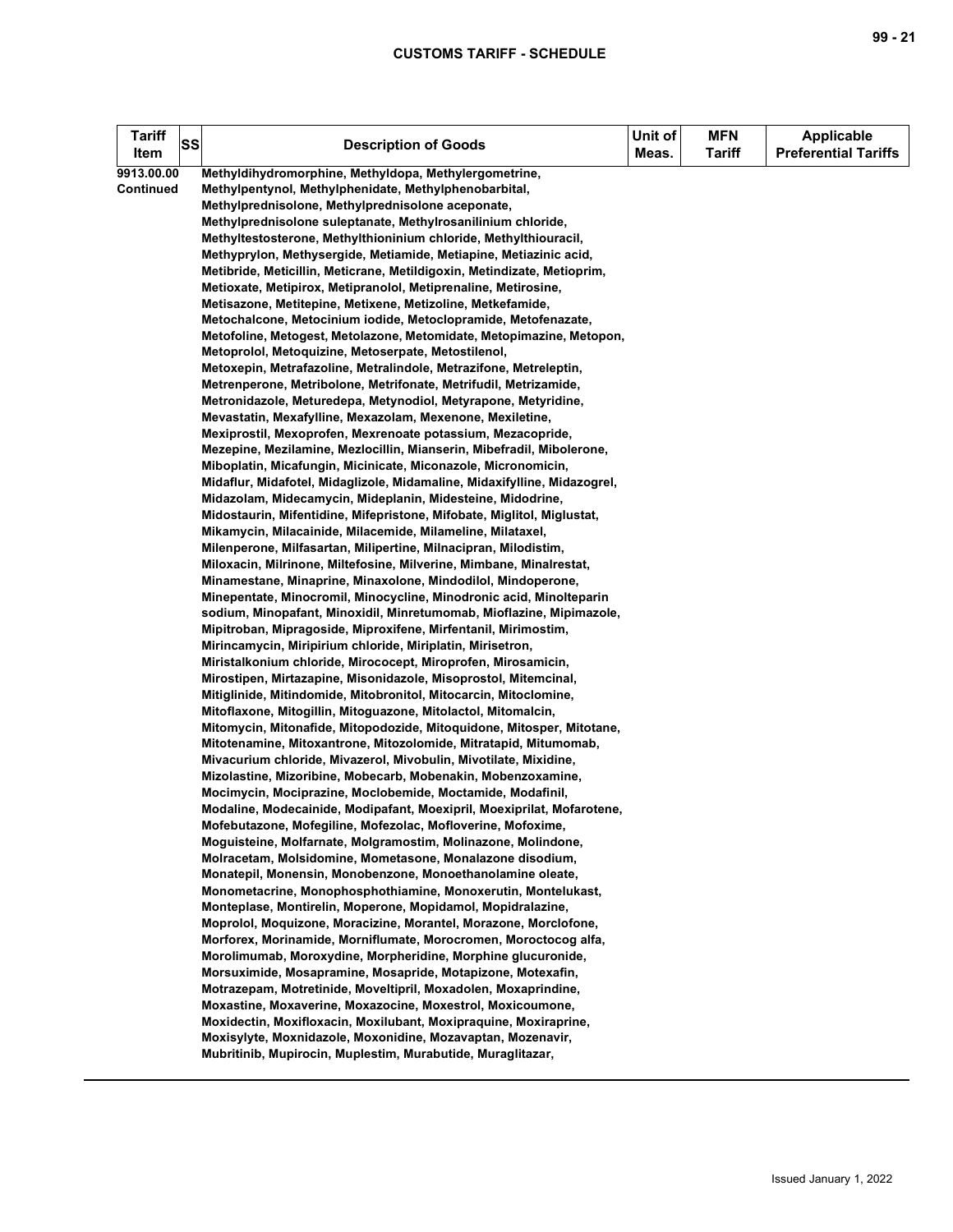| Tariff<br>Item | <b>SS</b> | <b>Description of Goods</b>                                                                                                                  | Unit of<br>Meas. | <b>MFN</b><br><b>Tariff</b> | <b>Applicable</b><br><b>Preferential Tariffs</b> |
|----------------|-----------|----------------------------------------------------------------------------------------------------------------------------------------------|------------------|-----------------------------|--------------------------------------------------|
| 9913.00.00     |           | Mureletecan, Murocainide, Murodermin, Muromonab-CD3, Muzolimine,                                                                             |                  |                             |                                                  |
| Continued      |           | Mycophenolic acid, Myfadol, Myralact, Myrophine, Myrtecaine,                                                                                 |                  |                             |                                                  |
|                |           | Nabazenil, Nabilone, Nabitan, Naboctate, Nabumetone, Nacartocin,                                                                             |                  |                             |                                                  |
|                |           | Nacolomab tafenatox, Nadide, Nadifloxacin, Nadolol, Nadoxolol,                                                                               |                  |                             |                                                  |
|                |           | Nadroparin calcium, Nafagrel, Nafamostat, Nafarelin, Nafazatrom,                                                                             |                  |                             |                                                  |
|                |           | Nafcaproic acid, Nafcillin, Nafenodone, Nafenopin, Nafetolol,                                                                                |                  |                             |                                                  |
|                |           | Nafimidone, Nafiverine, Naflocort, Nafomine, Nafoxadol, Nafoxidine,                                                                          |                  |                             |                                                  |
|                |           | Naftalofos, Naftazone, Naftidrofuryl, Naftifine, Naftopidil, Naftoxate,                                                                      |                  |                             |                                                  |
|                |           | Naftypramide, Naglivan, Nagrestipen, Nalbuphine, Nalfurafine, Nalidixic                                                                      |                  |                             |                                                  |
|                |           | acid, Nalmefene, Nalmexone, Nalorphine, Naloxone, Naltrexone,                                                                                |                  |                             |                                                  |
|                |           | Naminidil, Naminterol, Namirotene, Namoxyrate, Nanafrocin,                                                                                   |                  |                             |                                                  |
|                |           | Nandrolone, Nanofin, Nanterinone, Nantradol, Napactadine,                                                                                    |                  |                             |                                                  |
|                |           | Napamezole, Naphazoline, Naphthonone, Napirimus, Napitane,                                                                                   |                  |                             |                                                  |
|                |           | Naprodoxime, Naproxen, Naproxol, Napsagatran, Naranol, Narasin,                                                                              |                  |                             |                                                  |
|                |           | Naratriptan, Nardeterol, Naroparcil, Nartograstim, Nasaruplase,                                                                              |                  |                             |                                                  |
|                |           | Nasaruplase beta, Natalizumab, Natamycin, Nateglinide, Nateplase,                                                                            |                  |                             |                                                  |
|                |           | Naveglitazar, Navuridine, Naxagolide, Naxaprostene, Naxifylline,                                                                             |                  |                             |                                                  |
|                |           | Nealbarbital, Nebacumab, Nebentan, Nebicapone, Nebidrazine,                                                                                  |                  |                             |                                                  |
|                |           | Nebivolol, Neboglamine (nebostinel), Nebracetam, Nebramycin,                                                                                 |                  |                             |                                                  |
|                |           | Necopidem, Nedaplatin, Nedocromil, Nefazodone Nefiracetam,                                                                                   |                  |                             |                                                  |
|                |           | Neflumozide, Nefopam, Neldazosin, Nelezaprine, Nelfinavir,                                                                                   |                  |                             |                                                  |
|                |           | Neltenexine, Nelzarabine, Nemadectin, Nemazoline, Nemifitide,                                                                                |                  |                             |                                                  |
|                |           | Nemonapride, Nemorubicin, Neoarsphenamine, Neocinchophen,                                                                                    |                  |                             |                                                  |
|                |           | Neomycin, Neostigmine bromide, Nepadutant, Nepafenac, Nepaprazole,                                                                           |                  |                             |                                                  |
|                |           | Nepicastat, Nepinalone, Neptamustine, Nequinate, Neramexane,                                                                                 |                  |                             |                                                  |
|                |           | Neraminol, Nerbacadol, Nerelimomab, Neridronic acid, Nerisopam,                                                                              |                  |                             |                                                  |
|                |           | Nerispirdine, Nesapidil, Nesiritide, Nesosteine, Nestifylline,                                                                               |                  |                             |                                                  |
|                |           | Neticonazole, Netilmicin, Netivudine, Netobimin, Netoglitazone,                                                                              |                  |                             |                                                  |
|                |           | Netupitant, Neutral insulin injection, Neutramycin, Nevirapine,<br>Nexeridine, Nexopamil, Nialamide, Niaprazine, Nibroxane, Nicafenine,      |                  |                             |                                                  |
|                |           | Nicainoprol, Nicametate, Nicanartine, Nicaraven, Nicardipine,                                                                                |                  |                             |                                                  |
|                |           | Nicergoline, Niceritrol, Niceverine, Niclofolan, Niclosamide, Nicoboxil,                                                                     |                  |                             |                                                  |
|                |           | Nicoclonate, Nicocodine, Nicocortonide, Nicodicodine, Nicofibrate,                                                                           |                  |                             |                                                  |
|                |           | Nicofuranose, Nicofurate, Nicogrelate, Nicomol, Nicomorphine,                                                                                |                  |                             |                                                  |
|                |           | Nicopholine, Nicoracetam, Nicorandil, Nicothiazone, Nicotinamide,                                                                            |                  |                             |                                                  |
|                |           | Nicotinic acid, Nicotredole, Nicoxamat, Nictiazem, Nictindole,                                                                               |                  |                             |                                                  |
|                |           | Nidroxyzone, Nifedipine, Nifekalant, Nifenalol, Nifenazone, Niflumic                                                                         |                  |                             |                                                  |
|                |           | acid, Nifungin, Nifuradene, Nifuraldezone, Nifuralide, Nifuratel,                                                                            |                  |                             |                                                  |
|                |           | Nifuratrone, Nifurdazil, Nifurethazone, Nifurfoline, Nifurimide,                                                                             |                  |                             |                                                  |
|                |           | Nifurizone, Nifurmazole, Nifurmerone, Nifuroquine, Nifuroxazide,                                                                             |                  |                             |                                                  |
|                |           | Nifuroxime, Nifurpipone, Nifurpirinol, Nifurprazine, Nifurquinazol,                                                                          |                  |                             |                                                  |
|                |           | Nifursemizone, Nifursol, Nifurthiazole, Nifurtimox, Nifurtoinol,                                                                             |                  |                             |                                                  |
|                |           | Nifurvidine, Nifurzide, Niguldipine, Nihydrazone, Nikethamide, Nileprost,                                                                    |                  |                             |                                                  |
|                |           | Nilestriol, Nilprazole, Niludipine, Nilutamide, Nilvadipine, Nimazone,                                                                       |                  |                             |                                                  |
|                |           | Nimesulide, Nimetazepam, Nimidane, Nimodipine, Nimorazole,                                                                                   |                  |                             |                                                  |
|                |           | Nimustine, Niometacin, Niperotidine, Nipradilol, Niprofazone,                                                                                |                  |                             |                                                  |
|                |           | Niravoline, Niridazole, Nisbuterol, Nisobamate, Nisoldipine, Nisoxetine,                                                                     |                  |                             |                                                  |
|                |           | Nisterime, Nitarsone, Nitazoxanide, Nitecapone, Nitracrine, Nitrafudam,<br>Nitramisole, Nitraguazone, Nitrazepam, Nitrefazole, Nitrendipine, |                  |                             |                                                  |
|                |           | Nitricholine perchlorate, Nitroclofene, Nitrocycline, Nitrodan, Nitrofural,                                                                  |                  |                             |                                                  |
|                |           | Nitrofurantoin, Nitromifene, Nitroscanate, Nitrosulfathiazole, Nitroxinil,                                                                   |                  |                             |                                                  |
|                |           | Nitroxoline, Nivacortol, Nivimedone, Nixylic acid, Nizatidine,                                                                               |                  |                             |                                                  |
|                |           | Nizofenone, Noberastine, Nocloprost, Nocodazole, Nofecainide,                                                                                |                  |                             |                                                  |
|                |           | Nogalamycin, Nolatrexed, Nolinium bromide, Nolomirole, Nolpitantium                                                                          |                  |                             |                                                  |
|                |           | besilate, Nomegestrol, Nomelidine, Nomifensine, Nonabine, Nonacog                                                                            |                  |                             |                                                  |
|                |           |                                                                                                                                              |                  |                             |                                                  |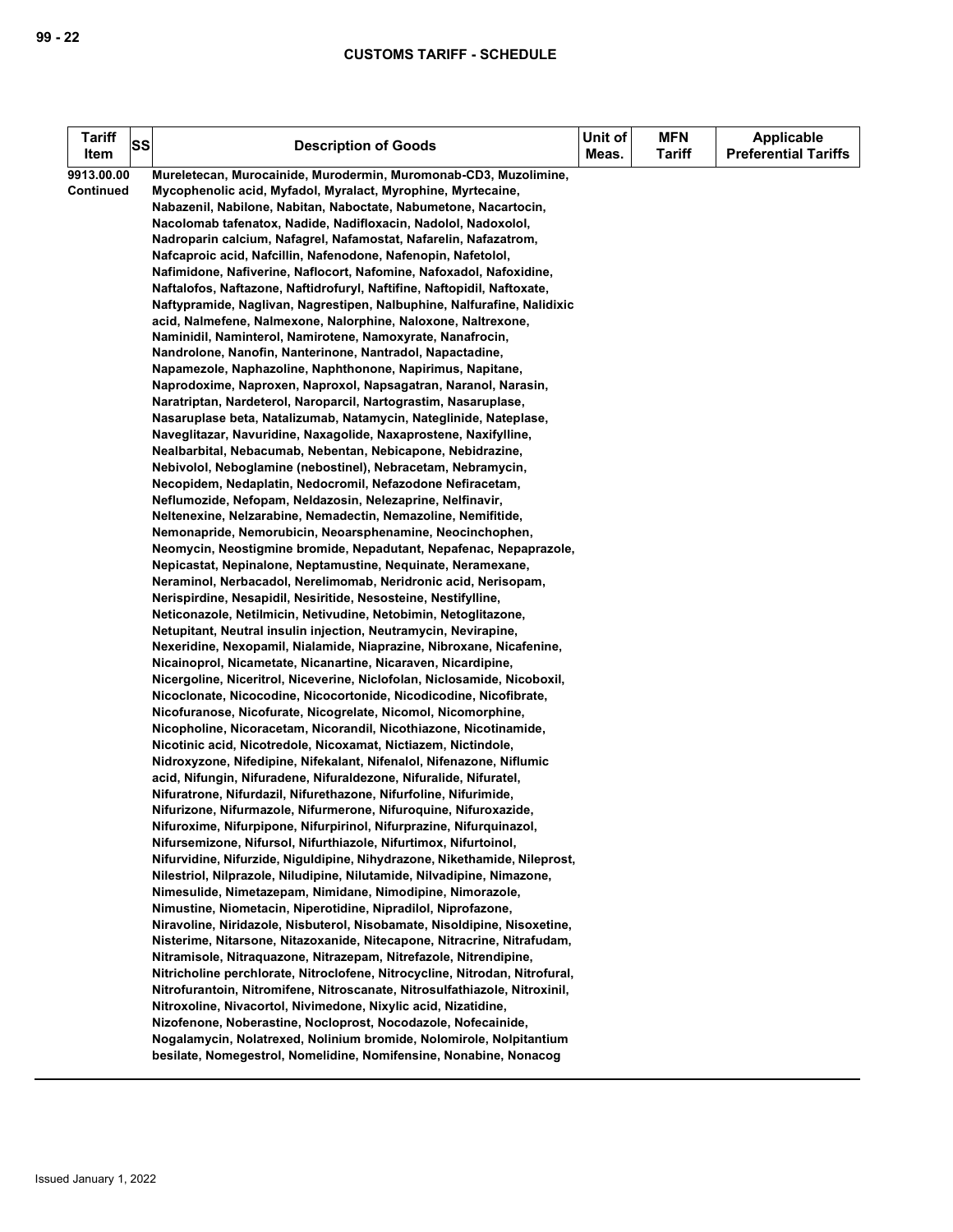| Tariff<br>SS<br>Item    | <b>Description of Goods</b>                                                                                                                                                                                                                                                                                                                                                                                                                                                                                                                                                                                                                                                                                                                                                                                                                                                                                                                                                                                                                                                                                                                                                                                                                                                                                                                                                                                                                                                                                                                                                                                                                                                                                                                                                                                                                                                                                                                                                                                                                                                                                                                                                                                                                                                                                                                                                                                                                                                                                                                                                                                                                                                                                                                                                                                                                                                                                                                                                                                                                                                                                                                                                                                                                                                                                                                                                                                                                                                                                                                                                                                    | Unit of<br>Meas. | <b>MFN</b><br><b>Tariff</b> | <b>Applicable</b><br><b>Preferential Tariffs</b> |
|-------------------------|----------------------------------------------------------------------------------------------------------------------------------------------------------------------------------------------------------------------------------------------------------------------------------------------------------------------------------------------------------------------------------------------------------------------------------------------------------------------------------------------------------------------------------------------------------------------------------------------------------------------------------------------------------------------------------------------------------------------------------------------------------------------------------------------------------------------------------------------------------------------------------------------------------------------------------------------------------------------------------------------------------------------------------------------------------------------------------------------------------------------------------------------------------------------------------------------------------------------------------------------------------------------------------------------------------------------------------------------------------------------------------------------------------------------------------------------------------------------------------------------------------------------------------------------------------------------------------------------------------------------------------------------------------------------------------------------------------------------------------------------------------------------------------------------------------------------------------------------------------------------------------------------------------------------------------------------------------------------------------------------------------------------------------------------------------------------------------------------------------------------------------------------------------------------------------------------------------------------------------------------------------------------------------------------------------------------------------------------------------------------------------------------------------------------------------------------------------------------------------------------------------------------------------------------------------------------------------------------------------------------------------------------------------------------------------------------------------------------------------------------------------------------------------------------------------------------------------------------------------------------------------------------------------------------------------------------------------------------------------------------------------------------------------------------------------------------------------------------------------------------------------------------------------------------------------------------------------------------------------------------------------------------------------------------------------------------------------------------------------------------------------------------------------------------------------------------------------------------------------------------------------------------------------------------------------------------------------------------------------------|------------------|-----------------------------|--------------------------------------------------|
| 9913.00.00<br>Continued | alfa, Nonaperone, Nonapyrimine, Nonathymulin, Nonivamide,<br>Nonoxinol, Noracymethadol, Norboletone, Norbudrine, Norclostebol,<br>Norcodeine, Nordazepam, Nordinone, Norelgestromin, Norepinephrine,<br>Norethandrolone, Norethisterone, Noretynodrel, Noreximide,<br>Norfenefrine, Norfloxacin, Norfloxacin succinil, Norgesterone,<br>Norgestimate, Norgestomet, Norgestrel, Norgestrienone, Norletimol,<br>Norleusactide, Norlevorphanol, Normethadone, Normorphine,<br>Norpipanone, Nortetrazepam, Nortopixantrone, Nortriptyline,<br>Norvinisterone, Nosantine, Noscapine, Nosiheptide, Novobiocin,<br>Noxiptiline, Noxytiolin, Nuclomedone, Nuclotixene, Nufenoxole,<br>Nupafant, Nuvenzepine, Nystatin, Oberadilol, Obidoxime chloride,<br>Oblimersen, Ocaperidone, Ocfentanil, Ociltide, Ocinaplon, Ocrase,<br>Ocrilate, Octabenzone, Octacaine, Octafonium chloride, Octamoxin,<br>Octamylamine, Octanoic acid, Octapinol, Octastine, Octatropine<br>methylbromide, Octaverine, Octazamide, Octenidine, Octimibate,<br>Octocog alfa, Octocrilene, Octodrine, Octopamine, Octotiamine,<br>Octoxinol, Octreotide, Octriptyline, Octrizole, Odalprofen, Odapipam,<br>Odiparcil, Odulimomab, Ofatumumab, Ofloxacin, Ofornine, Oftasceine,<br>Oglufanide, Olaflur, Olamufloxacin, Olanexidine, Olanzapine,<br>Olaquindox, Olcegepant, Oleandomycin, Oletimol, Olivomycin,<br>Olmesartan, Olmesartan medoxomil (Olmesartan), Olmidine,<br>Olopatadine, Olpadronic acid, Olpimedone, Olprinone, Olradipine,<br>Olsalazine, Oltipraz, Olvanil, Omaciclovir, Omalizumab, Omapatrilat,<br>Omeprazole, Omidoline, Omiganan, Omigapil, Omiloxetine, Omocianine,<br>Omoconazole, Omonasteine, Onapristone, Ondansetron, Onercept,<br>Ontazolast, Ontianil, Opanixil, Opaviraline, Opebacan, Opiniazide,<br>Opipramol, Opratonium iodide, Oprelvekin, Orazamide, Orazipone,<br>Orbifloxacin, Orbofiban, Orbutopril, Orciprenaline, Orconazole,<br>Oregovomab, Orestrate, Orgotein, Orientiparcin, Oritavancin, Orlistat,<br>Ormaplatin, Ormeloxifene, Ormetoprim, Ornidazole, Ornipressin,<br>Ornithine, Ornoprostil, Orotic acid, Orotirelin, Orpanoxin,<br>Orphenadrine, Ortataxel, Ortetamine, Osalmid, Osanetant, Osaterone,<br>Oseltamivir, Osemozotan, Osmadizone, Ospemifene, Ostreogrycin,<br>Osutidine, Otamixaban, Otenzepad, Oteracil, Otilonium bromide,<br>Otimerate sodium, Oxabolone cipionate, Oxabrexine, Oxaceprol,<br>Oxacillin, Oxadimedine, Oxaflozane, Oxaflumazine, Oxagrelate,<br>Oxalinast, Oxaliplatin, Oxamarin, Oxametacin, Oxamisole,<br>Oxamniquine, Oxanamide, Oxandrolone, Oxantel, Oxapadol, Oxapium<br>iodide, Oxapropanium iodide, Oxaprotiline, Oxaprozin, Oxarbazole,<br>Oxatomide, Oxazafone, Oxazepam, Oxazidione, Oxazolam, Oxazorone,<br>Oxcarbazepine, Oxdralazine, Oxeclosporin, Oxeglitazar, Oxeladin,<br>Oxendolone, Oxepinac, Oxetacaine, Oxetacillin, Oxetorone,<br>Oxfendazole, Oxfenicine, Oxibendazole, Oxibetaine, Oxiconazole,<br>Oxidopamine, Oxidronic acid, Oxifentorex, Oxifungin, Oxiglutatione,<br>Oxilofrine, Oxilorphan, Oximonam, Oxindanac, Oxiniacic acid,<br>Oxiperomide, Oxipurinol, Oxiracetam, Oxiramide, Oxisopred, Oxisuran,<br>Oxitefonium bromide, Oxitriptan, Oxitriptyline, Oxitropium bromide,<br>Oxmetidine, Oxodipine, Oxogestone, Oxolamine, Oxolinic acid,<br>Oxomemazine, Oxonazine, Oxophenarsine, Oxoprostol, Oxpheneridine,<br>Oxprenoate potassium, Oxprenolol, Oxybenzone, Oxybuprocaine,<br>Oxybutynin, Oxycinchophen, Oxyclipine, Oxyclozanide, Oxycodone,<br>Oxydipentonium chloride, Oxyfedrine, Oxyfenamate, Oxymesterone, |                  |                             |                                                  |
|                         | Oxymetazoline, Oxymetholone, Oxymorphone, Oxypendyl, Oxypertine,<br>Oxyphenbutazone, Oxyphencyclimine, Oxyphenisatine, Oxyphenonium<br>bromide, Oxypyrronium bromide, Oxyridazine, Oxysonium iodide,                                                                                                                                                                                                                                                                                                                                                                                                                                                                                                                                                                                                                                                                                                                                                                                                                                                                                                                                                                                                                                                                                                                                                                                                                                                                                                                                                                                                                                                                                                                                                                                                                                                                                                                                                                                                                                                                                                                                                                                                                                                                                                                                                                                                                                                                                                                                                                                                                                                                                                                                                                                                                                                                                                                                                                                                                                                                                                                                                                                                                                                                                                                                                                                                                                                                                                                                                                                                           |                  |                             |                                                  |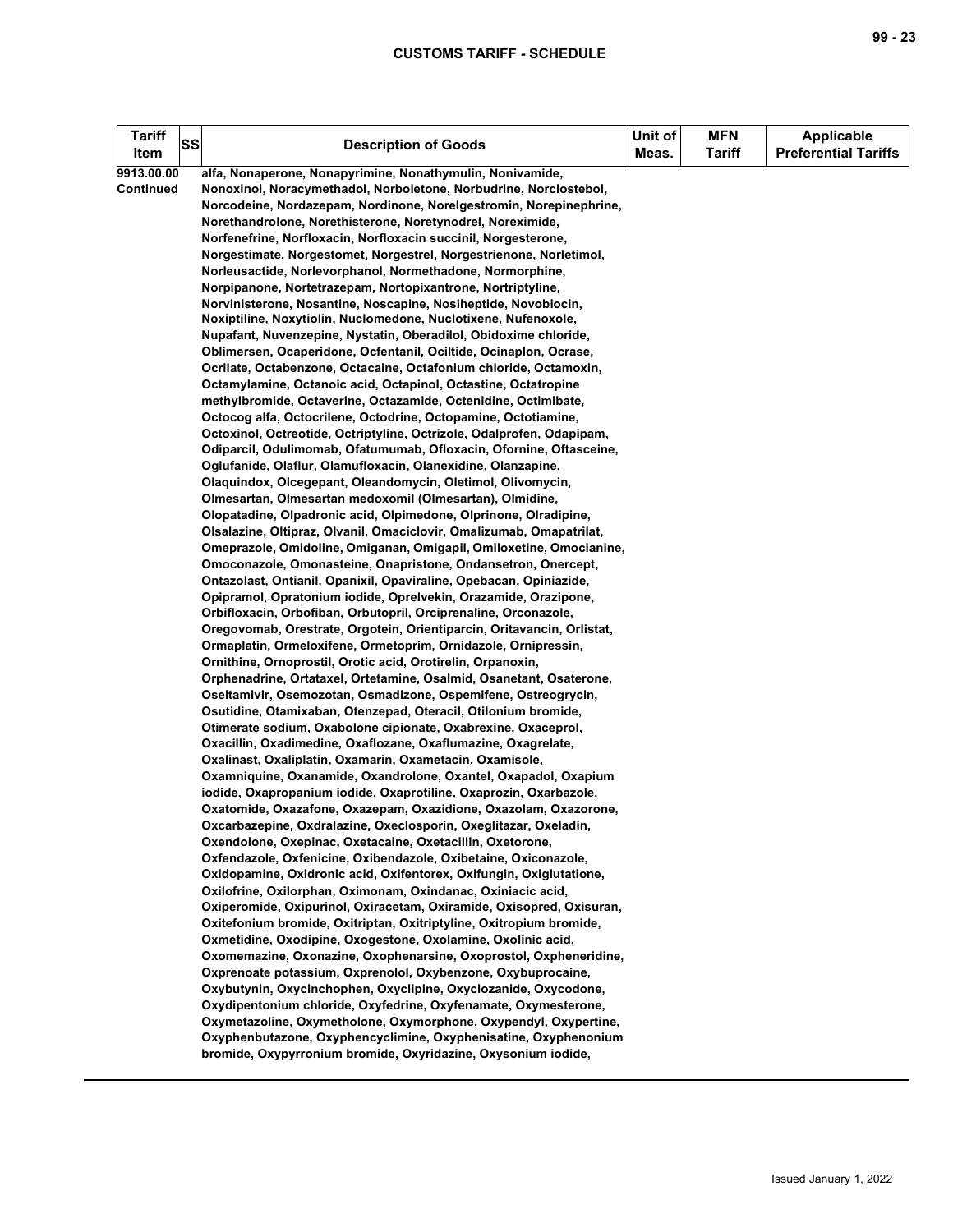| <b>Tariff</b><br>Item | SS | <b>Description of Goods</b>                                                                                                                | Unit of<br>Meas. | <b>MFN</b><br><b>Tariff</b> | <b>Applicable</b><br><b>Preferential Tariffs</b> |
|-----------------------|----|--------------------------------------------------------------------------------------------------------------------------------------------|------------------|-----------------------------|--------------------------------------------------|
| 9913.00.00            |    | Oxytetracycline, Oxytocin, Ozagrel, Ozogamicin, Ozolinone, Paclitaxel,                                                                     |                  |                             |                                                  |
| Continued             |    | Paclitaxel ceribate, Paclitaxel poliglumex, Pacrinolol, Pactimibe,                                                                         |                  |                             |                                                  |
|                       |    | Padimate, Padoporfin, Pafenolol, Pagibaximab, Pagoclone, Palatrigine,                                                                      |                  |                             |                                                  |
|                       |    | Paldimycin, Palifermin, Palinavir, Paliperidone, Paliroden, Palivizumab,                                                                   |                  |                             |                                                  |
|                       |    | Palmidrol, Palmoxiric acid, Palonidipine, Palonosetron, Palosuran,                                                                         |                  |                             |                                                  |
|                       |    | Pamaqueside, Pamaquine, Pamatolol, Pamicogrel, Pamidronic acid,                                                                            |                  |                             |                                                  |
|                       |    | Pamiteplase, Panadiplon, Panamesine, Pancopride, Pancuronium                                                                               |                  |                             |                                                  |
|                       |    | bromide, Panidazole, Panipenem, Panitumumab, Panomifene,                                                                                   |                  |                             |                                                  |
|                       |    | Pantenicate, Panthenol, Pantoprazole, Panuramine, Papaveroline,                                                                            |                  |                             |                                                  |
|                       |    | Paraflutizide, Paramethadione, Paramethasone, Parapenzolate bromide,                                                                       |                  |                             |                                                  |
|                       |    | Parapropamol, Pararosaniline embonate, Parathiazine, Parathyroid                                                                           |                  |                             |                                                  |
|                       |    | hormone, Paraxazone, Parbendazole, Parcetasal, Parconazole,                                                                                |                  |                             |                                                  |
|                       |    | Parecoxib, Pareptide, Parethoxycaine, Pargeverine, Pargolol, Pargyline,                                                                    |                  |                             |                                                  |
|                       |    | Paricalcitol, Paridocaine, Parnaparin sodium, Parodilol, Paromomycin,                                                                      |                  |                             |                                                  |
|                       |    | Paroxetine, Paroxypropione, Parsalmide, Partricin, Parvaguone,                                                                             |                  |                             |                                                  |
|                       |    | Pascolizumab, Pasiniazid, Pasireotide, Patamostat, Patupilone,                                                                             |                  |                             |                                                  |
|                       |    | Paulomycin, Paxamate, Pazelliptine, Pazinaclone, Pazoxide,                                                                                 |                  |                             |                                                  |
|                       |    | Pazufloxacin, Pecazine, Pecilocin, Pecocycline, Pefloxacin, Peforelin,                                                                     |                  |                             |                                                  |
|                       |    | Pegacaristim, Pegaldesleukin, Pegamotecan, Pegaptanib,                                                                                     |                  |                             |                                                  |
|                       |    | Pegaspargase, Pegfilgrastim, Peginterferon alfa-2a, Peginterferon alfa-                                                                    |                  |                             |                                                  |
|                       |    | 2b, Pegmusirudin, Pegnartograstim, Pegorgotein, Pegsunercept,                                                                              |                  |                             |                                                  |
|                       |    | Pegvisomant, Pelanserin, Peldesine, Peliglitazar, Peliomycin, Pelitinib,                                                                   |                  |                             |                                                  |
|                       |    | Pelitrexol, Pelretin, Pelrinone, Pelubiprofen, Pemaglitazar, Pemedolac,                                                                    |                  |                             |                                                  |
|                       |    | Pemerid, Pemetrexed, Pemirolast, Pemoline, Pempidine, Penamecillin,                                                                        |                  |                             |                                                  |
|                       |    | Penbutolol, Penciclovir, Pendecamaine, Penfluridol, Penflutizide,                                                                          |                  |                             |                                                  |
|                       |    | Pengitoxin, Penicillamine, Penicillinase, Penimepicycline,                                                                                 |                  |                             |                                                  |
|                       |    | Penimocycline, Penirolol, Penmesterol, Penoctonium bromide,                                                                                |                  |                             |                                                  |
|                       |    | Penprostene, Pentabamate, Pentacynium chloride, Pentaerithrityl                                                                            |                  |                             |                                                  |
|                       |    | tetranitrate, Pentafluranol, Pentagastrin, Pentagestrone, Pentalamide,                                                                     |                  |                             |                                                  |
|                       |    | Pentamethonium bromide, Pentamidine, Pentamorphone, Pentamoxane,                                                                           |                  |                             |                                                  |
|                       |    | Pentapiperide, Pentapiperium metilsulfate, Pentaquine, Pentazocine,                                                                        |                  |                             |                                                  |
|                       |    | Pentetic acid, Pentetrazol, Pentetreotide, Penthrichloral, Pentiapine,                                                                     |                  |                             |                                                  |
|                       |    | Pentifylline, Pentigetide, Pentisomicin, Pentisomide, Pentizidone,<br>Pentobarbital, Pentolonium tartrate, Pentomone, Pentopril, Pentorex, |                  |                             |                                                  |
|                       |    | Pentosan polysulfate sodium, Pentostatin, Pentoxifylline,                                                                                  |                  |                             |                                                  |
|                       |    | Pentoxyverine, Pentrinitrol, Peplomycin, Pepstatin, Peraclopone,                                                                           |                  |                             |                                                  |
|                       |    | Peradoxime, Perafensine, Peralopride, Peramivir, Peraguinsin,                                                                              |                  |                             |                                                  |
|                       |    | Perastine, Peratizole, Perbufylline, Perflexane, Perflisobutane,                                                                           |                  |                             |                                                  |
|                       |    | Perfluamine, Perflubrodec, Perflubron, Perflubutane, Perflunafene,                                                                         |                  |                             |                                                  |
|                       |    | Perflutren, Perfomedil, Perfosfamide, Pergolide, Perhexiline,                                                                              |                  |                             |                                                  |
|                       |    | Periciazine, Perifosine, Perimetazine, Perindopril, Perindoprilat,                                                                         |                  |                             |                                                  |
|                       |    | Perisoxal, Perlapine, Permethrin, Perospirone, Perphenazine, Persilic                                                                      |                  |                             |                                                  |
|                       |    | acid, Pertuzumab, Perzinfotel, Pethidine, Petrichloral, Pexantel,                                                                          |                  |                             |                                                  |
|                       |    | Pexelizumab, Pexiganan, Phanquinone, Phenacaine, Phenacemide,                                                                              |                  |                             |                                                  |
|                       |    | Phenacetin, Phenactropinium chloride, Phenadoxone, Phenaglycodol,                                                                          |                  |                             |                                                  |
|                       |    | Phenamazoline, Phenampromide, Phenarsone sulfoxylate,                                                                                      |                  |                             |                                                  |
|                       |    | Phenazocine, Phenazone Phenazopyridine, Phencyclidine,                                                                                     |                  |                             |                                                  |
|                       |    | Phendimetrazine, Phenelzine, Pheneridine, Pheneticillin, Pheneturide,                                                                      |                  |                             |                                                  |
|                       |    | Phenformin, Phenglutarimide, Phenicarbazide, Phenindamine,                                                                                 |                  |                             |                                                  |
|                       |    | Phenindione, Pheniodol sodium, Pheniprazine, Pheniramine,                                                                                  |                  |                             |                                                  |
|                       |    | Phenmetrazine, Phenobarbital, Phenobarbital sodium, Phenobutiodil,                                                                         |                  |                             |                                                  |
|                       |    | Phenolphthalein, Phenomorphan, Phenoperidine, Phenothiazine,                                                                               |                  |                             |                                                  |
|                       |    | Phenothrin, Phenoxybenzamine, Phenoxymethylpenicillin,                                                                                     |                  |                             |                                                  |
|                       |    | Phenprobamate, Phenprocoumon, Phenpromethamine, Phensuximide,                                                                              |                  |                             |                                                  |
|                       |    | Phentermine, Phentolamine, Phenylalanine, Phenylbutazone,                                                                                  |                  |                             |                                                  |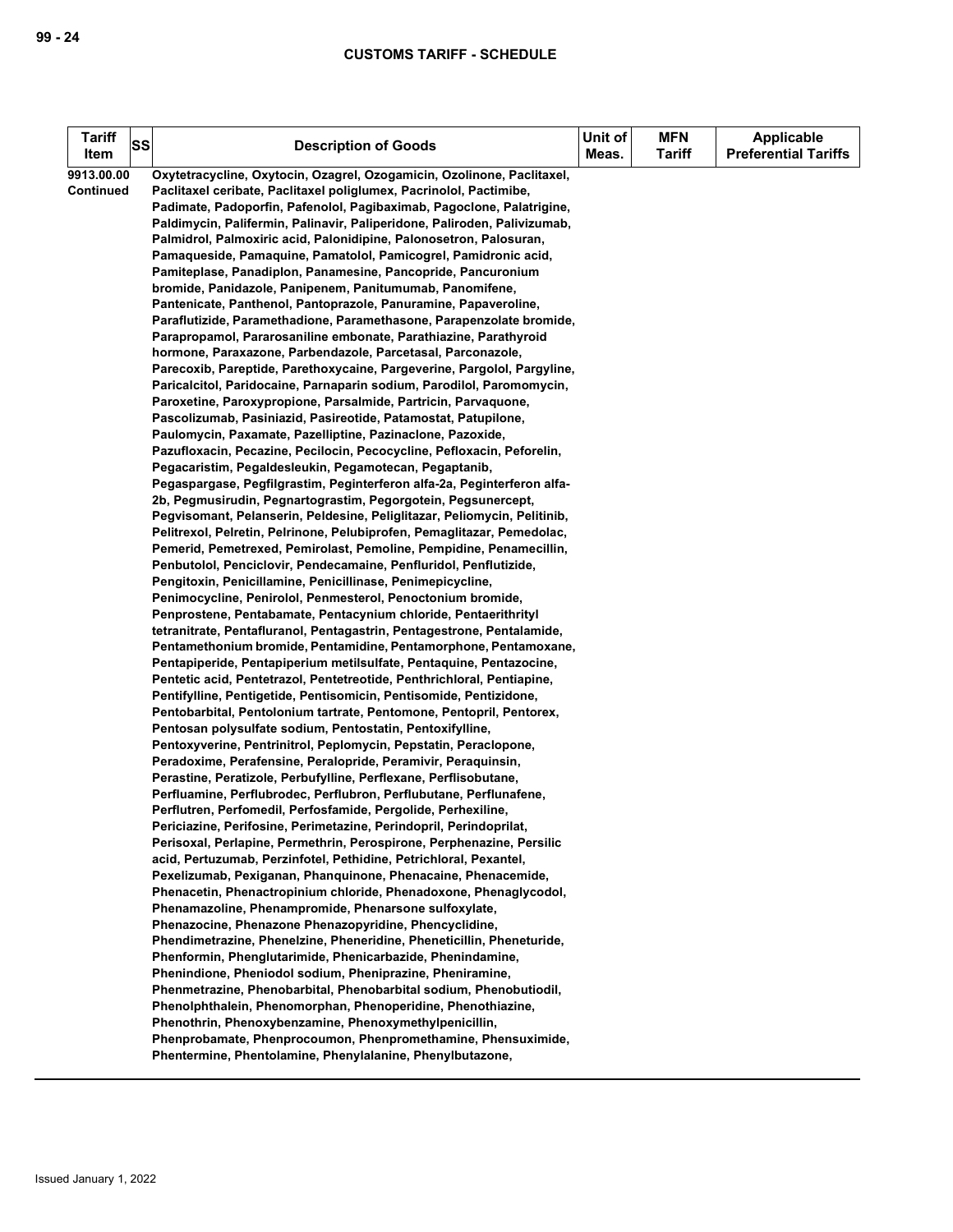| <b>Tariff</b><br>SS<br>Item    | <b>Description of Goods</b>                                                                                                                                                                                                                                                                                                                                                                                                                                                                                                                                                                                                                                                                                                                                                                                                                                                                                                                                                                                                                                                                                                                                                                                                                                                                                                                                                                                                                                                                                                                                                                                                                                                                                                                                                                                                                                                                                                                                                                                                                                                                                                                                                                                                                                                                                                                                                                                                                                                                                                                                                                                                                                                                                                                                                                                                                                                                                                                                                                                                                                                                                                                                                                                                                                                                                                  | Unit of<br>Meas. | <b>MFN</b><br><b>Tariff</b> | <b>Applicable</b><br><b>Preferential Tariffs</b> |
|--------------------------------|------------------------------------------------------------------------------------------------------------------------------------------------------------------------------------------------------------------------------------------------------------------------------------------------------------------------------------------------------------------------------------------------------------------------------------------------------------------------------------------------------------------------------------------------------------------------------------------------------------------------------------------------------------------------------------------------------------------------------------------------------------------------------------------------------------------------------------------------------------------------------------------------------------------------------------------------------------------------------------------------------------------------------------------------------------------------------------------------------------------------------------------------------------------------------------------------------------------------------------------------------------------------------------------------------------------------------------------------------------------------------------------------------------------------------------------------------------------------------------------------------------------------------------------------------------------------------------------------------------------------------------------------------------------------------------------------------------------------------------------------------------------------------------------------------------------------------------------------------------------------------------------------------------------------------------------------------------------------------------------------------------------------------------------------------------------------------------------------------------------------------------------------------------------------------------------------------------------------------------------------------------------------------------------------------------------------------------------------------------------------------------------------------------------------------------------------------------------------------------------------------------------------------------------------------------------------------------------------------------------------------------------------------------------------------------------------------------------------------------------------------------------------------------------------------------------------------------------------------------------------------------------------------------------------------------------------------------------------------------------------------------------------------------------------------------------------------------------------------------------------------------------------------------------------------------------------------------------------------------------------------------------------------------------------------------------------------|------------------|-----------------------------|--------------------------------------------------|
| 9913.00.00<br><b>Continued</b> | Phenylephrine, Phenylmercuric borate, Phenylpropanolamine,<br>Phenyltoloxamine, Phenyracillin, Phenythilone, Phenytoin, Phetharbital,<br>Pholcodine, Pholedrine, Phoxim, Phthalylsulfamethizole,<br>Phthalylsulfathiazole, Phytomenadione, Phytonadiol sodium<br>diphosphate, Pibaxizine, Pibecarb, Piberaline, Piboserod, Pibrozelesin,<br>Pibutidine, Picafibrate, Picartamide, Picenadol, Picilorex, Piclamilast,<br>Piclonidine, Piclopastine, Picloxydine, Piclozotan, Picobenzide,<br>Picodralazine, Picolamine, Piconol, Picoperine, Picoplatin, Picoprazole,<br>Picotrin, Picumast, Picumeterol, Pidobenzone, Pidolacetamol, Pidolic<br>acid, Pidotimod, Pifarnine, Pifenate, Pifexole, Piflutixol, Pifonakin,<br>Pifoxime, Piketoprofen, Pildralazine, Pilsicainide, Pimeclone,<br>Pimecrolimus, Pimefylline, Pimelautide, Pimetacin, Pimethixene,<br>Pimetine, Pimetremide, Pimilprost, Piminodine, Pimobendan,<br>Pimonidazole, Pimozide, Pinacidil, Pinadoline, Pinafide, Pinaverium<br>bromide, Pinazepam, Pincainide, Pindolol, Pinokalant, Pinolcaine,<br>Pinoxepin, Pioglitazone, Pipacycline, Pipamazine, Pipamperone,<br>Pipazetate, Pipebuzone, Pipecuronium bromide, Pipemidic acid,<br>Pipendoxifene, Pipenzolate bromide, Pipequaline, Piperacetazine,<br>Piperacillin, Piperamide, Piperazine calcium edetate, Piperidolate,<br>Piperocaine, Piperoxan, Piperylone, Pipethanate, Pipobroman,<br>Pipoctanone, Pipofezine, Piposulfan, Pipotiazine, Pipoxizine, Pipoxolan,<br>Pipradimadol, Pipradrol, Pipramadol, Pipratecol, Piprinhydrinate,<br>Piprocurarium iodide, Piprofurol, Piprozolin, Piquindone, Piquizil,<br>Piracetam, Pirandamine, Pirarubicin, Piraxelate, Pirazmonam,<br>Pirazofurin, Pirazolac, Pirbenicillin, Pirbuterol, Pirdonium bromide,<br>Pirenoxine, Pirenperone, Pirenzepine, Pirepolol, Piretanide, Pirfenidone,<br>Piribedil, Piridicillin, Piridocaine, Piridoxilate, Piridronic acid, Pirifibrate,<br>Pirinidazole, Pirinixic acid, Pirinixil, Piriprost, Piriqualone, Pirisudanol,<br>Piritramide, Piritrexim, Pirlimycin, Pirlindole, Pirmagrel, Pirmenol,<br>Pirnabin, Piroctone, Pirodavir, Pirodomast, Pirogliride, Piroheptine,<br>Pirolate, Pirolazamide, Piromidic acid, Piroxantrone, Piroxicam,<br>Piroxicillin, Piroximone, Pirozadil, Pirprofen, Pirquinozol, Pirralkonium<br>bromide, Pirsidomine, Pirtenidine, Pitavastatin (Itavastatin), Pitenodil,<br>Pitofenone, Pitrakinra, Pituxate, Pivagabine, Pivampicillin, Pivenfrine,<br>Pivmecillinam, Pivopril, Pivoxazepam, Pixantrone, Pizotifen, Plafibride,<br>Plaunotol, Plauracin, Pleconaril, Plerixafor, Pleuromulin, Plevitrexed,<br>Plicamycin, Plitidepsin, Plomestane, Plusonermin, Pobilukast, Podilfen,<br>Polacrilin, Polaprezinc, Poldine metilsulfate, Policresulen, Polidexide<br>sulfate, Polidronium chloride, Polifeprosan, Poligeenan, Poliglecaprone,<br>Poliglusam, Polihexanide, Polisaponin, Polixetonium chloride,<br>Poloxalene, Poloxamer, Polybenzarsol, Polycarbophil, Polyestradiol<br>phosphate, Polyetadene, Polygeline, Polyglycolic acid, Polymyxin B,<br>Polynoxylin, Polysorbate, Polysorbate 1, Polysorbate 120, Polysorbate<br>20, Polysorbate 21, Polysorbate 40, Polysorbate 60, Polysorbate 61,<br>Polysorbate 65, Polysorbate 8, Polysorbate 80, Polysorbate 81, |                  |                             |                                                  |
|                                |                                                                                                                                                                                                                                                                                                                                                                                                                                                                                                                                                                                                                                                                                                                                                                                                                                                                                                                                                                                                                                                                                                                                                                                                                                                                                                                                                                                                                                                                                                                                                                                                                                                                                                                                                                                                                                                                                                                                                                                                                                                                                                                                                                                                                                                                                                                                                                                                                                                                                                                                                                                                                                                                                                                                                                                                                                                                                                                                                                                                                                                                                                                                                                                                                                                                                                                              |                  |                             |                                                  |
|                                | Polysorbate 85, Polythiazide, Pomisartan, Ponalrestat, Ponazuril,<br>Ponfibrate, Porfimer sodium, Porfiromycin, Posaconazole, Posatirelin,<br>Posizolid, Poskine, Potassium canrenoate, Potassium glucaldrate,<br>Potassium nitrazepate, Povidone, Practolol, Pradefovir, Pradofloxacin,                                                                                                                                                                                                                                                                                                                                                                                                                                                                                                                                                                                                                                                                                                                                                                                                                                                                                                                                                                                                                                                                                                                                                                                                                                                                                                                                                                                                                                                                                                                                                                                                                                                                                                                                                                                                                                                                                                                                                                                                                                                                                                                                                                                                                                                                                                                                                                                                                                                                                                                                                                                                                                                                                                                                                                                                                                                                                                                                                                                                                                     |                  |                             |                                                  |
|                                | Prajmalium bitartrate, Pralatrexate, Pralidoxime iodide, Pralmorelin,<br>Pralnacasan, Pramipexole, Pramiracetam, Pramiverine, Pramlintide,<br>Pramocaine, Prampine, Pranazepide, Pranidipine, Pranlukast, Pranolium<br>chloride, Pranoprofen, Pranosal, Prasterone, Prasugrel, Pratosartan,<br>Pravadoline, Pravastatin, Praxadine, Prazarelix, Prazepam, Prazepine,<br>Praziquantel, Prazitone, Prazocillin, Prazosin, Preclamol, Prednazate,                                                                                                                                                                                                                                                                                                                                                                                                                                                                                                                                                                                                                                                                                                                                                                                                                                                                                                                                                                                                                                                                                                                                                                                                                                                                                                                                                                                                                                                                                                                                                                                                                                                                                                                                                                                                                                                                                                                                                                                                                                                                                                                                                                                                                                                                                                                                                                                                                                                                                                                                                                                                                                                                                                                                                                                                                                                                               |                  |                             |                                                  |
|                                |                                                                                                                                                                                                                                                                                                                                                                                                                                                                                                                                                                                                                                                                                                                                                                                                                                                                                                                                                                                                                                                                                                                                                                                                                                                                                                                                                                                                                                                                                                                                                                                                                                                                                                                                                                                                                                                                                                                                                                                                                                                                                                                                                                                                                                                                                                                                                                                                                                                                                                                                                                                                                                                                                                                                                                                                                                                                                                                                                                                                                                                                                                                                                                                                                                                                                                                              |                  |                             |                                                  |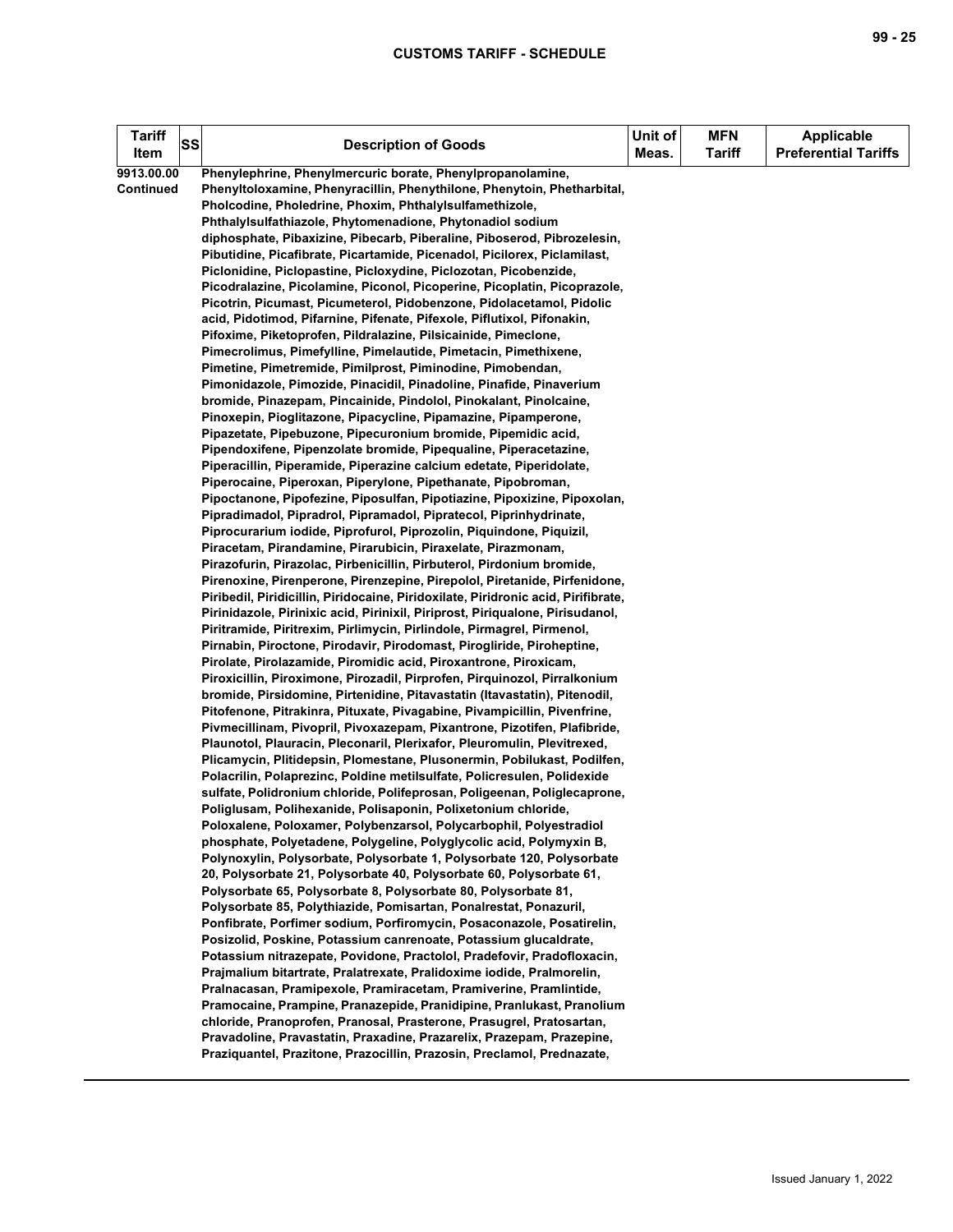| <b>Tariff</b>    | <b>SS</b> | <b>Description of Goods</b>                                                                                                                | Unit of | <b>MFN</b>    | <b>Applicable</b>           |
|------------------|-----------|--------------------------------------------------------------------------------------------------------------------------------------------|---------|---------------|-----------------------------|
| Item             |           |                                                                                                                                            | Meas.   | <b>Tariff</b> | <b>Preferential Tariffs</b> |
| 9913.00.00       |           | Prednazoline, Prednicarbate, Prednimustine, Prednisolamate,                                                                                |         |               |                             |
| <b>Continued</b> |           | Prednisolone, Prednisolone steaglate, Prednisone, Prednylidene,                                                                            |         |               |                             |
|                  |           | Prefenamate, Pregabalin, Pregnenolone, Premafloxacin, Premazepam,                                                                          |         |               |                             |
|                  |           | Prenalterol, Prenisteine, Prenoverine, Prenoxdiazine, Prenylamine,                                                                         |         |               |                             |
|                  |           | Pretamazium iodide, Pretiadil, Prezatide copper acetate, Pribecaine,                                                                       |         |               |                             |
|                  |           | Pridefine, Prideperone, Pridinol, Prifelone, Prifinium bromide,                                                                            |         |               |                             |
|                  |           | Prifuroline, Priliximab, Prilocaine, Primaperone, Primaquine, Primidolol,                                                                  |         |               |                             |
|                  |           | Primidone, Primycin, Prinomastat, Prinomide, Prinoxodan, Prisotinol,                                                                       |         |               |                             |
|                  |           | Pristinamycin, Pritumumab, Prizidilol, Proadifen, Probarbital sodium,<br>Probenecid, Probucol, Procainamide, Procaine, Procarbazine,       |         |               |                             |
|                  |           | Procaterol, Prochlorperazine, Procinolol, Procinonide, Proclonol,                                                                          |         |               |                             |
|                  |           | Procodazole, Procyclidine, Procymate, Prodeconium bromide,                                                                                 |         |               |                             |
|                  |           | Prodilidine, Prodipine, Prodolic acid, Profadol, Profenamine,                                                                              |         |               |                             |
|                  |           | Profexalone, Proflavine, Proflazepam, Progabide, Progesterone,                                                                             |         |               |                             |
|                  |           | Proglumetacin, Proglumide, Proguanil, Proheptazine, Proligestone,                                                                          |         |               |                             |
|                  |           | Proline, Prolintane, Prolonium iodide, Promazine, Promegestone,                                                                            |         |               |                             |
|                  |           | Promelase, Promestriene, Promethazine, Promethazine teoclate,                                                                              |         |               |                             |
|                  |           | Promolate, Promoxolane, Pronetalol, Propacetamol, Propafenone,                                                                             |         |               |                             |
|                  |           | Propagermanium, Propamidine, Propanidid, Propanocaine,                                                                                     |         |               |                             |
|                  |           | Propantheline bromide, Propatylnitrate, Propazolamide, Propenidazole,                                                                      |         |               |                             |
|                  |           | Propentofylline, Properidine, Propetamide, Propetandrol, Propicillin,                                                                      |         |               |                             |
|                  |           | Propikacin, Propinetidine, Propiolactone, Propiomazine, Propipocaine,                                                                      |         |               |                             |
|                  |           | Propiram, Propisergide, Propiverine, Propizepine, Propofol, Propoxate,<br>Propoxycaine, Propranolol, Propyl docetrizoate, Propylhexedrine, |         |               |                             |
|                  |           | Propyliodone, Propylthiouracil, Propyperone, Propyphenazone,                                                                               |         |               |                             |
|                  |           | Propyromazine bromide, Proquazone, Proquinolate, Prorenoate                                                                                |         |               |                             |
|                  |           | potassium, Proroxan, Proscillaridin, Prospidium chloride, Prostalene,                                                                      |         |               |                             |
|                  |           | Prosulpride, Prosultiamine, Protamine sulfate, Protamine zinc insulin                                                                      |         |               |                             |
|                  |           | injection, Proterguride, Protheobromine, Prothipendyl, Prothixene,                                                                         |         |               |                             |
|                  |           | Protiofate, Protionamide, Protirelin, Protizinic acid, Protokylol,                                                                         |         |               |                             |
|                  |           | Protriptyline, Proxazole, Proxibarbal, Proxibutene, Proxicromil,                                                                           |         |               |                             |
|                  |           | Proxifezone, Proxorphan, Proxymetacaine, Proxyphylline, Prozapine,                                                                         |         |               |                             |
|                  |           | Prucalopride, Prulifloxacin, Pruvanserin, Pseudoephedrine,                                                                                 |         |               |                             |
|                  |           | Psilocybine, Pumafentrine, Pumaprazole, Pumitepa, Pumosetrag,                                                                              |         |               |                             |
|                  |           | Puromycin, Pyrantel, Pyrazinamide, Pyricarbate, Pyridarone,                                                                                |         |               |                             |
|                  |           | Pyridofylline, Pyridostigmine bromide, Pyridoxine, Pyrimethamine,<br>Pyrimitate, Pyrinoline, Pyrithione zinc, Pyrithyldione, Pyritidium    |         |               |                             |
|                  |           | bromide, Pyritinol, Pyrophendane, Pyrovalerone, Pyroxamine,                                                                                |         |               |                             |
|                  |           | Pyrrocaine, Pyrrolifene, Pyrrolnitrin, Pyrvinium chloride, Pytamine,                                                                       |         |               |                             |
|                  |           | Quadazocine, Quadrosilan, Quatacaine, Quazepam, Quazinone,                                                                                 |         |               |                             |
|                  |           | Quazodine, Quazolast, Quetiapine, Quifenadine, Quiflapon, Quillifoline,                                                                    |         |               |                             |
|                  |           | Quilostigmine, Quinacainol, Quinacillin, Quinagolide, Quinaldine blue,                                                                     |         |               |                             |
|                  |           | Quinapril, Quinaprilat, Quinazosin, Quinbolone, Quincarbate,                                                                               |         |               |                             |
|                  |           | Quindecamine, Quindonium bromide, Quindoxin, Quinelorane,                                                                                  |         |               |                             |
|                  |           | Quinestradol, Quinestrol, Quinetalate, Quinethazone, Quinezamide,                                                                          |         |               |                             |
|                  |           | Quinfamide, Quingestanol, Quingestrone, Quinisocaine, Quinocide,                                                                           |         |               |                             |
|                  |           | Quinotolast, Quinpirole, Quinprenaline, Quintiofos, Quinuclium                                                                             |         |               |                             |
|                  |           | bromide, Quinupramine, Quinupristin, Quipazine, Quisultazine,                                                                              |         |               |                             |
|                  |           | Rabeprazole, Racecadotril, Racefemine, Racefenicol, Racementhol,<br>Racemethorphan, Racemetirosine, Racemoramide, Racemorphan,             |         |               |                             |
|                  |           | Racephedrine, Racepinefrine, Raclopride, Ractopamine, Radafaxine,                                                                          |         |               |                             |
|                  |           | Radequinil (Resequinil), Radotermin, Rafabegron, Rafoxanide,                                                                               |         |               |                             |
|                  |           | Ragaglitazar, Ralfinamide, Ralitoline, Raloxifene, Raltitrexed,                                                                            |         |               |                             |
|                  |           | Ramatroban, Ramciclane, Ramelteon, Ramifenazone, Ramipril,                                                                                 |         |               |                             |
|                  |           | Ramiprilat, Ramixotidine, Ramnodigin, Ramoplanin, Ramorelix,                                                                               |         |               |                             |
|                  |           |                                                                                                                                            |         |               |                             |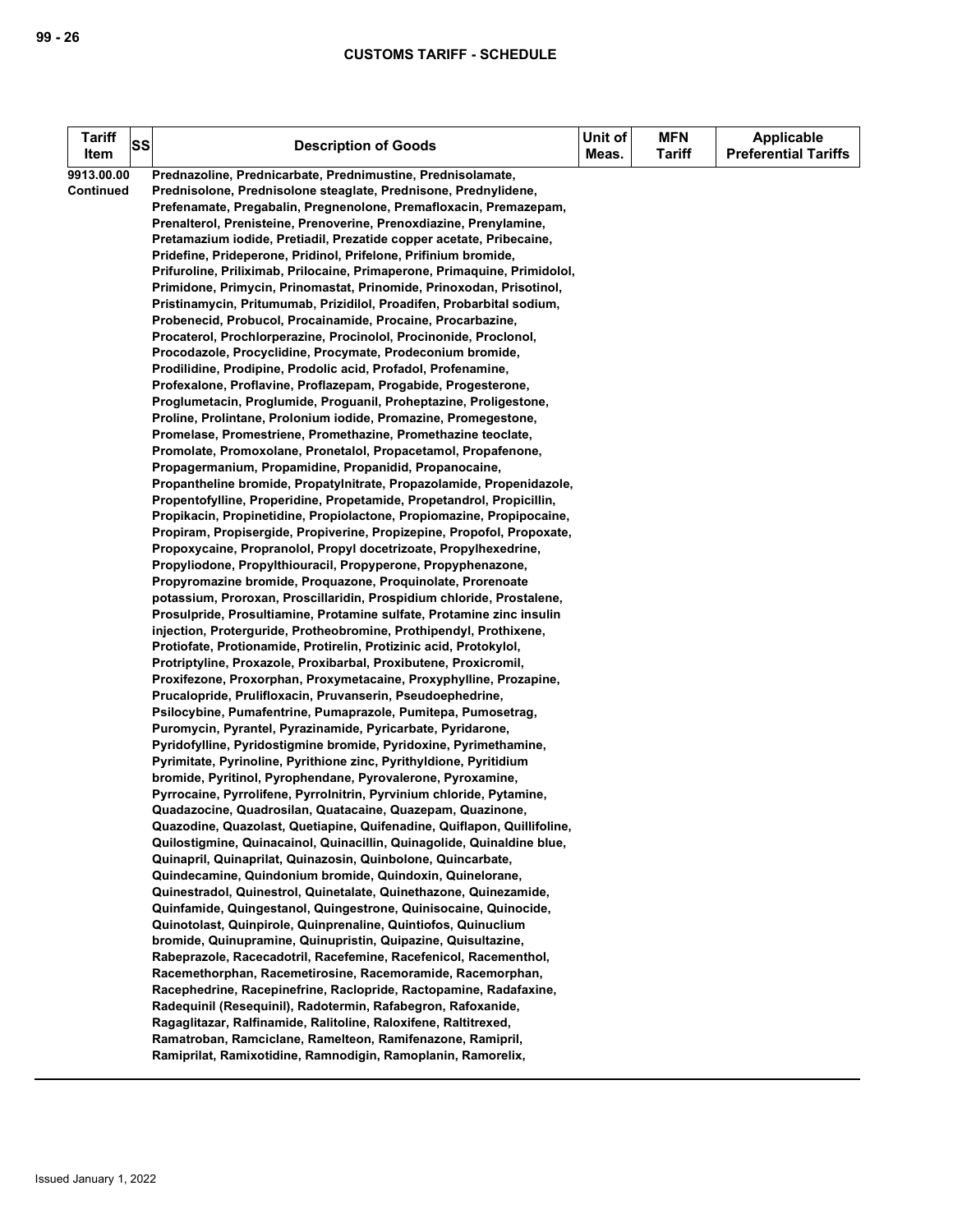| <b>Tariff</b><br>Item | SS | <b>Description of Goods</b>                                                                                                           | Unit of<br>Meas. | <b>MFN</b><br><b>Tariff</b> | <b>Applicable</b><br><b>Preferential Tariffs</b> |
|-----------------------|----|---------------------------------------------------------------------------------------------------------------------------------------|------------------|-----------------------------|--------------------------------------------------|
| 9913.00.00            |    | Ramosetron, Ranelic acid, Ranibizumab, Ranimustine, Ranimycin,                                                                        |                  |                             |                                                  |
| <b>Continued</b>      |    | Ranirestat, Ranitidine, Ranolazine, Ranpirnase, Rapacuronium                                                                          |                  |                             |                                                  |
|                       |    | bromide, Rasagiline, Rasburicase, Rathyronine, Ravuconazole,                                                                          |                  |                             |                                                  |
|                       |    | Raxibacumab, Raxofelast, Razaxaban, Razinodil, Razobazam,                                                                             |                  |                             |                                                  |
|                       |    | Razoxane, Rebamipide, Rebimastat, Reboxetine, Recainam,                                                                               |                  |                             |                                                  |
|                       |    | Reclazepam, Regadenoson, Regavirumab, Reglitazar, Regramostim,                                                                        |                  |                             |                                                  |
|                       |    | Relcovaptan, Relomycin, Remacemide, Remifentanil, Remikiren,                                                                          |                  |                             |                                                  |
|                       |    | Remiprostol, Remoxipride, Renanolone, Rentiapril, Renytoline,                                                                         |                  |                             |                                                  |
|                       |    | Renzapride, Repagermanium, Repaglinide, Reparixin, Repifermin,                                                                        |                  |                             |                                                  |
|                       |    | Repinotan, Repirinast, Repromicin, Reproterol, Rescimetol,                                                                            |                  |                             |                                                  |
|                       |    | Rescinnamine, Reserpine, Resiquimod, Reslizumab, Resocortol,                                                                          |                  |                             |                                                  |
|                       |    | Resorantel, Retapamulin, Retelliptine, Reteplase, Retigabine, Retinol,                                                                |                  |                             |                                                  |
|                       |    | Revaprazan, Revatropate, Revenast, Reviparin sodium, Revizinone,                                                                      |                  |                             |                                                  |
|                       |    | Revospirone, Ribaminol, Ribavirin, Riboflavin, Riboprine,                                                                             |                  |                             |                                                  |
|                       |    | Ribostamycin, Ricasetron, Ridazolol, Ridogrel, Rifabutin, Rifalazil,                                                                  |                  |                             |                                                  |
|                       |    | Rifametane, Rifamexil, Rifamide, Rifampicin, Rifamycin, Rifapentine,                                                                  |                  |                             |                                                  |
|                       |    | Rifaximin, Rilapine, Rilmakalim, Rilmazafone, Rilmenidine, Rilopirox,                                                                 |                  |                             |                                                  |
|                       |    | Rilozarone, Rilpivirine, Riluzole, Rimacalib, Rimantadine, Rimazolium                                                                 |                  |                             |                                                  |
|                       |    | metilsulfate, Rimcazole, Rimeporide, Rimexolone, Rimiterol,                                                                           |                  |                             |                                                  |
|                       |    | Rimonabant, Rimoprogin, Riodipine, Rioprostil, Ripazepam, Ripisartan,                                                                 |                  |                             |                                                  |
|                       |    | Risarestat, Risedronic acid, Rismorelin, Risocaine, Risotilide,                                                                       |                  |                             |                                                  |
|                       |    | Rispenzepine, Risperidone, Ristianol, Ristocetin, Ritanserin,                                                                         |                  |                             |                                                  |
|                       |    | Ritiometan, Ritipenem, Ritobegron, Ritodrine, Ritolukast, Ritonavir,<br>Ritropirronium bromide, Ritrosulfan, Rituximab, Rivanicline,  |                  |                             |                                                  |
|                       |    | Rivaroxaban, Rivastigmine, Rivenprost, Rivoglitazone, Rizatriptan,                                                                    |                  |                             |                                                  |
|                       |    | Rizolipase, Robalzotan, Robenacoxib, Robenidine, Rocastine,                                                                           |                  |                             |                                                  |
|                       |    | Rocepafant, Rociclovir, Rociverine, Rocuronium bromide, Rodocaine,                                                                    |                  |                             |                                                  |
|                       |    | Rodorubicin, Rofecoxib, Rofelodine, Rofleponide, Roflumilast,                                                                         |                  |                             |                                                  |
|                       |    | Roflurane, Rogletimide, Rokitamycin, Rolafagrel, Roletamide,                                                                          |                  |                             |                                                  |
|                       |    | Rolgamidine, Rolicyclidine, Rolicyprine, Rolipram, Rolitetracycline,                                                                  |                  |                             |                                                  |
|                       |    | Rolodine, Rolziracetam, Romazarit, Romergoline, Romifenone,                                                                           |                  |                             |                                                  |
|                       |    | Romifidine, Romurtide, Ronactolol, Ronidazole, Ronifibrate, Ronipamil,                                                                |                  |                             |                                                  |
|                       |    | Ropinirole, Ropitoin, Ropivacaine, Ropizine, Roquinimex, Rosaprostol,                                                                 |                  |                             |                                                  |
|                       |    | Rosaramicin, Rose bengal (131 I) sodium, Rosiglitazone, Rosoxacin,                                                                    |                  |                             |                                                  |
|                       |    | Rostafuroxin, Rostaporfin, Rosterolone, Rosuvastatin, Rotamicillin,                                                                   |                  |                             |                                                  |
|                       |    | Rotigotine, Rotoxamine, Rotraxate, Rovelizumab, Roxadimate,                                                                           |                  |                             |                                                  |
|                       |    | Roxarsone, Roxatidine, Roxibolone, Roxifiban, Roxindole,                                                                              |                  |                             |                                                  |
|                       |    | Roxithromycin, Roxolonium metilsulfate, Roxoperone, Rubitecan,                                                                        |                  |                             |                                                  |
|                       |    | Ruboxistaurin, Rufinamide, Rufloxacin, Rufocromomycin, Rupatadine,                                                                    |                  |                             |                                                  |
|                       |    | Rupintrivir, Ruplizumab, Rutamycin, Rutoside, Ruvazone, Ruzadolane,                                                                   |                  |                             |                                                  |
|                       |    | Sabarubicin, Sabcomeline, Sabeluzole, Sabiporide, Safinamide,                                                                         |                  |                             |                                                  |
|                       |    | Safingol, Safironil, Sagandipine, Salacetamide, Salafibrate, Salantel,                                                                |                  |                             |                                                  |
|                       |    | Salazodine, Salazosulfadimidine, Salazosulfamide, Salazosulfathiazole,                                                                |                  |                             |                                                  |
|                       |    | Salbutamol, Salcaprozic acid, Salclobuzic acid, Salcolex, Saletamide,                                                                 |                  |                             |                                                  |
|                       |    | Salfluverine, Salicylamide, Salinazid, Salinomycin, Salmefamol,                                                                       |                  |                             |                                                  |
|                       |    | Salmeterol, Salmisteine, Salnacedin, Salprotoside, Salsalate, Salverine,                                                              |                  |                             |                                                  |
|                       |    | Samarium (153 Sm) lexidronam, Sameridine, Samixogrel, Sampatrilat,                                                                    |                  |                             |                                                  |
|                       |    | Sampirtine, Sancycline, Sanfetrinem, Sanguinarium chloride,                                                                           |                  |                             |                                                  |
|                       |    | Saperconazole, Saprisartan, Sapropterin, Saquinavir, Sarafloxacin,                                                                    |                  |                             |                                                  |
|                       |    | Sarakalim, Saralasin, Sarcolysin, Sardomozide, Saredutant,                                                                            |                  |                             |                                                  |
|                       |    | Sargramostim, Saripidem, Sarizotan, Sarmazenil, Sarmoxicillin,                                                                        |                  |                             |                                                  |
|                       |    | Sarpicillin, Sarpogrelate, Saruplase, Satavaptan, Saterinone, Satigrel,                                                               |                  |                             |                                                  |
|                       |    | Satranidazole, Satraplatin, Satumomab, Saviprazole, Savoxepin,<br>Saxagliptin, Scopinast, Sebriplatin, Secalciferol, Secbutabarbital, |                  |                             |                                                  |
|                       |    | Seclazone, Secnidazole, Secobarbital, Secoverine, Secretin,                                                                           |                  |                             |                                                  |
|                       |    |                                                                                                                                       |                  |                             |                                                  |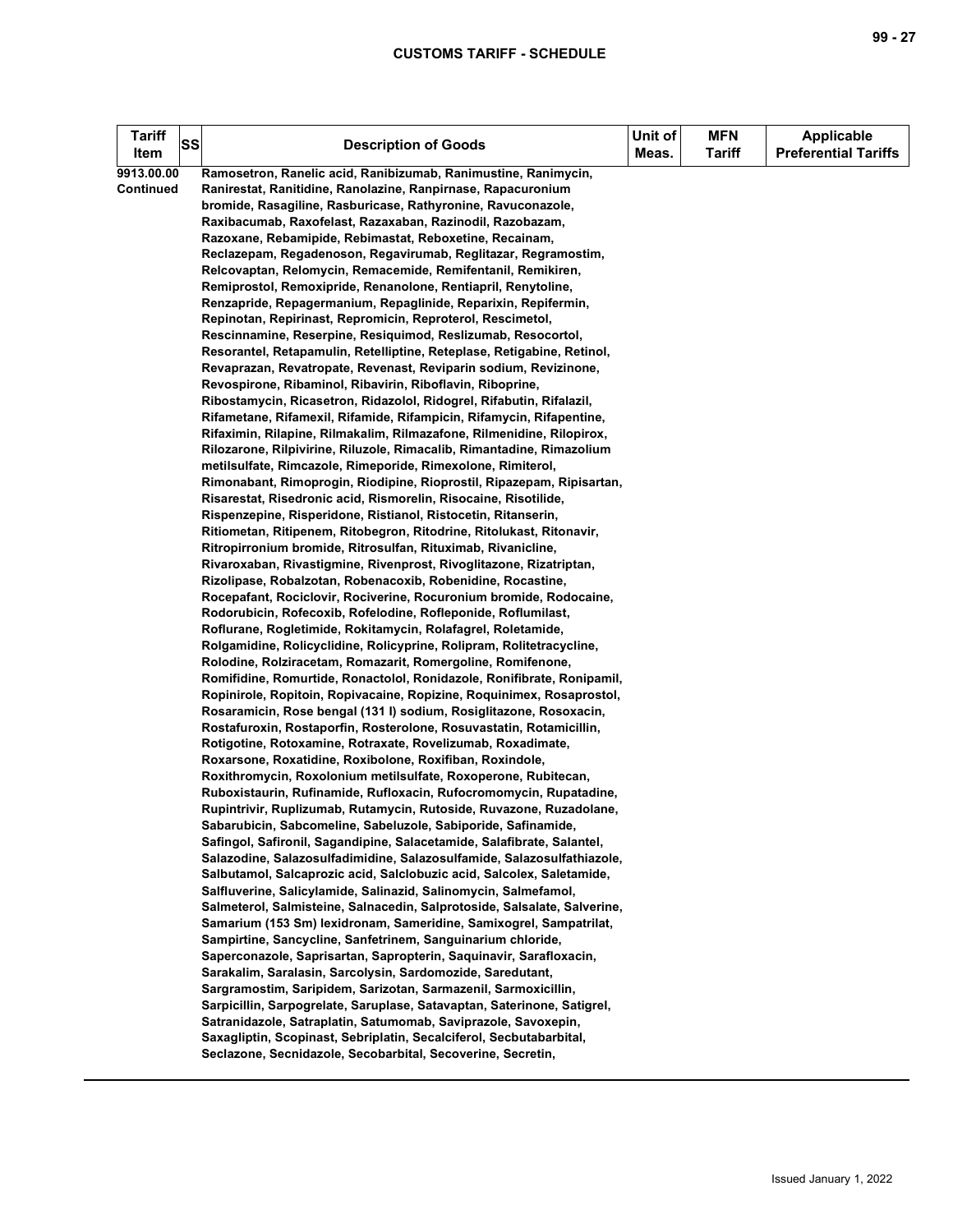| <b>Tariff</b>    | SS |                                                                                                                                           |       | <b>MFN</b>    | <b>Applicable</b>           |
|------------------|----|-------------------------------------------------------------------------------------------------------------------------------------------|-------|---------------|-----------------------------|
| Item             |    | <b>Description of Goods</b>                                                                                                               | Meas. | <b>Tariff</b> | <b>Preferential Tariffs</b> |
| 9913.00.00       |    | Securinine, Sedecamycin, Seganserin, Segesterone, Seglitide,                                                                              |       |               |                             |
| <b>Continued</b> |    | Selamectin, Selegiline, Selenomethionine (75 Se), Seletracetam,                                                                           |       |               |                             |
|                  |    | Selfotel, Seliciclib, Selodenoson, Selprazine, Semapimod, Sematilide,                                                                     |       |               |                             |
|                  |    | Semaxanib, Semduramicin, Semorphone, Semotiadil, Semparatide,                                                                             |       |               |                             |
|                  |    | Semustine, Senazodan, Seocalcitol, Sepazonium chloride, Sepimostat,                                                                       |       |               |                             |
|                  |    | Seprilose, Seproxetine, Sequifenadine, Seractide, Seratrodast,                                                                            |       |               |                             |
|                  |    | Serazapine, Serfibrate, Sergolexole, Serine, Sermetacin, Sermorelin,                                                                      |       |               |                             |
|                  |    | Serrapeptase, Sertaconazole, Sertindole, Sertraline, Serum                                                                                |       |               |                             |
|                  |    | gonadotrophin, Setastine, Setazindol, Setipafant, Setiptiline,                                                                            |       |               |                             |
|                  |    | Setoperone, Sevelamer, Sevirumab, Sevitropium mesilate, Sevoflurane,                                                                      |       |               |                             |
|                  |    | Sevopramide, Sezolamide, Sfericase, Siagoside, Sibenadet,                                                                                 |       |               |                             |
|                  |    | Sibopirdine, Sibrafiban, Sibrotuzumab, Sibutramine, Siccanin,                                                                             |       |               |                             |
|                  |    | Sifaprazine, Siguazodan, Silandrone, Sildenafil, Silibinin, Silicristin,                                                                  |       |               |                             |
|                  |    | Silidianin, Silodosin, Silperisone, Siltenzepine, Silteplase, Simaldrate,                                                                 |       |               |                             |
|                  |    | Simendan, Simetride, Simfibrate, Simtrazene, Simvastatin, Sinapultide,                                                                    |       |               |                             |
|                  |    | Sincalide, Sinefungin, Sinitrodil, Sintropium bromide, Sipatrigine,                                                                       |       |               |                             |
|                  |    | Siplizumab, Sipoglitazar, Siramesine, Siratiazem, Sirolimus, Sisomicin,                                                                   |       |               |                             |
|                  |    | Sitafloxacin, Sitalidone, Sitamaquine, Sitaxentan, Sitofibrate,                                                                           |       |               |                             |
|                  |    | Sitogluside, Sivelestat, Sizofiran, Soblidotin, Sobuzoxane, Sodium                                                                        |       |               |                             |
|                  |    | acetrizoate, Sodium amidotrizoate, Sodium apolate, Sodium ascorbate,<br>Sodium aurothiomalate, Sodium aurotiosulfate, Sodium bitionolate, |       |               |                             |
|                  |    | Sodium borocaptate (10 B), Sodium calcium edetate, Sodium chromate                                                                        |       |               |                             |
|                  |    | (51 Cr), Sodium cyclamate, Sodium dehydrocholate, Sodium dibunate,                                                                        |       |               |                             |
|                  |    | Sodium diprotrizoate, Sodium etasulfate, Sodium feredetate, Sodium                                                                        |       |               |                             |
|                  |    | gentisate, Sodium glucaspaldrate, Sodium gualenate, Sodium                                                                                |       |               |                             |
|                  |    | hexacyclonate, Sodium iodide (125 l), Sodium iodide (131 l), Sodium                                                                       |       |               |                             |
|                  |    | iodohippurate (131 I), Sodium iopodate, Sodium iotalamate (125 I),                                                                        |       |               |                             |
|                  |    | Sodium iotalamate (131 I), Sodium metrizoate, Sodium morrhuate,                                                                           |       |               |                             |
|                  |    | Sodium phosphate (32 P), Sodium picofosfate, Sodium picosulfate,                                                                          |       |               |                             |
|                  |    | Sodium stibocaptate, Sodium stibogluconate, Sodium tetradecyl                                                                             |       |               |                             |
|                  |    | sulfate, Sodium timerfonate, Sodium tyropanoate, Sofalcone,                                                                               |       |               |                             |
|                  |    | Solabegron, Solasulfone, Solifenacin, Solimastat, Solpecainol,                                                                            |       |               |                             |
|                  |    | Solypertine, Somagrebove, Somalapor, Somantadine, Somatorelin,                                                                            |       |               |                             |
|                  |    | Somatosalm, Somatostatin, Somatrem, Somatropin, Somavubove,                                                                               |       |               |                             |
|                  |    | Somenopor, Sometribove, Sometripor, Somfasepor, Somidobove,                                                                               |       |               |                             |
|                  |    | Soneclosan, Sonepiprazole, Sonermin, Sopitazine, Sopromidine,                                                                             |       |               |                             |
|                  |    | Soquinolol, Sorafenib, Soraprazan, Sorbinicate, Sorbinil, Sorbitan                                                                        |       |               |                             |
|                  |    | laurate, Sorbitan oleate, Sorbitan palmitate, Sorbitan sesquioleate,                                                                      |       |               |                             |
|                  |    | Sorbitan stearate, Sorbitan trioleate, Sorbitan tristearate, Soretolide,                                                                  |       |               |                             |
|                  |    | Sorivudine, Sornidipine, Sotalol, Soterenol, Spaglumic acid,<br>Sparfloxacin, Sparfosic acid, Sparsomycin, Sparteine, Spectinomycin,      |       |               |                             |
|                  |    | Spiclamine, Spiclomazine, Spiperone, Spiradoline, Spiramide,                                                                              |       |               |                             |
|                  |    | Spiramycin, Spirapril, Spiraprilat, Spirazine, Spirendolol, Spirgetine,                                                                   |       |               |                             |
|                  |    | Spirilene, Spiriprostil, Spirofylline, Spirogermanium, Spiroglumide,                                                                      |       |               |                             |
|                  |    | Spiromustine, Spironolactone, Spiroplatin, Spirorenone, Spiroxasone,                                                                      |       |               |                             |
|                  |    | Spiroxatrine, Spiroxepin, Spizofurone, Sprodiamide, Squalamine,                                                                           |       |               |                             |
|                  |    | Stacofylline, Stallimycin, Stannsoporfin, Stanozolol, Stavudine,                                                                          |       |               |                             |
|                  |    | Stearylsulfamide, Steffimycin, Stenbolone, Stepronin, Stercuronium                                                                        |       |               |                             |
|                  |    | iodide, Stevaladil, Stibamine glucoside, Stibosamine, Stilbamidine                                                                        |       |               |                             |
|                  |    | isetionate, Stilbazium iodide, Stilonium iodide, Stirimazole, Stiripentol,                                                                |       |               |                             |
|                  |    | Stirocainide, Streptodornase, Streptokinase, Streptomycin,                                                                                |       |               |                             |
|                  |    | Streptoniazid, Streptovarycin, Streptozocin, Strinoline, Styramate,                                                                       |       |               |                             |
|                  |    | Subathizone, Subendazole, Succimer, Succinylsulfathiazole,                                                                                |       |               |                             |
|                  |    | Succisulfone, Suclofenide, Sucralfate, Sucralox, Sucrosofate,                                                                             |       |               |                             |
|                  |    | Sudexanox, Sudismase, Sudoxicam, Sufentanil, Sufosfamide,                                                                                 |       |               |                             |
|                  |    |                                                                                                                                           |       |               |                             |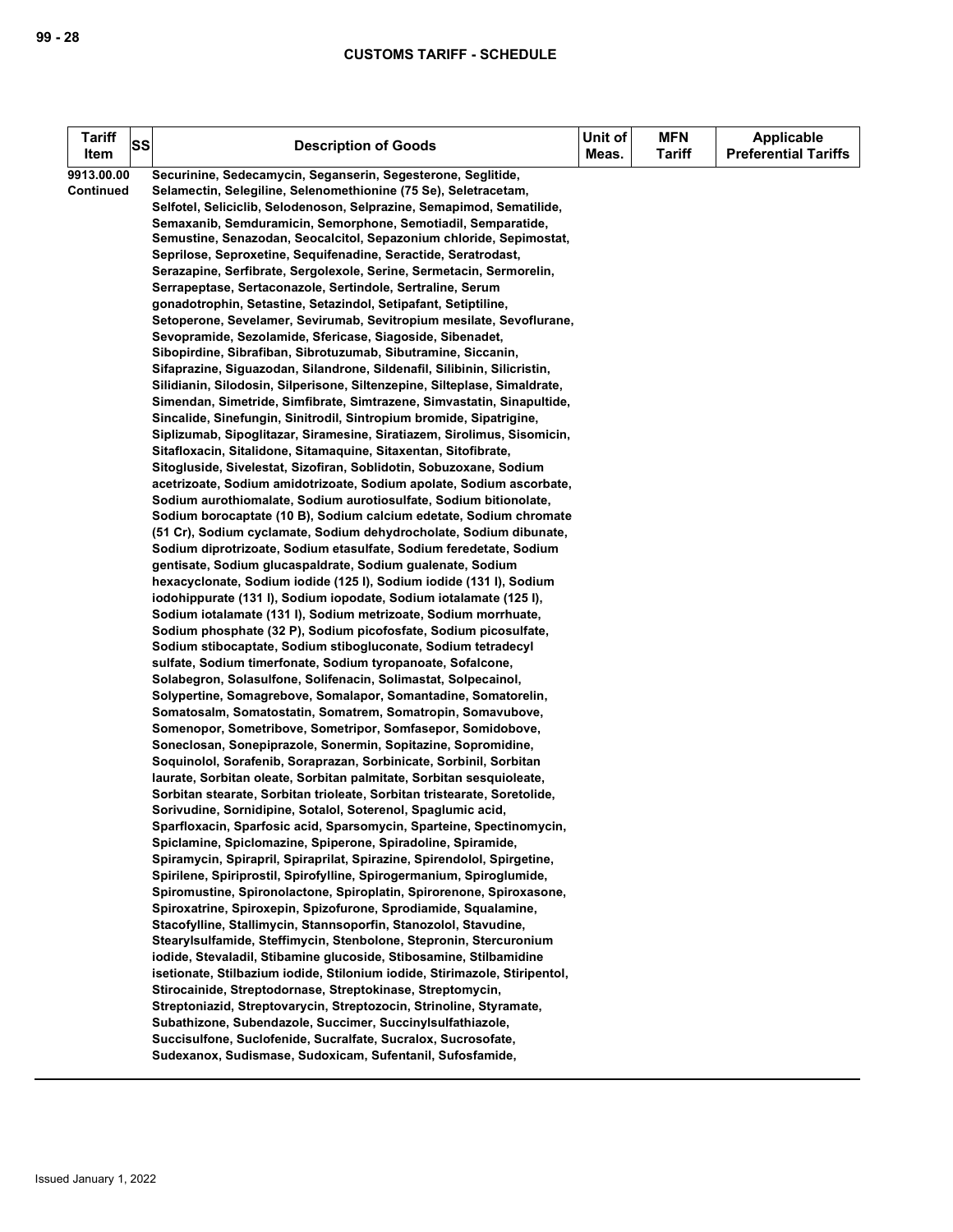| <b>Tariff</b>    | SS | <b>Description of Goods</b>                                                                                                       | Unit of<br>Meas. | <b>MFN</b><br><b>Tariff</b> | <b>Applicable</b><br><b>Preferential Tariffs</b> |
|------------------|----|-----------------------------------------------------------------------------------------------------------------------------------|------------------|-----------------------------|--------------------------------------------------|
| Item             |    |                                                                                                                                   |                  |                             |                                                  |
| 9913.00.00       |    | Sufotidine, Sufugolix, Sugammadex, Sulamserod, Sulazepam, Sulazuril,                                                              |                  |                             |                                                  |
| <b>Continued</b> |    | Sulbactam, Sulbenicillin, Sulbenox, Sulbentine, Sulbutiamine,                                                                     |                  |                             |                                                  |
|                  |    | Sulclamide, Sulconazole, Suleparoid sodium, Sulesomab, Sulfabenz,                                                                 |                  |                             |                                                  |
|                  |    | Sulfabenzamide, Sulfacarbamide, Sulfacecole, Sulfacetamide,<br>Sulfachlorpyridazine, Sulfachrysoidine, Sulfacitine, Sulfaclomide, |                  |                             |                                                  |
|                  |    | Sulfaclorazole, Sulfaclozine, Sulfadiasulfone sodium, Sulfadiazine,                                                               |                  |                             |                                                  |
|                  |    | Sulfadiazine sodium, Sulfadicramide, Sulfadimethoxine, Sulfadimidine,                                                             |                  |                             |                                                  |
|                  |    | Sulfadoxine, Sulfaethidole, Sulfafurazole, Sulfaguanidine, Sulfaguanole,                                                          |                  |                             |                                                  |
|                  |    | Sulfalene, Sulfaloxic acid, Sulfamazone, Sulfamerazine, Sulfamerazine                                                             |                  |                             |                                                  |
|                  |    | sodium, Sulfamethizole, Sulfamethoxazole, Sulfamethoxypyridazine,                                                                 |                  |                             |                                                  |
|                  |    | Sulfametomidine, Sulfametoxydiazine, Sulfametrole,                                                                                |                  |                             |                                                  |
|                  |    | Sulfamonomethoxine, Sulfamoxole, Sulfanilamide, Sulfanitran,                                                                      |                  |                             |                                                  |
|                  |    | Sulfaperin, Sulfaphenazole, Sulfaproxyline, Sulfapyrazole,                                                                        |                  |                             |                                                  |
|                  |    | Sulfapyridine, Sulfaquinoxaline, Sulfarsphenamine, Sulfasalazine,                                                                 |                  |                             |                                                  |
|                  |    | Sulfasomizole, Sulfasuccinamide, Sulfasymazine, Sulfathiazole,                                                                    |                  |                             |                                                  |
|                  |    | Sulfathiourea, Sulfatolamide, Sulfatroxazole, Sulfatrozole, Sulfinalol,                                                           |                  |                             |                                                  |
|                  |    | Sulfinpyrazone, Sulfiram, Sulfisomidine, Sulfogaiacol, Sulfomyxin,                                                                |                  |                             |                                                  |
|                  |    | Sulfonterol, Sulforidazine, Sulglicotide, Sulicrinat, Sulindac, Sulisatin,                                                        |                  |                             |                                                  |
|                  |    | Sulisobenzone, Sulmarin, Sulmazole, Sulmepride, Sulnidazole,                                                                      |                  |                             |                                                  |
|                  |    | Sulocarbilate, Suloctidil, Sulodexide, Sulofenur, Sulopenem,                                                                      |                  |                             |                                                  |
|                  |    | Sulosemide, Sulotroban, Suloxifen, Sulpiride, Sulprosal, Sulprostone,                                                             |                  |                             |                                                  |
|                  |    | Sultamicillin, Sultiame, Sultopride, Sultosilic acid, Sultroponium,                                                               |                  |                             |                                                  |
|                  |    | Sulukast, Sulverapride, Sumacetamol, Sumanirole, Sumarotene,                                                                      |                  |                             |                                                  |
|                  |    | Sumatriptan, Sumetizide, Sunagrel, Suncillin, Sunepitron, Sunitinib,                                                              |                  |                             |                                                  |
|                  |    | Supidimide, Suplatast tosilate, Suproclone, Suprofen, Suramin sodium,                                                             |                  |                             |                                                  |
|                  |    | Surfomer, Suricainide, Suriclone, Surinabant, Suritozole, Suronacrine,                                                            |                  |                             |                                                  |
|                  |    | Susalimod, Sutilains, Suxamethonium chloride, Suxemerid,                                                                          |                  |                             |                                                  |
|                  |    | Suxethonium chloride, Suxibuzone, Symclosene, Symetine,                                                                           |                  |                             |                                                  |
|                  |    | Syrosingopine, Tabilautide, Tabimorelin, Tacalcitol, Tacapenem,                                                                   |                  |                             |                                                  |
|                  |    | Tacedinaline, Taclamine, Tacrine, Tacrolimus, Tadalafil, Tadekinig alfa,                                                          |                  |                             |                                                  |
|                  |    | Tafenoquine, Tafluposide, Tafluprost, Taglutimide, Tagorizine,                                                                    |                  |                             |                                                  |
|                  |    | Talabostat, Talactoferrin alfa, Talaglumetad, Talampanel, Talampicillin,                                                          |                  |                             |                                                  |
|                  |    | Talaporfin, Talastine, Talbutal, Taleranol, Talibegron, Talinolol,                                                                |                  |                             |                                                  |
|                  |    | Talipexole, Talisomycin, Talizumab, Tallimustine, Talmetacin,                                                                     |                  |                             |                                                  |
|                  |    | Talmetoprim, Talnetant, Talniflumate, Talopram, Talosalate, Taloximine,                                                           |                  |                             |                                                  |
|                  |    | Talsaclidine, Talsupram, Taltirelin, Taltobulin, Taltrimide, Talviraline,                                                         |                  |                             |                                                  |
|                  |    | Tameridone, Tameticillin, Tametraline, Tamibarotene, Tamitinol,                                                                   |                  |                             |                                                  |
|                  |    | Tamolarizine, Tamoxifen, Tampramine, Tamsulosin, Tanaproget,                                                                      |                  |                             |                                                  |
|                  |    | Tandamine, Tandospirone, Tandutinib, Taneptacogin alfa, Taniplon,                                                                 |                  |                             |                                                  |
|                  |    | Tanogitran, Tanomastat, Tapentadol, Taplitumomab paptox,                                                                          |                  |                             |                                                  |
|                  |    | Taprizosin, Taprostene, Tarazepide, Targinine, Tariquidar, Tasidotin,                                                             |                  |                             |                                                  |
|                  |    | Tasonermin, Tasosartan, Tasquinimod, Tasuldine, Taurine, Taurolidine,                                                             |                  |                             |                                                  |
|                  |    | Tauromustine, Tauroselcholic acid, Taurosteine, Taurultam,<br>Tazadolene, Tazanolast, Tazarotene, Tazasubrate, Tazeprofen,        |                  |                             |                                                  |
|                  |    | Tazifylline, Taziprinone, Tazobactam, Tazofelone, Tazolol, Tazomeline,                                                            |                  |                             |                                                  |
|                  |    | Tebanicline, Tebatizole, Tebipenem pivoxil (Tebipenem), Tebufelone,                                                               |                  |                             |                                                  |
|                  |    | Tebuquine, Tecadenoson, Tecalcet, Tecastemizole, Technetium (99m                                                                  |                  |                             |                                                  |
|                  |    | Tc) apcitide, Technetium (99m Tc) bicisate, Technetium (99m Tc)                                                                   |                  |                             |                                                  |
|                  |    | furifosmin, Technetium (99m Tc) nofetumomab merpentan, Technetium                                                                 |                  |                             |                                                  |
|                  |    | (99m Tc) pintumomab, Technetium (99m Tc) sestamibi, Technetium                                                                    |                  |                             |                                                  |
|                  |    | (99m Tc) siboroxime, Technetium (99m Tc) teboroxime, Technetium                                                                   |                  |                             |                                                  |
|                  |    | (99mTc) fanolesomab, Technetium (99mTc) nitridocade, Teclothiazide,                                                               |                  |                             |                                                  |
|                  |    | Teclozan, Tedisamil, Teduglutide, Tefazoline, Tefenperate,                                                                        |                  |                             |                                                  |
|                  |    | Tefibazumab, Tefludazine, Teflurane, Teflutixol, Tegafur, Tegaserod,                                                              |                  |                             |                                                  |
|                  |    | Teglicar, Teicoplanin, Telavancin, Telbermin, Telbivudine, Telenzepine,                                                           |                  |                             |                                                  |
|                  |    |                                                                                                                                   |                  |                             |                                                  |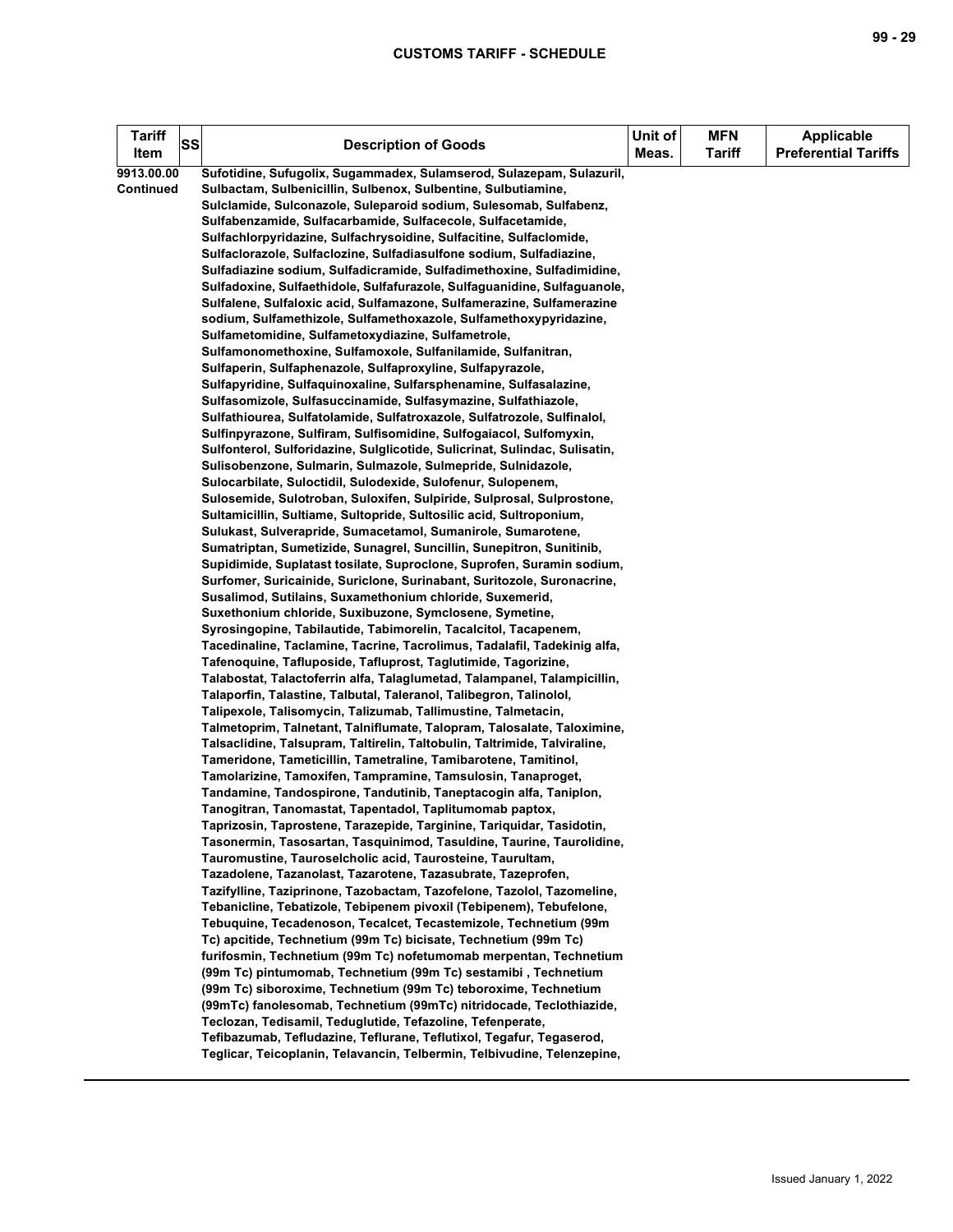| <b>Tariff</b><br>ltem | <b>SS</b> | <b>Description of Goods</b>                                                                                                                 | Unit of<br>Meas. | <b>MFN</b><br>Tariff | <b>Applicable</b><br><b>Preferential Tariffs</b> |
|-----------------------|-----------|---------------------------------------------------------------------------------------------------------------------------------------------|------------------|----------------------|--------------------------------------------------|
| 9913.00.00            |           | Telimomab aritox, Telinavir, Telithromycin, Telmesteine, Telmisartan,                                                                       |                  |                      |                                                  |
| <b>Continued</b>      |           | Teloxantrone, Teludipine, Temafloxacin, Temarotene, Tematropium                                                                             |                  |                      |                                                  |
|                       |           | metilsulfate, Temazepam, Temefos, Temelastine, Temiverine,<br>Temocapril, Temocaprilat, Temocillin, Temodox, Temozolomide,                  |                  |                      |                                                  |
|                       |           | Temsirolimus, Temurtide, Tenamfetamine, Tenatoprazole, Tendamistat,                                                                         |                  |                      |                                                  |
|                       |           | Tenecteplase, Teneliximab, Tenidap, Tenilapine, Teniloxazine,                                                                               |                  |                      |                                                  |
|                       |           | Tenilsetam, Teniposide, Tenivastatin, Tenocyclidine, Tenofovir,                                                                             |                  |                      |                                                  |
|                       |           | Tenonitrozole, Tenosal, Tenosiprol, Tenoxicam, Tenylidone,                                                                                  |                  |                      |                                                  |
|                       |           | Teopranitol, Teoprolol, Tepirindole, Tepoxalin, Teprenone, Teprotide,<br>Terazosin, Terbequinil, Terbinafine, Terbogrel, Terbucromil,       |                  |                      |                                                  |
|                       |           | Terbufibrol, Terbuficin, Terbuprol, Terbutaline, Terciprazine,                                                                              |                  |                      |                                                  |
|                       |           | Terconazole, Terdecamycin, Tererstigmine, Terfenadine, Terflavoxate,                                                                        |                  |                      |                                                  |
|                       |           | Terfluranol, Terguride, Teriflunomide, Terikalant, Teriparatide,                                                                            |                  |                      |                                                  |
|                       |           | Terizidone, Terlakiren, Terlipressin, Ternidazole, Terodiline,                                                                              |                  |                      |                                                  |
|                       |           | Terofenamate, Teroxalene, Teroxirone, Tertatolol, Terutroban,<br>Tesaglitazar, Tesetaxel, Tesicam, Tesimide, Tesmilifene, Tesofensine,      |                  |                      |                                                  |
|                       |           | Testolactone, Testosterone, Testosterone ketolaurate, Tetomilast,                                                                           |                  |                      |                                                  |
|                       |           | Tetrabarbital, Tetrabenazine, Tetracaine, Tetracosactide, Tetracycline,                                                                     |                  |                      |                                                  |
|                       |           | Tetradonium bromide, Tetramethrin, Tetramisole, Tetrazepam,                                                                                 |                  |                      |                                                  |
|                       |           | Tetrazolast, Tetridamine, Tetriprofen, Tetrofosmin, Tetronasin,                                                                             |                  |                      |                                                  |
|                       |           | Tetroquinone, Tetroxoprim, Tetrylammonium bromide, Tetryzoline,                                                                             |                  |                      |                                                  |
|                       |           | Teverelix, Texacromil, Tezacitabine, Tezosentan, Thalidomide,                                                                               |                  |                      |                                                  |
|                       |           | Thebacon, Thenalidine, Thenium closilate, Thenyldiamine,                                                                                    |                  |                      |                                                  |
|                       |           | Theodrenaline, Theophylline ephedrine, Thiacetarsamide sodium,                                                                              |                  |                      |                                                  |
|                       |           | Thialbarbital, Thiamazole, Thiambutosine, Thiamine, Thiamphenicol,                                                                          |                  |                      |                                                  |
|                       |           | Thiazinamium metilsulfate, Thiazosulfone, Thiethylperazine, Thihexinol<br>methylbromide, Thioacetazone, Thiocolchicoside, Thiofuradene,     |                  |                      |                                                  |
|                       |           | Thiohexamide, Thiomersal, Thiopental sodium, Thiopropazate,                                                                                 |                  |                      |                                                  |
|                       |           | Thioproperazine, Thioridazine, Thiotepa, Thiotetrabarbital, Thiram,                                                                         |                  |                      |                                                  |
|                       |           | Thonzylamine, Thrombin (bovine), Thrombomodulin alfa, Thymalfasin,                                                                          |                  |                      |                                                  |
|                       |           | Thymocartin, Thymoctonan, Thymopentin, Thymostimulin,                                                                                       |                  |                      |                                                  |
|                       |           | Thymotrinan, Thyroglobulin, Thyropropic acid, Thyrotrophin,                                                                                 |                  |                      |                                                  |
|                       |           | Tiabendazole, Tiacrilast, Tiadenol, Tiafibrate, Tiagabine, Tiamenidine,                                                                     |                  |                      |                                                  |
|                       |           | Tiametonium iodide, Tiamiprine, Tiamizide, Tiamulin, Tianafac,                                                                              |                  |                      |                                                  |
|                       |           | Tianeptine, Tiapamil, Tiapirinol, Tiapride, Tiaprofenic acid, Tiaprost,                                                                     |                  |                      |                                                  |
|                       |           | Tiaramide, Tiazesim, Tiazofurine, Tiazuril, Tibalosin, Tibeglisene,<br>Tibenelast, Tibenzate, Tibezonium iodide, Tibolone, Tibric acid,     |                  |                      |                                                  |
|                       |           | Tibrofan, Ticabesone, Ticalopride, Ticarbodine, Ticarcillin, Ticlatone,                                                                     |                  |                      |                                                  |
|                       |           | Ticlopidine, Ticolubant, Tidembersat, Tidiacic, Tiemonium iodide,                                                                           |                  |                      |                                                  |
|                       |           | Tienilic acid, Tienocarbine, Tienopramine, Tienoxolol, Tifacogin,                                                                           |                  |                      |                                                  |
|                       |           | Tifemoxone, Tifenamil, Tifenazoxide, Tifencillin, Tiflamizole, Tiflorex,                                                                    |                  |                      |                                                  |
|                       |           | Tifluado, Tiflucarbine, Tiformin, Tifurac, Tifuvirtide, Tigecycline,                                                                        |                  |                      |                                                  |
|                       |           | Tigemonam, Tigestol, Tigloidine, Tilactase, Tilbroquinol, Tiletamine,                                                                       |                  |                      |                                                  |
|                       |           | Tilidine, Tiliquinol, Tilisolol, Tilmacoxib, Tilmicosin, Tilnoprofen                                                                        |                  |                      |                                                  |
|                       |           | arbamel, Tilomisole, Tilorone, Tilozepine, Tilsuprost, Tiludronic acid,<br>Timcodar, Timefurone, Timegadine, Timelotem, Timepidium bromide, |                  |                      |                                                  |
|                       |           | Timiperone, Timirdine, Timobesone, Timofibrate, Timolol, Timonacic,                                                                         |                  |                      |                                                  |
|                       |           | Timoprazole, Tinabinol, Tinazoline, Tinidazole, Tinisulpride,                                                                               |                  |                      |                                                  |
|                       |           | Tinofedrine, Tinoridine, Tinzaparin sodium, Tiocarlide, Tioclomarol,                                                                        |                  |                      |                                                  |
|                       |           | Tioconazole, Tioctilate, Tiodazosin, Tiodonium chloride, Tioguanine,                                                                        |                  |                      |                                                  |
|                       |           | Tiomergine, Tiomesterone, Tioperidone, Tiopinac, Tiopronin,                                                                                 |                  |                      |                                                  |
|                       |           | Tiopropamine, Tiosalan, Tiospirone, Tiotidine, Tiotixene, Tiotropium                                                                        |                  |                      |                                                  |
|                       |           | bromide, Tioxacin, Tioxamast, Tioxaprofen, Tioxidazole, Tioxolone,                                                                          |                  |                      |                                                  |
|                       |           | Tipentosin, Tipepidine, Tipetropium bromide, Tipifarnib, Tipindole,                                                                         |                  |                      |                                                  |
|                       |           |                                                                                                                                             |                  |                      |                                                  |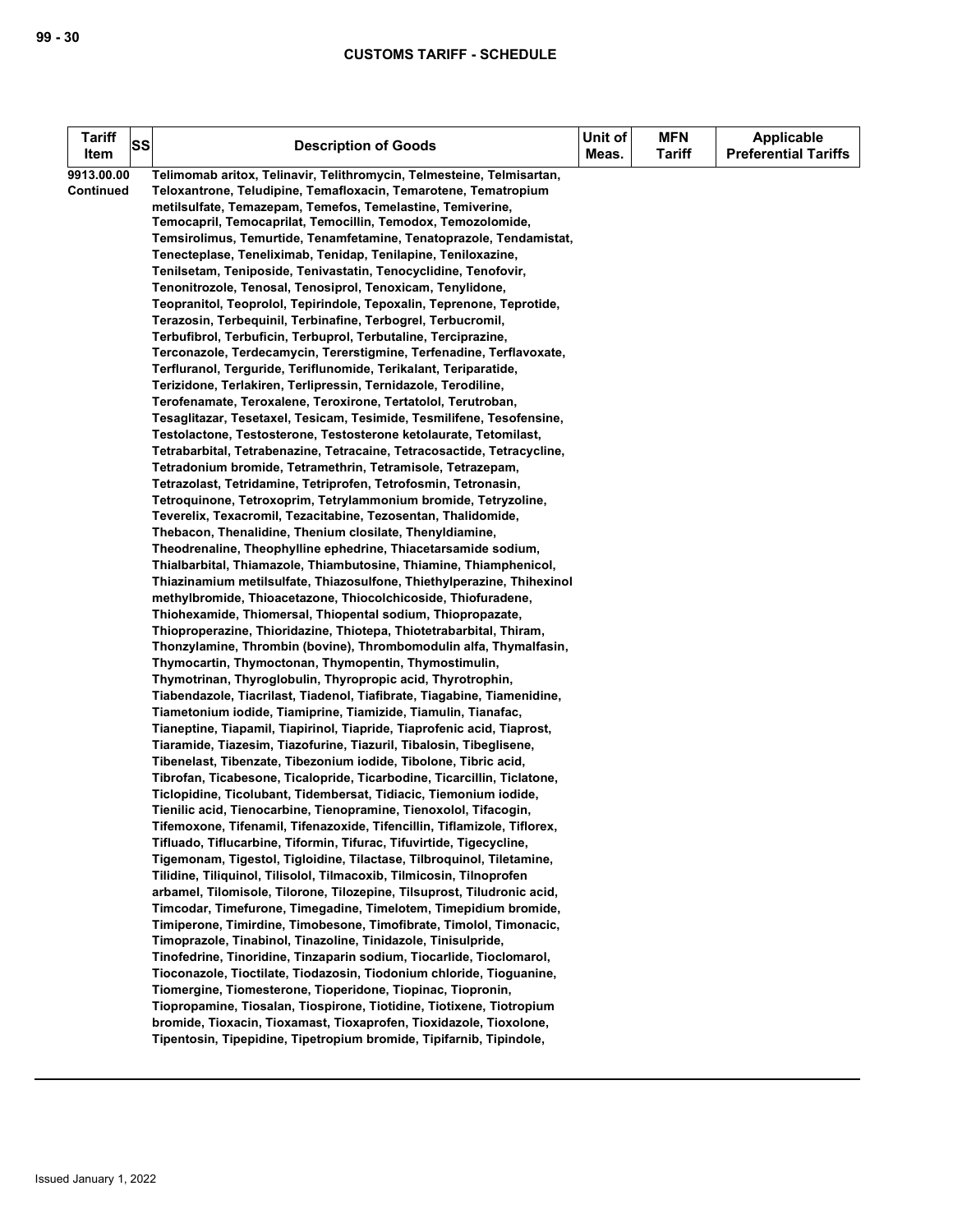| <b>Tariff</b> | SS | <b>Description of Goods</b>                                                                                              | Unit of | <b>MFN</b>    | <b>Applicable</b>           |
|---------------|----|--------------------------------------------------------------------------------------------------------------------------|---------|---------------|-----------------------------|
| Item          |    |                                                                                                                          | Meas.   | <b>Tariff</b> | <b>Preferential Tariffs</b> |
| 9913.00.00    |    | Tiplimotide, Tipranavir, Tipredane, Tiprenolol, Tiprinast, Tipropidil,                                                   |         |               |                             |
| Continued     |    | Tiprostanide, Tiprotimod, Tiqueside, Tiquinamide, Tiquizium bromide,                                                     |         |               |                             |
|               |    | Tiracizine, Tirapazamine, Tiratricol, Tirilazad, Tirofiban, Tiropramide,                                                 |         |               |                             |
|               |    | Tisocalcitate, Tisocromide, Tisopurine, Tisoquone, Tivanidazole,                                                         |         |               |                             |
|               |    | Tiviciclovir, Tivirapine, Tixadil, Tixanox, Tixocortol, Tizabrin,                                                        |         |               |                             |
|               |    | Tizanidine, Tizolemide, Tizoprolic acid, Tobicillin, Toborinone,                                                         |         |               |                             |
|               |    | Tobramycin, Tobuterol, Tocainide, Tocamphyl, Tocilizumab,                                                                |         |               |                             |
|               |    | Tocladesine, Tocofenoxate, Tocofersolan, Tocofibrate, Todralazine,                                                       |         |               |                             |
|               |    | Tofenacin, Tofetridine, Tofimilast, Tofisopam, Tolafentrine, Tolamolol,                                                  |         |               |                             |
|               |    | Tolazamide, Tolazoline, Tolboxane, Tolbutamide, Tolcapone, Tolciclate,                                                   |         |               |                             |
|               |    | Toldimfos, Tolevamer, Tolfamide, Tolfenamic acid, Tolgabide,                                                             |         |               |                             |
|               |    | Tolimidone, Tolindate, Toliodium chloride, Toliprolol, Tolmesoxide,                                                      |         |               |                             |
|               |    | Tolmetin, Tolnaftate, Tolnapersine, Tolnidamine, Toloconium                                                              |         |               |                             |
|               |    | metilsulfate, Tolonidine, Tolonium chloride, Toloxatone,                                                                 |         |               |                             |
|               |    | Toloxychlorinol, Tolpadol, Tolpentamide, Tolperisone, Tolpiprazole,                                                      |         |               |                             |
|               |    | Tolpovidone (131 I), Tolpronine, Tolpropamine, Tolpyrramide,                                                             |         |               |                             |
|               |    | Tolquinzole, Tolrestat, Tolterodine, Toltrazuril, Tolufazepam,                                                           |         |               |                             |
|               |    | Tolvaptan, Tolycaine, Tomeglovir, Tomelukast, Tomoglumide,<br>Tomoxetine, Tomoxiprole, Tonabersat, Tonazocine, Tonzonium |         |               |                             |
|               |    | bromide, Topilutamide, Topiramate, Topixantrone, Topotecan,                                                              |         |               |                             |
|               |    | Toprilidine, Topterone, Toquizine, Toralizumab, Torapsel, Torasemide,                                                    |         |               |                             |
|               |    | Torbafylline, Torcetrapib, Torcitabine, Toremifene, Toripristone,                                                        |         |               |                             |
|               |    | Tosactide, Tosagestin, Tosifen, Tositumomab, Tosufloxacin, Tosulur,                                                      |         |               |                             |
|               |    | Tosylchloramide sodium, Tozalinone, Trabectedin, Traboxopine,                                                            |         |               |                             |
|               |    | Tracazolate, Tradecamide, Trafermin, Tralonide, Tramadol,                                                                |         |               |                             |
|               |    | Tramazoline, Trandolapril, Trandolaprilat, Tranexamic acid, Tranilast,                                                   |         |               |                             |
|               |    | Transcainide, Trantelinium bromide, Tranylcypromine, Trapencaine,                                                        |         |               |                             |
|               |    | Trapidil, Trastuzumab, Travoprost, Traxanox, Traxoprodil, Trazitiline,                                                   |         |               |                             |
|               |    | Trazium esilate, Trazodone, Trazolopride, Trebenzomine, Trecadrine,                                                      |         |               |                             |
|               |    | Trecetilide, Trecovirsen, Trefentanil, Trelnarizine, Treloxinate,                                                        |         |               |                             |
|               |    | Trenbolone, Trengestone, Trenizine, Treosulfan, Trepibutone,                                                             |         |               |                             |
|               |    | Trepipam, Trepirium iodide, Treprostinil, Treptilamine, Trequinsin,                                                      |         |               |                             |
|               |    | Tresperimus, Trestolone, Tretamine, Tretazicar, Trethinium tosilate,                                                     |         |               |                             |
|               |    | Trethocanic acid, Tretinoin, Tretinoin tocoferil, Tretoquinol, Triacetin,                                                |         |               |                             |
|               |    | Triafungin, Triamcinolone, Triamcinolone benetonide, Triamcinolone                                                       |         |               |                             |
|               |    | furetonide, Triamcinolone hexacetonide, Triampyzine, Triamterene,                                                        |         |               |                             |
|               |    | Triaziquone, Triazolam, Tribendilol, Tribenoside, Tribromsalan,                                                          |         |               |                             |
|               |    | Tribuzone, Trichlormethiazide, Trichlormethine, Triciribine,                                                             |         |               |                             |
|               |    | Triclabendazole, Triclacetamol, Triclazate, Triclobisonium chloride,                                                     |         |               |                             |
|               |    | Triclocarban, Triclodazol, Triclofenol piperazine, Triclofos,                                                            |         |               |                             |
|               |    | Triclofylline, Triclonide, Triclosan, Tricosactide, Tricyclamol chloride,                                                |         |               |                             |
|               |    | Tridihexethyl iodide, Tridolgosir, Trientine, Trifenagrel, Trifezolac,                                                   |         |               |                             |
|               |    | Triflocin, Triflubazam, Triflumidate, Trifluomeprazine, Trifluoperazine,                                                 |         |               |                             |
|               |    | Trifluperidol, Triflupromazine, Trifluridine, Triflusal, Trigevolol,                                                     |         |               |                             |
|               |    | Trihexyphenidyl, Triletide, Trilostane, Trimazosin, Trimebutine,                                                         |         |               |                             |
|               |    | Trimecaine, Trimedoxime bromide, Trimegestone, Trimeperidine,                                                            |         |               |                             |
|               |    | Trimetamide, Trimetaphan camsilate, Trimetazidine, Trimethadione,                                                        |         |               |                             |
|               |    | Trimethidinium methosulfate, Trimethobenzamide, Trimethoprim,                                                            |         |               |                             |
|               |    | Trimetozine, Trimetrexate, Trimexiline, Trimipramine, Trimoprostil,                                                      |         |               |                             |
|               |    | Trimoxamine, Trioxifene, Trioxysalen, Tripalmitin, Tripamide,                                                            |         |               |                             |
|               |    | Triparanol, Tripelennamine, Triplatin tetranitrate, Triprolidine,                                                        |         |               |                             |
|               |    | Triptorelin, Tritiozine, Tritoqualine, Trixolane, Trizoxime, Trocimine,                                                  |         |               |                             |
|               |    | Troclosene potassium, Trodusquemine, Trofosfamide, Troglitazone,                                                         |         |               |                             |
|               |    | Troleandomycin, Trolnitrate, Tromantadine, Trometamol, Tropabazate,                                                      |         |               |                             |
|               |    | Tropanserin, Tropapride, Tropatepine, Tropenziline bromide,                                                              |         |               |                             |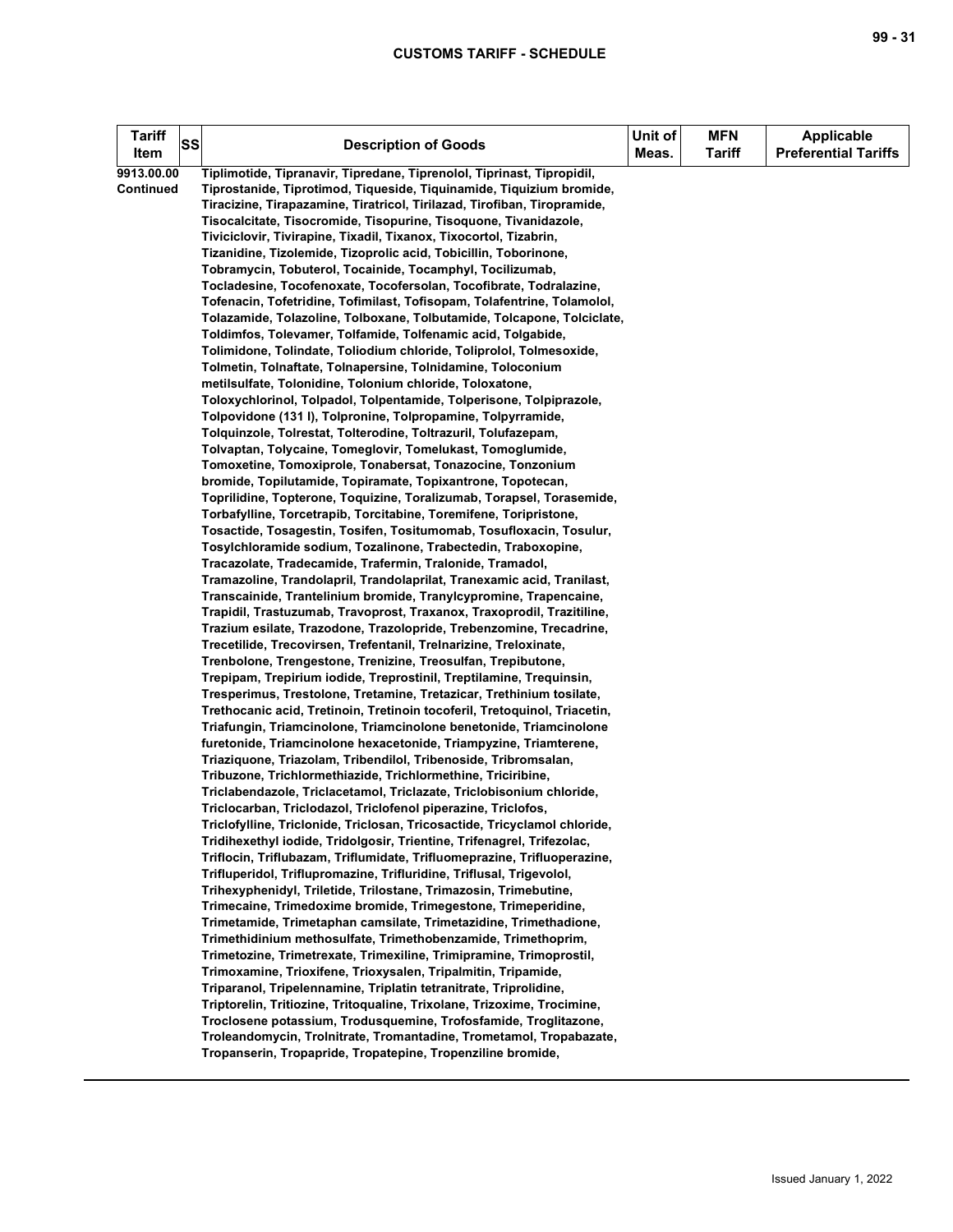| <b>Tariff</b><br>Item | SS | <b>Description of Goods</b>                                                                                                                 | Unit of<br>Meas. | <b>MFN</b><br><b>Tariff</b> | Applicable<br><b>Preferential Tariffs</b> |
|-----------------------|----|---------------------------------------------------------------------------------------------------------------------------------------------|------------------|-----------------------------|-------------------------------------------|
| 9913.00.00            |    | Tropicamide, Tropigline, Tropirine, Tropisetron, Tropodifene,                                                                               |                  |                             |                                           |
| Continued             |    |                                                                                                                                             |                  |                             |                                           |
|                       |    | Troquidazole, Trospectomycin, Trospium chloride, Trovafloxacin,                                                                             |                  |                             |                                           |
|                       |    | Trovirdine, Troxacitabine, Troxerutin, Troxipide, Troxolamide,                                                                              |                  |                             |                                           |
|                       |    | Troxonium tosilate, Troxypyrrolium tosilate, Truxicurium iodide,                                                                            |                  |                             |                                           |
|                       |    | Truxipicurium iodide, Tryparsamide, Tuaminoheptane, Tubocurarine                                                                            |                  |                             |                                           |
|                       |    | chloride, Tubulozole, Tucaresol, Tuclazepam, Tulathromycin,                                                                                 |                  |                             |                                           |
|                       |    | Tulobuterol, Tulopafant, Turosteride, Tuvatidine, Tuvirumab,                                                                                |                  |                             |                                           |
|                       |    | Tybamate, Tylosin, Tyromedan, Tyrosine, Tyrothricin, Ubenimex,                                                                              |                  |                             |                                           |
|                       |    | Ubidecarenone, Ubisindine, Udenafil, Ufenamate, Ufiprazole, Ularitide,                                                                      |                  |                             |                                           |
|                       |    | Uldazepam, Ulifloxacin, Uliprisnil, Ulobetasol, Umespirone,                                                                                 |                  |                             |                                           |
|                       |    | Unoprostone, Upenazime, Upidosin, Uramustine, Urapidil, Uredepa,                                                                            |                  |                             |                                           |
|                       |    | Uredofos, Urefibrate, Urethane, Urofollitropin, Urokinase, Urokinase                                                                        |                  |                             |                                           |
|                       |    | alfa, Ursodeoxycholic acid, Ursulcholic acid, Urtoxazumab, Utibapril,                                                                       |                  |                             |                                           |
|                       |    | Utibaprilat, Vadocaine, Valaciclovir, Valategrast, Valconazole,                                                                             |                  |                             |                                           |
|                       |    | Valdecoxib, Valdetamide, Valdipromide, Valganciclovir, Valine,<br>Valnemulin, Valnoctamide, Valofane, Valomaciclovir, Valopicitabine,       |                  |                             |                                           |
|                       |    | Valperinol, Valproate pivoxil, Valproate semisodium, Valproic acid,                                                                         |                  |                             |                                           |
|                       |    | Valpromide, Valrocemide, Valrubicin, Valsartan, Valspodar,                                                                                  |                  |                             |                                           |
|                       |    | Valtorcitabine, Valtrate, Vamicamide, Vancomycin, Vandetanib,                                                                               |                  |                             |                                           |
|                       |    | Vaneprim, Vangatalcite, Vanitiolide, Vanoxerine, Vanyldisulfamide,                                                                          |                  |                             |                                           |
|                       |    | Vapaliximab, Vapiprost, Vapreotide, Vardenafil, Varenicline,                                                                                |                  |                             |                                           |
|                       |    | Varespladib, Vasopressin injection, Vatalanib, Vatanidipine,                                                                                |                  |                             |                                           |
|                       |    | Vebufloxacin, Vecuronium bromide, Vedaclidine, Vedaprofen,                                                                                  |                  |                             |                                           |
|                       |    | Velaresol, Velnacrine, Venlafaxine, Venritidine, Vepalimomab,                                                                               |                  |                             |                                           |
|                       |    | Veradoline, Veralipride, Verapamil, Verazide, Verilopam, Verlukast,                                                                         |                  |                             |                                           |
|                       |    | Verofylline, Versetamide, Verteporfin, Vesnarinone, Vestipitant,                                                                            |                  |                             |                                           |
|                       |    | Vetrabutine, Vidarabine, Vigabatrin, Vilazodone, Vildagliptin,                                                                              |                  |                             |                                           |
|                       |    | Viloxazine, Viminol, Vinbarbital, Vinblastine, Vinburnine, Vincamine,                                                                       |                  |                             |                                           |
|                       |    | Vincanol, Vincantril, Vincofos, Vinconate, Vincristine, Vindeburnol,                                                                        |                  |                             |                                           |
|                       |    | Vindesine, Vinepidine, Vinflunine, Vinformide, Vinfosiltine, Vinglycinate,                                                                  |                  |                             |                                           |
|                       |    | Vinleucinol, Vinleurosine Vinmegallate, Vinorelbine, Vinpocetine,                                                                           |                  |                             |                                           |
|                       |    | Vinpoline, Vinrosidine, Vintiamol, Vintoperol, Vintriptol, Vinylbital,                                                                      |                  |                             |                                           |
|                       |    | Vinzolidine, Viomycin, Viprostol, Viqualine, Viquidil, Virginiamycin,                                                                       |                  |                             |                                           |
|                       |    | Viridofulvin, Viroxime, Visilizumab, Visnadine, Visnafylline, Vistatolon,                                                                   |                  |                             |                                           |
|                       |    | Vofopitant, Voglibose, Volazocine, Volociximab, Volpristin,                                                                                 |                  |                             |                                           |
|                       |    | Voriconazole, Vorozole, Votumumab, Voxergolide, Warfarin,                                                                                   |                  |                             |                                           |
|                       |    | Xaliproden, Xamoterol, Xanomeline, Xanoxic acid, Xanthiol,                                                                                  |                  |                             |                                           |
|                       |    | Xantifibrate, Xantinol nicotinate, Xantocillin, Xantofyl palmitate,                                                                         |                  |                             |                                           |
|                       |    | Xemilofiban, Xenalipin, Xenazoic acid, Xenbucin, Xenipentone, Xenon                                                                         |                  |                             |                                           |
|                       |    | (133 Xe), Xenthiorate, Xenygloxal, Xenyhexenic acid, Xenysalate,                                                                            |                  |                             |                                           |
|                       |    | Xenytropium bromide, Xibenolol, Xibornol, Xidecaflur, Xilobam,                                                                              |                  |                             |                                           |
|                       |    | Ximelagatran, Ximoprofen, Xinidamine, Xinomiline, Xipamide,                                                                                 |                  |                             |                                           |
|                       |    | Xipranolol, Xorphanol, Xylamidine tosilate, Xylazine, Xylocoumarol,<br>Xylometazoline, Xyloxemine, Yohimbic acid, Yttrium (90Y) tacatuzumab |                  |                             |                                           |
|                       |    | tetraxetan (Yttrium (90Y) tacatuzumab), Zabicipril, Zabiciprilat,                                                                           |                  |                             |                                           |
|                       |    | Zabofloxacin, Zacopride, Zafirlukast, Zafuleptine, Zalcitabine,                                                                             |                  |                             |                                           |
|                       |    | Zaldaride, Zaleplon, Zalospirone, Zaltidine, Zaltoprofen, Zalutumumab,                                                                      |                  |                             |                                           |
|                       |    | Zamifenacin, Zanamivir, Zanapezil, Zankiren, Zanolimumab,                                                                                   |                  |                             |                                           |
|                       |    | Zanoterone, Zapizolam, Zaprinast, Zardaverine, Zatebradine,                                                                                 |                  |                             |                                           |
|                       |    | Zatosetron, Zelandopam, Zenarestat, Zeniplatin, Zepastine, Zeranol,                                                                         |                  |                             |                                           |
|                       |    | Zetidoline, Ziconotide, Zidapamide, Zidometacin, Zidovudine,                                                                                |                  |                             |                                           |
|                       |    | Zifrosilone, Zilantel, Zilascorb (2 H), Zileuton, Zilpaterol, Zimeldine,                                                                    |                  |                             |                                           |
|                       |    | Zimidoben, Zindotrine, Zindoxifene, Zinoconazole, Zinostatin,                                                                               |                  |                             |                                           |
|                       |    |                                                                                                                                             |                  |                             |                                           |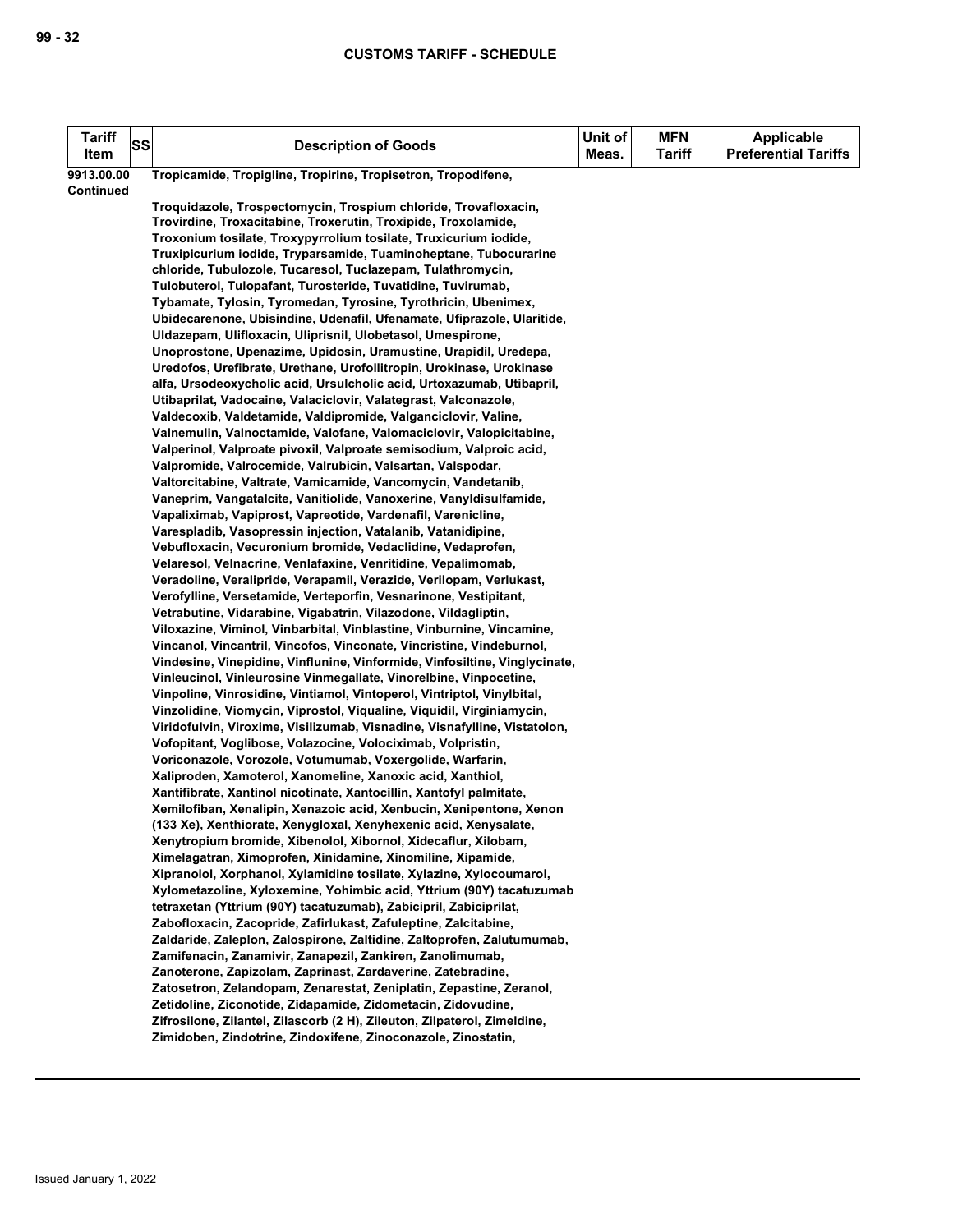| <b>Tariff</b><br><b>SS</b><br>Item | <b>Description of Goods</b>                                                                                                                                                                                                                                                                                                                                                                                                                                                                                                                                                                                                                                                                                                                                                                                                                                                                                                                                                                                                                                                                                                                                                                                                                                                                                                                                                                                                                                                                                                                                                                                                                                                                                                                                                                                                                                                                                                                                                                                                                                                                                                                                                                                                                                                                                                                                                                                                                                                                                                                                                                                                                                              | Unit of<br>Meas. | <b>MFN</b><br><b>Tariff</b> | <b>Applicable</b><br><b>Preferential Tariffs</b> |
|------------------------------------|--------------------------------------------------------------------------------------------------------------------------------------------------------------------------------------------------------------------------------------------------------------------------------------------------------------------------------------------------------------------------------------------------------------------------------------------------------------------------------------------------------------------------------------------------------------------------------------------------------------------------------------------------------------------------------------------------------------------------------------------------------------------------------------------------------------------------------------------------------------------------------------------------------------------------------------------------------------------------------------------------------------------------------------------------------------------------------------------------------------------------------------------------------------------------------------------------------------------------------------------------------------------------------------------------------------------------------------------------------------------------------------------------------------------------------------------------------------------------------------------------------------------------------------------------------------------------------------------------------------------------------------------------------------------------------------------------------------------------------------------------------------------------------------------------------------------------------------------------------------------------------------------------------------------------------------------------------------------------------------------------------------------------------------------------------------------------------------------------------------------------------------------------------------------------------------------------------------------------------------------------------------------------------------------------------------------------------------------------------------------------------------------------------------------------------------------------------------------------------------------------------------------------------------------------------------------------------------------------------------------------------------------------------------------------|------------------|-----------------------------|--------------------------------------------------|
| 9913.00.00<br><b>Continued</b>     | Zinostatin stimalamer, Zinterol, Zinviroxime, Zipeprol, Ziprasidone,<br>Ziralimumab, Zocainone, Zofenopril, Zofenoprilat, Zoficonazole,<br>Zolamine, Zolasartan, Zolazepam, Zoledronic acid, Zolenzepine,<br>Zolertine, Zolimidine, Zolimomab aritox, Zoliprofen, Zolmitriptan,<br>Zoloperone, Zolpidem, Zomebazam, Zomepirac, Zonampanel,<br>Zoniclezole, Zoniporide, Zonisamide, Zopiclone, Zopolrestat,<br>Zorubicin, Zosuquidar, Zotepine, Zoticasone, Zoxazolamine,<br>Zucapsaicin, Zuclomifene, Zuclopenthixol, Zylofuramine.                                                                                                                                                                                                                                                                                                                                                                                                                                                                                                                                                                                                                                                                                                                                                                                                                                                                                                                                                                                                                                                                                                                                                                                                                                                                                                                                                                                                                                                                                                                                                                                                                                                                                                                                                                                                                                                                                                                                                                                                                                                                                                                                      |                  |                             |                                                  |
|                                    | Prefixes and suffixes:                                                                                                                                                                                                                                                                                                                                                                                                                                                                                                                                                                                                                                                                                                                                                                                                                                                                                                                                                                                                                                                                                                                                                                                                                                                                                                                                                                                                                                                                                                                                                                                                                                                                                                                                                                                                                                                                                                                                                                                                                                                                                                                                                                                                                                                                                                                                                                                                                                                                                                                                                                                                                                                   |                  |                             |                                                  |
|                                    | Abietate, Acefurate, Aceglumate, Aceponate, Acetate, Acetofenide,<br>Acetonide, Acetophenide, 1-Acetoxyethyl, Aceturate, N-Acetylglycinate,<br>Acetylsalicylate, Acibutate, Acistrate, Acoxil, Adipate, Alfoscerate,<br>Alideximer, Allyl, Allylbromide, Allyliodide, Allylobromide, Allyloiodide,<br>Aluminum, 4-aminosalicylate, Aminosalicylate, Ammonium, Ammonium<br>fusidate, Amsonate, Anisatil, Antipyrate, Arbamel, Argine, Arginine,<br>Aritox, Ascorbate, Aspart, Aspartate, Axetil, Barbiturate, Benetonide,<br>Benzathine, Benzenesulfonate, Benzenesulphonate, Benzoacetate,<br>Benzoate, Benzyl, Benzylbromide, Benzyliodide, Benzylobromide,<br>Benzyloiodide, Besilate, Besylate, Bezomil, Biquinate, Bis(hydrogen<br>malate), Bis(hydrogen maleate), Bis(hydrogen malonate),<br>Bis(phosphate), Bismuth, Bitartrate, Borate, Bromide, Buciclate,<br>Bunapsilate, Buteprate, Butyl, t-Butyl, tert-Butyl, tertiary Butyl, t-Butyl<br>acetate, tert-Butyl acetate, tertiary Butyl acetate, Butyl ester, t-Butyl<br>ester, tert-Butyl ester, tertiary Butyl ester, t-Butylamine, tert-<br>Butylamine, tertiary Butylamine, Butylate, Butylbromide,<br>Butylobromide, Butyrate, Calcium, Calcium chloride, Calcium<br>dihydrate, Camphor-10-sulfonate, Camphor-10-sulphonate,<br>Camphorate, Camphorsulfonate, R-Camphorsulfonate, S-<br>Camphorsulfonate, Camphorsulphonate, R-Camphorsulphonate, S-<br>Camphorsulphonate, Camsilate, Camsylate, Caproate, Carbamate,<br>Carbesilate, Carbonate, Chloride, p-Chlorobenzenesulfonate, p-<br>Chlorobenzenesulphonate, 8-Chlorotheophyllinate, Choline, Ciclotate,<br>Cilexetil, Cinnamate, Cipionate, Citrate, Cituxetan, Clofibrol, Closilate,<br>Closylate, Crobefate, Cromacate, Cromesilate, Crosfumaril, Cyclamate,<br>Cyclohexanepropionate, Cyclohexylamine, Cyclohexylammonium,<br>Cyclohexylpropionate, N-Cyclohexylsulfamate, N-<br>Cyclohexylsulphamate, Cyclopentanepropionate, Cyclotate, Cypionate,<br>Daloxate, Dapropate, Daropate, Deanil, Decanoate, Decil, Defalan,<br>Detemir, Diacetate, Diammonium, Dibenzoate, Dibudinate, Dibunate,<br>Dibutyrate, Dicibate, Dicyclohexylamine, Dicholine,<br>Dicyclohexylammonium, Diethanolamine, Diethylamine,<br>Diethylammonium, Diftitox, Difumarate, Difuroate, Digolil, Dihydrate,<br>Dihydrobromide, Dihydrochloride, Dihydrochloride phosphate,<br>Dihydrogen citrate, Dihydrogen phosphate, Dihydroxybenzoate,<br>Dimalate, Dimaleate, Dimalonate, Dimesilate, N,N-Dimethyl-beta-alanine,<br>Dinitrate, Dinitrobenzoate, Diolamine, Dioxide, Diphosphate, Dipivoxil,<br>Dipropionate, Disodium, Disodium phosphate, Disulfate, Disulfide, |                  |                             |                                                  |
|                                    | Disulphate, Disulphide, Diundecanoate, Docosil, Dofosfate, Ecamate,<br>Edamine, Edisilate, Edisylate, Embonate, Enantate, Enanthate,<br>Enbutate, Epolamine, Erbumine, Esilate, Estolate, Esylate, Etabonate,<br>1,2-Ethanedisulfonate, 1,2-Ethanedisulphonate, Ethanesulfonate,                                                                                                                                                                                                                                                                                                                                                                                                                                                                                                                                                                                                                                                                                                                                                                                                                                                                                                                                                                                                                                                                                                                                                                                                                                                                                                                                                                                                                                                                                                                                                                                                                                                                                                                                                                                                                                                                                                                                                                                                                                                                                                                                                                                                                                                                                                                                                                                         |                  |                             |                                                  |
|                                    | Ethanesulphonate, Ethanolamine, Ethobromide, Ethyl, Ethyl ester,                                                                                                                                                                                                                                                                                                                                                                                                                                                                                                                                                                                                                                                                                                                                                                                                                                                                                                                                                                                                                                                                                                                                                                                                                                                                                                                                                                                                                                                                                                                                                                                                                                                                                                                                                                                                                                                                                                                                                                                                                                                                                                                                                                                                                                                                                                                                                                                                                                                                                                                                                                                                         |                  |                             |                                                  |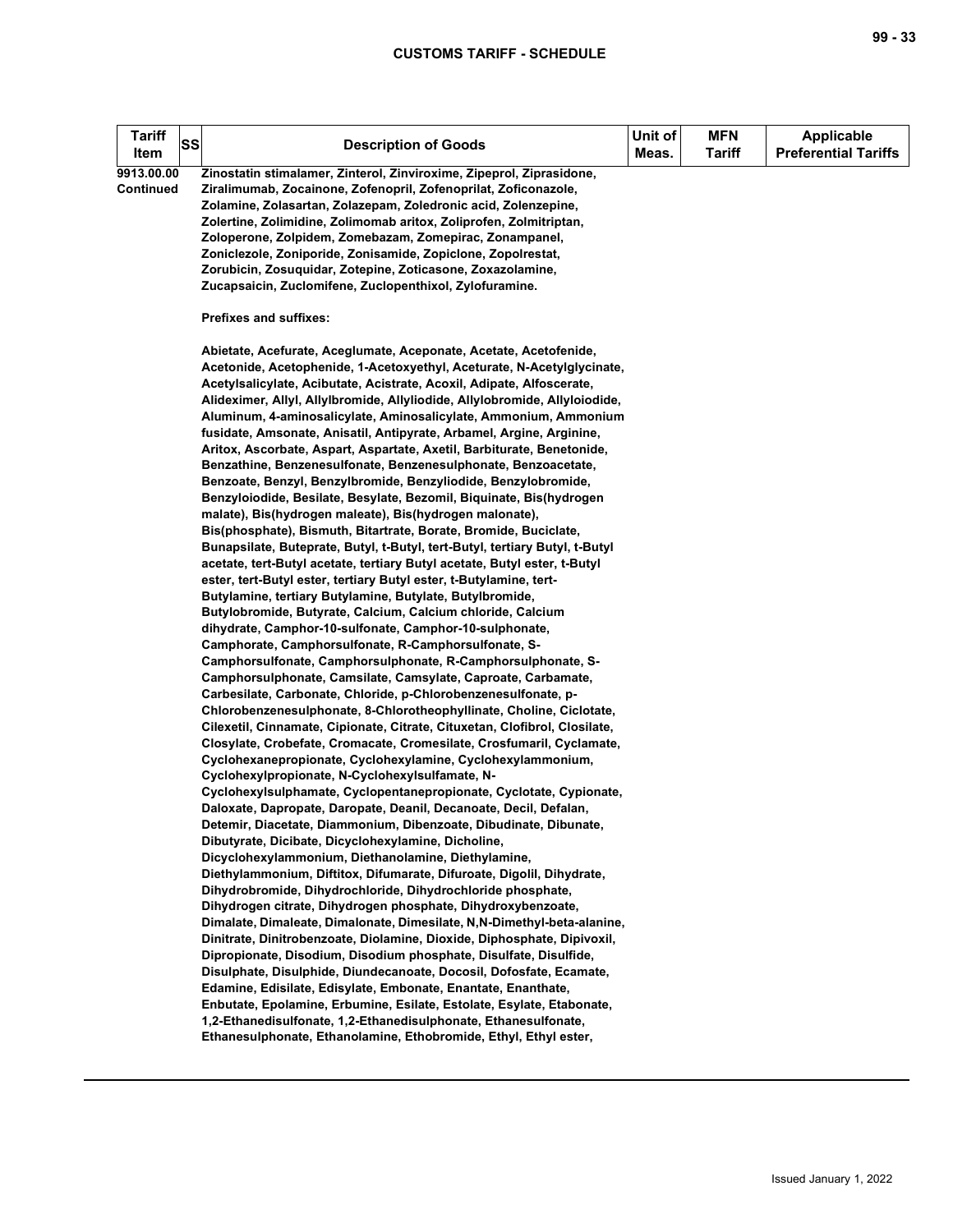| Tariff<br><b>SS</b> | <b>Description of Goods</b>                                                                                                           | Unit of | <b>MFN</b>    | <b>Applicable</b>           |
|---------------------|---------------------------------------------------------------------------------------------------------------------------------------|---------|---------------|-----------------------------|
| Item                |                                                                                                                                       | Meas.   | <b>Tariff</b> | <b>Preferential Tariffs</b> |
| 9913.00.00          | Ethylbromide, Ethylamine, Ethylammonium, Ethylenantate,                                                                               |         |               |                             |
| Continued           | Ethylenediamine, Ethylheptanoate, Ethylhexanoate, Ethyliodide,                                                                        |         |               |                             |
|                     | Ethyloiodide, Ethylsuccinate, Ethylsulfate, Etilsulfate, Farnesil,                                                                    |         |               |                             |
|                     | Fendizoate, Ferrous, Ferrous citrate, Fluoride, Fluorosulfonate,                                                                      |         |               |                             |
|                     | Fluorosulphonate, Formate, Formate sodium, Fosfatex, Fostedate,                                                                       |         |               |                             |
|                     | Fumarate, Furetonide, Furoate, Fusidate, Gadolinium, Galactarate,                                                                     |         |               |                             |
|                     | meso-Galactarate, Gamolenate, Glargine, Glucarate, Gluceptate,                                                                        |         |               |                             |
|                     | Glucoheptonate, Gluconate, Glucoside, Glulisine, Glutamer, Glycolate,                                                                 |         |               |                             |
|                     | Glyoxylate, Gold, Guacil, Guanidine, Hemihydrate, Hemisuccinate,<br>Hemisulfate, Hemisulphate, Heptanoate, Hexaacetate, Hexacetonide, |         |               |                             |
|                     | Hexahydrate, Hexanoate, Hibenzate, Hippurate, Hybenzate, Hyclate,                                                                     |         |               |                             |
|                     | Hydrate, Hydrobromide, Hydrochloride, Hydrochloride dihydrate,                                                                        |         |               |                             |
|                     | Hydrochloride hemihydrate, Hydrochloride monohydrate,                                                                                 |         |               |                             |
|                     | Hydrochloride phosphate, Hydrogen, Hydrogen edisilate, Hydrogen                                                                       |         |               |                             |
|                     | fumarate, Hydrogen malate, Hydrogen maleate, Hydrogen malonate,                                                                       |         |               |                             |
|                     | Hydrogen oxalate, Hydrogen succinate, Hydrogen sulfate, Hydrogen                                                                      |         |               |                             |
|                     | sulfite, Hydrogen sulphate, Hydrogen sulphite, Hydrogen tartrate,                                                                     |         |               |                             |
|                     | Hydroxide, Hydroxybenzoate, 2-(4-hydroxybenzoyl)benzoate, o-(4-                                                                       |         |               |                             |
|                     | Hydroxybenzoyl)benzoate, 2-Hydroxyethanesulfonate, 2-                                                                                 |         |               |                             |
|                     | Hydroxyethanesulphonate, Hydroxynaphthoate, Hydroxynaphtoate,                                                                         |         |               |                             |
|                     | lodide, lodine-131, Iron chloride, Isethionate, Isetionate, Isobutyrate,                                                              |         |               |                             |
|                     | Isocaproate, Isonicotinate, Isophthalate, Isopropionate, Isopropyl,                                                                   |         |               |                             |
|                     | Lactate, Lactobionate, Laurate, Lauril, Laurilsulfate, Laurilsulphate,                                                                |         |               |                             |
|                     | Lauryl, Laurylsulfate, Laurylsulphate, Levulinate, Lisetil, Lisicol, Lispro,                                                          |         |               |                             |
|                     | Lithium, Lutetium, Lysinate, Lysine, Mafenatox, Magnesium, Malate,                                                                    |         |               |                             |
|                     | Maleate, Malonate, Mandelate, Medoxomil, Megallate, Meglumine,                                                                        |         |               |                             |
|                     | Merpentan, Mertansine, Mesilate, Mesylate, Metembonate,                                                                               |         |               |                             |
|                     | Methilsulfate, Methobromide, Methonitrate, Methanesulfonate,                                                                          |         |               |                             |
|                     | Methanesulphonate, Methyl ester, 4-Methylbicyclo[2.2.2] oct-2-ene-1-                                                                  |         |               |                             |
|                     | carboxylate, Methylbromide, 4,4'-Methylenebis(3-hydroxy-2-                                                                            |         |               |                             |
|                     | naphthoate), Methylenedisalicylate, N-Methylglucamine, Methyliodide,                                                                  |         |               |                             |
|                     | Methylsulfate, Methylsulphate, Metilsulfate, Metilsulphate, Mofetil,                                                                  |         |               |                             |
|                     | Metiodide, Monobenzoate, Monohydrate, Monohydrochloride,                                                                              |         |               |                             |
|                     | Mononitrate, Mucate, Nafate, Napadisilate, Napadisylate, 1,5-                                                                         |         |               |                             |
|                     | Naphthalenedisulfonate, 1,5-Naphthalenedisulphonate, 2-                                                                               |         |               |                             |
|                     | Naphthalenesulfonate, 2-Naphthalenesulphonate, Napsilate, Napsylate,                                                                  |         |               |                             |
|                     | Nicotinate, Nitrate, Nitrobenzoate, Octil, Olamine, Oleate, Orotate,                                                                  |         |               |                             |
|                     | Orthophosphate, Oxalate, Oxide, N-Oxide hydrochloride, Oxoglurate, 4-                                                                 |         |               |                             |
|                     | Oxopentanoate, Palmitate, Palmitate hydrochloride, Pamoate,                                                                           |         |               |                             |
|                     | Pantothenate, Pantothenate sulfate, Pantothenate sulphate, Pegol,                                                                     |         |               |                             |
|                     | Pendetide, Pentahydrate, Pentexil, Perchlorate, Phenylpropionate,                                                                     |         |               |                             |
|                     | Phosphate, Phosphite, Phthalate, Picrate, Pivalate, (Pivaloyloxy)methyl,                                                              |         |               |                             |
|                     | Pivetil, Pivoxetil, Pivoxil, Pivoxil hydrochloride, Poliglumex, Potassium,                                                            |         |               |                             |
|                     | Potassium sulfate, Potassium sulphate, Propionate, Propionate dodecyl                                                                 |         |               |                             |
|                     | sulfate, Propionate dodecyl sulphate, Propionate lauryl sulfate,                                                                      |         |               |                             |
|                     | Propionate lauryl sulphate, Propyl, Propyl ester, Proxetil,                                                                           |         |               |                             |
|                     | Pyridylacetate, 1-Pyrrolidineethanol, Quinate, Raffimer, Resinate,                                                                    |         |               |                             |
|                     | Saccharate, Salicylate, Salicyloylacetate, Sesquioleate, Sodium,                                                                      |         |               |                             |
|                     | Sodium 3-sulfobenzoate, Sodium 3-sulphobenzoate, Sodium hydrate,                                                                      |         |               |                             |
|                     | Sodium hydrogen phosphate, Sodium lauril sulfate, Sodium lauril<br>sulphate, Sodium lauryl sulfate, Sodium lauryl sulphate, Sodium    |         |               |                             |
|                     | methanesulfonate, Sodium methanesulphonate, Sodium monohydrate,                                                                       |         |               |                             |
|                     | Sodium phosphate, Sodium succinate, Sodium sulfate, Sodium                                                                            |         |               |                             |
|                     | sulfobenzoate, Sodium sulphate, Sodium sulphobenzoate, Soproxil,                                                                      |         |               |                             |
|                     |                                                                                                                                       |         |               |                             |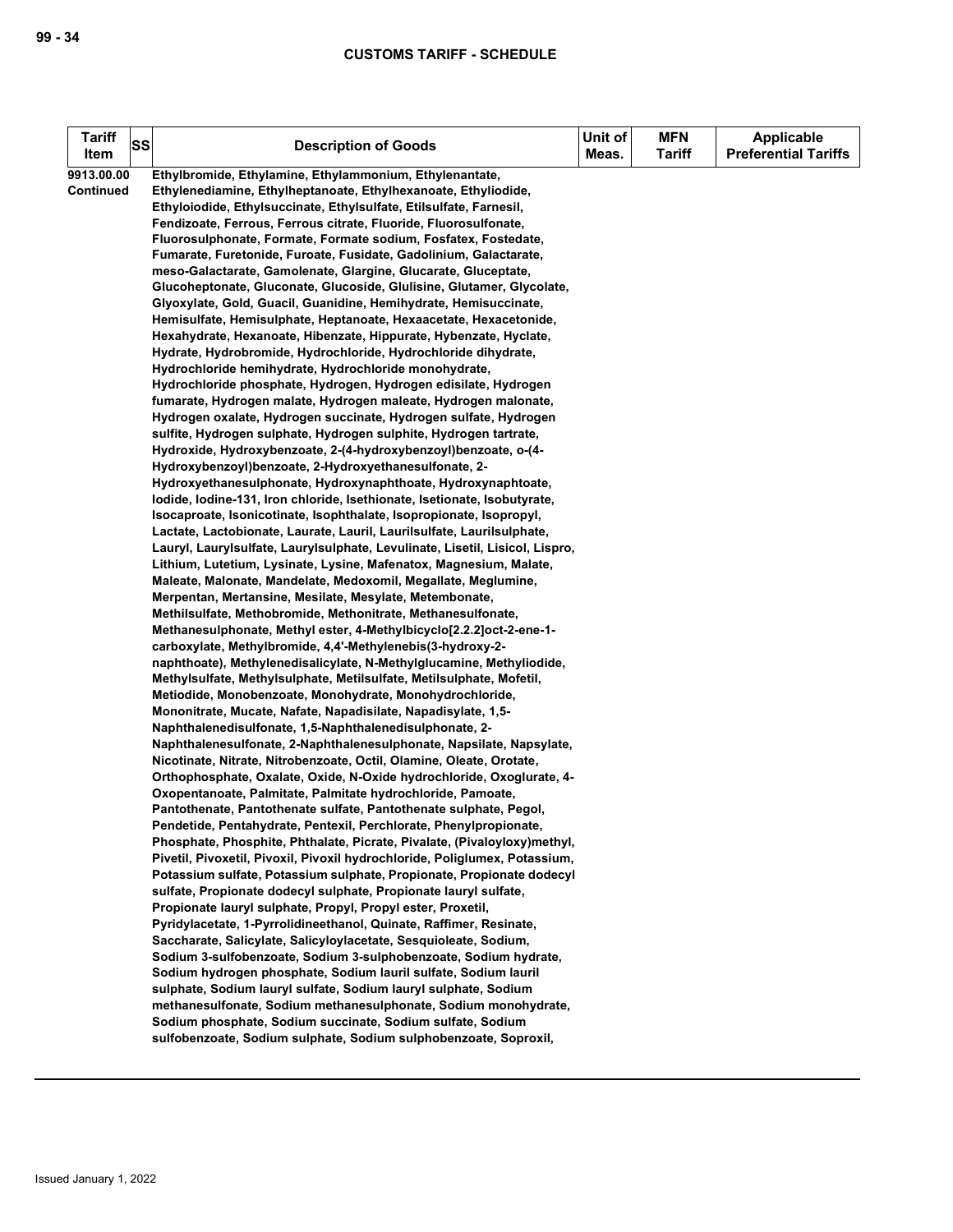| <b>Tariff</b><br>SS<br>Item | <b>Description of Goods</b>                                                                                                                                                                                                                                                                                                                                                                                                                                                                                                                                                                                                                                                                                                                                                                                                                                                                                                                                                                                                                                                                                                                                                                                                                                                                                                                                                                                                                                                                                                                                                                                        | Unit of<br>Meas. | <b>MFN</b><br><b>Tariff</b> | <b>Applicable</b><br><b>Preferential Tariffs</b>                                                           |
|-----------------------------|--------------------------------------------------------------------------------------------------------------------------------------------------------------------------------------------------------------------------------------------------------------------------------------------------------------------------------------------------------------------------------------------------------------------------------------------------------------------------------------------------------------------------------------------------------------------------------------------------------------------------------------------------------------------------------------------------------------------------------------------------------------------------------------------------------------------------------------------------------------------------------------------------------------------------------------------------------------------------------------------------------------------------------------------------------------------------------------------------------------------------------------------------------------------------------------------------------------------------------------------------------------------------------------------------------------------------------------------------------------------------------------------------------------------------------------------------------------------------------------------------------------------------------------------------------------------------------------------------------------------|------------------|-----------------------------|------------------------------------------------------------------------------------------------------------|
| 9913.00.00<br>Continued     | Steaglate, Stearate, Stinoprate, Succinate, Succinil, Succinyl, Sudotox,<br>Suleptanate, Sulfate, Sulfinate, Sulfite, Sulfobenzoate, 3-Sulfobenzoate,<br>Sulfosalicylate, Sulfoxylate, Sulphate, Sulphinate, Sulphite,<br>Sulphobenzoate, 3-Sulphobenzoate, Sulphosalicylate, Tafenatox,<br>Tannate, Tartrate, D-Tartrate, L-Tartrate, Tebutate, Tenoate, Teoclate,<br>Teprosilate, Tetradecyl hydrogen phosphate, Tetrahydrate,<br>Tetrahydrophthalate, Tetraisopropyl, Tetrasodium, Tetraxetan,<br>Theoclate, Thiocyanate, Tidoxil, Tiuxetan, Tocoferil, Tofesilate, p-<br>Toluenesulfonate, p-Toluenesulphonate, Tosilate, Tosylate,<br>Triclofenate, Triethanolamine, Trifluoroacetate, Triflutate, Trihydrate,<br>Triiodide, Trimethylacetate, Trinitrate, Trioleate, Tripalmitate,<br>Tristearate, Trolamine, Trometamol, Tromethamine, Troxundate, Undec-<br>10-enoate, Undecanoate, Undecylate, Undecylenate, Valerate,<br>Xinafoate, Zinc.                                                                                                                                                                                                                                                                                                                                                                                                                                                                                                                                                                                                                                                                |                  |                             |                                                                                                            |
| 9914.00.00                  | (1'R,3R,4R)-4-Acetoxy-3-(1'-tert-butyldimethylsilyloxyethyl)azetidin-2-<br>one;<br>21-Acetoxy-17-alpha-hydroxy-16-beta-methylpregna-1,4-diene-3,20-<br>dione;<br>21-Acetoxy-17-alpha-hydroxy-16-beta-methylpregna-1,4,9-triene-3,20-                                                                                                                                                                                                                                                                                                                                                                                                                                                                                                                                                                                                                                                                                                                                                                                                                                                                                                                                                                                                                                                                                                                                                                                                                                                                                                                                                                               |                  | Free                        | CCCT, LDCT, GPT,<br>UST, MXT, CIAT, CT,<br>CRT, IT, NT, SLT, PT,<br>COLT, JT, PAT, HNT,<br>KRT, CEUT, UAT, |
|                             | dione;<br>2-Acetoxymethyl-4-benzyloxybutyl-1-acetate;<br>2-Acetoxymethyl-4-iodobutyl-1-acetate;<br>2-Acetylbenzo[b]thiophene;<br>Acetyldigoxin;<br>1-Acetyl-4-(4-hydroxyphenyl)piperazine;<br>Acetyl-2-phenothiazine;<br>N-Acetylmuramylhydrolase hydrochloride;<br>N-Acetylsulfanilyl chloride;<br>2S-1-(3-Acetylthio-2-methyl-1-oxopropyl)-L-proline;<br>D-(-)-3-Acetylthio-2-methylpropanoic acid;<br>D-(-)-3-Acetylthio-2-methylpropanoyl chloride;<br>L-Alanyl-L-proline;<br>4-Aminobutyric acid;<br>7-Aminocephalosporanic acid;<br>4-Amino-2-chloro-6,7-dimethoxyquinazoline;<br>(+/-)-cis-4-Amino-5-chloro-N-1-[3-(4-fluorophenoxy)propyl]-3-methoxy-<br>4-piperidinyl-2-methoxybenzamide methanol (1:1);<br>4-Amino-5-chloro-2-methoxybenzoic acid;<br>(6R,7R)-7-Amino-3-chloro-8-oxo-5-thia-1-azabicyclo[4.2.0]oct-2-ene-2-<br>carboxylic acid, (4-nitrophenyl) methyl ester;<br>2-[(Aminocarbonyl)oxy]-N,N,N-trimethyl-1-propanaminium chloride;<br>7-Aminodeacetoxycephalosporanic acid;<br>3-(2-Aminoethyl)-N-methyl-1H-indole-5-methanesulphonamide;<br>5-[(2-Aminoethyl)thio]methyl-N,N-dimethyl-2-furan methanamide<br>diamine;<br>4-(2-Aminoethylthiomethyl)-1,3-thiazol-2-ylmethyl dimethylamine, in the<br>form of a solution in toluene;<br>3'-Amino-2'-hydroxyacetophenone hydrochloride;<br>7-Amino-3-methoxymethyl cephalosporanic acid;<br>4-Amino-N-methylbenzenemethanesulphonamide hydrochloride;<br>1-Amino-4-methylpiperazine;<br>D-(-)-threo-2-Amino-3-(4-methylsulfonylphenyl)-1,3-propanediol;<br>D-(-)-threo-2-Amino-3-(4-methylsulfonylphenyl)-1,3-propanediol<br>hydrochloride; |                  |                             | CPTPT, UKT: Free                                                                                           |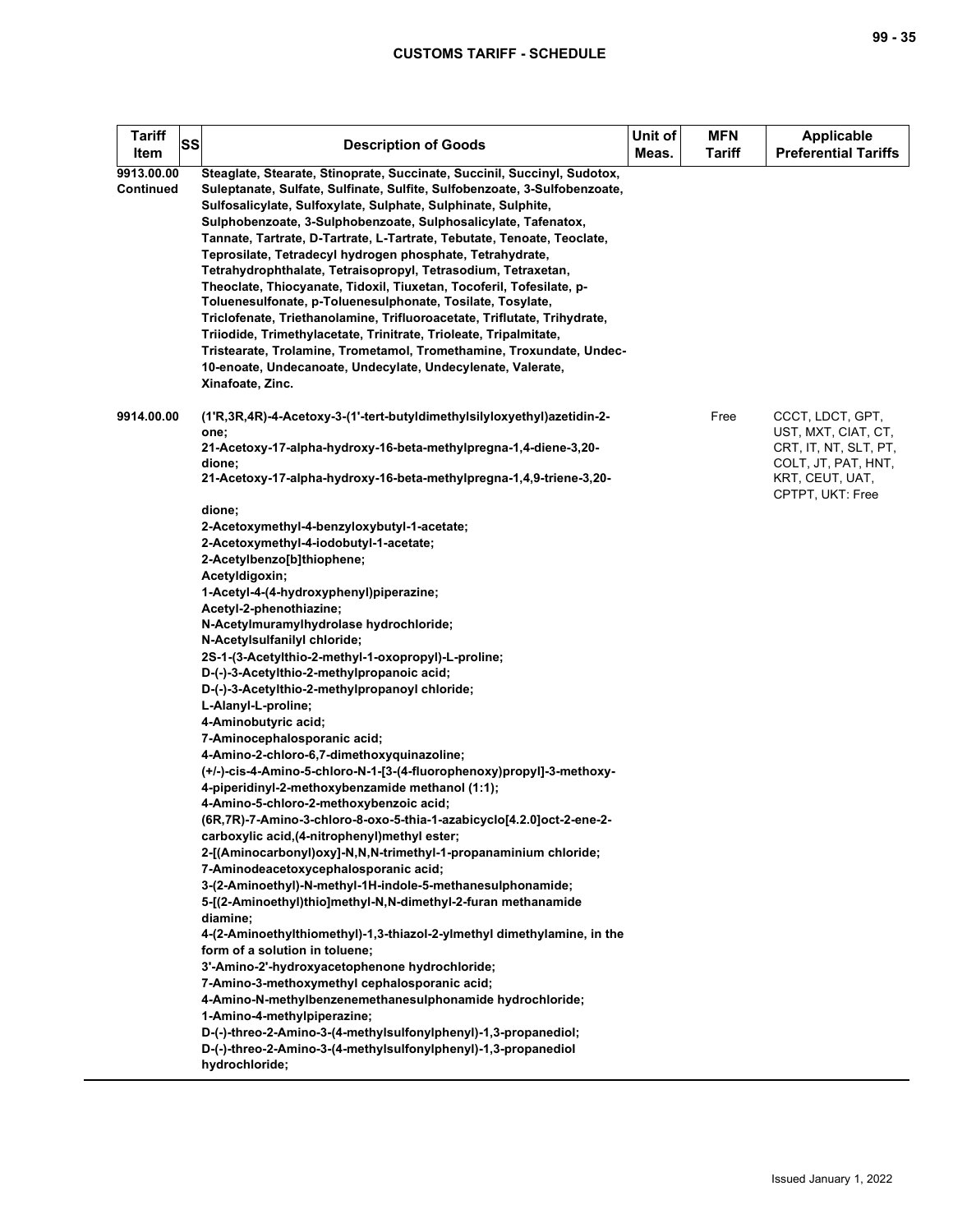| <b>Tariff</b><br>Item | SS | <b>Description of Goods</b>                                                    | Unit of<br>Meas. | <b>MFN</b><br><b>Tariff</b> | Applicable<br><b>Preferential Tariffs</b> |
|-----------------------|----|--------------------------------------------------------------------------------|------------------|-----------------------------|-------------------------------------------|
| 9914.00.00            |    | 7-Amino-3-[(1-methyltetrazol-5-yl)thiomethyl]cephalosporanic acid;             |                  |                             |                                           |
| <b>Continued</b>      |    |                                                                                |                  |                             |                                           |
|                       |    | (7R)-7-Amino-3-[(5-methyl-1,3,4-thiadiazol-2-yl)thiomethyl]-3-cephem-4-        |                  |                             |                                           |
|                       |    | carboxylic acid;                                                               |                  |                             |                                           |
|                       |    | (+)-6-Aminopenicillanic acid;                                                  |                  |                             |                                           |
|                       |    | 2-Aminophenothiazine;                                                          |                  |                             |                                           |
|                       |    | (6R,7R)-7-[(R)-2-Aminophenylacetamido]-3-methyl-8-oxa-5-thia-1-                |                  |                             |                                           |
|                       |    | azabicyclo [4.2.0]oct-2-ene-2-carboxylic acid disolvate;                       |                  |                             |                                           |
|                       |    | 7-Amino-3-(cis-1-propanyl)ceph-3-emcarboxylic acid;3-                          |                  |                             |                                           |
|                       |    | Aminopyrrolidine dihydrochloride;                                              |                  |                             |                                           |
|                       |    | N-(2-(4-Aminosulfonyl)phenyl)ethyl-5-chloro-2-methoxy-benzamide;               |                  |                             |                                           |
|                       |    | (Z)-2-(2-Aminothiazol-4-yl)-2-methoxyimino acetyl chloride                     |                  |                             |                                           |
|                       |    | hydrochloride;                                                                 |                  |                             |                                           |
|                       |    | Ammonium (3R,5R)-7-[(1S,2S 6R,8S,8aR)-8-(2,2-dimethylbutyryloxy)-              |                  |                             |                                           |
|                       |    | 1,2,6,7,8,8a-hexahydro-2,6-dimethyl-1-naphtyl]-3,5-                            |                  |                             |                                           |
|                       |    | dihydroxyheptanoate;                                                           |                  |                             |                                           |
|                       |    | delta-9,11-Anhydro-16-alpha-methylprednisoloneacetate;                         |                  |                             |                                           |
|                       |    | L-Asparagine monohydrate;                                                      |                  |                             |                                           |
|                       |    | Benzeneacetic acid, alpha-methyl-4-(2 methylpropyl)-(S)-, compound             |                  |                             |                                           |
|                       |    | with L-lysine $(1:1)$ ;                                                        |                  |                             |                                           |
|                       |    | 2H-1,2-Benzothiazine-3-carboxylic acid,4-hydroxy-2-methyl,ethyl                |                  |                             |                                           |
|                       |    | ester, 1, 1-dioxide;                                                           |                  |                             |                                           |
|                       |    | 2-(N-Benzyl-N-tert-butylamino)-4'-hydroxy-3'-                                  |                  |                             |                                           |
|                       |    | hydroxymethylacetophenone hydrochloride;                                       |                  |                             |                                           |
|                       |    | N-Benzyl-N-tert-butyl-2-hydroxy-2-(3'-hydroxymethyl-4'-                        |                  |                             |                                           |
|                       |    | hydroxyphenyl)ethylamine;                                                      |                  |                             |                                           |
|                       |    | (1S,2R)-1-Benzyl-3-dimethylamino-2-methyl-1-phenylpropan-1-ol;                 |                  |                             |                                           |
|                       |    | N-Benzylmethylamine;                                                           |                  |                             |                                           |
|                       |    | [(4S,5S)-4-Benzyl-2-oxo-5-oxazolidinyl]methyl p-nitrobenzenesulfonate;         |                  |                             |                                           |
|                       |    | N-(Benzyloxycarbonyl)-DL-valine;<br>[1,1'-Biphenyl]-2-carbonitrile, 4'-methyl; |                  |                             |                                           |
|                       |    | 1-[alpha,alpha-Bis(4-fluorophenyl)methyl]piperazine;                           |                  |                             |                                           |
|                       |    | 5,5-Bis(4-pyridinylmethyl)-5H-cyclopenta[2,1-b:3,4-b']dipyridine               |                  |                             |                                           |
|                       |    | monohydrate;                                                                   |                  |                             |                                           |
|                       |    | 2-Bromo-6-methoxynaphthalene;                                                  |                  |                             |                                           |
|                       |    | 4-(4-Bromophenyl)-4-piperidinol;                                               |                  |                             |                                           |
|                       |    | 2-Butenoic acid, 3-amino-, methyl ester;                                       |                  |                             |                                           |
|                       |    | (3S,4aS,8aR)-N-tert-Butyldecahydro-3-isoquinolinecarboxamide;                  |                  |                             |                                           |
|                       |    | 2-Butyl-5-chloro-1H-imidazole-4-carboxaldehyde,;                               |                  |                             |                                           |
|                       |    | (S)-N-tert-Butyl-1,2,3,4-tetrahydro-3-isoquinolinecarboxamide;                 |                  |                             |                                           |
|                       |    | tert-Butyl (triphenylphosphoranylidine)acetate;                                |                  |                             |                                           |
|                       |    | Calcium bromolactobionate;                                                     |                  |                             |                                           |
|                       |    | Calcium lactate gluconate;                                                     |                  |                             |                                           |
|                       |    | Calcium lactobionate dihydrate;                                                |                  |                             |                                           |
|                       |    | 1-Carboethoxymethylpyrrolidin-2-one;                                           |                  |                             |                                           |
|                       |    | (S,S)-N-(1-Carboethoxy-3-phenylpropyl)alanine;                                 |                  |                             |                                           |
|                       |    | N-(N-[(S)-1-Carboxy-3-phenylpropyl]-N'-trifluoroacetyl-L-lysyl)-L-             |                  |                             |                                           |
|                       |    | proline ethyl ester;                                                           |                  |                             |                                           |
|                       |    | Casanthranol;                                                                  |                  |                             |                                           |
|                       |    | 5-Chloroaniline-2,4-disulfonyl chloride;                                       |                  |                             |                                           |
|                       |    | 4-Chlorobenzenesulphonylurea;                                                  |                  |                             |                                           |
|                       |    | 3-[1-(4-Chlorobenzyl)-3-(tert-butylthio)-5-(2-quinolinylmethoxy)indol-2-       |                  |                             |                                           |
|                       |    | yl]-2,2-dimethylpropanoic acid sodium salt;                                    |                  |                             |                                           |
|                       |    | m-Chlorobenzyl chloride;1,1'-(4-Chlorobutylidene)bis(4-fluorobenzene);         |                  |                             |                                           |
|                       |    | 2-Chlorodibenz(b,f)(1,4)oxazepin-11-(10H)-one;                                 |                  |                             |                                           |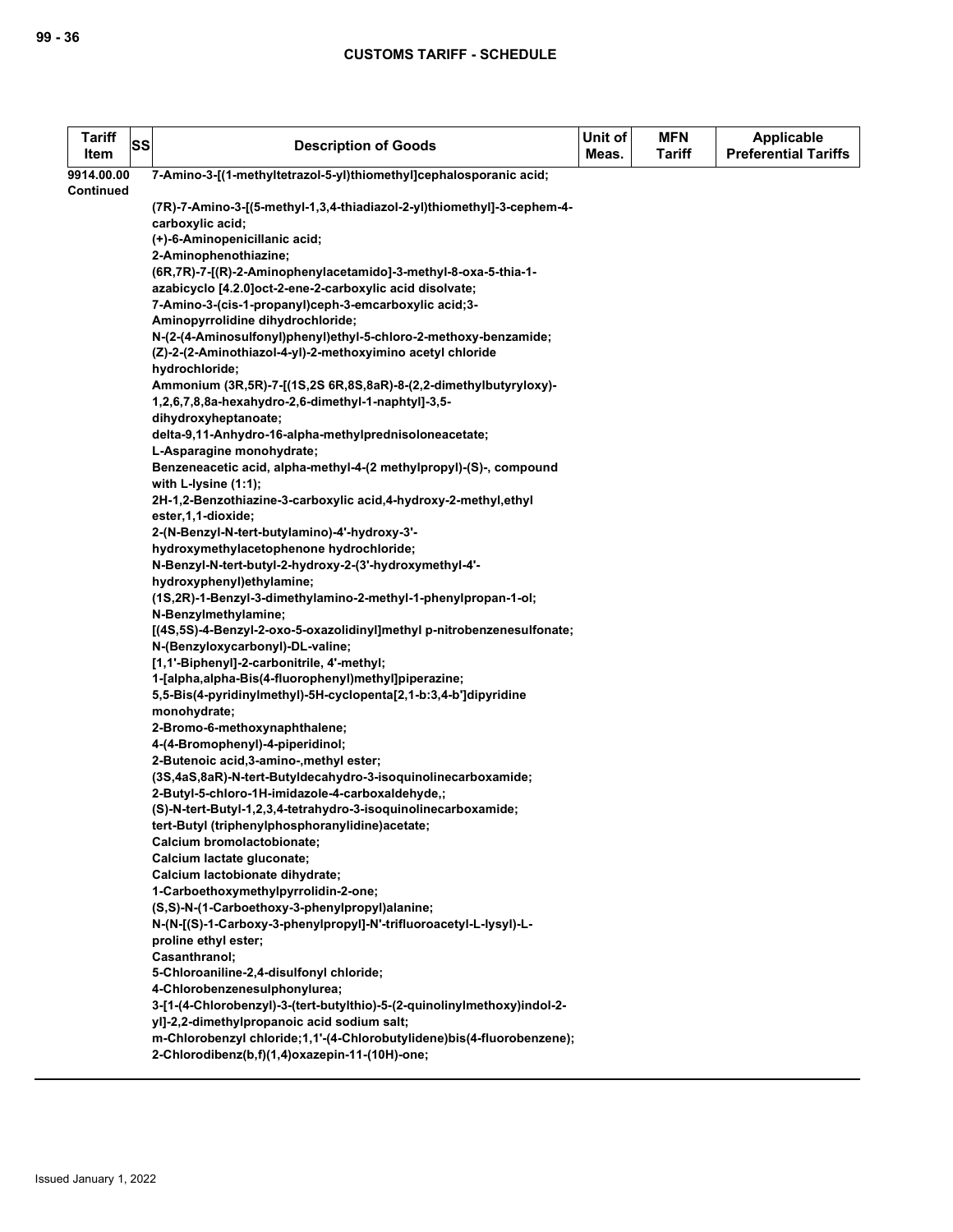| 2-Chloro-1-(2,4-dichlorophenyl)ethanone;<br>9914.00.00<br>Continued<br>5-Chloro-1,3-dihydro-1-(4-piperidinyl)-2H-benzimidazol-2-one;<br>2-Chloro-9-[3-dimethylaminopropyl]-9H-thioxanthen-9-ol;<br>4-Chloro-1-[4-(1,1-dimethylethyl)phenyl]-1-butanone;<br>5-Chloro-2,4-disulfamoylaniline;<br>7-Chloro-1-ethyl-6-fluoro-1,4-dihydro-4-oxo-3-quinolinecarboxylic acid;<br>3-(2-Chloroethyl)-2-methyl-4H-pyrido[1,2-a]pyrimidin-4-one;<br>3-(2-Chloroethyl)-2,4(1H,3H)-quinazolinedione;<br>3-(2-Chloroethyl)-6,7,8,9-tetrahydro-2-methyl-4H-pyrido[1,2-a]pyrimidin-<br>4-one monohydrochloride;<br>7-Chloro-6-fluoro-1-(4-fluorophenyl)-1,4-dihydro-4-oxo-3-quinoline<br>carboxylic acid;<br>4-Chloro-1-(4-fluorophenyl)-1-butanone;<br>8-Chloro-6-(2-fluorophenyl)-1-methyl-4H-imidazo[1,5-a][1-<br>4]benzodiazepine-3-carboxylic acid;<br>3-(2-Chloro-6-fluorophenyl)-5-methylisoxazole-4-carboxylic acid<br>chloride;<br>7-Chloronaphthyridine ethyl ester;<br>2-Chloronicotinic acid;<br>4-Chloro-3-nitrotrifluoromethylbenzene;<br>5 Chlorooxindole;<br>2-Chlorophenothiazine; | <b>Tariff</b><br>SS<br>Item | <b>Description of Goods</b>                                    | Unit of<br>Meas. | <b>MFN</b><br><b>Tariff</b> | <b>Applicable</b><br><b>Preferential Tariffs</b> |
|-------------------------------------------------------------------------------------------------------------------------------------------------------------------------------------------------------------------------------------------------------------------------------------------------------------------------------------------------------------------------------------------------------------------------------------------------------------------------------------------------------------------------------------------------------------------------------------------------------------------------------------------------------------------------------------------------------------------------------------------------------------------------------------------------------------------------------------------------------------------------------------------------------------------------------------------------------------------------------------------------------------------------------------------------------------------------------------|-----------------------------|----------------------------------------------------------------|------------------|-----------------------------|--------------------------------------------------|
|                                                                                                                                                                                                                                                                                                                                                                                                                                                                                                                                                                                                                                                                                                                                                                                                                                                                                                                                                                                                                                                                                     |                             |                                                                |                  |                             |                                                  |
|                                                                                                                                                                                                                                                                                                                                                                                                                                                                                                                                                                                                                                                                                                                                                                                                                                                                                                                                                                                                                                                                                     |                             |                                                                |                  |                             |                                                  |
|                                                                                                                                                                                                                                                                                                                                                                                                                                                                                                                                                                                                                                                                                                                                                                                                                                                                                                                                                                                                                                                                                     |                             |                                                                |                  |                             |                                                  |
|                                                                                                                                                                                                                                                                                                                                                                                                                                                                                                                                                                                                                                                                                                                                                                                                                                                                                                                                                                                                                                                                                     |                             |                                                                |                  |                             |                                                  |
|                                                                                                                                                                                                                                                                                                                                                                                                                                                                                                                                                                                                                                                                                                                                                                                                                                                                                                                                                                                                                                                                                     |                             |                                                                |                  |                             |                                                  |
|                                                                                                                                                                                                                                                                                                                                                                                                                                                                                                                                                                                                                                                                                                                                                                                                                                                                                                                                                                                                                                                                                     |                             |                                                                |                  |                             |                                                  |
|                                                                                                                                                                                                                                                                                                                                                                                                                                                                                                                                                                                                                                                                                                                                                                                                                                                                                                                                                                                                                                                                                     |                             |                                                                |                  |                             |                                                  |
|                                                                                                                                                                                                                                                                                                                                                                                                                                                                                                                                                                                                                                                                                                                                                                                                                                                                                                                                                                                                                                                                                     |                             |                                                                |                  |                             |                                                  |
|                                                                                                                                                                                                                                                                                                                                                                                                                                                                                                                                                                                                                                                                                                                                                                                                                                                                                                                                                                                                                                                                                     |                             |                                                                |                  |                             |                                                  |
|                                                                                                                                                                                                                                                                                                                                                                                                                                                                                                                                                                                                                                                                                                                                                                                                                                                                                                                                                                                                                                                                                     |                             |                                                                |                  |                             |                                                  |
|                                                                                                                                                                                                                                                                                                                                                                                                                                                                                                                                                                                                                                                                                                                                                                                                                                                                                                                                                                                                                                                                                     |                             |                                                                |                  |                             |                                                  |
|                                                                                                                                                                                                                                                                                                                                                                                                                                                                                                                                                                                                                                                                                                                                                                                                                                                                                                                                                                                                                                                                                     |                             |                                                                |                  |                             |                                                  |
|                                                                                                                                                                                                                                                                                                                                                                                                                                                                                                                                                                                                                                                                                                                                                                                                                                                                                                                                                                                                                                                                                     |                             |                                                                |                  |                             |                                                  |
|                                                                                                                                                                                                                                                                                                                                                                                                                                                                                                                                                                                                                                                                                                                                                                                                                                                                                                                                                                                                                                                                                     |                             |                                                                |                  |                             |                                                  |
|                                                                                                                                                                                                                                                                                                                                                                                                                                                                                                                                                                                                                                                                                                                                                                                                                                                                                                                                                                                                                                                                                     |                             |                                                                |                  |                             |                                                  |
|                                                                                                                                                                                                                                                                                                                                                                                                                                                                                                                                                                                                                                                                                                                                                                                                                                                                                                                                                                                                                                                                                     |                             |                                                                |                  |                             |                                                  |
|                                                                                                                                                                                                                                                                                                                                                                                                                                                                                                                                                                                                                                                                                                                                                                                                                                                                                                                                                                                                                                                                                     |                             |                                                                |                  |                             |                                                  |
|                                                                                                                                                                                                                                                                                                                                                                                                                                                                                                                                                                                                                                                                                                                                                                                                                                                                                                                                                                                                                                                                                     |                             |                                                                |                  |                             |                                                  |
|                                                                                                                                                                                                                                                                                                                                                                                                                                                                                                                                                                                                                                                                                                                                                                                                                                                                                                                                                                                                                                                                                     |                             |                                                                |                  |                             |                                                  |
|                                                                                                                                                                                                                                                                                                                                                                                                                                                                                                                                                                                                                                                                                                                                                                                                                                                                                                                                                                                                                                                                                     |                             |                                                                |                  |                             |                                                  |
|                                                                                                                                                                                                                                                                                                                                                                                                                                                                                                                                                                                                                                                                                                                                                                                                                                                                                                                                                                                                                                                                                     |                             |                                                                |                  |                             |                                                  |
|                                                                                                                                                                                                                                                                                                                                                                                                                                                                                                                                                                                                                                                                                                                                                                                                                                                                                                                                                                                                                                                                                     |                             |                                                                |                  |                             |                                                  |
|                                                                                                                                                                                                                                                                                                                                                                                                                                                                                                                                                                                                                                                                                                                                                                                                                                                                                                                                                                                                                                                                                     |                             |                                                                |                  |                             |                                                  |
|                                                                                                                                                                                                                                                                                                                                                                                                                                                                                                                                                                                                                                                                                                                                                                                                                                                                                                                                                                                                                                                                                     |                             | 1-(3-Chlorophenyl)-4-(3-chloropropyl)piperazine hydrochloride; |                  |                             |                                                  |
| 3-(2-Chlorophenyl)-5-methylisoxazole-4-carboxylic acid chloride;                                                                                                                                                                                                                                                                                                                                                                                                                                                                                                                                                                                                                                                                                                                                                                                                                                                                                                                                                                                                                    |                             |                                                                |                  |                             |                                                  |
| 4-(4-Chlorophenyl)-4-piperidinol;                                                                                                                                                                                                                                                                                                                                                                                                                                                                                                                                                                                                                                                                                                                                                                                                                                                                                                                                                                                                                                                   |                             |                                                                |                  |                             |                                                  |
| 1-(3-Chloropropyl)-2,6-dimethylpiperidine hydrochloride;                                                                                                                                                                                                                                                                                                                                                                                                                                                                                                                                                                                                                                                                                                                                                                                                                                                                                                                                                                                                                            |                             |                                                                |                  |                             |                                                  |
| 3-Chloropropyl-2,5-xylyl ether;                                                                                                                                                                                                                                                                                                                                                                                                                                                                                                                                                                                                                                                                                                                                                                                                                                                                                                                                                                                                                                                     |                             |                                                                |                  |                             |                                                  |
| 7-Chloroquinaldine;                                                                                                                                                                                                                                                                                                                                                                                                                                                                                                                                                                                                                                                                                                                                                                                                                                                                                                                                                                                                                                                                 |                             |                                                                |                  |                             |                                                  |
| [R-(E)]-1-[[[1-[3-[2-(7-Chloro-2-quinolinyl)ethenyl]phenyl]-3-[2-(1-                                                                                                                                                                                                                                                                                                                                                                                                                                                                                                                                                                                                                                                                                                                                                                                                                                                                                                                                                                                                                |                             |                                                                |                  |                             |                                                  |
| hydroxy-1-methylethyl)phenyl]propyl]thio]methyl]cyclopropaneacetic                                                                                                                                                                                                                                                                                                                                                                                                                                                                                                                                                                                                                                                                                                                                                                                                                                                                                                                                                                                                                  |                             |                                                                |                  |                             |                                                  |
| acid sodium salt;                                                                                                                                                                                                                                                                                                                                                                                                                                                                                                                                                                                                                                                                                                                                                                                                                                                                                                                                                                                                                                                                   |                             |                                                                |                  |                             |                                                  |
| 3-Cyano-N-(1,1-dimethylethyl)androsta-3,5-diene-17-beta-carboxamide;                                                                                                                                                                                                                                                                                                                                                                                                                                                                                                                                                                                                                                                                                                                                                                                                                                                                                                                                                                                                                |                             |                                                                |                  |                             |                                                  |
| 1-N-(alpha-Cyano-4-hydroxy-3-methoxy-alpha-                                                                                                                                                                                                                                                                                                                                                                                                                                                                                                                                                                                                                                                                                                                                                                                                                                                                                                                                                                                                                                         |                             |                                                                |                  |                             |                                                  |
| methylphenethyl)acetamide;                                                                                                                                                                                                                                                                                                                                                                                                                                                                                                                                                                                                                                                                                                                                                                                                                                                                                                                                                                                                                                                          |                             |                                                                |                  |                             |                                                  |
| trans-4-Cyclohexyl-L-proline hydrochloride;                                                                                                                                                                                                                                                                                                                                                                                                                                                                                                                                                                                                                                                                                                                                                                                                                                                                                                                                                                                                                                         |                             |                                                                |                  |                             |                                                  |
| 1-Cyclopropyl-6,7-difluoro-1,4-dihydro-4-oxo-3-quinoline carboxylic                                                                                                                                                                                                                                                                                                                                                                                                                                                                                                                                                                                                                                                                                                                                                                                                                                                                                                                                                                                                                 |                             |                                                                |                  |                             |                                                  |
| acid;                                                                                                                                                                                                                                                                                                                                                                                                                                                                                                                                                                                                                                                                                                                                                                                                                                                                                                                                                                                                                                                                               |                             |                                                                |                  |                             |                                                  |
| 2-Deoxy-D-erythropentose;                                                                                                                                                                                                                                                                                                                                                                                                                                                                                                                                                                                                                                                                                                                                                                                                                                                                                                                                                                                                                                                           |                             |                                                                |                  |                             |                                                  |
| 1-Deoxy-1-(octylamino)-D-glucitol;                                                                                                                                                                                                                                                                                                                                                                                                                                                                                                                                                                                                                                                                                                                                                                                                                                                                                                                                                                                                                                                  |                             |                                                                |                  |                             |                                                  |
| Desoxyribonuclease;                                                                                                                                                                                                                                                                                                                                                                                                                                                                                                                                                                                                                                                                                                                                                                                                                                                                                                                                                                                                                                                                 |                             |                                                                |                  |                             |                                                  |
| Dibenzocycloheptatrienpiperidine carbinol;                                                                                                                                                                                                                                                                                                                                                                                                                                                                                                                                                                                                                                                                                                                                                                                                                                                                                                                                                                                                                                          |                             |                                                                |                  |                             |                                                  |
| 5H-Dibenzo[a,d]cyclohepten-5-one;                                                                                                                                                                                                                                                                                                                                                                                                                                                                                                                                                                                                                                                                                                                                                                                                                                                                                                                                                                                                                                                   |                             |                                                                |                  |                             |                                                  |
| 5-(N,N-Dibenzylglycyl)salicylamide;                                                                                                                                                                                                                                                                                                                                                                                                                                                                                                                                                                                                                                                                                                                                                                                                                                                                                                                                                                                                                                                 |                             |                                                                |                  |                             |                                                  |
| (3aS,6aR)-1,3-Dibenzyltetrahydro-4H-furo[3,4-d]imidazole-2,4(1H)-dione;                                                                                                                                                                                                                                                                                                                                                                                                                                                                                                                                                                                                                                                                                                                                                                                                                                                                                                                                                                                                             |                             |                                                                |                  |                             |                                                  |
| 2,6-Dichloro-5-fluoronicotinic acid;                                                                                                                                                                                                                                                                                                                                                                                                                                                                                                                                                                                                                                                                                                                                                                                                                                                                                                                                                                                                                                                |                             |                                                                |                  |                             |                                                  |
| alpha-(2,4-Dichlorophenyl)-1H-imidazole-1-ethanol;                                                                                                                                                                                                                                                                                                                                                                                                                                                                                                                                                                                                                                                                                                                                                                                                                                                                                                                                                                                                                                  |                             |                                                                |                  |                             |                                                  |
| cis-2-(2,4-Dichlorophenyl)-2-(1H-imidazol-1-ylmethyl)-1,3-dioxolane-4-                                                                                                                                                                                                                                                                                                                                                                                                                                                                                                                                                                                                                                                                                                                                                                                                                                                                                                                                                                                                              |                             |                                                                |                  |                             |                                                  |
| methanesulfonate monohydrochloride;                                                                                                                                                                                                                                                                                                                                                                                                                                                                                                                                                                                                                                                                                                                                                                                                                                                                                                                                                                                                                                                 |                             |                                                                |                  |                             |                                                  |
| 2-(2,4-Dichlorophenyl)-2-(1H-imidazol-1-ylmethyl)-1,3-dioxolane-4-                                                                                                                                                                                                                                                                                                                                                                                                                                                                                                                                                                                                                                                                                                                                                                                                                                                                                                                                                                                                                  |                             |                                                                |                  |                             |                                                  |
| methanol;                                                                                                                                                                                                                                                                                                                                                                                                                                                                                                                                                                                                                                                                                                                                                                                                                                                                                                                                                                                                                                                                           |                             |                                                                |                  |                             |                                                  |
| 1-(2,6-Dichlorophenyl)-2-indolinone;                                                                                                                                                                                                                                                                                                                                                                                                                                                                                                                                                                                                                                                                                                                                                                                                                                                                                                                                                                                                                                                |                             |                                                                |                  |                             |                                                  |
| 3-(2,6-Dichlorophenyl)-5-methylisoxazole-4-carboxylic acid chloride;                                                                                                                                                                                                                                                                                                                                                                                                                                                                                                                                                                                                                                                                                                                                                                                                                                                                                                                                                                                                                |                             |                                                                |                  |                             |                                                  |
| 4-(3,4-Dichlorophenyl)-1-tetralone;                                                                                                                                                                                                                                                                                                                                                                                                                                                                                                                                                                                                                                                                                                                                                                                                                                                                                                                                                                                                                                                 |                             |                                                                |                  |                             |                                                  |
| cis-2-(2,4-Dichlorophenyl)-2-(1H-1,2,4-triazol-1-ylmethyl)-1,3-dioxolane-                                                                                                                                                                                                                                                                                                                                                                                                                                                                                                                                                                                                                                                                                                                                                                                                                                                                                                                                                                                                           |                             |                                                                |                  |                             |                                                  |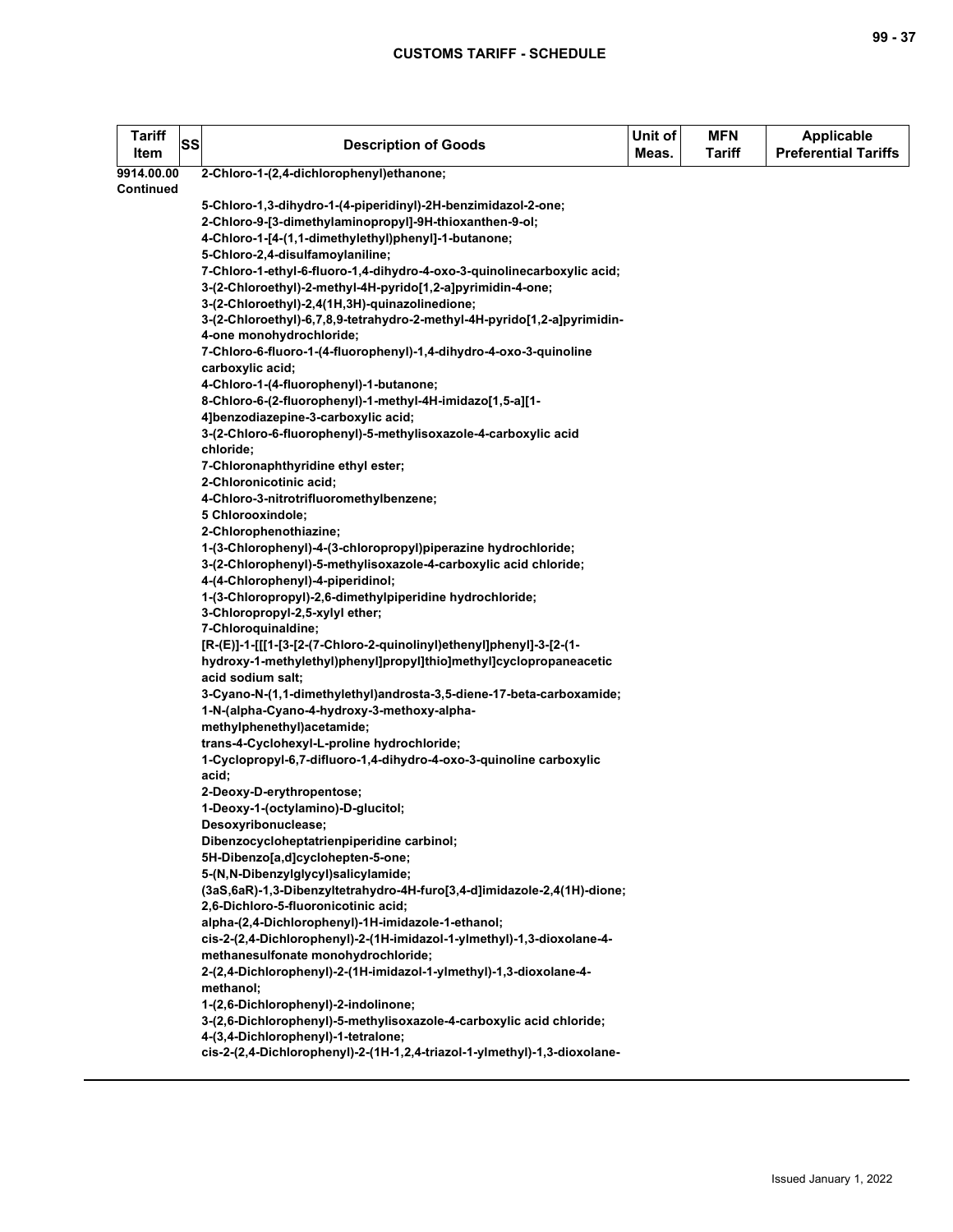| <b>Tariff</b><br>Item | SS | <b>Description of Goods</b>                                                                                   | Unit of<br>Meas. | <b>MFN</b><br>Tariff | <b>Applicable</b><br><b>Preferential Tariffs</b> |
|-----------------------|----|---------------------------------------------------------------------------------------------------------------|------------------|----------------------|--------------------------------------------------|
| 9914.00.00            |    | 4-methanesulfonate (ester) monohydrochloride;                                                                 |                  |                      |                                                  |
| <b>Continued</b>      |    |                                                                                                               |                  |                      |                                                  |
|                       |    | cis-2-(2,4-Dichlorophenyl)-2-(1H-1,2,4-triazol-1-ylmethyl)-1,3-dioxolane-                                     |                  |                      |                                                  |
|                       |    | 4-methanol;                                                                                                   |                  |                      |                                                  |
|                       |    | Diethyl ethoxymethylenemalonate;                                                                              |                  |                      |                                                  |
|                       |    | 3,3-Diethyl-5-(hydroxymethyl)-2,4(1H,3H)-pyridinedione;                                                       |                  |                      |                                                  |
|                       |    | 6,7-Difluoro-1-(2,4-difluorophenyl)-1,4-dihydro-4-oxo-3-quinolone<br>carboxylic acid;                         |                  |                      |                                                  |
|                       |    | (6-alpha, 11-beta, 16-alpha, 17-alpha)-6, 9-Difluoro-11, 17-dihydroxy-16-                                     |                  |                      |                                                  |
|                       |    | methyl-3-oxoandrosta-1, 4-diene-17-carboxylic acid;                                                           |                  |                      |                                                  |
|                       |    | 2-(2,4-Difluorophenyl)-1,3-bis-(1H-1,2,4-triazol-1-yl)-2-propanol;N'-(2,4-                                    |                  |                      |                                                  |
|                       |    | Difluorophenyl)-N-[5-(4,5-diphenyl-1H-imidazol-2-ylthio)pentyl]-                                              |                  |                      |                                                  |
|                       |    | N'-(2,4-Difluorophenyl)-N-[5-(4,5-diphenyl-1H-imidazol-2-ylthio)pentyl]-                                      |                  |                      |                                                  |
|                       |    | N-heptylurea;                                                                                                 |                  |                      |                                                  |
|                       |    | (Z)-3-[2-[4-[(2,4-Difluorophenyl)(hydroxyimino)methyl]-1-                                                     |                  |                      |                                                  |
|                       |    | piperidinyl]ethyl]-6,7,8,9-tetrahydro-2-methyl-4H-pyrido[1,2-a]pyrimidin-                                     |                  |                      |                                                  |
|                       |    | 4-one:                                                                                                        |                  |                      |                                                  |
|                       |    | 2',4'-Difluoro-2-(1H-1,2,4-triazol-1-yl)acetophenone hydrochloride;                                           |                  |                      |                                                  |
|                       |    | N,O-Diformyl-(S)-isoserine;                                                                                   |                  |                      |                                                  |
|                       |    | 10,11-Dihydro-5H-dibenzo[a,d]cyclohepten-5-one;                                                               |                  |                      |                                                  |
|                       |    | N-[Dihydro-3,3-diphenyl-2(3H)-furanylidene]-N-methylmethanaminium                                             |                  |                      |                                                  |
|                       |    | bromide:                                                                                                      |                  |                      |                                                  |
|                       |    | D-(-)-Dihydro-3-hydroxy-4,4-dimethyl-2(3H)-furanone;<br>DL-Dihydro-3-hydroxy-4,4-dimethyl-2(3H)-furanone;     |                  |                      |                                                  |
|                       |    | 2,4-Dihydro-4-4-[4-(4-hydroxyphenyl)-1-piperazinyl]phenyl-2-(1-                                               |                  |                      |                                                  |
|                       |    | methylpropyl)-3H-1,2,4-triazol-3-one;                                                                         |                  |                      |                                                  |
|                       |    | 1,3-Dihydro-1-(1-methylethenyl)-2H-benzimidazol-2-one;                                                        |                  |                      |                                                  |
|                       |    | 5,6-Dihydro-4-oxo-4H-thieno(2,3-b)thiopyran-2-sulfonamide;                                                    |                  |                      |                                                  |
|                       |    | 5,6-Dihydro-4-oxo-4H-thieno(2,3-b)thiopyran-2-sulfonamide-7,7-dioxide;                                        |                  |                      |                                                  |
|                       |    | 1,3-Dihydro-1-(4-piperidinyl)-2H-benzimidazol-2-one;                                                          |                  |                      |                                                  |
|                       |    | 1,3-Dihydro-1-(1,2,3,6-tetrahydro-4-pyridinyl)-2H-benzimidazol-2-one;                                         |                  |                      |                                                  |
|                       |    | 2,5-Dihydro-5-thioxo-1H-tetrazole-1-methanesulphonic acid, disodium                                           |                  |                      |                                                  |
|                       |    | salt;                                                                                                         |                  |                      |                                                  |
|                       |    | 2,4-Dihydroxy-6,7-dimethoxyquinazoline;                                                                       |                  |                      |                                                  |
|                       |    | 2-(3,4-Dihydroxyphenyl)tetrahydro-1,4-oxazine;                                                                |                  |                      |                                                  |
|                       |    | Diisopropoxycyclohexane;<br>1,1-Dimethoxy-2-(2-methoxyethoxy)ethane;                                          |                  |                      |                                                  |
|                       |    | 2-(3,4-Dimethoxyphenyl)ethylamine;                                                                            |                  |                      |                                                  |
|                       |    | 5,6-Dimethoxy-4-pyrimidinamine;                                                                               |                  |                      |                                                  |
|                       |    | 1,3-Dimethyl-4-amino-5-formylaminouracil;                                                                     |                  |                      |                                                  |
|                       |    | (2S,3R)-(+)-4-Dimethylamino-3-methyl-1,2-diphenyl-2-butanol;                                                  |                  |                      |                                                  |
|                       |    | 3-(Dimethylamino)methyl-1,2,3,9-tetrahydro-9-methyl-4H-carbazol-4-                                            |                  |                      |                                                  |
|                       |    | one;                                                                                                          |                  |                      |                                                  |
|                       |    | N,N-Dimethylaminothioacetamide hydrochloride;                                                                 |                  |                      |                                                  |
|                       |    | Dimethyl N-cyanodithioiminocarbonate;                                                                         |                  |                      |                                                  |
|                       |    | 2,2-Dimethylcyclopropylcarboxamide;                                                                           |                  |                      |                                                  |
|                       |    | 3.4-Dimethoxy-beta-methylbenzeneethanamine;                                                                   |                  |                      |                                                  |
|                       |    | 3,5-Dimethyl-2-hydroxymethyl-4-methoxypyridine;<br>8(S)-(2,2-Dimethyl-1-oxobutoxy)-1,2,6,7,8,8a(R)-hexahydro- |                  |                      |                                                  |
|                       |    | beta(R), delta(R)-dihydroxy-2(S), 6(R)-dimethyl-1(S)-                                                         |                  |                      |                                                  |
|                       |    | naphthaleneheptanoic acid, ammonium salt;                                                                     |                  |                      |                                                  |
|                       |    | 1-(Diphenylmethyl)piperazine;                                                                                 |                  |                      |                                                  |
|                       |    | 1,2-Diphenyl-4-(2-phenylthioethyl)-3,5-pyrazolidinedione;                                                     |                  |                      |                                                  |
|                       |    | 1-4-Dithia-7-azaspirol[4,4]nonane-8-(S)-carboxylic acid;9-beta,11-beta-                                       |                  |                      |                                                  |
|                       |    | Epoxy-17-alpha,21-dihydroxy-16-beta-methylpregna-1,4-                                                         |                  |                      |                                                  |
|                       |    |                                                                                                               |                  |                      |                                                  |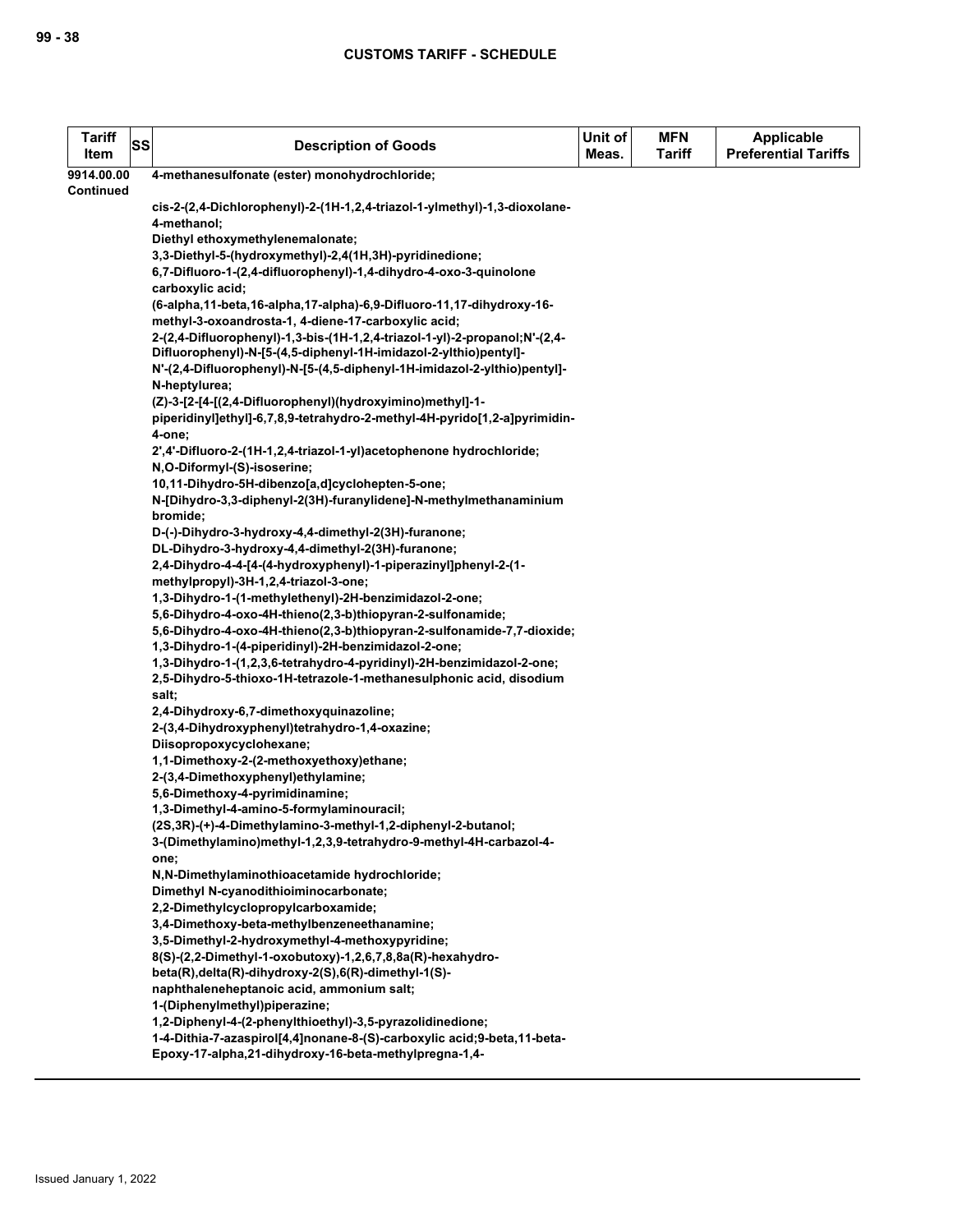| <b>Tariff</b>           | SS | <b>Description of Goods</b>                                              | Unit of | <b>MFN</b>    | Applicable                  |
|-------------------------|----|--------------------------------------------------------------------------|---------|---------------|-----------------------------|
| Item                    |    |                                                                          | Meas.   | <b>Tariff</b> | <b>Preferential Tariffs</b> |
| 9914.00.00<br>Continued |    | diene-3,20-dione;                                                        |         |               |                             |
|                         |    | (2,7)-[Epoxypentadeca(1,11,13)trienimino]naphtho(2,1-b)furan-            |         |               |                             |
|                         |    | 1',4,6',11'(2'H)-tetrone, 5',17',19',21'-tetrahydroxy-23'-methoxy-       |         |               |                             |
|                         |    | 2',4',12',16',18',20',22'-heptamethyl-21'-acetate;                       |         |               |                             |
|                         |    | Esters of glycerol formed with acids of heading No. 29.04;               |         |               |                             |
|                         |    | 9,10-Ethanoanthracene-9(10H)-acrolein;                                   |         |               |                             |
|                         |    | 5-Ethenyl-2-pyrrolidone-3-carboxamide;                                   |         |               |                             |
|                         |    | N-[1(S)-Ethoxycarbonyl-3-phenylpropyl]-S-alaninyl-N-                     |         |               |                             |
|                         |    | carboxyanhydride;                                                        |         |               |                             |
|                         |    | Ethyl 4-[(2-amino-4-chlorophenyl)amino]-1-piperidinecarboxylate;         |         |               |                             |
|                         |    | 1-Ethyl-2-aminomethylpyrrolidine;                                        |         |               |                             |
|                         |    | Ethyl 2-(2-aminothiazole-4-yl)-2-hydroxyiminoacetate;                    |         |               |                             |
|                         |    | Ethyl 2-(2-chloro-4,5-difluorobenzoyl)-3-(2,4-difluorophenylamino)-2-    |         |               |                             |
|                         |    | acrylate;                                                                |         |               |                             |
|                         |    | Ethyl 4-(5-chloro-2,3-dihydro-2-oxo-1H-benzimidazol-1-yl)-1-             |         |               |                             |
|                         |    | piperidinecarboxylate;                                                   |         |               |                             |
|                         |    | 1-Ethyl-1,4-dihydro-4-oxo-1,3-dioxolo(4,5-g)cinnoline-3-carbonitrile;    |         |               |                             |
|                         |    | 1-Ethyl-1,2-dihydro-5H-tetrazol-5-one;                                   |         |               |                             |
|                         |    | Ethylethoxymethylene cyanoacetate;                                       |         |               |                             |
|                         |    | Ethyl 1-ethyl-6,7,8-trifluoro-1,4-dihydro-4-oxo-3-quinolinecarboxylate;  |         |               |                             |
|                         |    | Ethyl 4-[1-(4-fluorophenylmethyl)-1H-benzimidazol-2-yl] amino-1-         |         |               |                             |
|                         |    | piperidinecarboxylate;                                                   |         |               |                             |
|                         |    | 3-Ethyl 5-methyl 4-(2-chlorophenyl)-1,4-dihydro-2-[[2-(1,3-dihydro-1,3-  |         |               |                             |
|                         |    | dioxo-2H-isoindol-2-yl)ethoxy]methyl]-6-methyl-3,5-                      |         |               |                             |
|                         |    | pyridinedicarboxylate;                                                   |         |               |                             |
|                         |    | Ethyl 4-oxo-1-piperidinecarboxylate;                                     |         |               |                             |
|                         |    | 5-Ethyl-4-(2-phenoxyethyl)-2H-1,2,4-triazol-3(4H)-one;                   |         |               |                             |
|                         |    | Ethyltetrazole-5-carboxylate;<br>Fibrinuclease powder;                   |         |               |                             |
|                         |    | 4-(6-Fluoro-2-methylinden-3-ylmethyl)phenylmethylsulphide in the form    |         |               |                             |
|                         |    | of a solution in toluene;                                                |         |               |                             |
|                         |    | cis-5-Fluoro-2-methyl-1-(para-methylthiobenzylidene)indene-3-acetic      |         |               |                             |
|                         |    | acid;                                                                    |         |               |                             |
|                         |    | cis-1-[3-(4-Fluorophenoxy)propyl]-3-methoxy-4-piperidinamine;            |         |               |                             |
|                         |    | 1-[(4-Fluorophenyl)methyl]-1H-benzimidazol-2-amine;                      |         |               |                             |
|                         |    | 1-[(4-Fluorophenyl)methyl]-N-(4-piperidinyl)-1H-benzimidazol-2-amine;    |         |               |                             |
|                         |    | 1-(4-Fluorophenyl)-4-oxocyclohexanecarbonitrile;                         |         |               |                             |
|                         |    | 4-Fluorophenyl-4-piperidinylmethanone 4-methylbenzene sulfonate          |         |               |                             |
|                         |    | (1:1);                                                                   |         |               |                             |
|                         |    | 2-(2-Formamidothiazol-4-yl)-2-methoxyimido acetic acid;                  |         |               |                             |
|                         |    | 2-(Formylamino)-alpha-oxo-4-thiazole acetic acid;                        |         |               |                             |
|                         |    | 2-(Formylamino)thiazolyl-4-glyoxylic acid ethyl ester;                   |         |               |                             |
|                         |    | 3-Formylheptamethylhexahydroxy-23-methoxy-2,7-epoxypentadeca             |         |               |                             |
|                         |    | trieniminonaphthofuran-1,11(2H)-dione-21-acetate;                        |         |               |                             |
|                         |    | 4-Formyl-N-isopropylbenzamide;                                           |         |               |                             |
|                         |    | D-(-)-alpha-Formyloxy-alpha-phenylacetyl chloride;                       |         |               |                             |
|                         |    | 1-(2-Furoyl)piperazine;                                                  |         |               |                             |
|                         |    | 5-Glyoxyl-2-hydroxybenzamide hydrate;                                    |         |               |                             |
|                         |    | Hexafluoroisopropanol;                                                   |         |               |                             |
|                         |    | 1,2,6,7,8,8a-Hexahydro-beta, delta-dihydroxy-2,6-dimethyl-8-(2-methyl-1- |         |               |                             |
|                         |    | oxobutoxy)-1-naphthaleneheptanoic acid, ammonium salt;                   |         |               |                             |
|                         |    | (3S,4S)-3-Hexyl-4-[(R)-2-hydroxytridecyl]-2-oxetanone;                   |         |               |                             |
|                         |    | 4-Hydrazine-N-methylbenzene methanesulphonamide hydrochloride;           |         |               |                             |
|                         |    | (2S,3R)-(+)-2-[1(S)-Hydroxyethyl]-3-amino-1,5-pentanedioic acid 5-       |         |               |                             |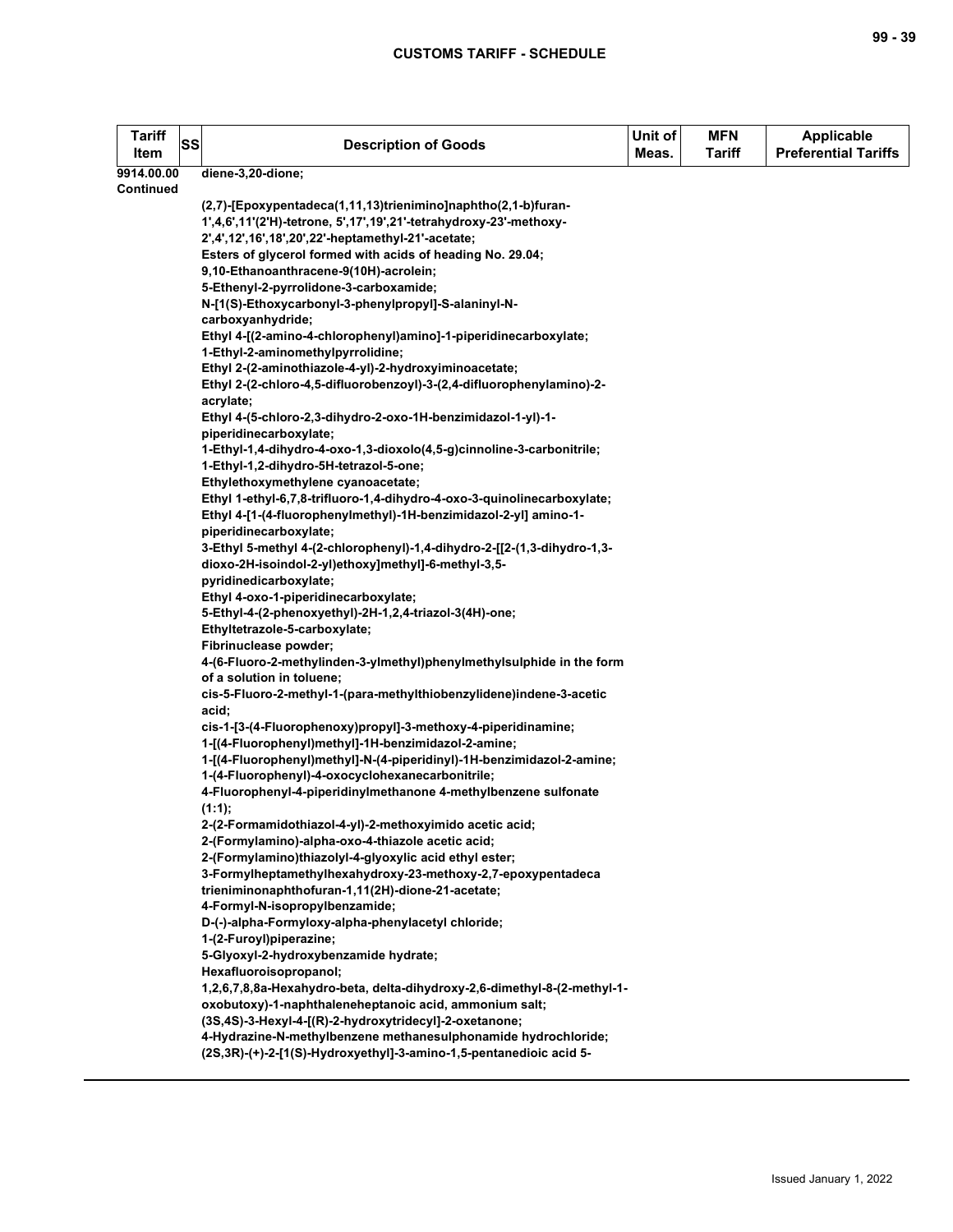| <b>Tariff</b><br>Item | <b>SS</b> | <b>Description of Goods</b>                                                                                                | Unit of<br>Meas. | <b>MFN</b><br>Tariff | <b>Applicable</b><br><b>Preferential Tariffs</b> |
|-----------------------|-----------|----------------------------------------------------------------------------------------------------------------------------|------------------|----------------------|--------------------------------------------------|
| 9914.00.00            |           | methyl ester;                                                                                                              |                  |                      |                                                  |
| Continued             |           |                                                                                                                            |                  |                      |                                                  |
|                       |           | N-(2-Hydroxyethyl)lactamide;                                                                                               |                  |                      |                                                  |
|                       |           | DL-2-Hydroxy-4-(methylthio)butanoic acid;                                                                                  |                  |                      |                                                  |
|                       |           | 4-Hydroxy-alpha-1-[[6-(4-phenylbutoxy)hexyl]aminomethyl]-1,3-<br>benzenedimethanol;                                        |                  |                      |                                                  |
|                       |           | (Hydroxy(4-phenylbutyl)phosphinyl)acetic acid, benzyl ester;                                                               |                  |                      |                                                  |
|                       |           | D-(-)-4-Hydroxyphenyl glycine;                                                                                             |                  |                      |                                                  |
|                       |           | D-(-)-4-Hydroxyphenylglycine chloride hydrochloride;                                                                       |                  |                      |                                                  |
|                       |           | 21-Hydroxy-delta-4-pregnene-3,20-dione(16-alpha,17-alpha)-D-2'-                                                            |                  |                      |                                                  |
|                       |           | methyloxazoline-21-acetate;                                                                                                |                  |                      |                                                  |
|                       |           | 1H-Imidazole-5-methanol,2-butyl-4-chloro-1-[(2',2'-triphenylmethyl2H-                                                      |                  |                      |                                                  |
|                       |           | tetrazol-5-yl) (1,1'-biphenyl)-4-yl-methyl]; lminodibenzyl;                                                                |                  |                      |                                                  |
|                       |           | Iminostilbene;                                                                                                             |                  |                      |                                                  |
|                       |           | Imperatorin;                                                                                                               |                  |                      |                                                  |
|                       |           | Isobutyl acetophenone;                                                                                                     |                  |                      |                                                  |
|                       |           | Isobutyl-3,4-epoxybutanoate;                                                                                               |                  |                      |                                                  |
|                       |           | Isophytol;                                                                                                                 |                  |                      |                                                  |
|                       |           | alpha-Isopropyl-3,4-dimethoxybenzyl cyanide;                                                                               |                  |                      |                                                  |
|                       |           | alpha-Isopropyl-3,4,5-trimethoxybenzyl cyanide;<br>3-Isoquinolinecarboxylic acid S-1,2,3,4-tetrahydro, benzyl ester, para- |                  |                      |                                                  |
|                       |           | toluenesulfonic acid salt;                                                                                                 |                  |                      |                                                  |
|                       |           | Lactobionic acid;                                                                                                          |                  |                      |                                                  |
|                       |           | Lysozyme;                                                                                                                  |                  |                      |                                                  |
|                       |           | 7-D-(-)-Mandelamidocephalosporanic acid;                                                                                   |                  |                      |                                                  |
|                       |           | <b>D-Mandelic Acid;</b>                                                                                                    |                  |                      |                                                  |
|                       |           | N-(2-Mercaptoethyl)propanamide;                                                                                            |                  |                      |                                                  |
|                       |           | 2-Mercapto-5-methoxybenzimidazole;                                                                                         |                  |                      |                                                  |
|                       |           | 5-Mercapto-1-methyl-1,2,3,4-tetrazole;                                                                                     |                  |                      |                                                  |
|                       |           | 4-(Methoxymethyl)-N-phenyl-1-(phenylmethyl)-4-piperidinamine;                                                              |                  |                      |                                                  |
|                       |           | N-[4-(Methoxymethyl)-4-piperidinyl]-N-phenylpropanamide                                                                    |                  |                      |                                                  |
|                       |           | monohydrochloride;                                                                                                         |                  |                      |                                                  |
|                       |           | 6-Methoxy-2-naphthaldehyde;<br>8-Methoxypsoralen;                                                                          |                  |                      |                                                  |
|                       |           | Methyl 3-amino-5,6-dichloro-2-pyrazinoate;                                                                                 |                  |                      |                                                  |
|                       |           | Methyl 3-chloro-4-acetamido-6-methoxy-benzoate;                                                                            |                  |                      |                                                  |
|                       |           | (1S)-2-Methyl-2,5-diazabicyclo[2.2.1] heptane dihydrobromide;                                                              |                  |                      |                                                  |
|                       |           | 3-Methylene-7-(2-phenoxyacetamido)cepham-4-carboxylic acid, para-                                                          |                  |                      |                                                  |
|                       |           | nitrobenzyl ester, 1-oxide;                                                                                                |                  |                      |                                                  |
|                       |           | 4-[4-(1-Methylethyl)-1-piperazinyl]phenol;                                                                                 |                  |                      |                                                  |
|                       |           | Methyl 5-glyoxylyl-2-hydroxybenzoate hydrate;                                                                              |                  |                      |                                                  |
|                       |           | Methyl (R)-(-)-3-hydroxybutyrate;                                                                                          |                  |                      |                                                  |
|                       |           | 4-Methylimidazole;                                                                                                         |                  |                      |                                                  |
|                       |           | Methyl 2-methoxy-5-methylsulphonylbenzoate;                                                                                |                  |                      |                                                  |
|                       |           | N-Methyl-1-(methylthio)-2-nitroethenamine;                                                                                 |                  |                      |                                                  |
|                       |           | 2-Methyl-4(or 5)-nitroimidazole;<br>Methyl 3-oxo-4-aza-5-alpha-androst-1-ene-17-beta-carboxylate;                          |                  |                      |                                                  |
|                       |           | [(2-Methyl-1-(1-oxopropoxy)propoxy)(4-                                                                                     |                  |                      |                                                  |
|                       |           | phenylbutyl)phosphinyl]acetate;                                                                                            |                  |                      |                                                  |
|                       |           | [[2-Methyl-1-(1-oxopropoxy)propoxy](4-phenylbutyl)phosphinyl] acetic                                                       |                  |                      |                                                  |
|                       |           | acid;                                                                                                                      |                  |                      |                                                  |
|                       |           | (-)-trans-3-Methyl-4-phenyl-4-piperidinecarboxylic acid hydrobromide;                                                      |                  |                      |                                                  |
|                       |           | 16-alpha-Methyl-1,4-pregnadiene-17-alpha,21-diol-3,20-dione,21-acetate;                                                    |                  |                      |                                                  |
|                       |           | N-Methylprotriptyline hydrochloride;                                                                                       |                  |                      |                                                  |
|                       |           | 2-Methylpyrazine-5-carboxylic acid;                                                                                        |                  |                      |                                                  |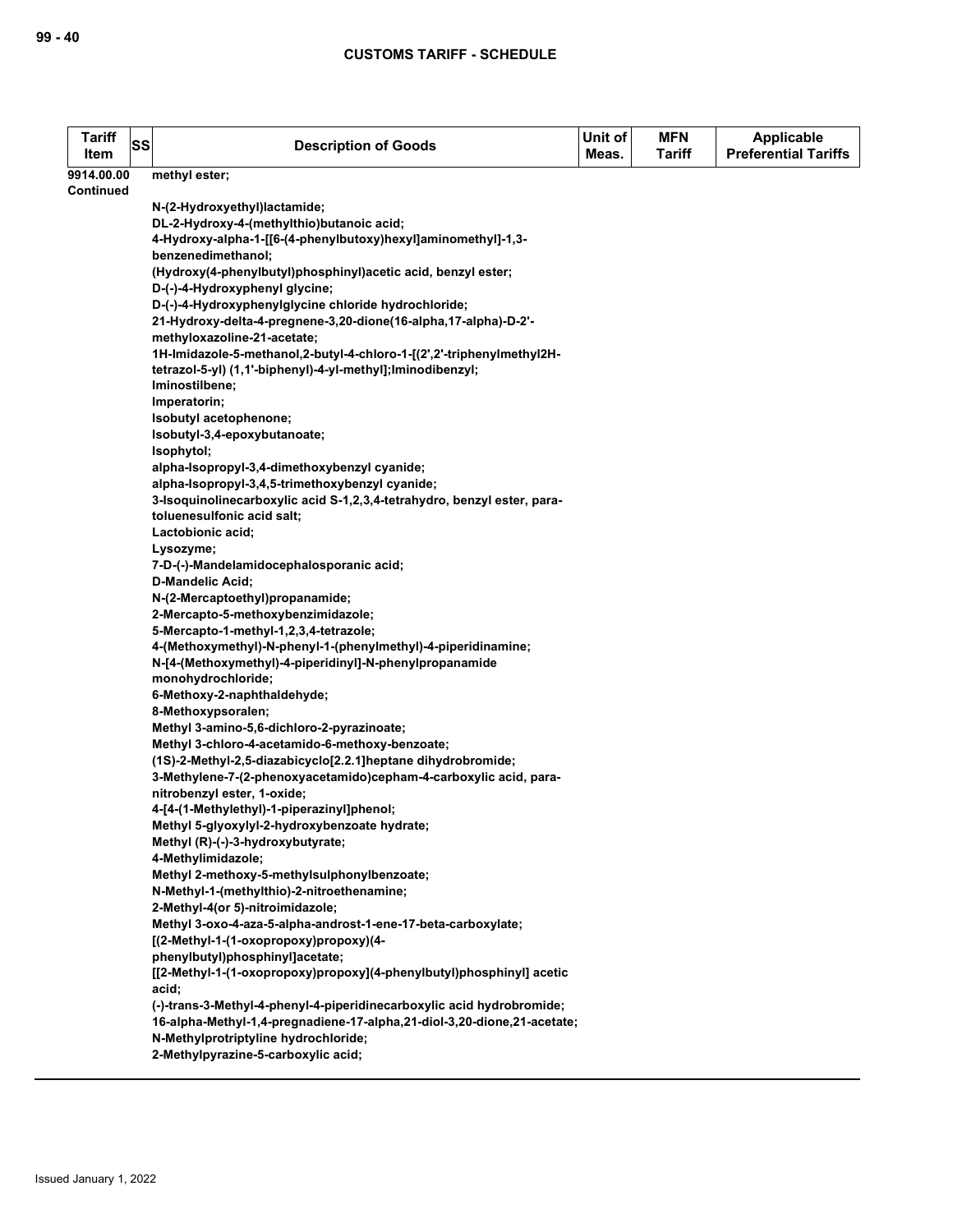| Tariff<br>Item   | SS | <b>Description of Goods</b>                                                                     | Unit of<br>Meas. | <b>MFN</b><br><b>Tariff</b> | <b>Applicable</b><br><b>Preferential Tariffs</b> |
|------------------|----|-------------------------------------------------------------------------------------------------|------------------|-----------------------------|--------------------------------------------------|
| 9914.00.00       |    | N-Methyl-2-pyrroleacetic acid methyl ester;                                                     |                  |                             |                                                  |
| <b>Continued</b> |    |                                                                                                 |                  |                             |                                                  |
|                  |    | 5-Methyl-1,3,4-thiadiazole-2-thiol;                                                             |                  |                             |                                                  |
|                  |    | 2-Methyl-N-[3-(trifluoromethyl)phenyl]propanamide;                                              |                  |                             |                                                  |
|                  |    | Mono-4-nitrobenzyl malonate magnesium salt dihydrate;                                           |                  |                             |                                                  |
|                  |    | Monophenyl phenyl malonate;                                                                     |                  |                             |                                                  |
|                  |    | Monosodium salt of 3-Methoxy-4-hydroxyphenyl acetone;                                           |                  |                             |                                                  |
|                  |    | trans-(+/-)-4-(3,4-dichlorophenyl)-1,2,3,4-tetrahydro-N-methyl-1-                               |                  |                             |                                                  |
|                  |    | napthaleneamine hydrocloride;                                                                   |                  |                             |                                                  |
|                  |    | 2-Naphthylchlorothioformate;                                                                    |                  |                             |                                                  |
|                  |    | 2-Nitrobenzaldehyde dimethyl acetal;                                                            |                  |                             |                                                  |
|                  |    | Oxirane[4-(2-methoxyethyl)phenoxy]methyl;                                                       |                  |                             |                                                  |
|                  |    | 3-Oxo-4-aza-5-alpha-androstane-17-beta-carboxylic acid;                                         |                  |                             |                                                  |
|                  |    | 3-Oxo-4-azaandrost-5-ene-17-beta-carboxylic acid;                                               |                  |                             |                                                  |
|                  |    | (1-beta)-6-[(Phenoxyacetyl)amino]penicillanic acid, (4-                                         |                  |                             |                                                  |
|                  |    | nitrophenyl)methyl ester,1-oxide;                                                               |                  |                             |                                                  |
|                  |    | 2-(3-Phenoxyphenyl)propiononitrile;                                                             |                  |                             |                                                  |
|                  |    | 7-Phenylacetamido-3-chloromethylcephem-4-carboxylate p-                                         |                  |                             |                                                  |
|                  |    | methoxybenzyl ester;                                                                            |                  |                             |                                                  |
|                  |    | 4-(Phenylbutoxy)benzoic acid;                                                                   |                  |                             |                                                  |
|                  |    | 3-[4-(Phenylbutoxy)benzoylamino]-2-hydroxyacetophenone;                                         |                  |                             |                                                  |
|                  |    | D-(-)-alpha-Phenylglycine;                                                                      |                  |                             |                                                  |
|                  |    | 3-Phenyl-5-methylisoxazole-4-carboxylic acid chloride;                                          |                  |                             |                                                  |
|                  |    | alpha-Phenyl-2-piperidine acetic acid;                                                          |                  |                             |                                                  |
|                  |    | N-Phenyl-N-(4-piperidinyl)propanamide;                                                          |                  |                             |                                                  |
|                  |    | 2-Phenyl-1,3-propanediol;                                                                       |                  |                             |                                                  |
|                  |    | Phosphorofluoridic acid bis(1-methylethyl) ester;                                               |                  |                             |                                                  |
|                  |    | Piperazine, 1-[(2,3-dihydro-1,4-benzodioxin-2-                                                  |                  |                             |                                                  |
|                  |    | yl)carbonyl]monohydrochloride;                                                                  |                  |                             |                                                  |
|                  |    | 2,6-Piperidinedione-4-(4-chlorophenyl);                                                         |                  |                             |                                                  |
|                  |    | Potassium D-(-)-alpha-[(3-methoxy-1-methyl-3-oxo-1-propenyl)amino]-4-<br>hydroxyphenyl acetate; |                  |                             |                                                  |
|                  |    | Potassium D-(-)-alpha-[(3-methoxy-1-methyl-3-oxo-1-                                             |                  |                             |                                                  |
|                  |    | propenyl)amino]phenyl acetate;                                                                  |                  |                             |                                                  |
|                  |    | Potassium clavulanate/microcrystalline cellulose (1:1);                                         |                  |                             |                                                  |
|                  |    | Potassium clavulanate/silicon dioxide (1:1);                                                    |                  |                             |                                                  |
|                  |    | Potassium clavulanate/sucrose (1:1);                                                            |                  |                             |                                                  |
|                  |    | Pregna-1,4-diene-3,20-dione,11,17,21-trihydroxy-16-methyl-,(11.                                 |                  |                             |                                                  |
|                  |    | alpha.,16.beta.)-;                                                                              |                  |                             |                                                  |
|                  |    | 1,3-Propanediol 2-[2-(2-amino-6-chloro-9H-purin-9-yl)ethyl]diacetate;                           |                  |                             |                                                  |
|                  |    | 2-Propyl-4(5)-carbomethoxy-5(4)-pentafluoroethylimidazole;                                      |                  |                             |                                                  |
|                  |    | N-(2-Pyrimidyl)piperazine dihydrochloride;                                                      |                  |                             |                                                  |
|                  |    | N-[(2-Quinolinylcarbonyl)oxy]succinimide;                                                       |                  |                             |                                                  |
|                  |    | Quinuclidine:                                                                                   |                  |                             |                                                  |
|                  |    | D-Ribose;                                                                                       |                  |                             |                                                  |
|                  |    | Sennoside A;                                                                                    |                  |                             |                                                  |
|                  |    | Sennoside A, calcium salt;                                                                      |                  |                             |                                                  |
|                  |    | Sennoside B;                                                                                    |                  |                             |                                                  |
|                  |    | Sennoside B, calcium salt;                                                                      |                  |                             |                                                  |
|                  |    | Sodium 4-chloro-1-hydroxy-1-butane sulphonate;                                                  |                  |                             |                                                  |
|                  |    | Sodium D-(-)-alpha-[(3-methoxy-1-methyl-3-oxo-1-propenyl)amino]-4-                              |                  |                             |                                                  |
|                  |    | hydroxyphenyl acetate;                                                                          |                  |                             |                                                  |
|                  |    | Sodium D-(-)-alpha-[(3-methoxy-1-methyl-3-oxo-1-                                                |                  |                             |                                                  |
|                  |    | propenyl)amino]phenyl acetate;                                                                  |                  |                             |                                                  |
|                  |    | Terfenadone;                                                                                    |                  |                             |                                                  |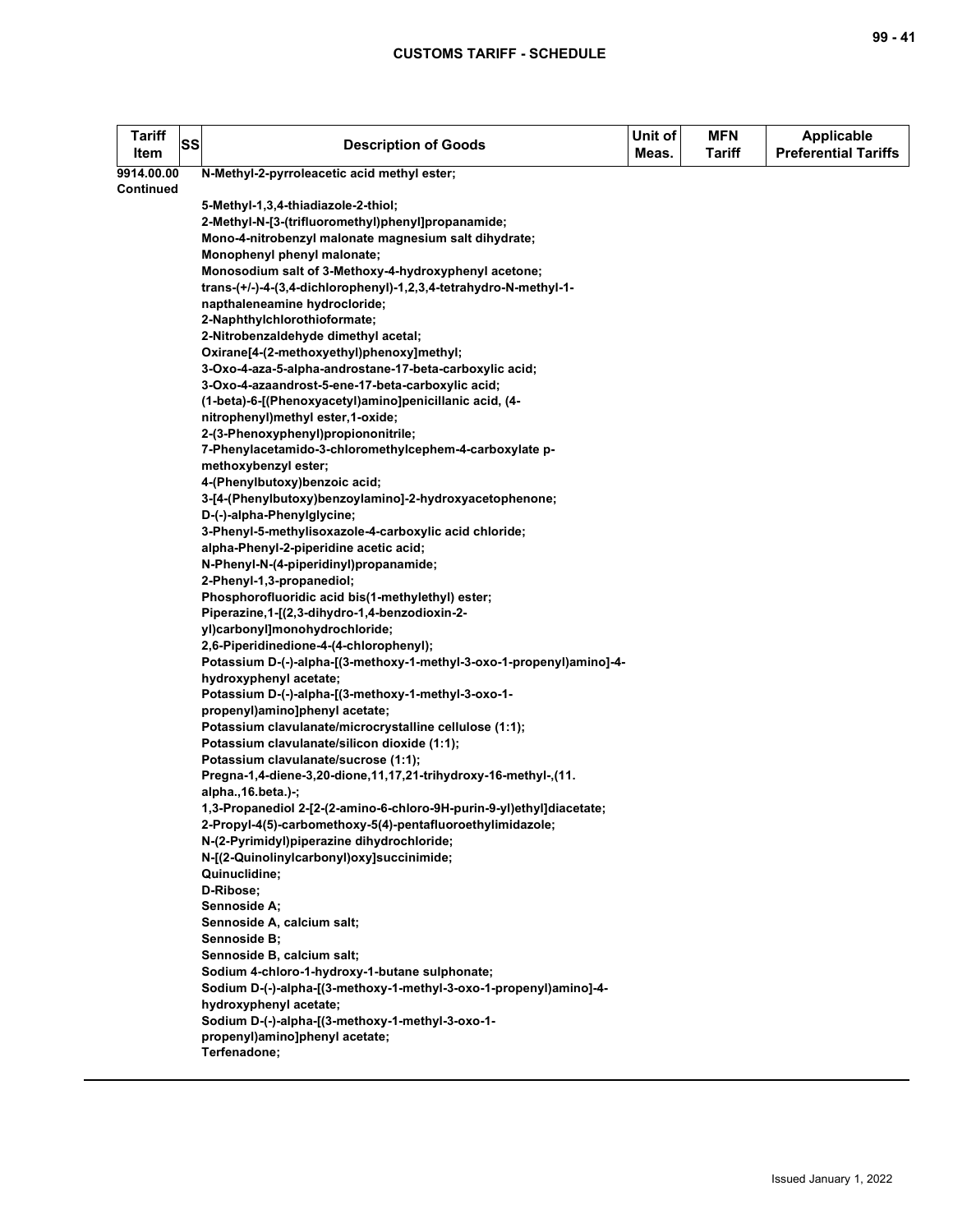| <b>Tariff</b><br>Item | SS | <b>Description of Goods</b>                                                                                             | Unit of<br>Meas. | <b>MFN</b><br><b>Tariff</b> | <b>Applicable</b><br><b>Preferential Tariffs</b> |
|-----------------------|----|-------------------------------------------------------------------------------------------------------------------------|------------------|-----------------------------|--------------------------------------------------|
| 9914.00.00            |    | 2,3,4,6-Tetra-O-acetyl-beta-D-glucopyranosyl carbamimidothioate                                                         |                  |                             |                                                  |
| <b>Continued</b>      |    |                                                                                                                         |                  |                             |                                                  |
|                       |    | monohydrobromide;                                                                                                       |                  |                             |                                                  |
|                       |    | 1,4,7,10-Tetraazacyclododecane-1,4,7-triacetic acid;                                                                    |                  |                             |                                                  |
|                       |    | 1,2,3,4-Tetrahydro-6-methyl-N-(1-methylethyl)-7-nitro-2-                                                                |                  |                             |                                                  |
|                       |    | quinolinemethanamine monomethanesulfonate;                                                                              |                  |                             |                                                  |
|                       |    | N-(2-Tetrahydrofuroyl)piperazine;                                                                                       |                  |                             |                                                  |
|                       |    | 1,2,3,9-Tetrahydro-9-methyl-4H-carbazol-4-one;<br>1,2,3,9-Tetrahydro-9-methyl-3-[(2-methyl-1H-imidazol-1-yl)methyl]-4H- |                  |                             |                                                  |
|                       |    | carbazolone;                                                                                                            |                  |                             |                                                  |
|                       |    | Tetrazole-1-acetic acid;                                                                                                |                  |                             |                                                  |
|                       |    | 1H-Tetrazole,5-(4'-methyl[1,1'-biphenyl]-2-yl)-1-triphenylmethyl;                                                       |                  |                             |                                                  |
|                       |    | 4-Thia-1-azabicyclo[3.2.0]heptane-2-carboxylic acid, 3,3-dimethyl-7-oxo-                                                |                  |                             |                                                  |
|                       |    | , iodomethyl ester, 4, 4-dioxide, (2S-cis);                                                                             |                  |                             |                                                  |
|                       |    | 2-Thiopheneacetyl chloride;                                                                                             |                  |                             |                                                  |
|                       |    | 2-Thiophenecarbonyl chloride;                                                                                           |                  |                             |                                                  |
|                       |    | 3-Thiophenemalonic acid;                                                                                                |                  |                             |                                                  |
|                       |    | Trifluoroacetyl-L-lysyl-L-proline;                                                                                      |                  |                             |                                                  |
|                       |    | Trifluoroacetyl-L-lysyl-L-proline tosyl salt;                                                                           |                  |                             |                                                  |
|                       |    | alpha',alpha',alpha'-Trifluoro-2,3-xylidine;                                                                            |                  |                             |                                                  |
|                       |    | 3,4,5-Trimethoxyphenylacetonitrile;<br>(-)-alpha-(chloroformyl)benzylammonium chloride;                                 |                  |                             |                                                  |
|                       |    | (1R,2S,3S,6R)-[(S)-1-phenylethyl]-3,6-epoxytetrahydro-phthalimide;                                                      |                  |                             |                                                  |
|                       |    | (1R,2S,5R)-menthyl (2R,5R)-5-hydroxy-1,3-oxathiolane-2-carboxylate;                                                     |                  |                             |                                                  |
|                       |    | (1R,2S,5R)-menthyl (2R,5S)-5-(4-amino-2-oxo-1,2-dihydro-pyrimidin-1-                                                    |                  |                             |                                                  |
|                       |    | yl)-1,3-oxathiolane-2-carboxylate;                                                                                      |                  |                             |                                                  |
|                       |    | (1S,2R)-1-aminoindan-2-ol;                                                                                              |                  |                             |                                                  |
|                       |    | (2-chloroethyl)diisopropylamine hydrochloride;                                                                          |                  |                             |                                                  |
|                       |    | (2R,4S)-2-benzyl-5-[2-(tert-butylcarbamoyl)-4-(3-                                                                       |                  |                             |                                                  |
|                       |    | pyridylmethyl)piperazin-1-yl]-4-hydroxy-N-[(1S,2R)-2-hydroxyindan-1-                                                    |                  |                             |                                                  |
|                       |    | yl]valeramide sulfate;<br>(2R,4S)-2-benzyl-5-[2-(tert-butylcarbamoyl)-4-(3-                                             |                  |                             |                                                  |
|                       |    | pyridylmethyl)piperazin-1-yl]-4-hydroxy-N-[(1S,2R)-2-hydroxyindan-1-                                                    |                  |                             |                                                  |
|                       |    | yl]valeramide;                                                                                                          |                  |                             |                                                  |
|                       |    | (2S)-2-amino-3-hydroxy-N-pentylpropionamide--oxalic acid (1:1);                                                         |                  |                             |                                                  |
|                       |    | (2S,3S)-3-(tert-butoxycarbonylamino)-2-hydroxy-4-phenyl-butyric acid;                                                   |                  |                             |                                                  |
|                       |    | (2S,3S)-3-hydroxy-2-(4-methoxyphenyl)-2,3-dihydro-1,5-benzothiazepin-                                                   |                  |                             |                                                  |
|                       |    | 4(5H)-one;                                                                                                              |                  |                             |                                                  |
|                       |    | (3aR,4bS,4R,4aS,5aS)-4-(5,5-dimethyl-1,3-dioxolan-2-yl)                                                                 |                  |                             |                                                  |
|                       |    | hexahydrocyclopropa[3,4]cyclopenta[1,2-b]furan-2(3H)-one;                                                               |                  |                             |                                                  |
|                       |    | (3aR,4R,5R,6aS)-4-formyl-2-oxohexahydro-2H-cyclopenta[b]furan-5-yl<br>benzoate;                                         |                  |                             |                                                  |
|                       |    | (3R,4S)-3-hydroxy-4-phenylazetidin-2-one;                                                                               |                  |                             |                                                  |
|                       |    | (3S)-1-(tert-butoxycarbonyl)-3-(tert-butylcarbamoyl)piperazine;                                                         |                  |                             |                                                  |
|                       |    | (3S,4aS,8aS)-N-(tert-butyl)-2-[(2S,3S)-2-hydroxy-3-(3-hydroxy-2-                                                        |                  |                             |                                                  |
|                       |    | methylbenzamido)-4-(phenylthio)butyl]perhydroisoquinoline-3-                                                            |                  |                             |                                                  |
|                       |    | carboxamide--methanesulfonic acid (1:1);                                                                                |                  |                             |                                                  |
|                       |    | (3S,4aS,8aS)-N-(tert-butyl)-2-[(2S,3S)-2-hydroxy-3-(3-hydroxy-2-                                                        |                  |                             |                                                  |
|                       |    | methylbenzamido)-4-(phenylthio)butyl]perhydroisoquinoline-3-                                                            |                  |                             |                                                  |
|                       |    | carboxamide;                                                                                                            |                  |                             |                                                  |
|                       |    | (3S,4R)-3-[(R)-1-(tert-butyldimethylsilyloxy)ethyl]-4-[(1R,3S)-3-methoxy-<br>2-oxocyclohexyl]azetidin-2-one;            |                  |                             |                                                  |
|                       |    | (4-amino-3-iodophenyl)-N-methylmethanesulfonamide;                                                                      |                  |                             |                                                  |
|                       |    | (4R,5R)-2-(dichloromethyl)-4,5-dihydro-5-(4-mesylphenyl)oxazol-4-                                                       |                  |                             |                                                  |
|                       |    | ylmethanol;                                                                                                             |                  |                             |                                                  |
|                       |    |                                                                                                                         |                  |                             |                                                  |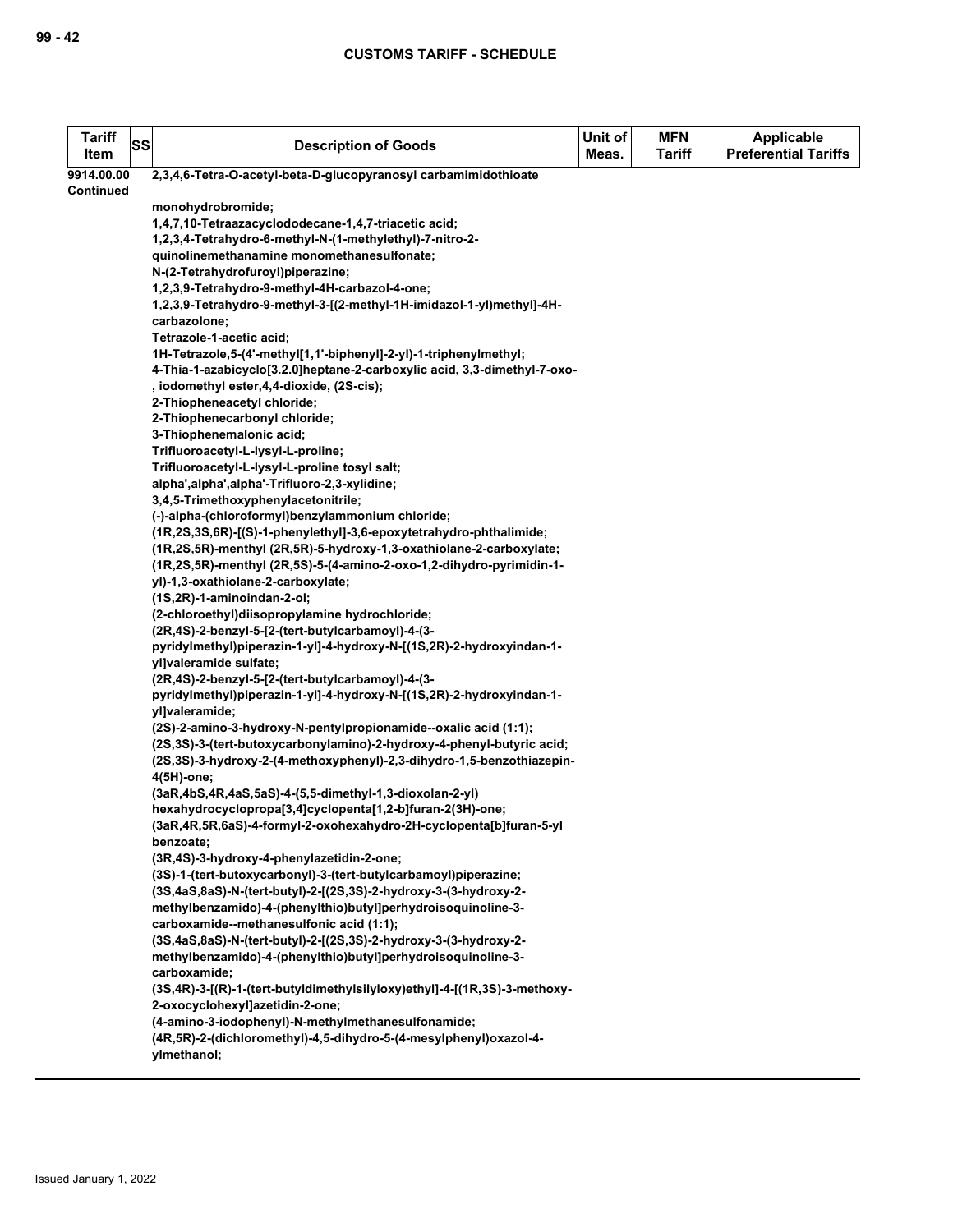| <b>Tariff</b><br>Item | SS | <b>Description of Goods</b>                                                                                                       | Unit of<br>Meas. | <b>MFN</b><br><b>Tariff</b> | <b>Applicable</b><br><b>Preferential Tariffs</b> |
|-----------------------|----|-----------------------------------------------------------------------------------------------------------------------------------|------------------|-----------------------------|--------------------------------------------------|
| 9914.00.00            |    | (4R,6R)-6-2-[2-(4-fluorophenyl)-5-isopropyl-3-phenyl-4-                                                                           |                  |                             |                                                  |
| Continued             |    |                                                                                                                                   |                  |                             |                                                  |
|                       |    | (phenylcarbamoyl)pyrrol-1-yl]ethyl-4-hydroxytetrahydro-2H-pyran-2-                                                                |                  |                             |                                                  |
|                       |    | one;                                                                                                                              |                  |                             |                                                  |
|                       |    | (4S,6S)-5,6-dihydro-6-methyl-4H-thieno[2,3-b]thiopyran-4-ol 7,7-dioxide;<br>(7RS,9aRS)-perhydropyrido[1,2-a]pyrazin-7-ylmethanol; |                  |                             |                                                  |
|                       |    | (9S,13S,14S)-3-methoxymorphinan hydrochloride;                                                                                    |                  |                             |                                                  |
|                       |    | (alpha-D-glucopyranosylthio)gold;                                                                                                 |                  |                             |                                                  |
|                       |    | (E)-(+)-2-(2,4-difluorophenyl)-1-3-[4-(2,2,3,3-tetrafluoro-propoxy)styryl]-                                                       |                  |                             |                                                  |
|                       |    | 1H-1,2,4-triazol-1-yl-3-(1H-1,2,4-triazol-1-yl)propan-2-ol;                                                                       |                  |                             |                                                  |
|                       |    | (E)-oct-4-ene-1,8-dioic acid;                                                                                                     |                  |                             |                                                  |
|                       |    | (R)-2-(2,4-difluorophenyl)-3-(1H-1,2,4-triazol-1-yl)propane-1,2-diol;                                                             |                  |                             |                                                  |
|                       |    | (R)-2-(3-benzoylphenyl)propionic acid;                                                                                            |                  |                             |                                                  |
|                       |    | (R)-6,7-dimethoxy-2-methyl-1-(3,4,5-trimethoxybenzyl)-1,2,3,4-                                                                    |                  |                             |                                                  |
|                       |    | tetrahydroisoquinoline--dibenzoyl-L-tartaric acid (1:1);                                                                          |                  |                             |                                                  |
|                       |    | (RS)-2-(3-benzoylphenyl)propionic acid;                                                                                           |                  |                             |                                                  |
|                       |    | (RS)-2-[(1-benzyl-4-piperidyl)methyl]-5,6-dimethoxyindan-1-one;                                                                   |                  |                             |                                                  |
|                       |    | (RS)-tetrahydropapaverine hydrochloride;                                                                                          |                  |                             |                                                  |
|                       |    | (S)-4-(4-aminobenzyl)oxazolidin-2-one;                                                                                            |                  |                             |                                                  |
|                       |    | (S)-4-[3-(2-dimethylaminoethyl)-1H-indol-5-yl]methyloxazolidin-2-one;                                                             |                  |                             |                                                  |
|                       |    | (S)-4-ethyl-4-hydroxy-7,8-dihydro-1H-pyrano[3,4-f]indolizine-3,6,10(4H)-<br>trione;                                               |                  |                             |                                                  |
|                       |    | (S)-5-amino-2-(dibenzylamino)-1,6-diphenylhex-4-en-3-one;                                                                         |                  |                             |                                                  |
|                       |    | (S)-N,N-dimethyl-[3-(2-thienyl)-3-(1-naphthyloxy)propyl]amine--                                                                   |                  |                             |                                                  |
|                       |    | phosphoric acid (1:1);                                                                                                            |                  |                             |                                                  |
|                       |    | (Z)-(2-cyanovinyl)trimethylammonium p-toluenesulfonate;                                                                           |                  |                             |                                                  |
|                       |    | (Z)-[cyano(2,3-dichlorophenyl)methylene]carbazamidine;                                                                            |                  |                             |                                                  |
|                       |    | (Z)-2-(2-aminothiazol-4-yl)-2-methoxyiminoacetic acid;                                                                            |                  |                             |                                                  |
|                       |    | (Z)-2-[2-(chloroacetamido)thiazol-4-yl]-2-(methoxyimino)acetic acid;                                                              |                  |                             |                                                  |
|                       |    | (Z)-2-methoxyimino-2-[2-(tritylamino)thiazol-4-yl]acetic acid;                                                                    |                  |                             |                                                  |
|                       |    | [7-chloro-5-(2-fluorophenyl)-2,3-dihydro-1H-1,4-benzodiazepin-2-                                                                  |                  |                             |                                                  |
|                       |    | yl]methylamine;                                                                                                                   |                  |                             |                                                  |
|                       |    | [7-chloro-5-(2-fluorophenyl)-2,3-dihydro-1H-1,4-benzodiazepin-2-                                                                  |                  |                             |                                                  |
|                       |    | ylmethyl]ammonium bis(maleate);                                                                                                   |                  |                             |                                                  |
|                       |    | (1R, 3R, 5S)-3, 5-dihydroxy-2-[(E)-(3S)-3-hydroxyoct-1-                                                                           |                  |                             |                                                  |
|                       |    | enyl]cyclopentylacetic acid;                                                                                                      |                  |                             |                                                  |
|                       |    | 5-[(Z)-3,5-di(tert-butyl)-4-hydroxybenzylidene]-4-oxo-4,5-dihydrothiazol-<br>2-ylammonium methanesulfonate;                       |                  |                             |                                                  |
|                       |    | 1,2,3,5-tetraacetyl-beta-D-ribofuranose;                                                                                          |                  |                             |                                                  |
|                       |    | 1,2,4-triazolo[4,3-a]pyridin-3(2H)-one;                                                                                           |                  |                             |                                                  |
|                       |    | 1,3-bis(4-nitrophenyl)urea--4,6-dimethylpyrimidin-2-ol (1:1);                                                                     |                  |                             |                                                  |
|                       |    | 1,3-dichloro-6,7,8,9,10,12-hexahydroazepino[2,1-b]quinazoline                                                                     |                  |                             |                                                  |
|                       |    | hydrochloride;                                                                                                                    |                  |                             |                                                  |
|                       |    | 1,4,7,10-tetraazacyclododecane-1,4,7-triacetic acid sulfate;                                                                      |                  |                             |                                                  |
|                       |    | 1,4,7,10-tetraazoniacyclododecane bis(sulfate);                                                                                   |                  |                             |                                                  |
|                       |    | 1,6-hexanediamine, polymer with 1,10-dibromodecane;                                                                               |                  |                             |                                                  |
|                       |    | 1-(1,2-benzisothiazol-3-yl)piperazine hydrochloride;                                                                              |                  |                             |                                                  |
|                       |    | 1-(1-3-[2-(4-fluorophenyl)-1,3-dioxolan-2-yl]propyl-4-piperidyl)-2,3-                                                             |                  |                             |                                                  |
|                       |    | dihydro-1H-benzimidazole-2-thione;                                                                                                |                  |                             |                                                  |
|                       |    | 1-(2,3-dichlorophenyl)piperazine hydrochloride;                                                                                   |                  |                             |                                                  |
|                       |    | 1-(2-chlorophenyl)piperazine hydrochloride; 1-(2-                                                                                 |                  |                             |                                                  |
|                       |    | methoxyphenyl)piperazine hydrochloride;                                                                                           |                  |                             |                                                  |
|                       |    | 1-(2-methoxyphenyl)piperazine;                                                                                                    |                  |                             |                                                  |
|                       |    | 1-(2-pyridyl)-3-(pyrrolidin-1-yl)-1-(p-tolyl)propan-1-ol;<br>1-(3-chlorophenyl)piperazine hydrochloride;                          |                  |                             |                                                  |
|                       |    |                                                                                                                                   |                  |                             |                                                  |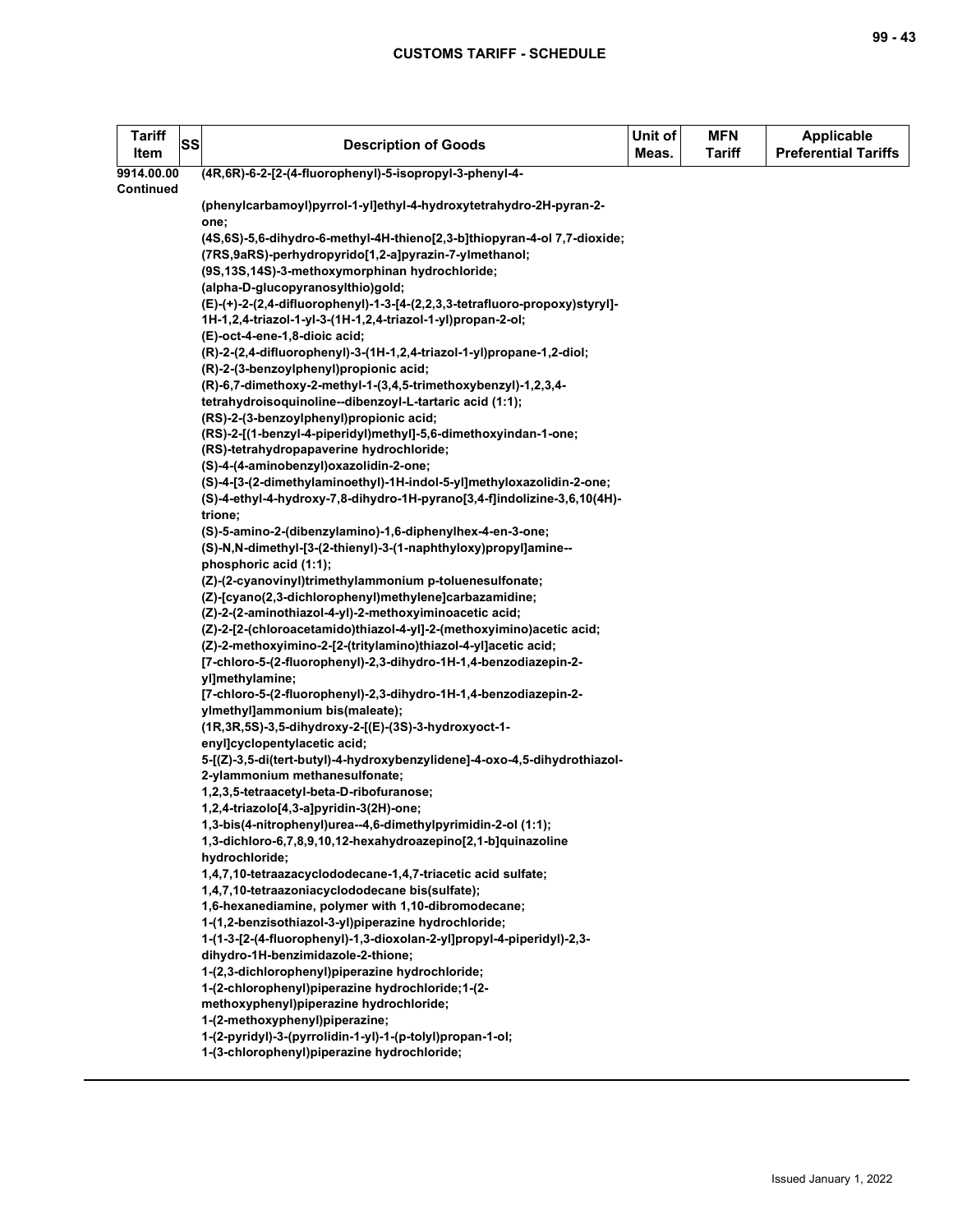| <b>Tariff</b><br>Item | SS | <b>Description of Goods</b>                                                                  | Unit of<br>Meas. | <b>MFN</b><br>Tariff | <b>Applicable</b><br><b>Preferential Tariffs</b> |
|-----------------------|----|----------------------------------------------------------------------------------------------|------------------|----------------------|--------------------------------------------------|
| 9914.00.00            |    | 1-(4-fluorophenyl)piperazine dihydrochloride;                                                |                  |                      |                                                  |
| <b>Continued</b>      |    |                                                                                              |                  |                      |                                                  |
|                       |    | 1-(o-tolyl)piperazine hydrochloride;                                                         |                  |                      |                                                  |
|                       |    | 1-[2-(4-carboxyphenoxy)ethyl]piperidinium chloride;                                          |                  |                      |                                                  |
|                       |    | 1-[2-(4-methoxyphenyl)ethyl]-4-piperidylamine dihydrochloride;                               |                  |                      |                                                  |
|                       |    | 1-[(cyclohexyloxy)carbonyl]oxyethyl 1-(1-hydroxyethyl)-5-methoxy-2-                          |                  |                      |                                                  |
|                       |    | oxo-1,2,5,6,7,8,8a,8b-octahydroazeto[2,1-a]isoindole-4-carboxylate;                          |                  |                      |                                                  |
|                       |    | 1-4-[(2-cyanoethyl)thiomethyl]thiazol-2-ylguanidine;                                         |                  |                      |                                                  |
|                       |    | 1-chloro-2-(chlorodiphenylmethyl)benzene;                                                    |                  |                      |                                                  |
|                       |    | 1-cyclopropyl-6,7-difluoro-8-methoxy-4-oxo-1,4-dihydro-quinoline-3-                          |                  |                      |                                                  |
|                       |    | carboxylic acid;                                                                             |                  |                      |                                                  |
|                       |    | 1-methyl-1,2,5,6-tetrahydropyridine-3-carbaldehyde (E)-O-methyloxime                         |                  |                      |                                                  |
|                       |    | hydrochloride;                                                                               |                  |                      |                                                  |
|                       |    | 1-phenylpiperazinium chloride;                                                               |                  |                      |                                                  |
|                       |    | 1-piperonylpiperazine;                                                                       |                  |                      |                                                  |
|                       |    | 10-deacetylbaccatin III;                                                                     |                  |                      |                                                  |
|                       |    | 11-alpha-hydroxypregn-4-ene-3,20-dione;                                                      |                  |                      |                                                  |
|                       |    | 1H-1,2,4-triazole-3-carboxamide;                                                             |                  |                      |                                                  |
|                       |    | 1H-1,2,4-triazole-3-carboxylic acid;                                                         |                  |                      |                                                  |
|                       |    | 2',3'-dideoxyadenosine;                                                                      |                  |                      |                                                  |
|                       |    | 2',5-dichloro-2-(3-methyl-4H-1,2,4-triazol-4-yl)benzophenone;                                |                  |                      |                                                  |
|                       |    | 2',5-dichloro-2-[3-(hydroxymethyl)-5-methyl-4H-1,2,4-triazol-4-                              |                  |                      |                                                  |
|                       |    | vilbenzophenone;                                                                             |                  |                      |                                                  |
|                       |    | 2,2-diphenyl-4-piperidinovaleronitrile;                                                      |                  |                      |                                                  |
|                       |    | 2,3,5-trimethylhydroquinone;                                                                 |                  |                      |                                                  |
|                       |    | 2-(2-amino-5-nitro-6-oxo-1,6-dihydropyrimidin-4-yl)-3-(3-                                    |                  |                      |                                                  |
|                       |    | thienyl)propiononitrile;                                                                     |                  |                      |                                                  |
|                       |    | 2-(7-ethyl-1H-indol-3-yl)ethanol;                                                            |                  |                      |                                                  |
|                       |    | 2-(dichloromethyl)-4,5-dihydro-5-(4-mesylphenyl)oxazol-4-yl-methanol;                        |                  |                      |                                                  |
|                       |    | 2-(N-methylbenzylamino)ethyl 3-aminobut-2-enoate;                                            |                  |                      |                                                  |
|                       |    | 2-[(1-benzyl-4-piperidyl)methylene]-5,6-dimethoxyindan-1-one;                                |                  |                      |                                                  |
|                       |    | 2-[(1S,2R)-6-fluoro-2-hydroxy-1-isopropyl-1,2,3,4-tetrahydro-2-                              |                  |                      |                                                  |
|                       |    | naphthyl]ethyl p-toluenesulfonate;                                                           |                  |                      |                                                  |
|                       |    | 2-[(2-acetamido-6-oxo-6,9-dihydro-1H-purin-9-yl)methoxy]ethyl acetate;                       |                  |                      |                                                  |
|                       |    | 2-[(2-amino-6-oxo-1,6-dihydro-9H-purin-9-yl)methoxy]ethyl N-                                 |                  |                      |                                                  |
|                       |    | (benzyloxycarbonyl)-L-valinate;                                                              |                  |                      |                                                  |
|                       |    | 2-[4-(2-amino-4-oxo-4,5-dihydrothiazol-5-ylmethyl)phenoxy-methyl]-                           |                  |                      |                                                  |
|                       |    | 2,5,7,8-tetramethylchroman-6-yl acetate;                                                     |                  |                      |                                                  |
|                       |    | 2-[alpha-(4-fluorobenzoyl)benzyl]-4-methyl-3-oxovaleranilide;                                |                  |                      |                                                  |
|                       |    | 2-2-[4-(dibenzo[b,f][1,4]thiazepin-11-yl)piperazin-1-yl]ethoxyethanol;                       |                  |                      |                                                  |
|                       |    | 2-acetamido-2-deoxy-beta-D-glucopyranose;                                                    |                  |                      |                                                  |
|                       |    | 2-amino-5-chloro-2'-fluorobenzophenone;                                                      |                  |                      |                                                  |
|                       |    | 2-amino-6-chloropurine;                                                                      |                  |                      |                                                  |
|                       |    | 2-amino-7-thenyl-1,7-dihydro-4H-pyrrolo[2,3-d]pyrimidin-4-one                                |                  |                      |                                                  |
|                       |    | hydrochloride;                                                                               |                  |                      |                                                  |
|                       |    | 2-chloro-3-pyridylamine;                                                                     |                  |                      |                                                  |
|                       |    | 2-chloro-N-[2-(2-chlorobenzoyl)-4-nitrophenyl]acetamide;                                     |                  |                      |                                                  |
|                       |    | 2-cyano-3-morpholinoacrylamide;                                                              |                  |                      |                                                  |
|                       |    | 2-ethoxy-5-fluoropyrimidin-4(1H)-one;                                                        |                  |                      |                                                  |
|                       |    | 2-guanidinothiazol-4-ylmethyl carbamimidothioate dihydrochloride;                            |                  |                      |                                                  |
|                       |    | 2-iodo-4-(1H-1,2,4-triazol-1-ylmethyl)aniline; 20-oxopregna-5,16-dien-3-<br>beta-yl acetate; |                  |                      |                                                  |
|                       |    |                                                                                              |                  |                      |                                                  |
|                       |    | 20-oxopregna-5,16-dien-3-beta-yl acetate;                                                    |                  |                      |                                                  |
|                       |    | 21-chloro-9-beta,11-beta-epoxy-17-hydroxy-16-alpha-methyl-pregna-1,4-                        |                  |                      |                                                  |
|                       |    | diene-3,20-dione;                                                                            |                  |                      |                                                  |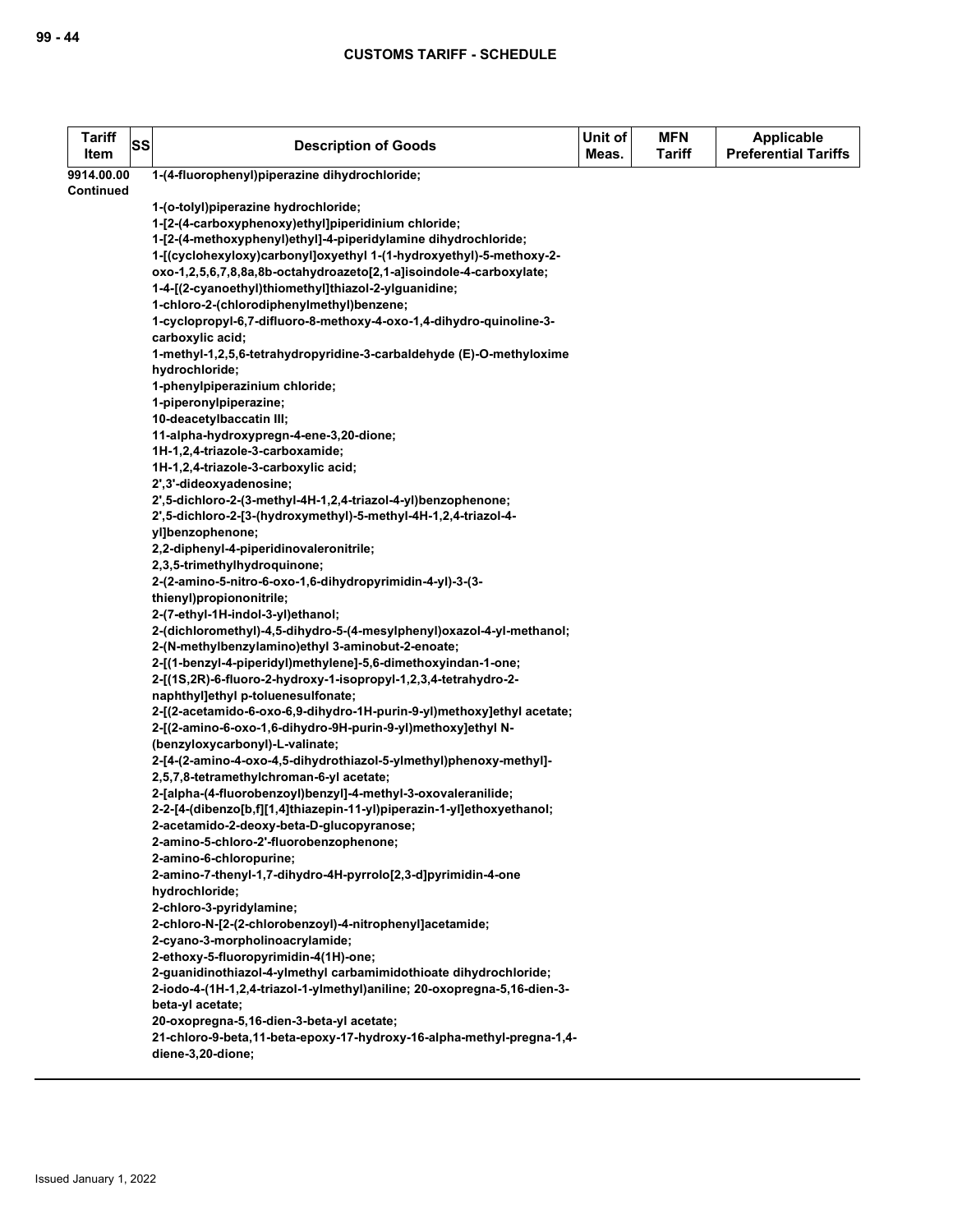| <b>Tariff</b><br>Item | SS | <b>Description of Goods</b>                                                                                             | Unit of<br>Meas. | <b>MFN</b><br><b>Tariff</b> | <b>Applicable</b><br><b>Preferential Tariffs</b> |
|-----------------------|----|-------------------------------------------------------------------------------------------------------------------------|------------------|-----------------------------|--------------------------------------------------|
| 9914.00.00            |    | 3'-acetyl-4'-hydroxybutyranilide;                                                                                       |                  |                             |                                                  |
| Continued             |    |                                                                                                                         |                  |                             |                                                  |
|                       |    | 3'-azido-3'-deoxy-5'-O-tritylthymidine;                                                                                 |                  |                             |                                                  |
|                       |    | 3'-O-mesyl-5'-O-tritylthymidine;                                                                                        |                  |                             |                                                  |
|                       |    | 3,4-(methylenedioxy)phenol;                                                                                             |                  |                             |                                                  |
|                       |    | 3-(4-chloro-1,2,5-thiadiazol-3-yl)pyridine;                                                                             |                  |                             |                                                  |
|                       |    | 3-(4-hexyloxy-1,2,5-thiadiazol-3-yl)-1-methylpyridinium iodide;                                                         |                  |                             |                                                  |
|                       |    | 3-(4-nitrophenyl)-L-alanine;                                                                                            |                  |                             |                                                  |
|                       |    | 3-[(3aS,4S,7aS)-7a-methyl-1,5-dioxooctahydro-1H-inden-4-yl]propionic<br>acid;                                           |                  |                             |                                                  |
|                       |    | 3-[(E)-2-(7-chloro-2-quinolyl)vinyl]benzaldehyde;                                                                       |                  |                             |                                                  |
|                       |    | 3-[(S)-3-(L-alanylamino)pyrrolidin-1-yl]-1-cyclopropyl-6-fluoro-4-oxo-1,4-                                              |                  |                             |                                                  |
|                       |    | dihydro-1,8-naphthyridine-3-carboxylic acid hydrochloride;                                                              |                  |                             |                                                  |
|                       |    | 3-[2-(3-chlorophenyl)ethyl]-2-pyridyl 1-methyl-4-piperidyl ketone                                                       |                  |                             |                                                  |
|                       |    | hydrochloride;                                                                                                          |                  |                             |                                                  |
|                       |    | 3-[2-(3-chlorophenyl)ethyl]pyridine-2-carbonitrile;                                                                     |                  |                             |                                                  |
|                       |    | 3-aminopyrazole-4-carboxamide hemisulfate;                                                                              |                  |                             |                                                  |
|                       |    | 3-beta-hydroxy-5-alpha-spirostan-12-one;                                                                                |                  |                             |                                                  |
|                       |    | 3-chloroformyl-o-tolyl acetate;                                                                                         |                  |                             |                                                  |
|                       |    | 3-isopropoxy-5-methoxy-N-(1H-tetrazol-5-yl)benzo[b]thiophene-2-                                                         |                  |                             |                                                  |
|                       |    | carboxamide, sodium salt;                                                                                               |                  |                             |                                                  |
|                       |    | 3-isopropoxy-5-methoxy-N-(1H-tetrazol-5-yl)benzo[b]thiophene-2-                                                         |                  |                             |                                                  |
|                       |    | carboxamide--1H-imidazole (1:1);                                                                                        |                  |                             |                                                  |
|                       |    | 3-isopropoxy-5-methoxy-N-(1H-tetrazol-5-yl)benzo[b]thiophene-2-                                                         |                  |                             |                                                  |
|                       |    | carboxamide;                                                                                                            |                  |                             |                                                  |
|                       |    | 3-methyl-7-(phenylacetamido)-3-cephem-4-carboxylic acid;                                                                |                  |                             |                                                  |
|                       |    | 3-oxopregn-4-ene-21,17-alpha-carbolactone;                                                                              |                  |                             |                                                  |
|                       |    | 4'-[2-(dimethylamino)ethoxy]-2-phenylbutyrophenone;                                                                     |                  |                             |                                                  |
|                       |    | 4'-demethylepipodophyllotoxin;                                                                                          |                  |                             |                                                  |
|                       |    | 4-(2,2,3,3-tetrafluoropropoxy)cinnamonitrile;                                                                           |                  |                             |                                                  |
|                       |    | 4-(piperazin-1-yl)-2,6-bis(pyrrolidin-1-yl)pyrimidine;                                                                  |                  |                             |                                                  |
|                       |    | 4-[2-(cyclopropylmethoxy)ethyl]phenol;                                                                                  |                  |                             |                                                  |
|                       |    | 4-carboxy-4-phenylpiperidinium p-toluenesulfonate;                                                                      |                  |                             |                                                  |
|                       |    | 4-ethyl-2,3-dioxopiperazine-1-carbonyl chloride;                                                                        |                  |                             |                                                  |
|                       |    | 4-nitrophenyl thiazol-5-ylmethyl carbonate hydrochloride;                                                               |                  |                             |                                                  |
|                       |    | 5'-O-tritylthymidine;                                                                                                   |                  |                             |                                                  |
|                       |    | 5,6-dimethoxyindan-1-one;                                                                                               |                  |                             |                                                  |
|                       |    | 5-(1-methyl-4-piperidyl)-5H-dibenzo[a,d]cyclohepten-5-ol hydrochloride;                                                 |                  |                             |                                                  |
|                       |    | 5-[(2-aminoethyl)amino]-2-(2-diethylaminoethyl)-2H-[1]benzo-                                                            |                  |                             |                                                  |
|                       |    | thiopyrano[4,3,2-cd]indazol-8-ol;                                                                                       |                  |                             |                                                  |
|                       |    | 5-[(benzofuran-2-ylcarbonyl)amino]indole-2-carboxylic acid;                                                             |                  |                             |                                                  |
|                       |    | 5-[(R)-(2-aminopropyl)]-2-methoxybenzenesulfonamide;                                                                    |                  |                             |                                                  |
|                       |    | 5-amino-2,4,6-triiodoisophthaloyl dichloride;                                                                           |                  |                             |                                                  |
|                       |    | 5-chloro-1-methyl-4-nitroimidazole;                                                                                     |                  |                             |                                                  |
|                       |    | 5-chloro-2-(3-methyl-4H-1,2,4-triazol-4-yl)benzophenone;                                                                |                  |                             |                                                  |
|                       |    | 5-chloro-2-[3-(hydroxymethyl)-5-methyl-4H-1,2,4-triazol-4-                                                              |                  |                             |                                                  |
|                       |    | yl]benzophenone;                                                                                                        |                  |                             |                                                  |
|                       |    | 5-ethyl-4-(2-phenoxyethyl)-4H-1,2,4-triazol-3(2H)-one;                                                                  |                  |                             |                                                  |
|                       |    | 5-methanesulfonamidoindole-2-carboxylic acid;                                                                           |                  |                             |                                                  |
|                       |    | 5-methyl-2-(2-nitroanilino)thiophene-3-carbonitrile;                                                                    |                  |                             |                                                  |
|                       |    | 6-[3-fluoro-5-(4-methoxytetrahydropyran-4-yl)phenoxymethyl]-1-methyl-<br>2-quinolone; 6-bromo-2-pyridyl p-tolyl ketone; |                  |                             |                                                  |
|                       |    | 6-methoxy-2-(4-methoxyphenyl)benzo[b]thiophene;                                                                         |                  |                             |                                                  |
|                       |    | 7-[3-(tert-butoxycarbonylamino)pyrrolidin-1-yl]-8-chloro-1-cyclopropyl-                                                 |                  |                             |                                                  |
|                       |    | 6-fluoro-4-oxo-1,4-dihydroquinoline-3-carboxylic acid;                                                                  |                  |                             |                                                  |
|                       |    |                                                                                                                         |                  |                             |                                                  |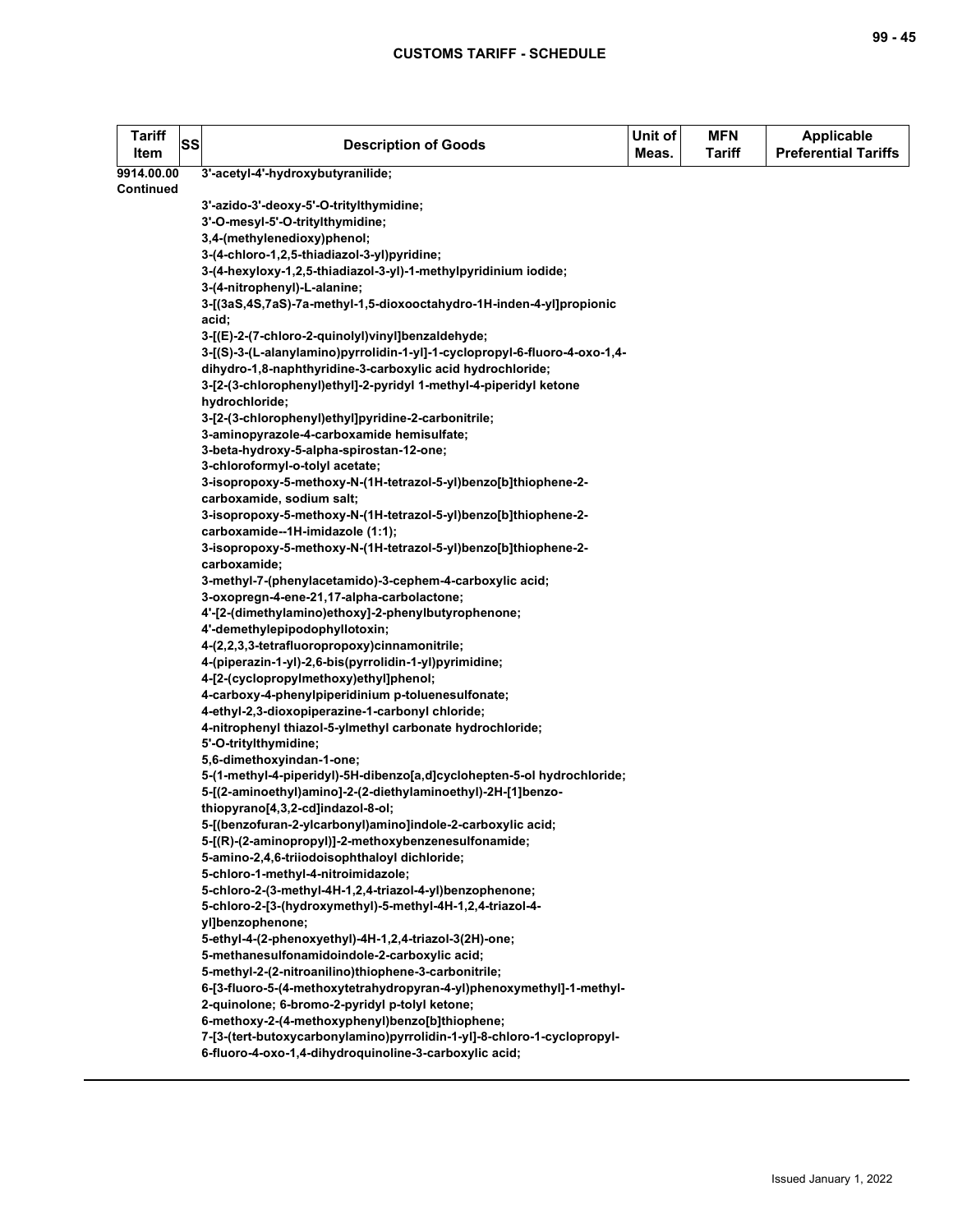| <b>Tariff</b><br>Item | SS | <b>Description of Goods</b>                                                                                      | Unit of<br>Meas. | <b>MFN</b><br><b>Tariff</b> | <b>Applicable</b><br><b>Preferential Tariffs</b> |
|-----------------------|----|------------------------------------------------------------------------------------------------------------------|------------------|-----------------------------|--------------------------------------------------|
| 9914.00.00            |    | 7-(S)-3-[(S)-2-(tert-butoxycarbonylamino)-1-oxopropylamino]pyrrolidin-                                           |                  |                             |                                                  |
| <b>Continued</b>      |    |                                                                                                                  |                  |                             |                                                  |
|                       |    | 1-yl-1-cyclopropyl-6-fluoro-4-oxo-1,4-dihydro-1,8-naphthyridine-3-                                               |                  |                             |                                                  |
|                       |    | carboxylic acid;                                                                                                 |                  |                             |                                                  |
|                       |    | 7-amino-3-[1-(sulfomethyl)-1H-tetrazol-5-ylthiomethyl]-3-cephem-4-                                               |                  |                             |                                                  |
|                       |    | carboxylic acid, sodium salt;                                                                                    |                  |                             |                                                  |
|                       |    | 7-chloro-1-cyclopropyl-6-fluoro-4-oxo-1,4-dihydro-1,8-naphthyridine-3-                                           |                  |                             |                                                  |
|                       |    | carboxylic acid;<br>7-chloro-1-cyclopropyl-6-fluoro-4-oxo-1,4-dihydroquinoline-3-                                |                  |                             |                                                  |
|                       |    | carboxylic acid;                                                                                                 |                  |                             |                                                  |
|                       |    | 7-chloro-5-(2-fluorophenyl)-2-(nitromethylene)-2,3-dihydro-1H-1,4-                                               |                  |                             |                                                  |
|                       |    | benzodiazepine;                                                                                                  |                  |                             |                                                  |
|                       |    | 7-chloro-5-(2-fluorophenyl)-3-methyl-2-(nitromethylene)-2,3-dihydro-1H-                                          |                  |                             |                                                  |
|                       |    | 1,4-benzodiazepine 4-oxide;                                                                                      |                  |                             |                                                  |
|                       |    | 8-chloro-6,11-dihydro-11-(1-methyl-4-piperidylidene)-5H-                                                         |                  |                             |                                                  |
|                       |    | benzo[5,6]cyclohepta[1,2-b]pyridine;                                                                             |                  |                             |                                                  |
|                       |    | 8-chloro-6-(2-fluorophenyl)-1-methyl-3a,4-dihydro-3H-imidazo[1,5-                                                |                  |                             |                                                  |
|                       |    | a][1,4]benzodiazepine;                                                                                           |                  |                             |                                                  |
|                       |    | 9-beta, 11-beta-epoxy-17, 21-dihydroxy-16-alpha-methylpregna-1, 4-diene-                                         |                  |                             |                                                  |
|                       |    | 3,20-dione;                                                                                                      |                  |                             |                                                  |
|                       |    | adenosine;                                                                                                       |                  |                             |                                                  |
|                       |    | alpha,4-dibromo-2-fluorotoluene;                                                                                 |                  |                             |                                                  |
|                       |    | alpha-acetyl-gamma-butyrolactone;                                                                                |                  |                             |                                                  |
|                       |    | ammonium (Z)-2-methoxyimino-2-(2-furyl)acetate;                                                                  |                  |                             |                                                  |
|                       |    | benzhydryl 3-hydroxy-7-(phenylacetamido)cepham-4-carboxylate;                                                    |                  |                             |                                                  |
|                       |    | benzyl (1R,2S)-3-chloro-2-hydroxy-1-(phenylthiomethyl)propyl-                                                    |                  |                             |                                                  |
|                       |    | carbamate;                                                                                                       |                  |                             |                                                  |
|                       |    | benzyl (1S,2S)-3-[(3S,4aS,8aS)-3-tert-butylcarbamoylperhydro-2-                                                  |                  |                             |                                                  |
|                       |    | isoquinolyl]-2-hydroxy-1-(phenylthiomethyl)propylcarbamate;<br>benzyl L-alaninate--p-toluenesulfonic acid (1:1); |                  |                             |                                                  |
|                       |    | benzyl(2-pyridyl)amine;                                                                                          |                  |                             |                                                  |
|                       |    | cytosine;                                                                                                        |                  |                             |                                                  |
|                       |    | danaparoid sodium;                                                                                               |                  |                             |                                                  |
|                       |    | dibenzoyl-L-tartaric acid;                                                                                       |                  |                             |                                                  |
|                       |    | dimethyl2-[5-(1H-1,2,4-triazol-1-ylmethyl)indol-3-yl]ethylamine;                                                 |                  |                             |                                                  |
|                       |    | ethyl (1-cyanocyclohexyl)acetate;                                                                                |                  |                             |                                                  |
|                       |    | ethyl (7-chloro-2,4-dioxo-1,2,3,4-tetrahydroquinazolin-1-yl)acetate;                                             |                  |                             |                                                  |
|                       |    | ethyl (S)-3-(4-aminophenyl)-2-phthalimidopropionate hydrochloride;                                               |                  |                             |                                                  |
|                       |    | ethyl (S)-3-4-[bis(2-chloroethyl)amino]phenyl-2-phthalimido-propionate                                           |                  |                             |                                                  |
|                       |    | hydrochloride;                                                                                                   |                  |                             |                                                  |
|                       |    | ethyl (Z)-2-(2-aminothiazol-4-yl)-2-(methoxyimino)acetate;                                                       |                  |                             |                                                  |
|                       |    | ethyl [3-(cyanomethyl)-4-oxo-3,4-dihydrophthalazin-1-yl]acetate;                                                 |                  |                             |                                                  |
|                       |    | ethyl 1-cyclopropyl-6,7-difluoro-4-oxo-1,4-dihydroquinoline-3-<br>carboxylate;                                   |                  |                             |                                                  |
|                       |    | ethyl 1H-tetrazole-5-carboxylate, sodium salt;                                                                   |                  |                             |                                                  |
|                       |    | ethyl 2-(hydroxyimino)-2-[2-(tritylamino)thiazol-4-yl]acetate                                                    |                  |                             |                                                  |
|                       |    | hydrochloride;                                                                                                   |                  |                             |                                                  |
|                       |    | ethyl 7-chloro-2-oxoheptanoate, in the form of a solution in toluene;                                            |                  |                             |                                                  |
|                       |    | ethyl 7-chloro-2-oxoheptanoate;                                                                                  |                  |                             |                                                  |
|                       |    | ethyl DL-mandelate;                                                                                              |                  |                             |                                                  |
|                       |    | ethyl N-2-[(acetylthio)methyl]-3-(o-tolyl)-1-oxopropyl-L-                                                        |                  |                             |                                                  |
|                       |    | methionate;indan-5-yl hydrogen phenylmalonate;                                                                   |                  |                             |                                                  |
|                       |    | Intermediate concentrate obtained from a genetically-modified                                                    |                  |                             |                                                  |
|                       |    | Escherichia coli fermentation medium, containing human granulocyte-                                              |                  |                             |                                                  |
|                       |    | macrophage colony-stimulating factor, used for the manufacture of                                                |                  |                             |                                                  |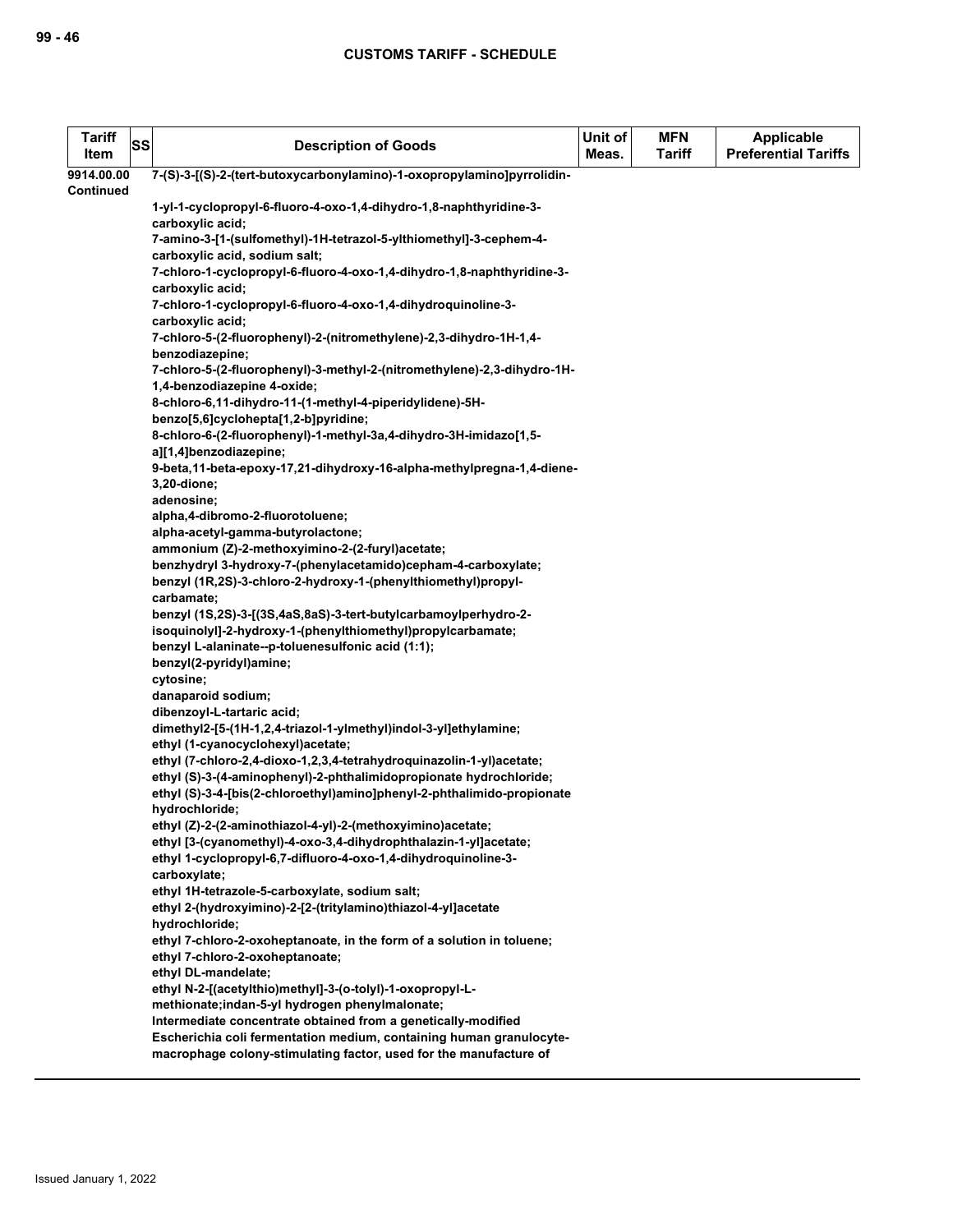| <b>Tariff</b><br>Item | <b>SS</b> | <b>Description of Goods</b>                                                                              | Unit of<br>Meas. | <b>MFN</b><br><b>Tariff</b> | <b>Applicable</b><br><b>Preferential Tariffs</b> |
|-----------------------|-----------|----------------------------------------------------------------------------------------------------------|------------------|-----------------------------|--------------------------------------------------|
| 9914.00.00            |           | medicaments of heading No. 30.02;                                                                        |                  |                             |                                                  |
| Continued             |           |                                                                                                          |                  |                             |                                                  |
|                       |           | Intermediate concentrate obtained from a genetically-modified                                            |                  |                             |                                                  |
|                       |           | Escherichia coli fermentation medium, containing human interferon                                        |                  |                             |                                                  |
|                       |           | alpha-2b, used for the manufacture of medicaments of heading                                             |                  |                             |                                                  |
|                       |           | No. 30.02;                                                                                               |                  |                             |                                                  |
|                       |           | Intermediate concentrates obtained from a Micromonospora inyoensis                                       |                  |                             |                                                  |
|                       |           | fermentation medium used for the manufacture of the antibiotics                                          |                  |                             |                                                  |
|                       |           | sisomicin (INN) and netilmicin (INN);                                                                    |                  |                             |                                                  |
|                       |           | Intermediate concentrates obtained from a Micromonospora purpurea                                        |                  |                             |                                                  |
|                       |           | fermentation medium used for the manufacture of the antibiotics                                          |                  |                             |                                                  |
|                       |           | gentamicin sulfate (INNM) and isepamicin (INN);                                                          |                  |                             |                                                  |
|                       |           | isopropyl 2,3-dihydro-1H-pyrrolizine-1-carboxylate;                                                      |                  |                             |                                                  |
|                       |           | isopropyl[2-(piperazin-1-yl)-3-pyridyl]amine;                                                            |                  |                             |                                                  |
|                       |           | L-lysyl-L-leucyl-L-leucyl-L-leucyl-L-leucyl-L-lysyl-L-leucyl-L-leucyl-L-                                 |                  |                             |                                                  |
|                       |           | leucyl-L-leucyl-L-lysyl-L-leucyl-L-leucyl-L-leucyl-L-leucyl-L-lysyl-L-                                   |                  |                             |                                                  |
|                       |           | leucyl-L-leucyl-L-leucyl-L-leucyl-L-lysine;                                                              |                  |                             |                                                  |
|                       |           | magnesium bis[(2,3-dihydro-1,5-dimethyl-3-oxo-2-phenyl-1H-pyrazol-4-<br>yl)methylamino]methanesulfonate; |                  |                             |                                                  |
|                       |           | meso-N-benzyl-3-nitrocyclopropane-1,2-dicarboximide;                                                     |                  |                             |                                                  |
|                       |           | methyl (2R,3S)-2,3-epoxy-3-(4-methoxyphenyl)propionate;                                                  |                  |                             |                                                  |
|                       |           | methyl (2R,3S)-3-benzamido-2-hydroxy-3-phenylpropionate;                                                 |                  |                             |                                                  |
|                       |           | methyl (4-nitrophenyl)-L-alaninate;                                                                      |                  |                             |                                                  |
|                       |           | methyl 1H-1,2,4-triazole-3-carboxylate;                                                                  |                  |                             |                                                  |
|                       |           | methyl 2-(3-nitrobenzylidene)-3-oxobutyrate;                                                             |                  |                             |                                                  |
|                       |           | methyl 7-[(3RS)-3-hydroxy-5-oxocyclopent-1-enyl]heptanoate;                                              |                  |                             |                                                  |
|                       |           | N,N'-dibenzylethylenediammonium di(acetate);                                                             |                  |                             |                                                  |
|                       |           | N-(5,6-dihydro-6-methyl-2-sulfamoyl-4H-thieno[2,3-b]thiopyran-4-                                         |                  |                             |                                                  |
|                       |           | yl)acetamide 7,7-dioxide;                                                                                |                  |                             |                                                  |
|                       |           | N-(9-acetyl-6-oxo-6,9-dihydro-1H-purin-2-yl)acetamide;                                                   |                  |                             |                                                  |
|                       |           | N-(benzyloxycarbonyl)-L-valine;                                                                          |                  |                             |                                                  |
|                       |           | N-(benzyloxycarbonyl)-S-phenyl-L-cysteine;                                                               |                  |                             |                                                  |
|                       |           | N-(tert-butyl)-3-methylpyridine-2-carboxamide;                                                           |                  |                             |                                                  |
|                       |           | N-[(R)-2-((R)-2-[(2-adamantyloxycarbonyl)amino]-3-(1H-indol-3-yl)-2-                                     |                  |                             |                                                  |
|                       |           | methyl-1-oxopropylamino)-1-phenylethyl]succinamic acid--1-deoxy-1-                                       |                  |                             |                                                  |
|                       |           | methylamino-D-glucitol (1:1);                                                                            |                  |                             |                                                  |
|                       |           | N-[2-isopropylthiazol-4-ylmethyl(methyl)carbamoyl]-L-valine;                                             |                  |                             |                                                  |
|                       |           | N-5-[(1,4-dihydro-2-methyl-4-oxoquinazolin-6-ylmethyl)methylamino]-2-                                    |                  |                             |                                                  |
|                       |           | thenoyl-L-glutamic acid;                                                                                 |                  |                             |                                                  |
|                       |           | omega-conotoxin M VIIA;                                                                                  |                  |                             |                                                  |
|                       |           | p-nitrobenzyl (2R,5R,6S)-6-[(R)-1-hydroxyethyl]-3,7-dioxo-1-                                             |                  |                             |                                                  |
|                       |           | azabicyclo[3.2.0]heptane-2-carboxylate;                                                                  |                  |                             |                                                  |
|                       |           | pentamethylene bis3-[1-(3,4-dimethoxybenzyl)-6,7-dimethoxy-1,2,3,4-                                      |                  |                             |                                                  |
|                       |           | tetrahydro-2-isoquinolyl]propionate--oxalic acid (1:2);                                                  |                  |                             |                                                  |
|                       |           | pentyl chloroformate;                                                                                    |                  |                             |                                                  |
|                       |           | potassium 1-(1-hydroxyethyl)-5-methoxy-2-oxo-1,2,5,6,7,8,8a,8b-                                          |                  |                             |                                                  |
|                       |           | octahydroazeto[2,1-a]isoindole-4-carboxylate;<br>purin-6(1H)-one;                                        |                  |                             |                                                  |
|                       |           | quinuclidin-3-ol;                                                                                        |                  |                             |                                                  |
|                       |           | S-(benzothiazol-2-yl) (Z)-2-(2-aminothiazol-4-yl)-2-methoxy-                                             |                  |                             |                                                  |
|                       |           | iminothioacetate;sodium 4-[2-(5-methylpyrazine-2-                                                        |                  |                             |                                                  |
|                       |           | carboxamido)ethyl]benzene-                                                                               |                  |                             |                                                  |
|                       |           | sulfonamide;                                                                                             |                  |                             |                                                  |
|                       |           | tert-butyl [(1S,2S)-1-benzyl-2,3-dihydroxypropyl]carbamate;                                              |                  |                             |                                                  |
|                       |           | tert-butyl [(1S,3S,4S)-4-amino-1-benzyl-3-hydroxy-5-phenyl-                                              |                  |                             |                                                  |
|                       |           |                                                                                                          |                  |                             |                                                  |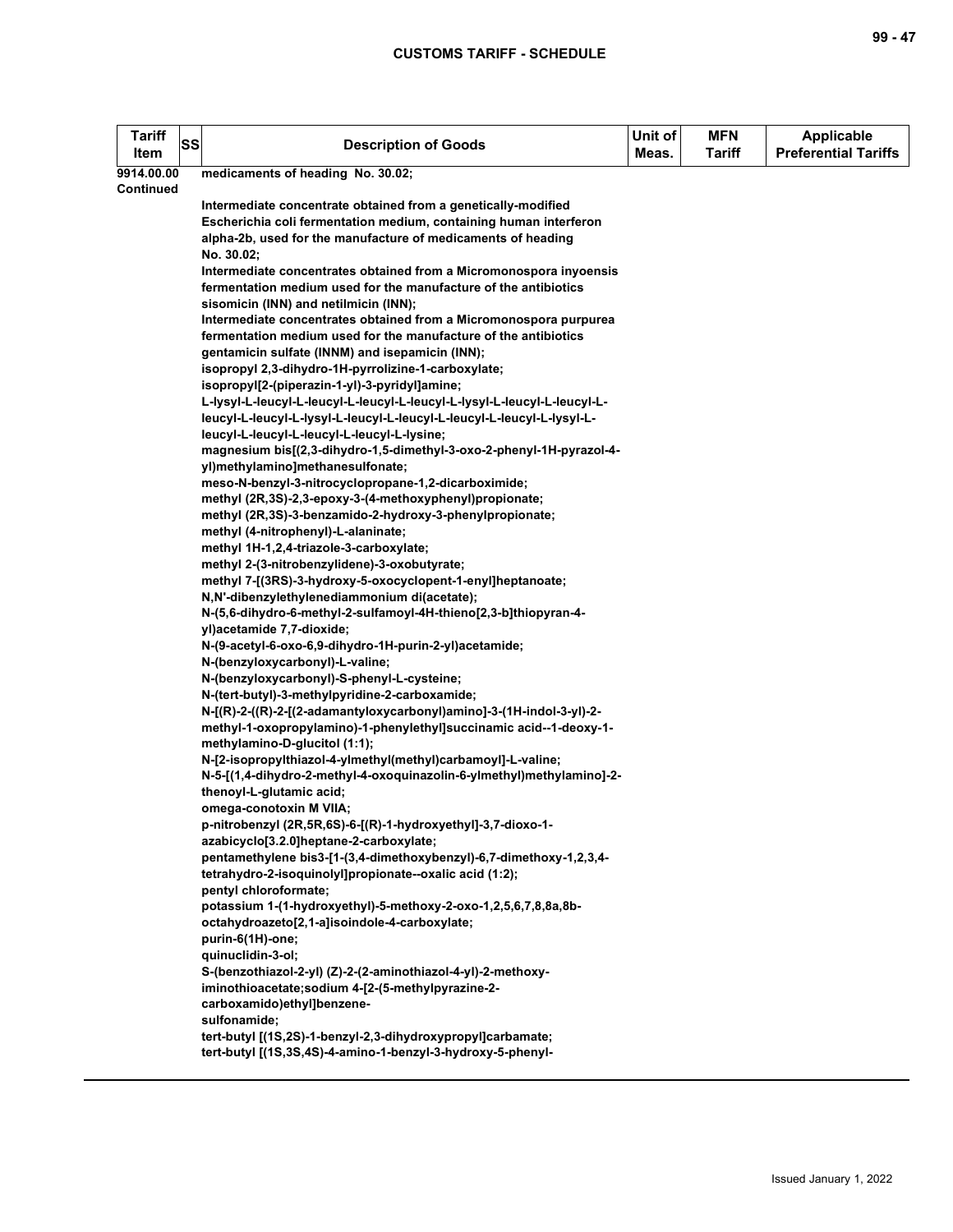| <b>Tariff</b><br>Item          | <b>SS</b> | <b>Description of Goods</b>                                                                                                          | Unit of<br>Meas. | <b>MFN</b><br>Tariff | <b>Applicable</b><br><b>Preferential Tariffs</b> |
|--------------------------------|-----------|--------------------------------------------------------------------------------------------------------------------------------------|------------------|----------------------|--------------------------------------------------|
| 9914.00.00<br><b>Continued</b> |           | pentyl]carbamate;                                                                                                                    |                  |                      |                                                  |
|                                |           | tert-butyl [(4R,6R)-6-(cyanomethyl)-2,2-dimethyl-1,3-dioxolan-4-<br>yl]acetate;                                                      |                  |                      |                                                  |
|                                |           | tert-butyl [(RS)-pyrrolidin-3-yl]carbamate;                                                                                          |                  |                      |                                                  |
|                                |           | tert-butyl (S)-1-methyl-2-oxo-2-[(S)-pyrrolidin-3-                                                                                   |                  |                      |                                                  |
|                                |           | ylamino]ethylcarbamate;                                                                                                              |                  |                      |                                                  |
|                                |           | tert-butyl (S)-alpha-[(S)-oxiranyl]phenethylcarbamate;                                                                               |                  |                      |                                                  |
|                                |           | tert-butyl meso-3-azabicyclo[3.1.0]hex-6-ylcarbamate;                                                                                |                  |                      |                                                  |
|                                |           | tetrahydro-2-methyl-3-thioxo-1,2,4-triazine-5,6-dione;                                                                               |                  |                      |                                                  |
|                                |           | thiazol-5-ylmethanol;                                                                                                                |                  |                      |                                                  |
|                                |           | thiazol-5-ylmethyl (1S,2S,4S)-1-benzyl-2-hydroxy-4-(2S)-2-[3-(2-                                                                     |                  |                      |                                                  |
|                                |           | isopropylthiazol-4-ylmethyl)-3-methylureido]-3-methyl-butyramido-5-<br>phenylpentylcarbamate;                                        |                  |                      |                                                  |
|                                |           | trans-4-(p-chlorophenyl)cyclohexanecarboxylic acid;                                                                                  |                  |                      |                                                  |
|                                |           | trans-4-hydroxy-1-(4-nitrobenzyloxycarbonyl)-L-proline;                                                                              |                  |                      |                                                  |
|                                |           | trans-6-amino-2,2-dimethyl-1,3-dioxepan-5-ol;                                                                                        |                  |                      |                                                  |
|                                |           | 1-[4-(2-Dimethylaminoethoxy)[14C]phenyl)]-1,2-diphenylbutan-1-ol;                                                                    |                  |                      |                                                  |
|                                |           | Bromomethylcyclopropane;                                                                                                             |                  |                      |                                                  |
|                                |           | 1-Nitro-4-(1,2,2,2-tetrachloroethyl)benzene;                                                                                         |                  |                      |                                                  |
|                                |           | (6E, 10E, 14E)-3, 7, 11, 15-Tetramethylhexadeca-1, 6, 10, 14-tetraen-3-ol;                                                           |                  |                      |                                                  |
|                                |           | 3,7,11-Trimethyldodeca-1,6,10-trien-3-ol;                                                                                            |                  |                      |                                                  |
|                                |           | (S)-But-3-yn-2-ol;                                                                                                                   |                  |                      |                                                  |
|                                |           | (2R,3R)-1,4-Bis(mesyloxy)butane-2,3-diol;                                                                                            |                  |                      |                                                  |
|                                |           | 4,4,5,5,5-Pentafluoropentan-1-ol;                                                                                                    |                  |                      |                                                  |
|                                |           | 2,2,2-Trifluoroethanol;                                                                                                              |                  |                      |                                                  |
|                                |           | (R)-3-Chloropropane-1,2-diol;<br>5,8-Dihydro-1-naphthol;                                                                             |                  |                      |                                                  |
|                                |           | 2-Chloroethyl 4-nitrophenyl ether;                                                                                                   |                  |                      |                                                  |
|                                |           | (R)-1-Chloro-2,3-epoxypropane;                                                                                                       |                  |                      |                                                  |
|                                |           | (S)-[(Trityloxy)methyl]oxirane;                                                                                                      |                  |                      |                                                  |
|                                |           | 3,5-Di-tert-butyl-4-hydroxybenzaldehyde;                                                                                             |                  |                      |                                                  |
|                                |           | 2,3,4-Trihydroxybenzaldehyde;                                                                                                        |                  |                      |                                                  |
|                                |           | 5-Hydroxy-1,2,3,4-tetrahydro-1-naphthone;                                                                                            |                  |                      |                                                  |
|                                |           | 4-(4-Methoxyphenyl)butan-2-one;                                                                                                      |                  |                      |                                                  |
|                                |           | 6-Methoxy-1,2,3,4-tetrahydro-1-naphthone;                                                                                            |                  |                      |                                                  |
|                                |           | 21-Benzyloxy-9-alpha-fluoro-11-beta,17-alpha-dihydroxy-16-alpha-                                                                     |                  |                      |                                                  |
|                                |           | methylpregna-1,4-diene-3,20-dione;                                                                                                   |                  |                      |                                                  |
|                                |           | trans-2-Chloro-3-[4-(4-chlorophenyl)cyclohexyl]-1,4-naphthoquinone;<br>21- Chloro-16-alpha-methylpregna-1,4,9(11)-triene-3,20-dione; |                  |                      |                                                  |
|                                |           | 1,3-Dichloroacetone;                                                                                                                 |                  |                      |                                                  |
|                                |           | 2-Acetoxy-5-acetylbenzyl acetate;                                                                                                    |                  |                      |                                                  |
|                                |           | 3,20-Dioxopregna-1,4,9(11),16-tetraen-21-yl acetate;                                                                                 |                  |                      |                                                  |
|                                |           | 17-alpha-Hydroxy-3,20-dioxopregna-4,9(11)-diene-21-yl acetate;                                                                       |                  |                      |                                                  |
|                                |           | Chloromethyl pivalate;                                                                                                               |                  |                      |                                                  |
|                                |           | Cyclobutanecarboxylic acid;                                                                                                          |                  |                      |                                                  |
|                                |           | (1S,2S,3S)-2,3-Bis(benzoyloxymethyl)cyclobutanol;                                                                                    |                  |                      |                                                  |
|                                |           | (2S,3S)-2,3-Bis(benzoyloxymethyl)cyclobutanone;                                                                                      |                  |                      |                                                  |
|                                |           | Methyl 4-(bromomethyl)benzoate;                                                                                                      |                  |                      |                                                  |
|                                |           | 2-Bromo-2-(2-chlorophenyl) acetic acid;                                                                                              |                  |                      |                                                  |
|                                |           | 4,6-Dibromo-3-fluoro-o-toluic acid;(S)-2-(4-Fluorophenyl)-3-                                                                         |                  |                      |                                                  |
|                                |           | methylbutyric acid;<br>2-(2,4,6-Triisopropylphenyl)acetic acid;                                                                      |                  |                      |                                                  |
|                                |           | Diethyl dipropylmalonate;                                                                                                            |                  |                      |                                                  |
|                                |           | Dimethyl chloromalonate;                                                                                                             |                  |                      |                                                  |
|                                |           |                                                                                                                                      |                  |                      |                                                  |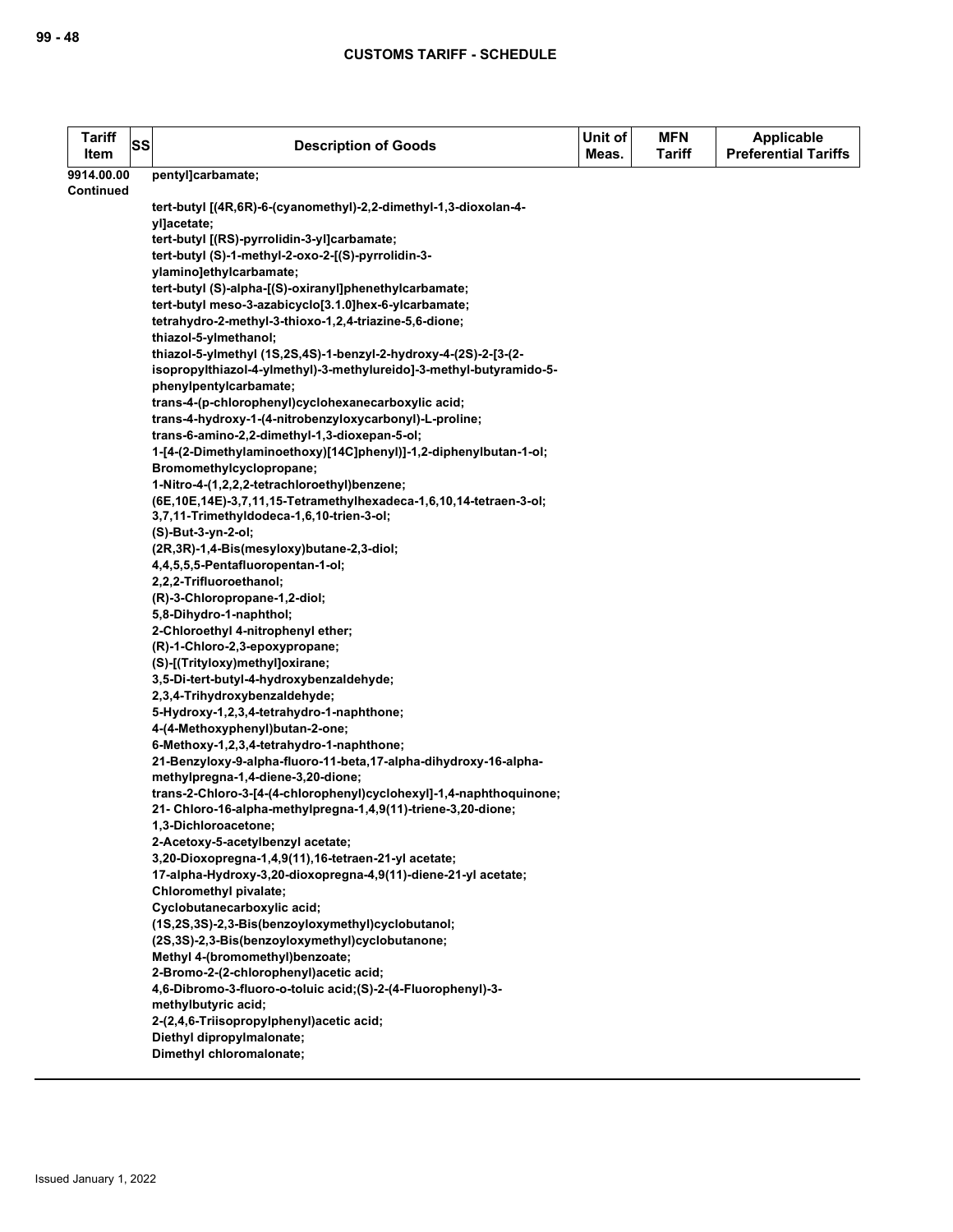| <b>Tariff</b><br>Item | SS | <b>Description of Goods</b>                                                                                               | Unit of<br>Meas. | <b>MFN</b><br><b>Tariff</b> | <b>Applicable</b><br><b>Preferential Tariffs</b> |
|-----------------------|----|---------------------------------------------------------------------------------------------------------------------------|------------------|-----------------------------|--------------------------------------------------|
| 9914.00.00            |    | (S)-alpha-Chloroformylethyl acetate;                                                                                      |                  |                             |                                                  |
| Continued             |    |                                                                                                                           |                  |                             |                                                  |
|                       |    | Disodium (2S,3R)-2-hydroxy-3-isobutylsuccinate;                                                                           |                  |                             |                                                  |
|                       |    | Ethyl (R)-2-hydroxy-4-phenylbutyrate;                                                                                     |                  |                             |                                                  |
|                       |    | 3-Acetoxy-o-toluic acid;                                                                                                  |                  |                             |                                                  |
|                       |    | Ethyl 3,4-dihydroxybenzoate;                                                                                              |                  |                             |                                                  |
|                       |    | 3-Oxoandrost-4-ene-17-beta-carboxylic acid;                                                                               |                  |                             |                                                  |
|                       |    | Isopropyl (Z)-7-[(1R,2R,3R,5S)-3,5-dihydroxy-2-(E)-(3R)-3-hydroxy-4-[3-                                                   |                  |                             |                                                  |
|                       |    | (trifluoromethyl)phenoxy]but-1-enylcyclopentyl]hept-5-enoate;                                                             |                  |                             |                                                  |
|                       |    | Methyl 4-(bromomethyl)-m-anisate;                                                                                         |                  |                             |                                                  |
|                       |    | Methyl 5-chloro-o-anisate;                                                                                                |                  |                             |                                                  |
|                       |    | Chloromethyl isopropyl carbonate;                                                                                         |                  |                             |                                                  |
|                       |    | (R)-Propylene carbonate;                                                                                                  |                  |                             |                                                  |
|                       |    | (4R,5R)-4,5-Bis(mesyloxymethyl)-1,3,2-dioxathiolane 2,2-dioxide;                                                          |                  |                             |                                                  |
|                       |    | Diethyl (tosyloxy)methylphosphonate;                                                                                      |                  |                             |                                                  |
|                       |    | 3-Chloropropyldimethylammonium chloride;                                                                                  |                  |                             |                                                  |
|                       |    | 2-Aminoethyldiethylamine;                                                                                                 |                  |                             |                                                  |
|                       |    | N,N'-Bis[3-(ethylamino)propyl]propane-1,3-diamine tetrahydrochloride;                                                     |                  |                             |                                                  |
|                       |    | Cyclohexylammonium 1-[(S)-2-(tert-butoxycarbonyl)-3-(2-<br>methoxyethoxy)propyl]cyclopentanecarboxylate;                  |                  |                             |                                                  |
|                       |    | alpha, alpha, alpha-Trifluoro-4-nitro-m-toluidine;                                                                        |                  |                             |                                                  |
|                       |    | (Z)-N-[3-(3-Chloro-4-cyclohexylphenyl)prop-2-enyl]-N-                                                                     |                  |                             |                                                  |
|                       |    | ethylcyclohexylamine hydrochloride;                                                                                       |                  |                             |                                                  |
|                       |    | 2,6-Difluorobenzylamine;                                                                                                  |                  |                             |                                                  |
|                       |    | 1-Ethyl-1,4-diphenylbut-3-enylamine;                                                                                      |                  |                             |                                                  |
|                       |    | alpha, alpha, alpha, alpha', alpha', alpha'-Hexafluoro-2,5-xylidine;                                                      |                  |                             |                                                  |
|                       |    | Methyl(4'-nitrophenethyl)amine hydrochloride;                                                                             |                  |                             |                                                  |
|                       |    | 3-(Trichlorovinyl) aniline hydrochloride;                                                                                 |                  |                             |                                                  |
|                       |    | Triethylaniline;                                                                                                          |                  |                             |                                                  |
|                       |    | (S)-2-(2-Amino-5-chlorophenyl)-4-cyclopropyl-1,1,1-trifluorobut-3-yn-2-                                                   |                  |                             |                                                  |
|                       |    | ol;                                                                                                                       |                  |                             |                                                  |
|                       |    | (R)-2-Amino-2-ethylhexan-1-ol;                                                                                            |                  |                             |                                                  |
|                       |    | 2-Aminopropane-1,3-diol;                                                                                                  |                  |                             |                                                  |
|                       |    | 2-[Benzyl(methyl)amino]ethyl acetoacetate;                                                                                |                  |                             |                                                  |
|                       |    | (1RS,2RS,3SR)-2,3-Bis(benzoyloxymethyl)cyclobutylamine;                                                                   |                  |                             |                                                  |
|                       |    | 3-(Z)-1-[4-(2-Dimethylaminoethoxy)phenyl]-2-phenylbut-1-enylphenol;                                                       |                  |                             |                                                  |
|                       |    | 5-(3-Dimethylaminopropyl)-10,11-dihydrodibenzo[a,d]cyclohepten-5-ol;                                                      |                  |                             |                                                  |
|                       |    | 2-Amino-2',5-dichlorobenzophenone;                                                                                        |                  |                             |                                                  |
|                       |    | 3-(Aminomethyl)-5-methylhexanoic acid;                                                                                    |                  |                             |                                                  |
|                       |    | 5-Amino-2,4,6-triiodoisophthalic acid;                                                                                    |                  |                             |                                                  |
|                       |    | cis-4-(Benzyloxycarbonyl)cyclohexylammonium tosylate;                                                                     |                  |                             |                                                  |
|                       |    | Diethyl L-glutamate hydrochloride;                                                                                        |                  |                             |                                                  |
|                       |    | Ethyl (S)-3-aminopent-4-ynoate hydrochloride;                                                                             |                  |                             |                                                  |
|                       |    | Methyl 3-amino-4,6-dibromo-o-toluate;                                                                                     |                  |                             |                                                  |
|                       |    | Potassium (R)-N-(3-ethoxy-1-methyl-3-oxoprop-1-enyl)-2-phenylglycine;                                                     |                  |                             |                                                  |
|                       |    | Methyl 4-amino-5-nitro-o-anisate;                                                                                         |                  |                             |                                                  |
|                       |    | 4'-Benzyloxy-2-[(1-methyl-2-phenoxyethyl)amino]propiophenone                                                              |                  |                             |                                                  |
|                       |    | hydrochloride;                                                                                                            |                  |                             |                                                  |
|                       |    | Ethyl ((7S)-7-[(2R)-2-(3-chlorophenyl)-2-hydroxyethyl]amino-5,6,7,8-                                                      |                  |                             |                                                  |
|                       |    | tetrahydro-2-naphthyloxy) acetate hydrochloride;<br>4-[1-Hydroxy-2-(methylamino)ethyl]phenol--L-tartaric acid (2:1);N-[N- |                  |                             |                                                  |
|                       |    | (tert-Butoxycarbonyl)-L-alanyl]-L-alanine hydrate;                                                                        |                  |                             |                                                  |
|                       |    | 2-(Ethylmethylamino)acetamide;                                                                                            |                  |                             |                                                  |
|                       |    | 4-Acetamido-2'-aminobenzanilide;                                                                                          |                  |                             |                                                  |
|                       |    | 4-Acetamido-5-chloro-o-anisic acid;                                                                                       |                  |                             |                                                  |
|                       |    |                                                                                                                           |                  |                             |                                                  |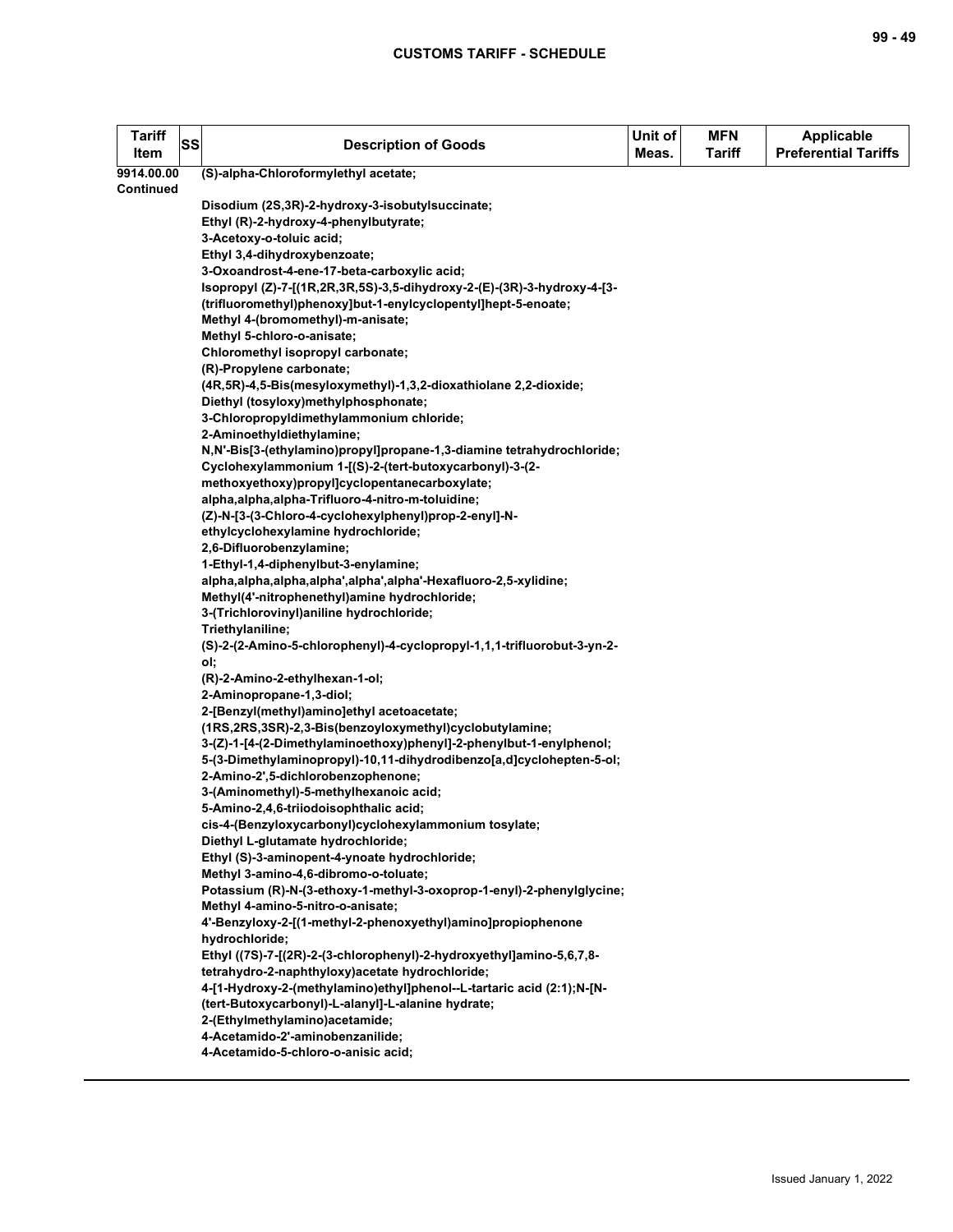| <b>Tariff</b><br>Item | SS | <b>Description of Goods</b>                                                                                                                | Unit of<br>Meas. | <b>MFN</b><br><b>Tariff</b> | <b>Applicable</b><br><b>Preferential Tariffs</b> |
|-----------------------|----|--------------------------------------------------------------------------------------------------------------------------------------------|------------------|-----------------------------|--------------------------------------------------|
| 9914.00.00            |    | N-Acetyl-3-(3,4-dimethoxyphenyl)-DL-alanine;                                                                                               |                  |                             |                                                  |
| <b>Continued</b>      |    |                                                                                                                                            |                  |                             |                                                  |
|                       |    | 5-Acetylsalicylamide;                                                                                                                      |                  |                             |                                                  |
|                       |    | 5-Amino-N,N'-bis[2-acetoxy-1-(acetoxymethyl)ethyl]-2,4,6-                                                                                  |                  |                             |                                                  |
|                       |    | triiodoisophthalamide;                                                                                                                     |                  |                             |                                                  |
|                       |    | 5-Amino-N,N'-bis(2,3-dihydroxypropyl)-2,4,6-triiodoisophthalamide;                                                                         |                  |                             |                                                  |
|                       |    | 2'-Benzoyl-2-bromo-4'-chloroacetanilide;                                                                                                   |                  |                             |                                                  |
|                       |    | Benzyl (1-carbamoyl-2-hydroxypropyl)carbamate;                                                                                             |                  |                             |                                                  |
|                       |    | 2-Bromo-4'-chloro-2'-(2-fluorobenzoyl)acetanilide;                                                                                         |                  |                             |                                                  |
|                       |    | tert-Butyl (1R,4S)-4-(hydroxymethyl)cyclopent-2-enylcarbamate;                                                                             |                  |                             |                                                  |
|                       |    | 3,5-Diacetamido-2,4,6-triiodobenzoic acid dihydrate;                                                                                       |                  |                             |                                                  |
|                       |    | N-[(2,6-Diisopropylphenoxy)sulfonyl]-2-(2,4,6-                                                                                             |                  |                             |                                                  |
|                       |    | triisopropylphenyl)acetamide;                                                                                                              |                  |                             |                                                  |
|                       |    | N-(1-Ethyl-1,4-diphenylbut-3-enyl)cyclopropanecarboxamide;                                                                                 |                  |                             |                                                  |
|                       |    | 2-Hydroxy-2-methyl-4'-nitro-3'-(trifluoromethyl)propionanilide;                                                                            |                  |                             |                                                  |
|                       |    | Methyl 4-acetamido-o-anisate;                                                                                                              |                  |                             |                                                  |
|                       |    | Methyl (1S,2S)-1-benzyl-3-chloro-2-hydroxypropylcarbamate;                                                                                 |                  |                             |                                                  |
|                       |    | Methyl N-(methoxycarbonyl)-L-phenylalaninate;                                                                                              |                  |                             |                                                  |
|                       |    | Methyl N-(phenoxycarbonyl)-L-valinate;                                                                                                     |                  |                             |                                                  |
|                       |    | 8-Azaspiro[4.5]decane-7,9-dione;                                                                                                           |                  |                             |                                                  |
|                       |    | 1-Benzyl hydrogen (S)-4-phthalimidoglutarate;                                                                                              |                  |                             |                                                  |
|                       |    | 4'-Amidinosuccinanilic acid hydrochloride;                                                                                                 |                  |                             |                                                  |
|                       |    | 4-Bromo-2,2-diphenylbutanenitrile;                                                                                                         |                  |                             |                                                  |
|                       |    | Diethyl (1-cyano-3-methylbutyl)malonate;                                                                                                   |                  |                             |                                                  |
|                       |    | 3-Methylenecyclobutanecarbonitrile;                                                                                                        |                  |                             |                                                  |
|                       |    | (S)-O-Benzyllactaldehyde-N-(tert-butoxycarbonyl)hydrazone;                                                                                 |                  |                             |                                                  |
|                       |    | 4-Chloro-2-[(Z)-(methoxycarbonyl)methoxyimino]-3-oxobutyric acid;                                                                          |                  |                             |                                                  |
|                       |    | 13-Ethyl-17-alpha-hydroxy-18,19-dinorpregn-4-en-20-yn-3-one oxime;                                                                         |                  |                             |                                                  |
|                       |    | trans-2'-Fluoro-4-hydroxychalcone O-[(Z)-2-                                                                                                |                  |                             |                                                  |
|                       |    | (dimethylamino)ethyl]oxime--fumaric acid (2:1);<br>(RS)-Serinohydrazide hydrochloride;                                                     |                  |                             |                                                  |
|                       |    | N'-alpha-(tert-Butoxycarbonyl)-N-methoxy-N-methyl-N'-omega-nitro-L-                                                                        |                  |                             |                                                  |
|                       |    | argininamide;                                                                                                                              |                  |                             |                                                  |
|                       |    | N'-alpha-(tert-Butoxycarbonyl)-N'-omega-nitro-L-arginine;                                                                                  |                  |                             |                                                  |
|                       |    | 2.6-Diisopropylphenyl sulfamate;                                                                                                           |                  |                             |                                                  |
|                       |    | (S)-2-(Acetylthio)-3-phenylpropionic acid-dicyclohexylamine                                                                                |                  |                             |                                                  |
|                       |    | $(1:1)$ :                                                                                                                                  |                  |                             |                                                  |
|                       |    | N,N'-Bis(trifluoroacetyl)-DL-homocystine;                                                                                                  |                  |                             |                                                  |
|                       |    | 9-Bromononyl 4,4,5,5,5-pentafluoropentyl sulfide;                                                                                          |                  |                             |                                                  |
|                       |    | o-Chlorothiophenol;                                                                                                                        |                  |                             |                                                  |
|                       |    | N,N'-[Dithiobis(o-phenylenecarbonyl)]bis-L-isoleucine;                                                                                     |                  |                             |                                                  |
|                       |    | 2,2'-Dithiodibenzonitrile;                                                                                                                 |                  |                             |                                                  |
|                       |    | 4-Fluorobenzyl 4-(methylthio)phenyl ketone;                                                                                                |                  |                             |                                                  |
|                       |    | 2-[1-(Mercaptomethyl)cyclopropyl]acetic acid;                                                                                              |                  |                             |                                                  |
|                       |    | 2-Mercapto-5-(trifluoromethyl) anilinium chloride;                                                                                         |                  |                             |                                                  |
|                       |    | Methyl 5-(ethylsulfonyl)-o-anisate;                                                                                                        |                  |                             |                                                  |
|                       |    | 2-(Phenylthio) aniline;                                                                                                                    |                  |                             |                                                  |
|                       |    | (4-Carboxybutyl)triphenylphosphonium bromide;                                                                                              |                  |                             |                                                  |
|                       |    | Tetraisopropyl methylenediphosphonate;                                                                                                     |                  |                             |                                                  |
|                       |    | (S)-Tetrahydrofuran-3-ol;                                                                                                                  |                  |                             |                                                  |
|                       |    | 4'-(Benzyloxycarbonyl)-4'-demethylepipodophyllotoxin;11-alpha-                                                                             |                  |                             |                                                  |
|                       |    | Hydroxy-7-alpha-(methoxycarbonyl)-3-oxopregn-4-ene-21,17-                                                                                  |                  |                             |                                                  |
|                       |    | alpha-carbolactone;                                                                                                                        |                  |                             |                                                  |
|                       |    | 11-alpha-Hydroxy-3-oxopregna-4,6-diene-21,17-alpha-carbolactone;<br>(4S,5R,6R)-5-Acetamido-4-amino-6-[(1R,2R)-1,2,3-trihydroxypropyl]-5,6- |                  |                             |                                                  |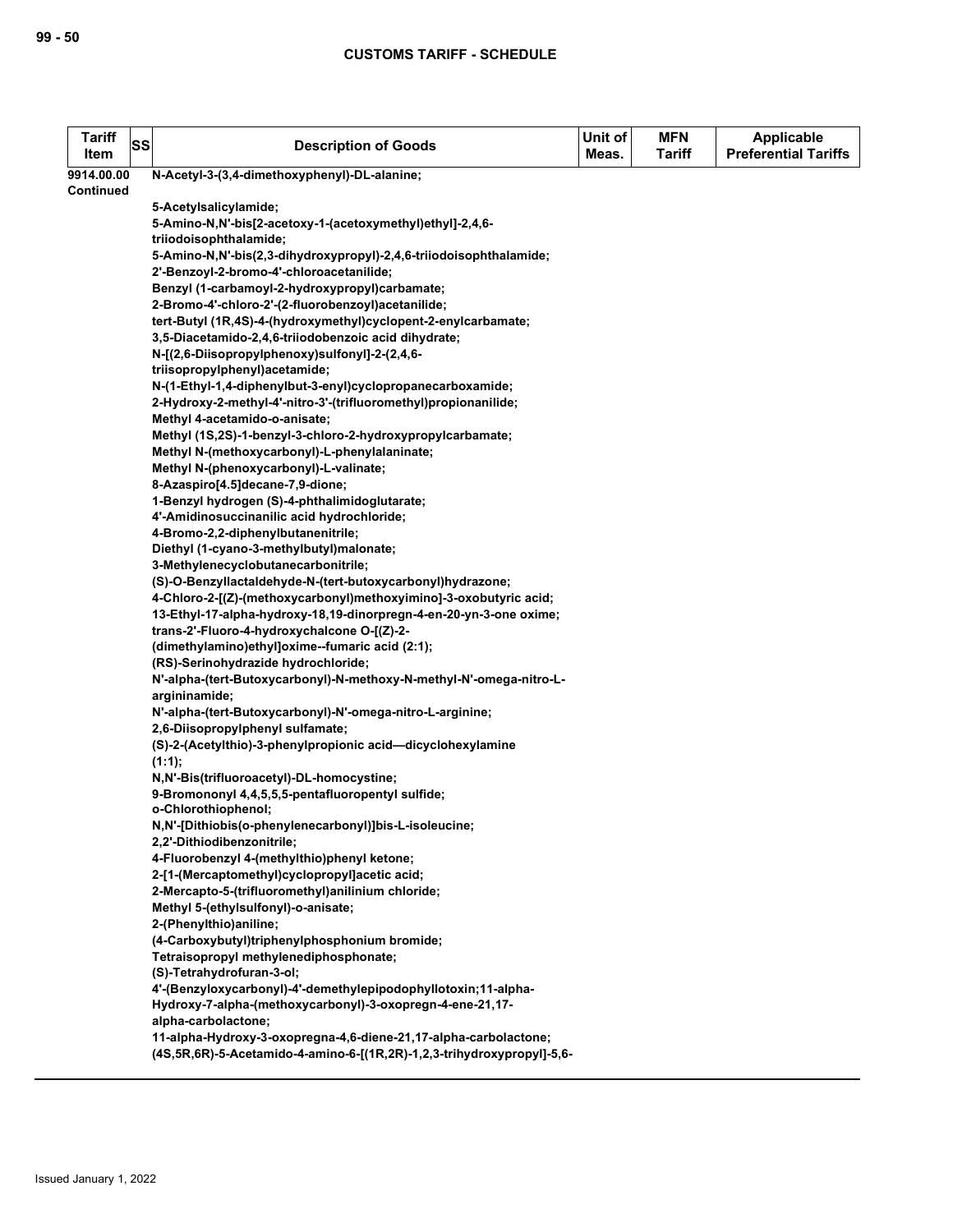| <b>Tariff</b><br>Item | <b>SS</b> | <b>Description of Goods</b>                                                                                                   | Unit of<br>Meas. | <b>MFN</b><br><b>Tariff</b> | <b>Applicable</b><br><b>Preferential Tariffs</b> |
|-----------------------|-----------|-------------------------------------------------------------------------------------------------------------------------------|------------------|-----------------------------|--------------------------------------------------|
| 9914.00.00            |           | dihydropyran-2-carboxylic acid;                                                                                               |                  |                             |                                                  |
| Continued             |           |                                                                                                                               |                  |                             |                                                  |
|                       |           | 2-(4-Aminophenoxymethyl)-2,5,7,8-tetramethyl-4-oxochroman-6-yl<br>acetate;                                                    |                  |                             |                                                  |
|                       |           | 2-(3-Bromophenoxy)tetrahydropyran;                                                                                            |                  |                             |                                                  |
|                       |           | (2,3-Dihydrobenzofuran-5-yl)acetic acid;                                                                                      |                  |                             |                                                  |
|                       |           | (S)-5-(1,3-Dioxolan-4-yl)-2-aminovaleric acid;                                                                                |                  |                             |                                                  |
|                       |           | Methyl O-2-deoxy-6-O-sulfo-2-(sulfoamino)-alpha-D-glucopyranosyl-                                                             |                  |                             |                                                  |
|                       |           | (1,4)-O-beta-D-glucopyranuronosyl-(1,4)-O-2-deoxy-3,6-di-O-sulfo-2-                                                           |                  |                             |                                                  |
|                       |           | (sulfoamino)-alpha-D-glucopyranosyl-(1,4)-O-2-O-sulfo-alpha-L-                                                                |                  |                             |                                                  |
|                       |           | idopyranuronosyl-(1,4)-2-deoxy-2-(sulfoamino)-6-(hydrogen sul;                                                                |                  |                             |                                                  |
|                       |           | (2R)-4-Methyl-2-[(S)-2,2-dimethyl-5-oxo-1,3-dioxolan-4-yl]valeric acid;                                                       |                  |                             |                                                  |
|                       |           | (3aS,9aS,9bR)-3a-Methyl-6-[2-(2,5,5-trimethyl-1,3-dioxan-2-yl)ethyl]-                                                         |                  |                             |                                                  |
|                       |           | 1,2,4,5,8,9,9a,9b-octahydro-3aH-cyclopenta[a]naphthalene-3,7-dione;                                                           |                  |                             |                                                  |
|                       |           | 2,5,7,8-Tetramethyl-2-(4-nitrophenoxymethyl)-4-oxochroman-6-yl                                                                |                  |                             |                                                  |
|                       |           | acetate;                                                                                                                      |                  |                             |                                                  |
|                       |           | 1-Methyl-4-nitro-3-propylpyrazole-5-carboxamide;                                                                              |                  |                             |                                                  |
|                       |           | N'1-Methyl-1H-pyrazole-1-carboxamidine hydrochloride;                                                                         |                  |                             |                                                  |
|                       |           | Pyrazole-1-carboxamidine hydrochloride;                                                                                       |                  |                             |                                                  |
|                       |           | 3-(4-Bromobenzyl)-2-butyl-4-chloro-1H-imidazol-5-ylmethanol;                                                                  |                  |                             |                                                  |
|                       |           | 2-Butyl-1,3-diazaspiro[4.4]non-1-en-4-one hydrochloride;                                                                      |                  |                             |                                                  |
|                       |           | 4-(2-Butyl-5-formylimidazol-1-ylmethyl)benzoic acid;                                                                          |                  |                             |                                                  |
|                       |           | 2-Butylimidazole-5-carbaldehyde;                                                                                              |                  |                             |                                                  |
|                       |           | 4'-(2-Butyl-4-oxo-1,3-diazaspiro[4.4]non-1-en-3-ylmethyl)biphenyl-2-                                                          |                  |                             |                                                  |
|                       |           | carbonitrile;                                                                                                                 |                  |                             |                                                  |
|                       |           | (S)-N-[4-(4-Acetamido-4-phenyl-1-piperidyl)-2-(3,4-                                                                           |                  |                             |                                                  |
|                       |           | dichlorophenyl)butyl]-N-methylbenzamide--fumaric acid (1:1);                                                                  |                  |                             |                                                  |
|                       |           | (S)-2-Amino-3,3-dimethyl-N-2-pyridylbutyramide;                                                                               |                  |                             |                                                  |
|                       |           | (2S,3S)-3-Amino-2-ethoxy-N-nitropiperidine-1-carboxamidine                                                                    |                  |                             |                                                  |
|                       |           | hydrochloride;                                                                                                                |                  |                             |                                                  |
|                       |           | 2-Amino-3-pyridyl methyl ketone;                                                                                              |                  |                             |                                                  |
|                       |           | (1S,3S,4S)-1-Azabicyclo[2.2.1]heptan-3-ol;                                                                                    |                  |                             |                                                  |
|                       |           | (±)-1-Azabicyclo[2.2.1]heptan-3-one;                                                                                          |                  |                             |                                                  |
|                       |           | (1R,4S)-1-Azabicyclo[2.2.1]heptan-3-one;                                                                                      |                  |                             |                                                  |
|                       |           | (1S,4R)-1-Azabicyclo[2.2.1]heptan-3-one O-[(Z)-(3-                                                                            |                  |                             |                                                  |
|                       |           | methoxyphenyl)ethynyl]oxime--maleic acid (1:1);                                                                               |                  |                             |                                                  |
|                       |           | (R)-N-(1-3-[1-Benzoyl-3-(3,4-dichlorophenyl)-3-piperidyl]propyl-4-                                                            |                  |                             |                                                  |
|                       |           | phenyl-4-piperidyl)-N-methylacetamide hydrochloride;<br>1-(4-Benzyloxyphenyl)-2-(4-hydroxy-4-phenyl-1-piperidyl)propan-1-one; |                  |                             |                                                  |
|                       |           | 1-Benzylpiperidine-4-carbaldehyde;                                                                                            |                  |                             |                                                  |
|                       |           | 10,10-Bis[(2-fluoro-4-pyridyl)methyl]anthrone;                                                                                |                  |                             |                                                  |
|                       |           | 2-[1-(tert-Butoxycarbonyl)-4-piperidyl]acetic acid;                                                                           |                  |                             |                                                  |
|                       |           | 1-(2-Chloroethyl)piperidinium chloride;                                                                                       |                  |                             |                                                  |
|                       |           | 4-Chloro-1-methylpiperidine hydrochloride;                                                                                    |                  |                             |                                                  |
|                       |           | 6-Chloronicotinic acid;                                                                                                       |                  |                             |                                                  |
|                       |           | 5-(4-Chlorophenyl)-1-(2,4-dichlorophenyl)-4-methyl-N-piperidino-1H-                                                           |                  |                             |                                                  |
|                       |           | pyrazole-3-carboxamide;                                                                                                       |                  |                             |                                                  |
|                       |           | 4-Chloropyridine hydrochloride;                                                                                               |                  |                             |                                                  |
|                       |           | 1-(6-Chloro-2-pyridyl)-4-piperidylamine hydrochloride;                                                                        |                  |                             |                                                  |
|                       |           | 3-(Cyanoimino)-3-piperidinopropiononitrile;                                                                                   |                  |                             |                                                  |
|                       |           | 4-4-[(11R)-3,10-Dibromo-8-chloro-5,6-dihydro-11H-                                                                             |                  |                             |                                                  |
|                       |           | benzo[5,6]cyclohepta[1,2-b]pyridin-11-                                                                                        |                  |                             |                                                  |
|                       |           | yl]piperidinocarbonylmethylpiperidine-1-carboxamide;                                                                          |                  |                             |                                                  |
|                       |           | 4-4-[(11S)-3,10-Dibromo-8-chloro-5,6-dihydro-11H-                                                                             |                  |                             |                                                  |
|                       |           | benzo[5,6]cyclohepta[1,2-b]pyridin-11-                                                                                        |                  |                             |                                                  |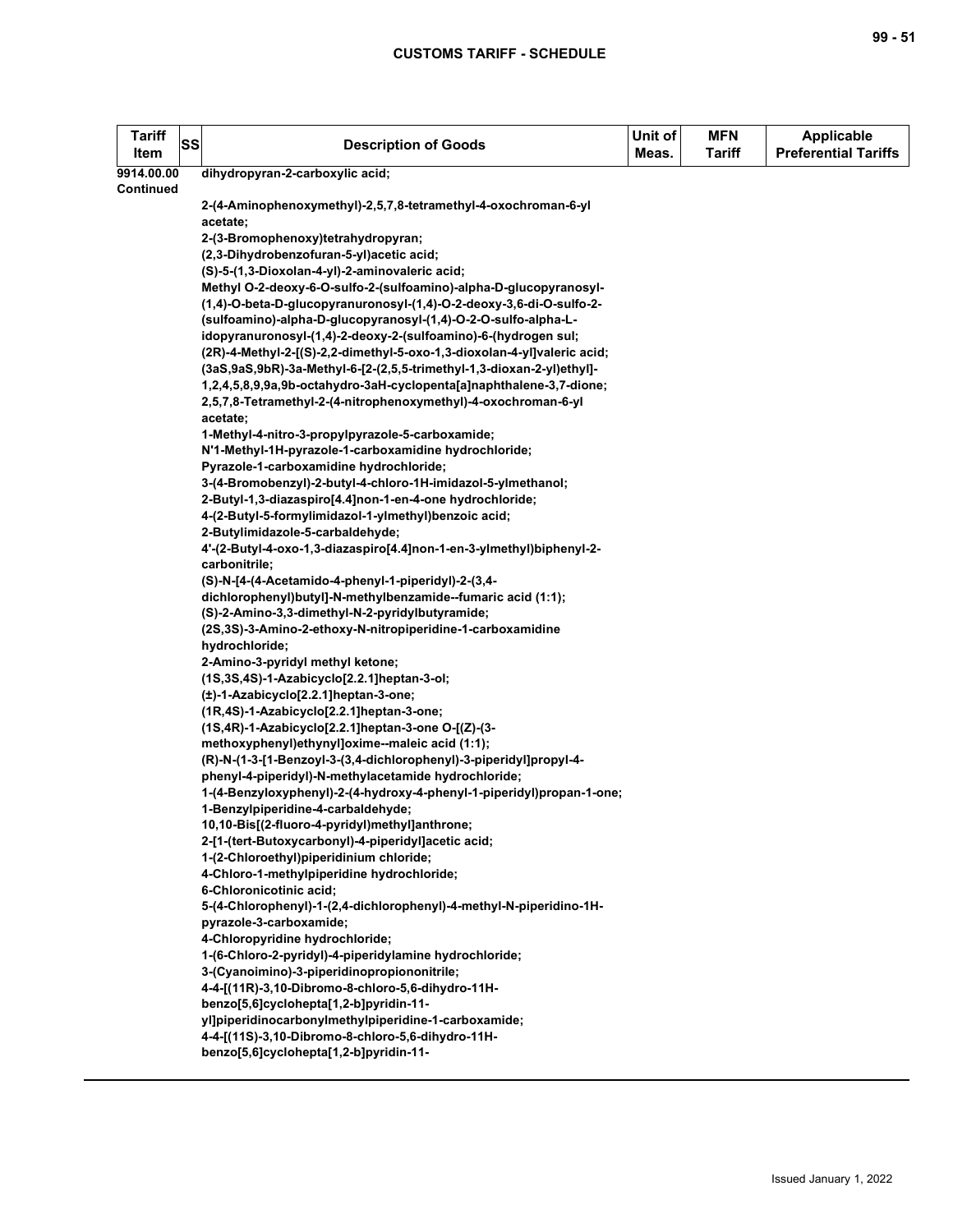| <b>Tariff</b><br>Item | SS | <b>Description of Goods</b>                                                  | Unit of<br>Meas. | <b>MFN</b><br>Tariff | Applicable<br><b>Preferential Tariffs</b> |
|-----------------------|----|------------------------------------------------------------------------------|------------------|----------------------|-------------------------------------------|
| 9914.00.00            |    | yl]piperidinocarbonylmethylpiperidine-1-carboxamide;                         |                  |                      |                                           |
| <b>Continued</b>      |    |                                                                              |                  |                      |                                           |
|                       |    | 2,6-Dichloro-4-methylnicotinonitrile;                                        |                  |                      |                                           |
|                       |    | (S)-1-2-[3-(3,4-Dichlorophenyl)-1-(3-isopropoxyphenacyl)-3-                  |                  |                      |                                           |
|                       |    | piperidyl]ethyl-4-phenyl-1-azoniabicyclo[2.2.2]octane chloride;              |                  |                      |                                           |
|                       |    | 3,5-Dimethylpiperidine;                                                      |                  |                      |                                           |
|                       |    | Ethyl 2-chloronicotinate;                                                    |                  |                      |                                           |
|                       |    | Ethyl 6-chloronicotinate;                                                    |                  |                      |                                           |
|                       |    | 2-(5-Ethyl-2-pyridyl)ethanol;                                                |                  |                      |                                           |
|                       |    | 1-[(1S,2S)-2-Hydroxy-2-(4-hydroxyphenyl)-1-methylethyl]-4-                   |                  |                      |                                           |
|                       |    | phenylpiperidin-4-ol methanesulfonate trihydrate;                            |                  |                      |                                           |
|                       |    | 6-Hydroxynicotinic acid;                                                     |                  |                      |                                           |
|                       |    | [4-(3-Methoxypropoxy)-3-methyl-2-pyridyl]methanol;                           |                  |                      |                                           |
|                       |    | N-[(R)-9-Methyl-4-oxo-1-phenyl-3,4,6,7-tetrahydro[1,4]diazepino[6,7,1-       |                  |                      |                                           |
|                       |    | hi]indol-3-yl]isonicotinamide;                                               |                  |                      |                                           |
|                       |    | 3-Methyl-4-(2,2,2-trifluoroethoxy)-2-pyridylmethanol;<br>3-Nitro-4-pyridone; |                  |                      |                                           |
|                       |    | 4-Phenoxypyridine;                                                           |                  |                      |                                           |
|                       |    | 4-Phenylpiperidin-4-ol;                                                      |                  |                      |                                           |
|                       |    | 2-Phenyl-2-pyridylacetonitrile;                                              |                  |                      |                                           |
|                       |    | 4-Pyridylacetic acid hydrochloride;                                          |                  |                      |                                           |
|                       |    | 4-(4-Pyridyloxy)benzenesulfonic acid;                                        |                  |                      |                                           |
|                       |    | 4-(4-Pyridyloxy)benzenesulfonyl chloride hydrochloride;                      |                  |                      |                                           |
|                       |    | (3S,4aS,8aS)-2-[(2R,3S)-3-Amino-2-hydroxy-4-phenylbutyl]-N-tert-             |                  |                      |                                           |
|                       |    | butyldecahydroisoquinoline-3-carboxamide;                                    |                  |                      |                                           |
|                       |    | 7-Bromo-1-cyclopropyl-6-fluoro-5-methyl-4-oxo-1,4-dihydroquinoline-3-        |                  |                      |                                           |
|                       |    | carboxylic acid;                                                             |                  |                      |                                           |
|                       |    | (S)-N-tert-Butyl-1,2,3,4-tetrahydroisoquinoline-3-carboxamide                |                  |                      |                                           |
|                       |    | hydrochloride;                                                               |                  |                      |                                           |
|                       |    | (S)-N-tert-Butyl-1,2,3,4-tetrahydroisoquinoline-3-carboxamide sulfate;       |                  |                      |                                           |
|                       |    | 2-[1-(7-Chloro-4-quinolyl)-5-(2,6-dimethoxyphenyl)-1H-pyrazol-3-             |                  |                      |                                           |
|                       |    | yl]carbonylaminoadamantane-2-carboxylic acid;                                |                  |                      |                                           |
|                       |    | Methyl (1S,2R)-1-benzyl-3-[(3S,4aS,8aS)-3-(tert-                             |                  |                      |                                           |
|                       |    | butylcarbamoyl)decahydro-2-isoquinolyl]-2-hydroxypropylcarbamate;            |                  |                      |                                           |
|                       |    | Methyl 2-[(S)-3-(E)-3-[2-(7-chloro-2-quinolyl)vinyl]phenyl-3-                |                  |                      |                                           |
|                       |    | hydroxypropyl]benzoate;                                                      |                  |                      |                                           |
|                       |    | Methyl 2-(3-(E)-3-[2-(7-chloro-2-quinolyl)vinyl]phenyl-3-                    |                  |                      |                                           |
|                       |    | oxopropyl)benzoate;                                                          |                  |                      |                                           |
|                       |    | 3-Methyl hydrogen 7-chloro-1,4-dihydro-4-oxoquinoline-2,3-                   |                  |                      |                                           |
|                       |    | dicarboxylate;                                                               |                  |                      |                                           |
|                       |    | N-(2-Quinolylcarbonyl)-L-asparagine;                                         |                  |                      |                                           |
|                       |    | (S)-1,2,3,4-Tetrahydroisoquinoline-3-carboxylic acid;<br>1-Acetylpiperazine; |                  |                      |                                           |
|                       |    | (1R,2R,3S)-2-Amino-9-[2,3-bis(benzovloxymethyl)cyclobutyl]-9H-purin-         |                  |                      |                                           |
|                       |    | 6-one;                                                                       |                  |                      |                                           |
|                       |    | 2-Amino-5-bromo-6-methylquinazolin-4(1H)-one;                                |                  |                      |                                           |
|                       |    | [(1S,4R)-4-(2-Amino-6-chloro-9H-purin-9-yl)cyclopent-2-enyl]methanol         |                  |                      |                                           |
|                       |    | hydrochloride;                                                               |                  |                      |                                           |
|                       |    | N-(2-Amino-4,6-dichloropyrimidin-5-yl)formamide;                             |                  |                      |                                           |
|                       |    | 6-Amino-9H-purin-9-ylethanol;                                                |                  |                      |                                           |
|                       |    | (R)-2-(6-Amino-9H-purin-9-yl)-1-methylethanol;                               |                  |                      |                                           |
|                       |    | (R)-[2-(6-Amino-9H-purin-9-yl)-1-methylethoxy]methylphosphonic acid;         |                  |                      |                                           |
|                       |    | 6-Benzyl-1-(ethoxymethyl)-5-isopropylpyrimidine-2,4(1H,3H)-dione;            |                  |                      |                                           |
|                       |    | (1R,2R,3S)-9-[2,3-Bis(benzoyloxymethyl)cyclobutyl]-6-iodo-9H-purin-2-        |                  |                      |                                           |
|                       |    | ylamine;                                                                     |                  |                      |                                           |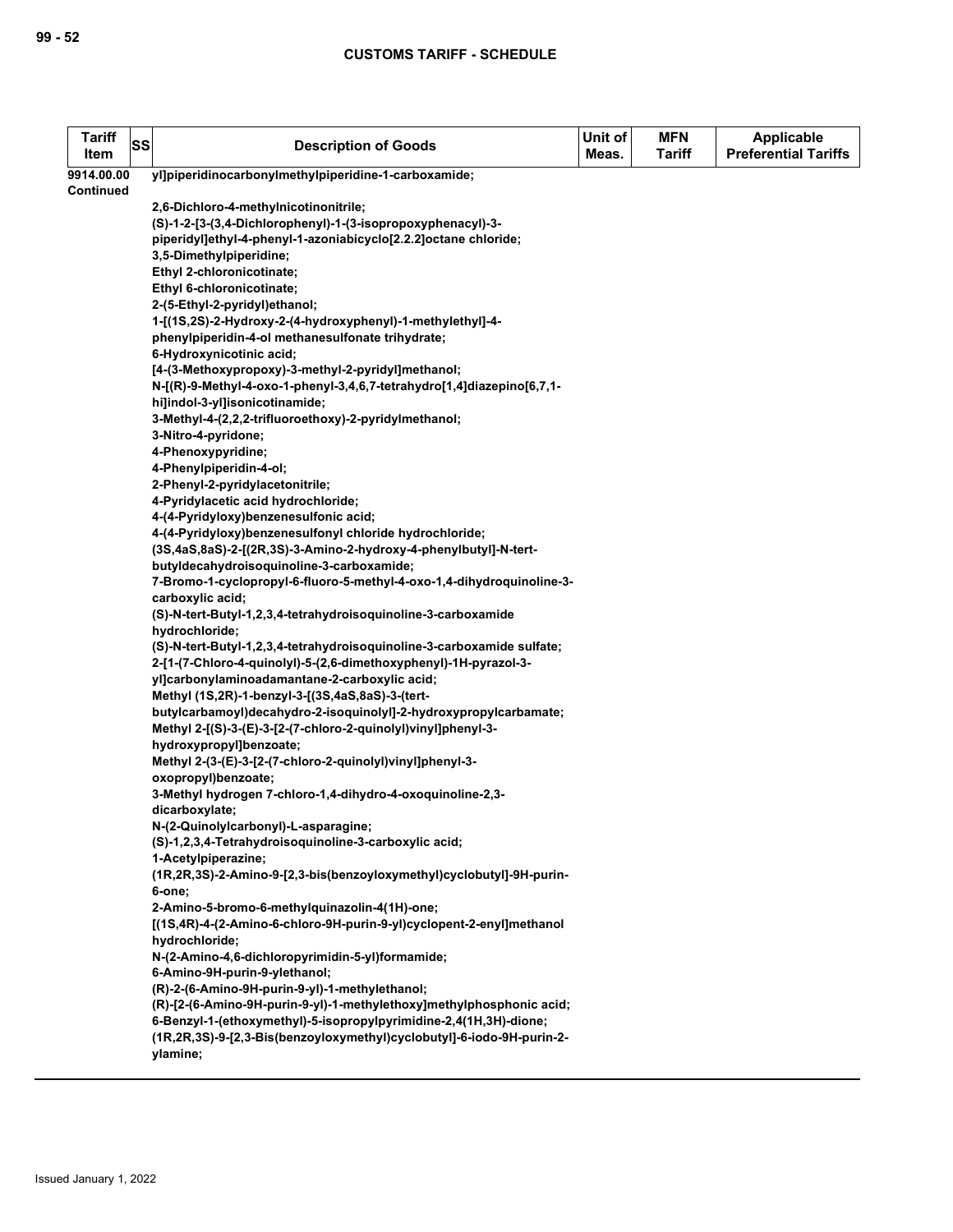| <b>Tariff</b><br>Item | SS | <b>Description of Goods</b>                                                                                                               | Unit of<br>Meas. | <b>MFN</b><br><b>Tariff</b> | <b>Applicable</b><br><b>Preferential Tariffs</b> |
|-----------------------|----|-------------------------------------------------------------------------------------------------------------------------------------------|------------------|-----------------------------|--------------------------------------------------|
| 9914.00.00            |    | Bis[(isopropyloxycarbonyloxy)methyl [(R)-2-(6-amino-9H-purin-9-yl)-1-                                                                     |                  |                             |                                                  |
| Continued             |    |                                                                                                                                           |                  |                             |                                                  |
|                       |    | methylethoxy]methyl phosphonate--fumaric acid (1:1);                                                                                      |                  |                             |                                                  |
|                       |    | 6,7-Bis(2-methoxyethoxy)quinazolin-4(1H)-one;                                                                                             |                  |                             |                                                  |
|                       |    | 2,6-Diaminopyrimidin-4-ol;                                                                                                                |                  |                             |                                                  |
|                       |    | 4,6-Dichloro-5-(2-methoxyphenoxy)-2,2'-bipyrimidinyl;                                                                                     |                  |                             |                                                  |
|                       |    | (2RS,3SR)-2-(2,4-Difluorophenyl)-3-(5-fluoropyrimidin-4-yl)-1-(1H-1,2,4-                                                                  |                  |                             |                                                  |
|                       |    | triazol-1-yl)butan-2-ol--(1R,4S)-2-oxobornane-10-sulfonic acid (1:1);<br>4-[4-(4-4-[(3R,5R)-5-(2,4-Difluorophenyl)-5-(1H-1,2,4-triazol-1- |                  |                             |                                                  |
|                       |    | ylmethyl)tetrahydrofuran-3-ylmethyloxy]phenylpiperazin-1-yl)phenyl]-1-                                                                    |                  |                             |                                                  |
|                       |    | [(1S,2S)-1-ethyl-2-hydroxypropyl]-1,2,4-triazol-5(4H)-one;                                                                                |                  |                             |                                                  |
|                       |    | (S)-2-(4-[(2,7-Dimethyl-4-oxo-1,4-dihydroquinazolin-6-yl)methyl](prop-2-                                                                  |                  |                             |                                                  |
|                       |    | ynyl)amino-2-fluorobenzamido)-4-(1H-tetrazol-5-yl)butyric acid;                                                                           |                  |                             |                                                  |
|                       |    | Estropipate;                                                                                                                              |                  |                             |                                                  |
|                       |    | Ethyl [3-(4-bromo-2-fluorobenzyl)-7-chloro-2,4-dioxo-1,2,3,4-                                                                             |                  |                             |                                                  |
|                       |    | tetrahydroquinazolin-1-yl]acetate;                                                                                                        |                  |                             |                                                  |
|                       |    | 6-Ethyl-5-fluoropyrimidin-4(1H)-one;                                                                                                      |                  |                             |                                                  |
|                       |    | (3-Ethynylphenyl)[6,7-bis(2-methoxyethoxy)quinazolin-4-yl]amine                                                                           |                  |                             |                                                  |
|                       |    | hydrochloride;                                                                                                                            |                  |                             |                                                  |
|                       |    | 6-lodo-1H-purin-2-ylamine;                                                                                                                |                  |                             |                                                  |
|                       |    | 5-lodouracil;                                                                                                                             |                  |                             |                                                  |
|                       |    | 6-Methoxy-1H-purin-2-ylamine;                                                                                                             |                  |                             |                                                  |
|                       |    | 5-Methyluracil;                                                                                                                           |                  |                             |                                                  |
|                       |    | Phenyl 4-[4-(4-hydroxyphenyl)piperazin-1-yl]phenylcarbamate;                                                                              |                  |                             |                                                  |
|                       |    | 2-(Piperazin-1-yl)pyrimidine;                                                                                                             |                  |                             |                                                  |
|                       |    | Tetrabutylammonium (6-iodo-1H-purin-2-yl)amide;                                                                                           |                  |                             |                                                  |
|                       |    | Uracil;<br>4-[(S)-3-Amino-2-oxopyrrolidin-1-yl)benzonitrile hydrochloride;                                                                |                  |                             |                                                  |
|                       |    | (±)-2-Azabicyclo[2.2.1]hept-5-en-3-one;                                                                                                   |                  |                             |                                                  |
|                       |    | (1R,4S)-2-Azabicyclo[2.2.1]hept-5-en-3-one;                                                                                               |                  |                             |                                                  |
|                       |    | 4-tert-Butylbenzyl 2-(2R,3S)-3-[(R)-1-(tert-butyldimethylsilyloxy)ethyl]-2-                                                               |                  |                             |                                                  |
|                       |    | [(1R,3S)-3-methoxy-2-oxocyclohexyl]-4-oxoazetidin-1-yl-2-oxoacetate;                                                                      |                  |                             |                                                  |
|                       |    | 6-Chloro-5-(2-chloroethyl)indol-2(3H)-one;                                                                                                |                  |                             |                                                  |
|                       |    | 6-Chloroindol-2(3H)-one;                                                                                                                  |                  |                             |                                                  |
|                       |    | Ethyl 3-(3-(S)-1-[4-(N'2-hydroxyamidino)phenyl]-2-oxopyrrolidin-3-                                                                        |                  |                             |                                                  |
|                       |    | ylureido)propionate;                                                                                                                      |                  |                             |                                                  |
|                       |    | 4-(2-Methyl-2-phenylhydrazino)-5,6-dihydro-2-pyridone;                                                                                    |                  |                             |                                                  |
|                       |    | 4-Nitrobenzyl (4R,5R,6S)-3-(diphenoxyphosphoryloxy)-6-[(R)-1-                                                                             |                  |                             |                                                  |
|                       |    | hydroxyethyl]-4-methyl-7-oxo-1-azabicyclo[3.2.0]hept-2-ene-2-                                                                             |                  |                             |                                                  |
|                       |    | carboxylate;                                                                                                                              |                  |                             |                                                  |
|                       |    | (4R,5S,6S,7R)-1-[(3-Amino-1H-indazol-5-yl)methyl]-4,7-dibenzyl-3-butyl-                                                                   |                  |                             |                                                  |
|                       |    | 5,6-dihydroxyhexahydro-2H-1,3-diazepin-2-one;                                                                                             |                  |                             |                                                  |
|                       |    | 3-Amino-7-methyl-5-phenyl-1H-1,4-benzodiazepin-2(3H)-one;                                                                                 |                  |                             |                                                  |
|                       |    | [3-(Benzimidazol-2-yl)propyl]methylamine;                                                                                                 |                  |                             |                                                  |
|                       |    | trans-1-Benzoyl-4-phenyl-L-proline;                                                                                                       |                  |                             |                                                  |
|                       |    | meso-3-Benzyl-6-nitro-3-azabicyclo[3.1.0]hexane;<br>(S)-1-(Benzyloxycarbonyl)hexahydropyridazine-3-carboxylic acid;                       |                  |                             |                                                  |
|                       |    | N-(Biphenyl-2-yl)-4-[(2-methyl-4,5-dihydro-1H-imidazo[4,5-                                                                                |                  |                             |                                                  |
|                       |    | d][1]benzazepin-6-yl)carbonyl]benzamide;                                                                                                  |                  |                             |                                                  |
|                       |    | 5-Bromo-3-[(R)-1-methylpyrrolidin-2-ylmethyl]indole;                                                                                      |                  |                             |                                                  |
|                       |    | tert-Butyl (1S,9S)-6,10-dioxo-9-phthalimidooctahydropyridazo[1,2-                                                                         |                  |                             |                                                  |
|                       |    | a][1,2]diazepine-1-carboxylate;                                                                                                           |                  |                             |                                                  |
|                       |    | (Z)-1-[3-(3-Chloro-4-cyclohexylphenyl)prop-2-enyl]hexahydro-1H-                                                                           |                  |                             |                                                  |
|                       |    | azepine hydrochloride;                                                                                                                    |                  |                             |                                                  |
|                       |    | 8-Chloro-5,6-dihydro-11H-benzo[5,6]cyclohepta[1,2-b]pyridin-11-one;                                                                       |                  |                             |                                                  |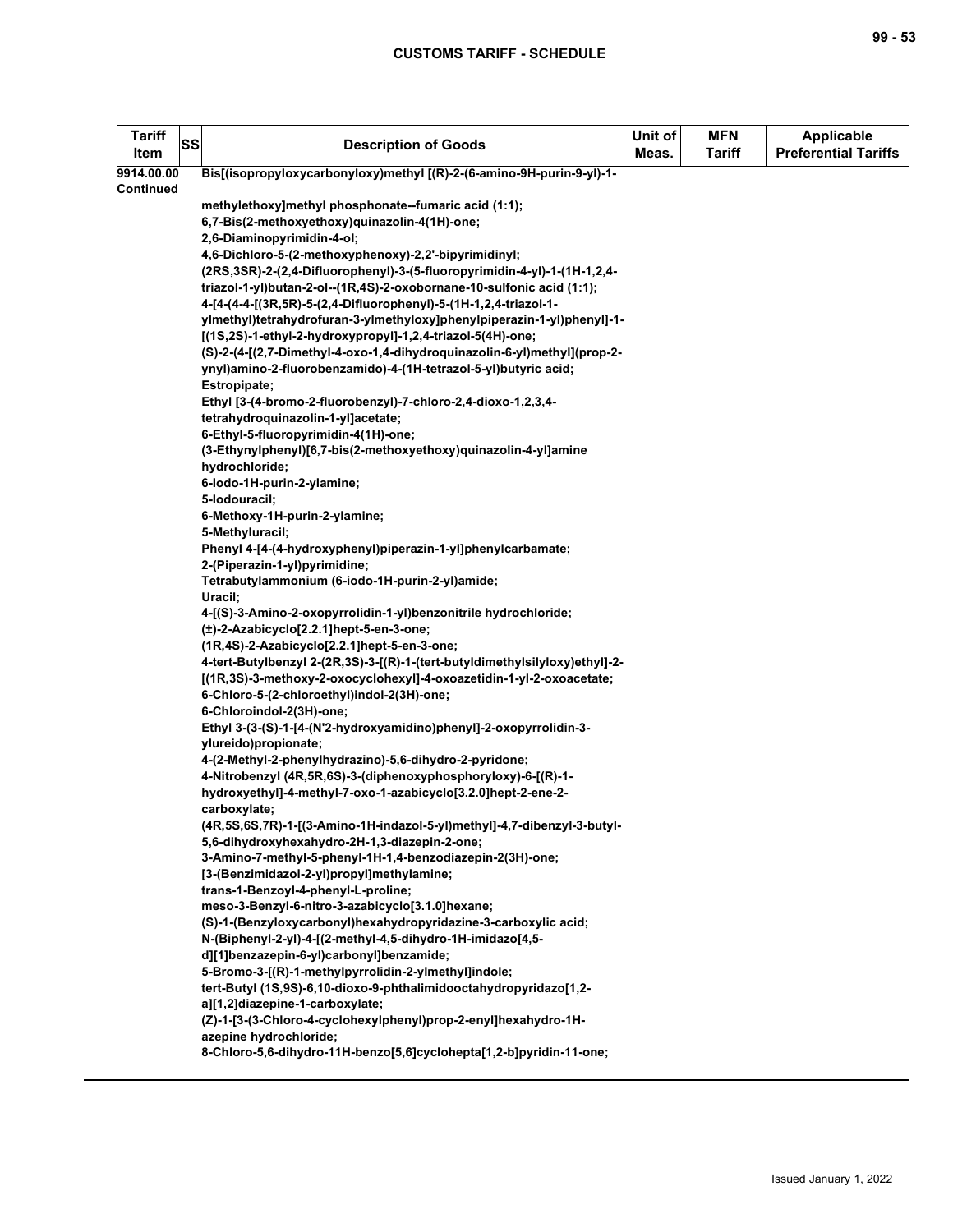| <b>Tariff</b><br>Item | SS | <b>Description of Goods</b>                                                                                                        | Unit of<br>Meas. | <b>MFN</b><br><b>Tariff</b> | <b>Applicable</b><br><b>Preferential Tariffs</b> |
|-----------------------|----|------------------------------------------------------------------------------------------------------------------------------------|------------------|-----------------------------|--------------------------------------------------|
| 9914.00.00            |    | N-(2-Chloroethyl)pyrrolidine hydrochloride;                                                                                        |                  |                             |                                                  |
| <b>Continued</b>      |    |                                                                                                                                    |                  |                             |                                                  |
|                       |    | 7-Chloro-5-(2-fluorophenyl)-1H-1,4-benzodiazepin-2(3H)-one;                                                                        |                  |                             |                                                  |
|                       |    | 7-Chloro-2-(4-methoxy-2-methylphenyl)-2,3-dihydro-5H-pyridazino[4,5-                                                               |                  |                             |                                                  |
|                       |    | b]quinoline-1,4,10-trione, sodium salt;                                                                                            |                  |                             |                                                  |
|                       |    | 8-Chloro-11-(4-piperidylidene)-5,6-dihydro-11H-                                                                                    |                  |                             |                                                  |
|                       |    | benzo[5,6]cyclohepta[1,2-b]pyridine;                                                                                               |                  |                             |                                                  |
|                       |    | Dibenzyl 1-(2,4-difluorophenyl)-2-(1H-1,2,4-triazol-1-yl)-1-(1H-1,2,4-                                                             |                  |                             |                                                  |
|                       |    | triazol-1-ylmethyl)ethyl phosphate;                                                                                                |                  |                             |                                                  |
|                       |    | (5,6-Dichloro-1H-benzimidazol-2-yl)isopropylamine;                                                                                 |                  |                             |                                                  |
|                       |    | 6,7-Dichloro-2,3-dimethoxyquinoxalin-5-ylamine;                                                                                    |                  |                             |                                                  |
|                       |    | Diethyl (6-chloro-9H-carbazol-2-yl)methylmalonate;                                                                                 |                  |                             |                                                  |
|                       |    | N', N'-Diethyl-2-methyl-N-(6-phenyl-5-propylpyridazin-3-yl)propane-1,2-                                                            |                  |                             |                                                  |
|                       |    | diamine--fumaric acid (2:3);                                                                                                       |                  |                             |                                                  |
|                       |    | Diphenyl[(S)-pyrrolidin-3-yl]acetonitrile hydrobromide;                                                                            |                  |                             |                                                  |
|                       |    | Ethyl 4,6-dichloro-3-formylindole-2-carboxylate;<br>7-Ethyl-3-[2-(trimethylsilyloxy)ethyl]indole;                                  |                  |                             |                                                  |
|                       |    | 4-Hydroxyindole;                                                                                                                   |                  |                             |                                                  |
|                       |    | N'-[N-Methoxycarbonyl-L-valyl]-N-[(S)-3,3,3-trifluoro-1-isopropyl-2-                                                               |                  |                             |                                                  |
|                       |    | oxopropyl]-L-prolinamide;                                                                                                          |                  |                             |                                                  |
|                       |    | (3R)-3-[(S)-1-(Methylamino)ethyl]pyrrolidine;                                                                                      |                  |                             |                                                  |
|                       |    | Methyl (S)-2-amino-4-(1H-tetrazol-5-yl)butyrate;                                                                                   |                  |                             |                                                  |
|                       |    | 4-(2-Methyl-1H-imidazo[4,5-c]pyridin-1-yl)benzoic acid;                                                                            |                  |                             |                                                  |
|                       |    | 2-Methyl-1-nitrosoindoline;                                                                                                        |                  |                             |                                                  |
|                       |    | 5-Methyl-2,3,4,5-tetrahydro-1H-pyrido[4,3-b]indol-1-one;                                                                           |                  |                             |                                                  |
|                       |    | (5R,6S)-6-Phenyl-5-[4-(2-pyrrolidinoethoxy)phenyl]-5,6,7,8-tetrahydro-2-                                                           |                  |                             |                                                  |
|                       |    | naphthol--(-)-tartaric acid (1:1);                                                                                                 |                  |                             |                                                  |
|                       |    | Sodium 1,2,3-triazole-5-thiolate;                                                                                                  |                  |                             |                                                  |
|                       |    | 2-(2-Trityl-2H-tetrazol-5-yl)phenylboronic acid;                                                                                   |                  |                             |                                                  |
|                       |    | 3-[4-(4-Amidinophenyl)thiazol-2-yl][1-(carboxymethyl)-4-                                                                           |                  |                             |                                                  |
|                       |    | piperidyl]aminopropionic acid;                                                                                                     |                  |                             |                                                  |
|                       |    | Benzhydryl 7-(Z)-2-[2-(tert-butoxycarbonylamino)thiazol-4-yl]-4-(3-                                                                |                  |                             |                                                  |
|                       |    | methylbut-2-enyloxycarbonyl)but-2-enamido-3-cephem-4-carboxylate;<br>Ethyl 3-(4-[4-(N-ethoxycarbonylamidino)phenyl]thiazol-2-yl[1- |                  |                             |                                                  |
|                       |    | (ethoxycarbonylmethyl)-4-piperidyl]amino)propionate;                                                                               |                  |                             |                                                  |
|                       |    | 2-Imino-1,3-thiazol-4-one;                                                                                                         |                  |                             |                                                  |
|                       |    | Pyvaloyloxymethyl 7-(Z)-2-[2-(tert-butoxycarbonylamino)thiazol-4-                                                                  |                  |                             |                                                  |
|                       |    | yl]pent-2-enamido-3-(carbamoyloxymethyl)-3-cephem-4-carboxylate;                                                                   |                  |                             |                                                  |
|                       |    | Thiazolidine-2,4-dione;                                                                                                            |                  |                             |                                                  |
|                       |    | tert-Butyl 2-[1-(2-aminothiazol-4-yl)-2-(benzisothiazol-2-ylthio)-2-                                                               |                  |                             |                                                  |
|                       |    | oxoethylidene]aminooxy-2-methylpropionate;                                                                                         |                  |                             |                                                  |
|                       |    | (2S,3S)-3-Methyl-2-(3-oxo-2,3-dihydro-1,2-benzisothiazol-2-yl)valeric                                                              |                  |                             |                                                  |
|                       |    | acid;                                                                                                                              |                  |                             |                                                  |
|                       |    | Cytidine 5'-(dihydrogen phosphate);                                                                                                |                  |                             |                                                  |
|                       |    | Inosine 5'-disodium phosphate;                                                                                                     |                  |                             |                                                  |
|                       |    | 5-Methyluridine;                                                                                                                   |                  |                             |                                                  |
|                       |    | 5-Methyluridine hemihydrate;                                                                                                       |                  |                             |                                                  |
|                       |    | Thymidine;                                                                                                                         |                  |                             |                                                  |
|                       |    | (E)-3-[(6R,7R)-7-Amino-2-carboxylato-8-oxo-5-thia-1-                                                                               |                  |                             |                                                  |
|                       |    | azabicyclo[4.2.0]oct-2-en-3-                                                                                                       |                  |                             |                                                  |
|                       |    | yl]allyl(carbamoylmethyl)(ethyl)methylammonium;<br>(2R,5S)-4-Amino-5-fluoro-1-[2-(hydroxymethyl)-1,3-oxathiolan-5-                 |                  |                             |                                                  |
|                       |    |                                                                                                                                    |                  |                             |                                                  |
|                       |    | yl]pyrimidin-2(1H)-one;<br>7-Amino-3-(2-furoyIthiomethyI)-3-cephem-4-carboxylic acid;                                              |                  |                             |                                                  |
|                       |    | (S)-N-5-[2-(2-Amino-4-oxo-4,6,7,8-tetrahydro-1H-pyrimido[5,4-                                                                      |                  |                             |                                                  |
|                       |    |                                                                                                                                    |                  |                             |                                                  |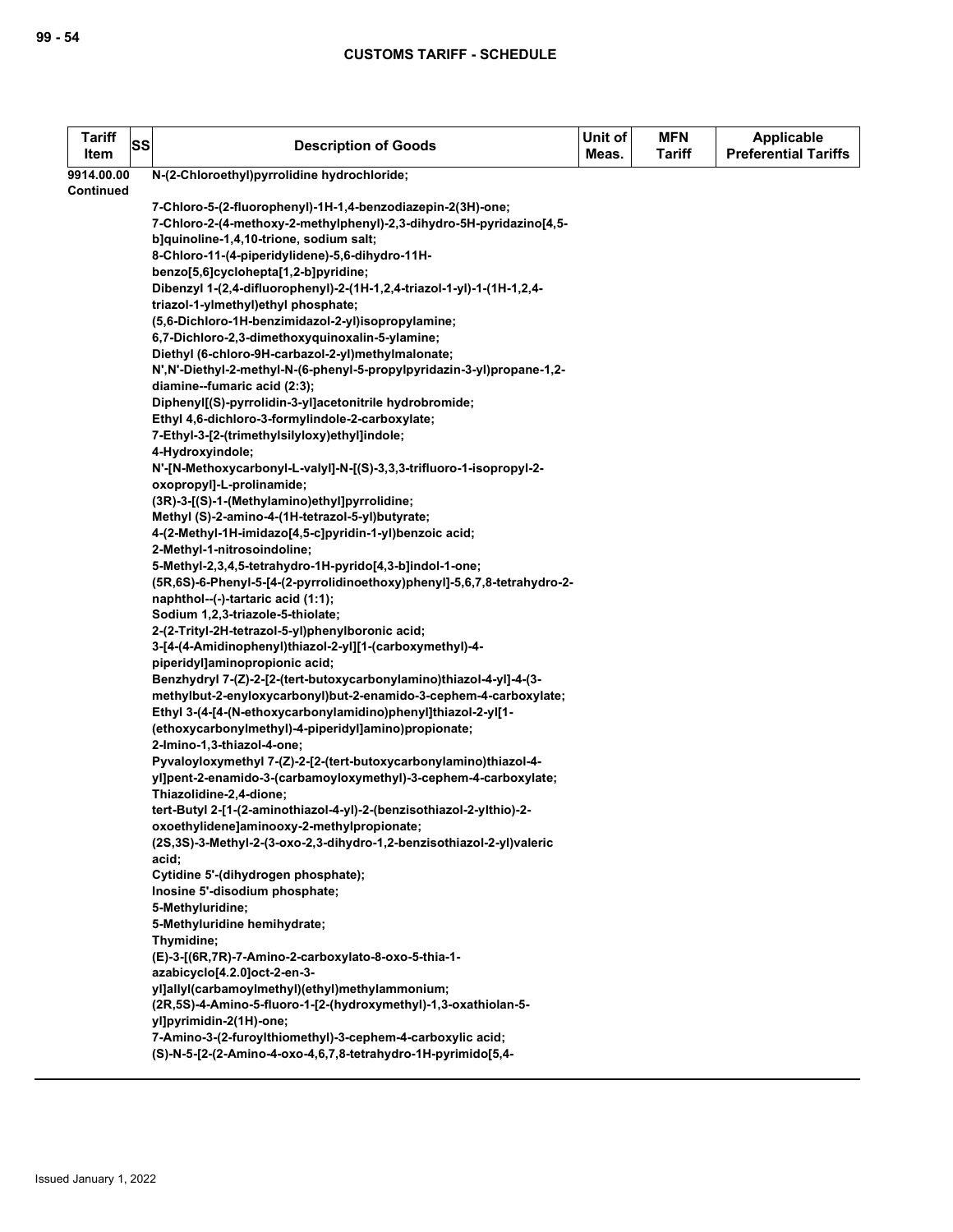| <b>Tariff</b><br>SS<br>Item | <b>Description of Goods</b>                                                                                                    | Unit of<br>Meas. | <b>MFN</b><br><b>Tariff</b> | <b>Applicable</b><br><b>Preferential Tariffs</b> |
|-----------------------------|--------------------------------------------------------------------------------------------------------------------------------|------------------|-----------------------------|--------------------------------------------------|
| 9914.00.00                  | b][1,4]thiazin-6-yl)ethyl-2-thenoyl]-L-glutamic acid;                                                                          |                  |                             |                                                  |
| Continued                   |                                                                                                                                |                  |                             |                                                  |
|                             | (6S)-5-[2-(2-Amino-4-oxo-4,6,7,8-tetrahydro-3H-pyrimido[5,4-                                                                   |                  |                             |                                                  |
|                             | b][1,4]thiazin-6-yl)ethyl]thiophene-2-carboxylic acid;<br>(Z)-2-(5-Amino-1,2,4-thiadiazol-3-yl)-2-[(fluoromethoxy)imino]acetic |                  |                             |                                                  |
|                             | acid;                                                                                                                          |                  |                             |                                                  |
|                             | 3',5'-Anhydrothymidine;                                                                                                        |                  |                             |                                                  |
|                             | 1-(beta-D-Arabinofuranosyl)pyrimidine-2,4(1H,3H)-dione;                                                                        |                  |                             |                                                  |
|                             | 3'-Azido-2',3'-dideoxy-5-methylcytidine hydrochloride;                                                                         |                  |                             |                                                  |
|                             | Benzhydryl 6-(4-methylbenzamido)penicillanate 4-oxide;                                                                         |                  |                             |                                                  |
|                             | (2S)-N-[(R)-1-(1,3-Benzodioxol-5-yl)butyl]-3,3-diethyl-2-4-[(4-                                                                |                  |                             |                                                  |
|                             | methylpiperazin-1-yl)carbonyl]phenoxy-4-oxoazetidine-1-carboxamide;                                                            |                  |                             |                                                  |
|                             | 5'-Benzoyl-2',3'-didehydro-3'-deoxythymidine;                                                                                  |                  |                             |                                                  |
|                             | (3aS,8aR)-3-[(2R,4S)-2-Benzyl-4,5-epoxyvaleryl]-2,2-dimethyl-3,3a,8,8a-                                                        |                  |                             |                                                  |
|                             | tetrahydro-2H-indeno[1,2-d]oxazole;                                                                                            |                  |                             |                                                  |
|                             | Benzyl (3-fluoro-4-morpholinophenyl)carbamate;                                                                                 |                  |                             |                                                  |
|                             | (4R,5S,6S,7R)-1,3-Bis(3-aminobenzyl)-4,7-dibenzyl-5,6-                                                                         |                  |                             |                                                  |
|                             | dihydroxyhexahydro-2H-1,3-diazepin-2-one dimethanesulfonate;<br>2-Bromo-3-methylthiophene;                                     |                  |                             |                                                  |
|                             | (3-Bhloro-4-fluorophenyl)[7-methoxy-6-(3-                                                                                      |                  |                             |                                                  |
|                             | morpholinopropoxy)quinazolin-4-yl]amine;                                                                                       |                  |                             |                                                  |
|                             | (2R,4R)-4-(2,6-Diamino-9H-purin-9-yl)-1,3-dioxolan-2-ylmethanol;                                                               |                  |                             |                                                  |
|                             | Diethyl N-5-[2-((6S)-2-amino-4-oxo-4,6,7,8-tetrahydro-3H-pyrimido[5,4-                                                         |                  |                             |                                                  |
|                             | b][1,4]thiazin-6-yl)ethyl]-2-thenoyl-L-glutamate;                                                                              |                  |                             |                                                  |
|                             | [(3S,5S)-5-(2,4-Difluorophenyl)-5-(1H-1,2,4-triazol-1-                                                                         |                  |                             |                                                  |
|                             | ylmethyl)tetrahydrofuran-3-yl]methyl 4-chlorobenzenesulfonate;                                                                 |                  |                             |                                                  |
|                             | (5aR, 11bS)-9, 10-Dimethoxy-2-propyl-4, 5, 5a, 6, 7, 11b-                                                                      |                  |                             |                                                  |
|                             | hexahydrobenzo[f]thieno[2,3-c]quinoline hydrochloride;                                                                         |                  |                             |                                                  |
|                             | Dimethyl 2-[(S)-1-(tert-butoxycarbonylaminomethyl)-2-(5-                                                                       |                  |                             |                                                  |
|                             | ethoxycarbonyl-2-thienyl)propylthio]malonate;                                                                                  |                  |                             |                                                  |
|                             | (3S)-2,2-Dimethyl-1,4-thiazinane-3-carboxylic acid;<br>DL-5-(1,2-Dithiolan-3-yl)valeramide;                                    |                  |                             |                                                  |
|                             | Ethyl 5-[(3S)-3-(acetylthio)-4-(tert-                                                                                          |                  |                             |                                                  |
|                             | butoxycarbonylamino)butyl]thiophene-2-carboxylate;                                                                             |                  |                             |                                                  |
|                             | Ethyl 5-[(3R)-4-amino-3-hydroxybutyl]thiophene-2-carboxylate;                                                                  |                  |                             |                                                  |
|                             | Ethyl (6S)-5-[2-(2-amino-4-oxo-4,6,7,8-tetrahydro-3H-pyrimido[5,4-                                                             |                  |                             |                                                  |
|                             | b][1,4]thiazin-6-yl)ethyl]thiophene-2-carboxylate;                                                                             |                  |                             |                                                  |
|                             | Ethyl 5-(but-3-enyl)thiophene-2-carboxylate;                                                                                   |                  |                             |                                                  |
|                             | Ethyl 5-[(3R)-4-(tert-butoxycarbonylamino)-3-hydroxybutyl]thiophene-2-                                                         |                  |                             |                                                  |
|                             | carboxylate;                                                                                                                   |                  |                             |                                                  |
|                             | Ethyl 5-[(3R)-4-(tert-butoxycarbonylamino)-3-                                                                                  |                  |                             |                                                  |
|                             | (mesyloxy)butyl]thiophene-2-carboxylate;                                                                                       |                  |                             |                                                  |
|                             | Ethyl 5-[(3R)-3,4-dihydroxybutyl]thiophene-2-carboxylate;                                                                      |                  |                             |                                                  |
|                             | Ethyl hydrogen (2-thienylmethyl)malonate;<br>2-(4-Fluorobenzyl)thiophene;                                                      |                  |                             |                                                  |
|                             | (+-)-6-Fluoro-1-methyl-4-oxo-7-(piperazin-1-yl)-4H-[1,3]thiazeto-[3,2-                                                         |                  |                             |                                                  |
|                             | a]quinoline-3-carboxylic acid;                                                                                                 |                  |                             |                                                  |
|                             | Methyl (4S,7S,10aS)-4-amino-5-oxooctahydro-7H-pyrido[2,1-                                                                      |                  |                             |                                                  |
|                             | b][1,3]thiazepine-7-carboxylate;                                                                                               |                  |                             |                                                  |
|                             | Methyl 2-(2-chlorophenyl)-2-(4,5,6,7-tetrahydrothieno[3,2-c]pyridin-5-                                                         |                  |                             |                                                  |
|                             | yl)acetate hydrochloride;                                                                                                      |                  |                             |                                                  |
|                             | N-[(4S,6S)-6-Methyl-7,7-dioxo-5,6-dihydro-4H-thieno[2,3-b]thiopyran-4-                                                         |                  |                             |                                                  |
|                             | yl]acetamide;                                                                                                                  |                  |                             |                                                  |
|                             | 5-Methyl-3,4-diphenyl-4,5-dihydroisoxazol-5-ol;                                                                                |                  |                             |                                                  |
|                             | Methyl (S)-6-2-[5-ethoxycarbonyl)-2-thienyl]ethyl-3-oxo-1,4-thiazinane-                                                        |                  |                             |                                                  |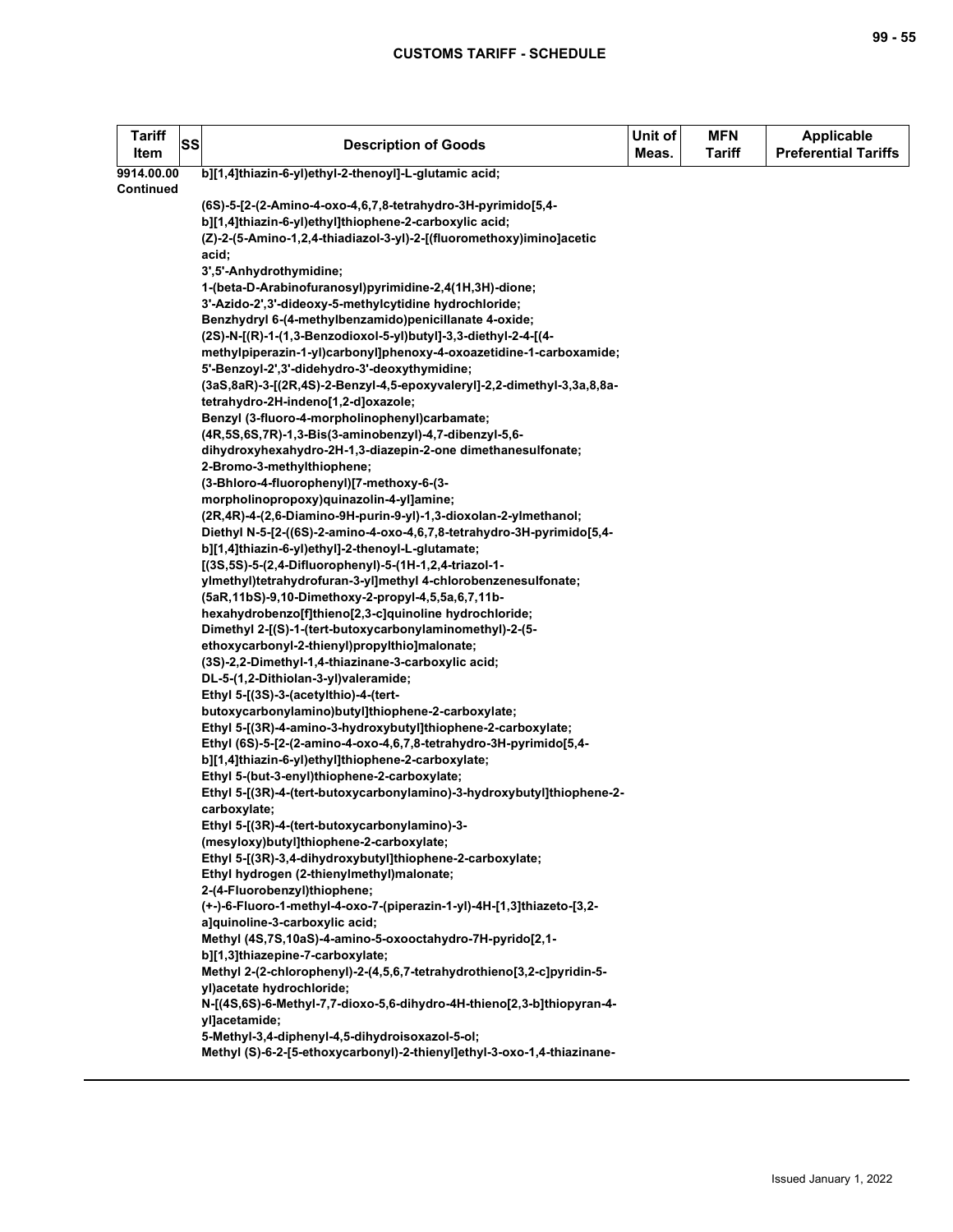| <b>Tariff</b><br>Item | SS | <b>Description of Goods</b>                                                                                                  | Unit of<br>Meas. | <b>MFN</b><br><b>Tariff</b> | <b>Applicable</b><br><b>Preferential Tariffs</b> |
|-----------------------|----|------------------------------------------------------------------------------------------------------------------------------|------------------|-----------------------------|--------------------------------------------------|
| 9914.00.00            |    | 2-carboxylate;                                                                                                               |                  |                             |                                                  |
| <b>Continued</b>      |    |                                                                                                                              |                  |                             |                                                  |
|                       |    | Methyl 4-hydroxy-2-methyl-2H-thieno[2,3-e][1,2]thiazine-3-carboxylate                                                        |                  |                             |                                                  |
|                       |    | 1,1-dioxide;                                                                                                                 |                  |                             |                                                  |
|                       |    | Methyl (3aR,4R,7aR)-2-methyl-4-[(1S,2R)-1,2,3-triacetoxypropyl]-3a,7a-<br>dihydro-4H-pyrano[3,4-d]oxazole-6-carboxylate;     |                  |                             |                                                  |
|                       |    | Methyl 1-(2,3,5-tri-O-acetyl-beta-D-ribofuranosyl)-1H-1,2,4-triazole-3-                                                      |                  |                             |                                                  |
|                       |    | carboxylate;                                                                                                                 |                  |                             |                                                  |
|                       |    | 4,5,6,7-Tetrahydrothieno[3,2-c]pyridine hydrochloride;                                                                       |                  |                             |                                                  |
|                       |    | (S)-N-(1S,2R)-3-[(1,3-Benzodioxol-5-ylsulfonyl)(isobutyl)amino]-1-                                                           |                  |                             |                                                  |
|                       |    | benzyl-2-hydroxypropyl-3,3-dimethyl-2-(sarcosylamino)butyramide;                                                             |                  |                             |                                                  |
|                       |    | 4-tert-Butylbenzenesulfonamide;                                                                                              |                  |                             |                                                  |
|                       |    | N'-(2R,3S)-5-Chloro-3-(2-chlorophenyl)-1-[(3,4-                                                                              |                  |                             |                                                  |
|                       |    | dimethoxyphenyl)sulfonyl]-3-hydroxy-2,3-dihydro-1H-indol-2-                                                                  |                  |                             |                                                  |
|                       |    | ylcarbonyl-L-prolinamide;                                                                                                    |                  |                             |                                                  |
|                       |    | 4-(4-Cyclohexyl-2-methyloxazol-5-yl)-2-fluorobenzenesulfonamide;                                                             |                  |                             |                                                  |
|                       |    | (S)-2,2-Dimethyl-N-hydroxy-4-[4-(4-pyridyloxy)phenylsulfonyl]-1,4-                                                           |                  |                             |                                                  |
|                       |    | thiazinane-3-carboxamide;                                                                                                    |                  |                             |                                                  |
|                       |    | (3S)-2,2-Dimethyl-4-[4-(4-pyridyloxy)phenylsulfonyl]-1,4-thiazinane-3-                                                       |                  |                             |                                                  |
|                       |    | carboxylic acid;                                                                                                             |                  |                             |                                                  |
|                       |    | 2-Ethoxy-5-[(4-methylpiperazin-1-yl)sulfonyl]benzoic acid;                                                                   |                  |                             |                                                  |
|                       |    | (S)-2-3-[(2-Fluorobenzyl)sulfonylamino]-2-oxo-2,3-dihydro-1-pyridyl-N-                                                       |                  |                             |                                                  |
|                       |    | (1-formyl-4-guanidinobutyl) acetamide;                                                                                       |                  |                             |                                                  |
|                       |    | 4-Hydrazonobenzenesulfonamide hydrocholoride;<br>4-[(4-Mesylamino)phenyl]-4-oxobutyric acid;                                 |                  |                             |                                                  |
|                       |    | 3-Methoxy-5-sulfamoyl-o-anisic acid;                                                                                         |                  |                             |                                                  |
|                       |    | N-[(4S,6S)-6-Methyl-7,7-dioxo-2-sulfamoyl-5,6-dihydro-4H-thieno[2,3-                                                         |                  |                             |                                                  |
|                       |    | b]thiopyran-4-yl]acetamide                                                                                                   |                  |                             |                                                  |
|                       |    | Methyl 3-[(methoxycarbonylmethyl)sulfamoyl]thiophene-2-carboxylate;<br>4-(5-Methyl-3-phenylisoxazol-4-yl)benzenesulfonamide; |                  |                             |                                                  |
|                       |    | N-[4-(5-Methyl-3-phenylisoxazol-4-yl)phenylsulfonyl]propionamide,<br>sodium salt;                                            |                  |                             |                                                  |
|                       |    | Methyl 5-sulfamoyl-o-anisate;                                                                                                |                  |                             |                                                  |
|                       |    | 5-Methyl-N-[4-(sulfamoyl)phenethyl]pyrazine-2-carboxamide;                                                                   |                  |                             |                                                  |
|                       |    | (3S)-Tetrahydrofuran-3-yl (1S,2R)-3-[(4-                                                                                     |                  |                             |                                                  |
|                       |    | aminophenylsulfonyl)(isobutyl)amino]-1-benzyl-2-                                                                             |                  |                             |                                                  |
|                       |    | hydroxypropylcarbamate;                                                                                                      |                  |                             |                                                  |
|                       |    | 4-[5-(p-Tolyl)-3-(trifluoromethyl)-1H-pyrazol-1-yl]benzenesulfonamide;                                                       |                  |                             |                                                  |
|                       |    | GM1 ganglioside;                                                                                                             |                  |                             |                                                  |
|                       |    | GM2 ganglioside;                                                                                                             |                  |                             |                                                  |
|                       |    | KLH/reductive amination;                                                                                                     |                  |                             |                                                  |
|                       |    | Codeine phosphate hemihydrate;                                                                                               |                  |                             |                                                  |
|                       |    | (R)-1,2,3,4-Tetrahydropapaverine hydrochloride;                                                                              |                  |                             |                                                  |
|                       |    | Atropine;<br>Pilocarpine;                                                                                                    |                  |                             |                                                  |
|                       |    | beta-Cyclodextrin sulfobutyl ethers, sodium salts;                                                                           |                  |                             |                                                  |
|                       |    | L-Ribose;                                                                                                                    |                  |                             |                                                  |
|                       |    | 2,3,4,6-Tetra-O-benzyl-D-glucose;                                                                                            |                  |                             |                                                  |
|                       |    | 2,3,4,6-Tetra-O-benzyl-1-O-(trimethylsilyl)-ß-D-glucose;<br>SC-59735;                                                        |                  |                             |                                                  |
|                       |    | SC-70935;GM2-KLH conjugate;                                                                                                  |                  |                             |                                                  |
|                       |    | QS-21 adjuvant;                                                                                                              |                  |                             |                                                  |
|                       |    | Ferristene;                                                                                                                  |                  |                             |                                                  |
|                       |    | Urate oxidase.                                                                                                               |                  |                             |                                                  |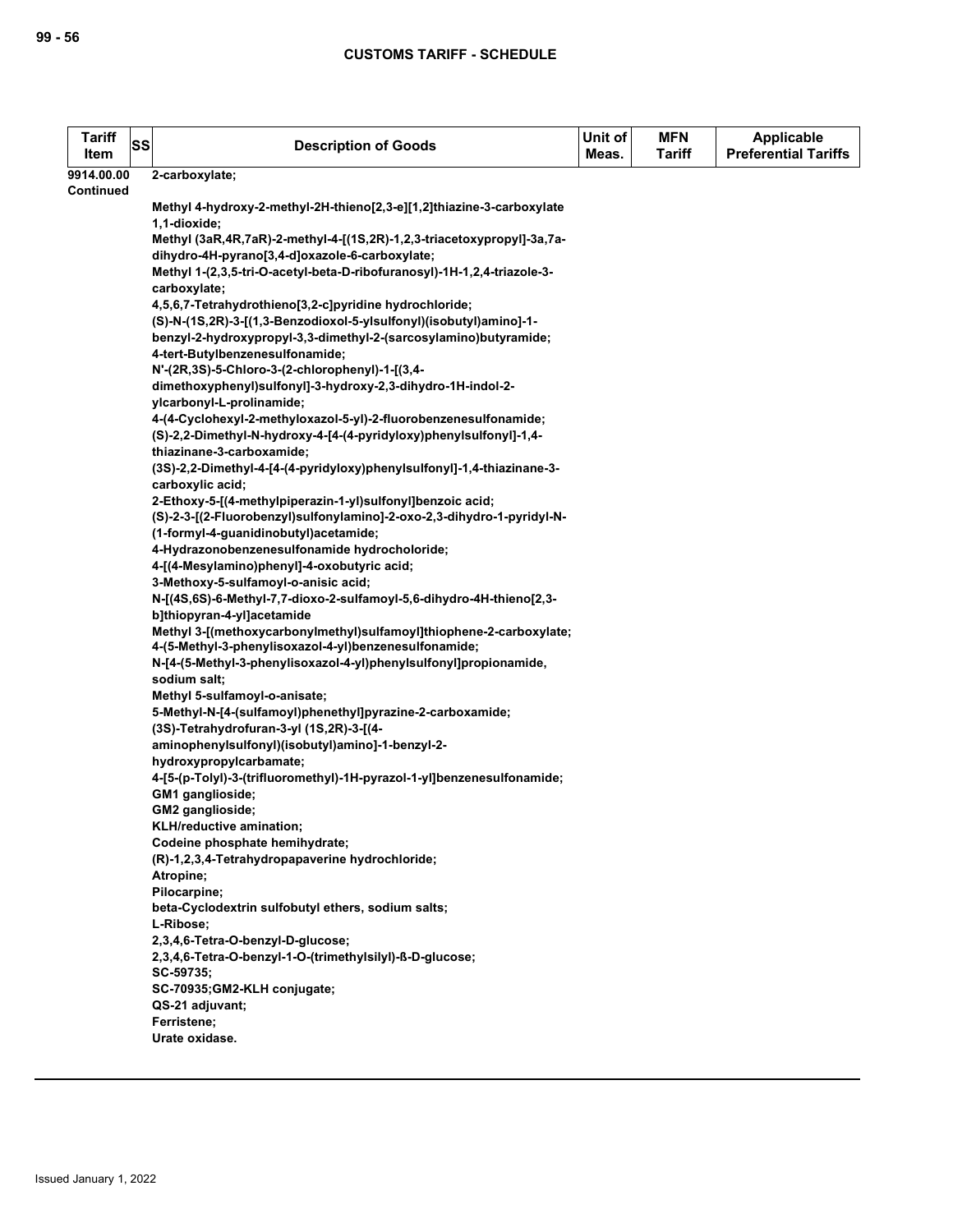| <b>Tariff</b><br><b>SS</b><br>Item | <b>Description of Goods</b>                                                                                                                                                                                                                                                                                                                                                                                                                                                                                                                                                                                                                                                                                                                                                         | Unit of<br>Meas. | <b>MFN</b><br>Tariff | <b>Applicable</b><br><b>Preferential Tariffs</b>                                                                               |
|------------------------------------|-------------------------------------------------------------------------------------------------------------------------------------------------------------------------------------------------------------------------------------------------------------------------------------------------------------------------------------------------------------------------------------------------------------------------------------------------------------------------------------------------------------------------------------------------------------------------------------------------------------------------------------------------------------------------------------------------------------------------------------------------------------------------------------|------------------|----------------------|--------------------------------------------------------------------------------------------------------------------------------|
| 9917.00.00                         | Goods which enter into the cost of manufacturing fertilizers, and<br>materials for use in the manufacture of such goods.                                                                                                                                                                                                                                                                                                                                                                                                                                                                                                                                                                                                                                                            |                  | Free                 | CCCT, LDCT, GPT,<br>UST, MXT, CIAT, CT,<br>CRT, IT, NT, SLT, PT,<br>COLT, JT, PAT, HNT,<br>KRT, CEUT, UAT,<br>CPTPT, UKT: Free |
| 9918.00.00                         | Volatile oils, of heading 29.09, 29.14, 29.15, 29.18, 29.32, 29.33 or 29.34,<br>or of subheading 2905.19, 2906.29 or 2912.29, to be employed in<br>flavouring or perfuming.                                                                                                                                                                                                                                                                                                                                                                                                                                                                                                                                                                                                         |                  | 5%                   | CCCT, LDCT, GPT,<br>UST, MXT, CIAT, CT,<br>CRT, IT, NT, SLT, PT,<br>COLT, JT, PAT, HNT,<br>KRT, CEUT, UAT,<br>CPTPT, UKT: Free |
| 9919.00.00                         | Goods of Chapter 28 or 29, in packages of a gross weight exceeding<br>1.36 kg each, for use as products having the same functions as the<br>goods of heading 38.08;<br>Goods of Chapter 28 or 29 (other than 2,4 dichlorophenoxyacetic acid,<br>2 methyl-4 chlorophenoxyacetic acid and their esters and amine salts).<br>organic surface-active agents of heading 34.02, and oils of heading<br>27.10 having a viscosity of 7.44 mm <sup>2</sup> /sec. or more at 37.8°C, other than<br>white oils, for use in the manufacture of products of heading 38.08 or of<br>goods of Chapter 28 or 29 for use as products having the same<br>functions as the goods of heading 38.08.                                                                                                     |                  | Free                 | CCCT, LDCT, GPT,<br>UST, MXT, CIAT, CT,<br>CRT, IT, NT, SLT, PT,<br>COLT, JT, PAT, HNT,<br>KRT, CEUT, UAT,<br>CPTPT, UKT: Free |
| 9920.00.00                         | Materials for use in the manufacture of adhesive or surgical dressings,<br>plasters, slabs or bandages or of textile fabrics coated with plaster of<br>Paris compound.                                                                                                                                                                                                                                                                                                                                                                                                                                                                                                                                                                                                              |                  | Free                 | CCCT, LDCT, GPT,<br>UST, MXT, CIAT, CT,<br>CRT, IT, NT, SLT, PT,<br>COLT, JT, PAT, HNT,<br>KRT, CEUT, UAT,<br>CPTPT, UKT: Free |
| 9926.00.00                         | Articles and materials for use in the manufacture of lawn mowers<br>powered by reciprocating piston engines.                                                                                                                                                                                                                                                                                                                                                                                                                                                                                                                                                                                                                                                                        |                  | Free                 | CCCT, LDCT, GPT,<br>UST, MXT, CIAT, CT,<br>CRT, IT, NT, SLT, PT,<br>COLT, JT, PAT, HNT,<br>KRT, CEUT, UAT,<br>CPTPT, UKT: Free |
| 9927.00.00                         | Articles and materials to be employed in the manufacture of the<br>following, for use by printers, lithographers, bookbinders, paper or foil<br>converters, manufacturers of stereotypes, electrotypes or printing<br>plates or rolls, or by manufacturers of articles made from paper,<br>paperboard or foil:<br>Blocks, plates, cylinders and lithographic stones, prepared for printing<br>purposes (for example, planed, grained or polished);<br>Bookbinding machinery, including book-sewing machines;<br>Dryers for paper or paperboard;<br>Machinery, apparatus and equipment (other than machine tools of<br>headings 84.56 to 84.65) for type-founding or type-setting, or for<br>preparing or making printing blocks, plates, cylinders or other printing<br>components; |                  | Free                 | CCCT, LDCT, GPT,<br>UST, MXT, CIAT, CT,<br>CRT, IT, NT, SLT, PT,<br>COLT, JT, PAT, HNT,<br>KRT, CEUT, UAT,<br>CPTPT, UKT: Free |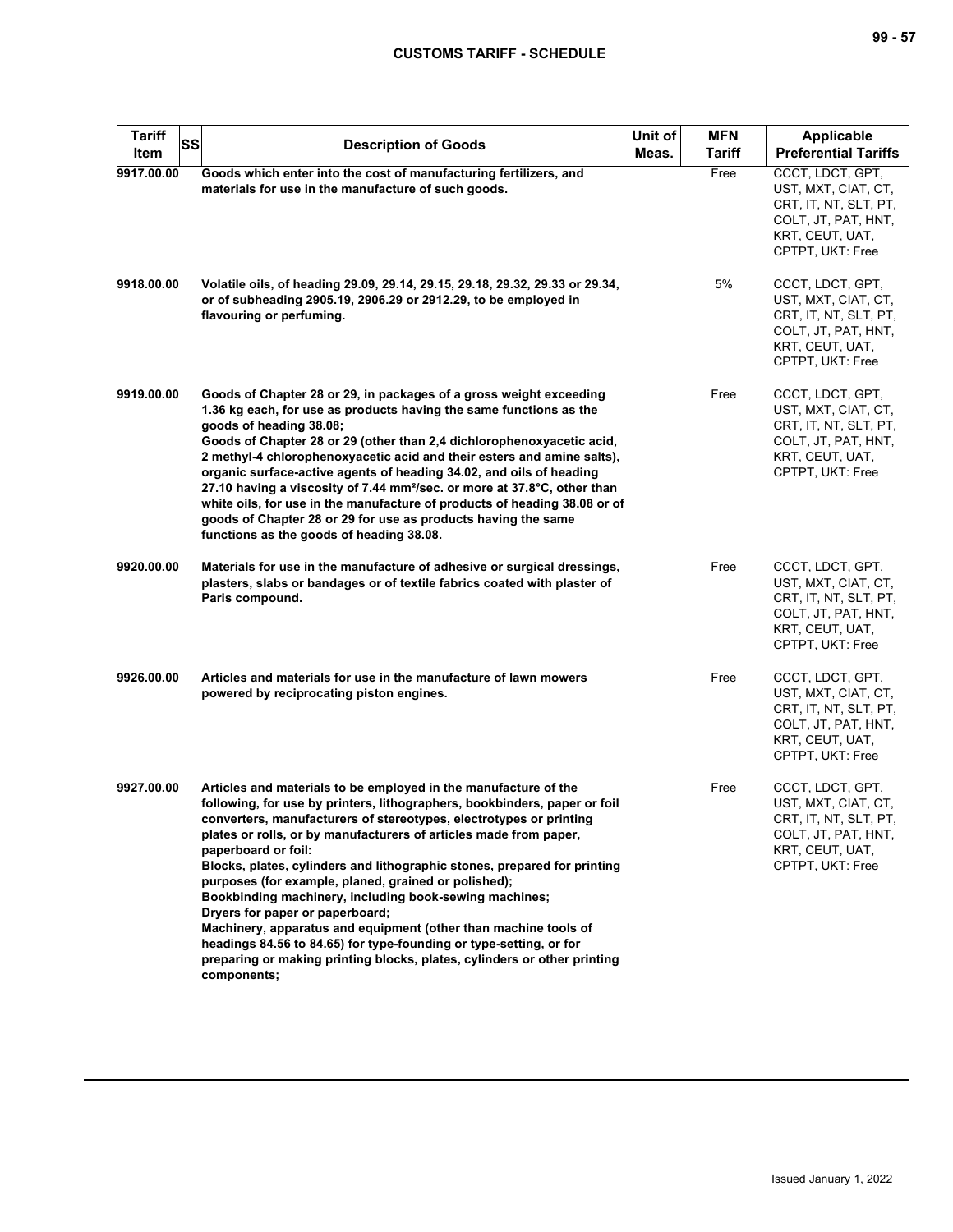| <b>Tariff</b><br><b>SS</b><br>Item | <b>Description of Goods</b>                                                                                                                                                                                                                                                                                                                                                                                                                                                                                                                                                                                                                                                                                                                                                                                                                                                                                                                                                                                              | Unit of<br>Meas. | <b>MFN</b><br>Tariff | <b>Applicable</b><br><b>Preferential Tariffs</b>                                                                               |
|------------------------------------|--------------------------------------------------------------------------------------------------------------------------------------------------------------------------------------------------------------------------------------------------------------------------------------------------------------------------------------------------------------------------------------------------------------------------------------------------------------------------------------------------------------------------------------------------------------------------------------------------------------------------------------------------------------------------------------------------------------------------------------------------------------------------------------------------------------------------------------------------------------------------------------------------------------------------------------------------------------------------------------------------------------------------|------------------|----------------------|--------------------------------------------------------------------------------------------------------------------------------|
| 9927.00.00<br><b>Continued</b>     | Machinery for making up paper or paperboard, including cutting<br>machines of all kinds but not including machinery for making or<br>finishing paper or paperboard;<br>Machines and mechanical appliances of subheading 8479.89;<br>Offices machines and accessories thereof, other than typewriters and<br>word-processing machines, calculating machines, accounting<br>machines, postage-franking machines, ticket-issuing machines and<br>similar machines incorporating a calculating device, cash registers,<br>automatic data processing machines and units thereof, magnetic or<br>optical readers, machines for transcribing data onto data media in<br>coded form and machines for processing such data, machinery for<br>stitching or stapling of a kind using wire, portable electronic organizers,<br>and accessories thereof;<br>Printing machinery and machines for uses ancillary to printing;<br>Printing type, blocks, plates, cylinders and other printing components;<br>Parts of all the foregoing. |                  |                      |                                                                                                                                |
| 9932.00.00                         | Articles of heading 40.16 (other than cellular rubber, seals or inflatable<br>articles) or goods of heading 48.23, of Section XVI or of Chapter 90, for<br>preparing, manufacturing, testing or finishing yarns, cordage or fabrics<br>made from textile fibres or from paper, to be employed in such<br>processes by manufacturers or by scholastic or charitable institutions;<br>Materials for use in the manufacture of the foregoing articles and goods.                                                                                                                                                                                                                                                                                                                                                                                                                                                                                                                                                            |                  | Free                 | CCCT, LDCT, GPT,<br>UST, MXT, CIAT, CT,<br>CRT, IT, NT, SLT, PT,<br>COLT, JT, PAT, HNT,<br>KRT, CEUT, UAT,<br>CPTPT, UKT: Free |
| 9934.00.00                         | Scarves of textile materials, in rolls, merely needing separation by<br>cutting dividing threads.                                                                                                                                                                                                                                                                                                                                                                                                                                                                                                                                                                                                                                                                                                                                                                                                                                                                                                                        |                  | Free                 | LDCT, GPT, UST, MXT,<br>CIAT, CT, CRT, IT, NT,<br>SLT, PT, COLT, JT,<br>PAT, HNT, KRT, CEUT,<br>UAT, CPTPT,<br>UKT: Free       |
| 9936.00.00                         | Apparel samples (excluding samples of footwear, headwear, handwear,<br>belts, ties, scarves, hosiery or other accessories, unless committed by<br>design to form an integral part of the sample) imported for use in the<br>development of sketches or patterns, or in determining the technical<br>elements of manufacturing apparel, by a person in Canada in the<br>business of designing apparel or fabrics and selling apparel, apparel<br>designs, fabrics or fabric designs, on condition that                                                                                                                                                                                                                                                                                                                                                                                                                                                                                                                    |                  | Free                 | LDCT, UST, MXT, CIAT,<br>CT, CRT, IT, NT, SLT, PT,<br>COLT, JT, PAT, HNT,<br>KRT, CEUT, UAT,<br>CPTPT, UKT: Free               |
|                                    | (a) the importer specifies the use of the apparel sample at the time of<br>reporting the goods under the Customs Act;<br>(b) the importer develops the sketches or patterns, or determines the<br>technical elements of manufacturing apparel; and                                                                                                                                                                                                                                                                                                                                                                                                                                                                                                                                                                                                                                                                                                                                                                       |                  |                      |                                                                                                                                |

 **(c) the apparel sample shall not be exchanged, sold or traded in either the wholesale or retail markets in Canada.**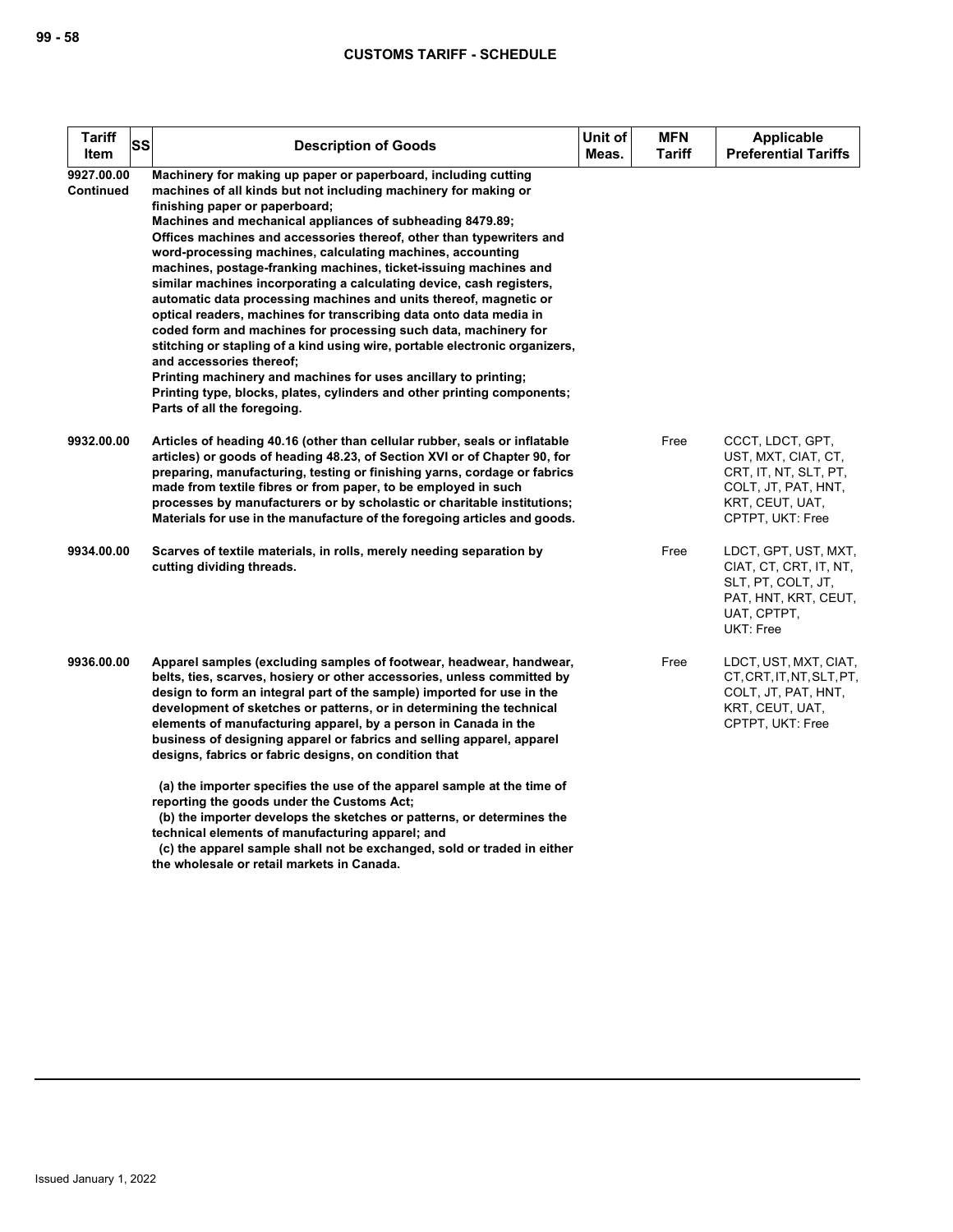| <b>Tariff</b><br>ltem | SS<br><b>Description of Goods</b>                                                                                                                                                                                                                                                                                                                                                                                                                                                                                                                                                                                                                                                                                                                                                                               | Unit of<br>Meas. | <b>MFN</b><br><b>Tariff</b> | <b>Applicable</b><br><b>Preferential Tariffs</b>                                                                               |
|-----------------------|-----------------------------------------------------------------------------------------------------------------------------------------------------------------------------------------------------------------------------------------------------------------------------------------------------------------------------------------------------------------------------------------------------------------------------------------------------------------------------------------------------------------------------------------------------------------------------------------------------------------------------------------------------------------------------------------------------------------------------------------------------------------------------------------------------------------|------------------|-----------------------------|--------------------------------------------------------------------------------------------------------------------------------|
| 9937.00.00            | Costumes, and parts and accessories thereof, designed or decorated in<br>a manner reflecting a specific ethno-cultural heritage when for the use<br>of an ethno-cultural group that requires the costumes for the public<br>manifestation of its heritage.                                                                                                                                                                                                                                                                                                                                                                                                                                                                                                                                                      |                  | Free                        | CCCT, LDCT, GPT,<br>UST, MXT, CIAT, CT,<br>CRT, IT, NT, SLT, PT,<br>COLT, JT, PAT, HNT,<br>KRT, CEUT, UAT,                     |
|                       | "Goods" does not include goods that are sold or otherwise disposed of<br>within 12 months after importation.                                                                                                                                                                                                                                                                                                                                                                                                                                                                                                                                                                                                                                                                                                    |                  |                             | CPTPT, UKT: Free                                                                                                               |
|                       | For the purpose of this tariff item, upon receipt of an application<br>pursuant to section 88 of this Act, the Minister of Public Safety and<br>Emergency Preparedness shall have regard for the following criteria in<br>deciding whether to recognize a group as an ethno-cultural group:<br>(a) whether the group consists of at least five persons each of whom is<br>at least 18 years of age and is a Canadian citizen or a permanent<br>resident within the meaning of the Immigration Act, 1976;<br>(b) whether the group is a voluntary, non-profit group constituted for the<br>purpose of preserving its ethno-cultural heritage and sharing that<br>heritage with Canadians; and<br>(c) whether the group is supported by, and is a representative of, the<br>ethnic community to which it belongs. |                  |                             |                                                                                                                                |
| 9938.00.00            | Hand-loomed, hand-made or handicraft textile or apparel goods<br>designated by the Minister, when certified by the Government of Mexico,<br>the United States, Chile or Costa Rica or by any authority in Mexico, the<br>United States, Chile or Costa Rica recognized by the Minister of Public<br>Safety and Emergency Preparedness as competent for that purpose, to<br>be:<br>(a) hand-loomed fabrics of a cottage industry,<br>(b) hand-made cottage industry goods made of such hand-loomed<br>fabrics.<br>(c) traditional folklore handicraft goods, or<br>(d) indigenous handicraft goods.                                                                                                                                                                                                              |                  | N/A                         | UST, MXT, CT,<br>CRT: Free                                                                                                     |
| 9939.00.00            | Items of official uniform dress or accoutrement, for use by personnel of<br>militia regiments, purchased with regimental funds, that remain the<br>property of the regiments.                                                                                                                                                                                                                                                                                                                                                                                                                                                                                                                                                                                                                                   |                  | Free                        | CCCT, LDCT, GPT,<br>UST, MXT, CIAT, CT,<br>CRT, IT, NT, SLT, PT,<br>COLT, JT, PAT, HNT,<br>KRT, CEUT, UAT,<br>CPTPT, UKT: Free |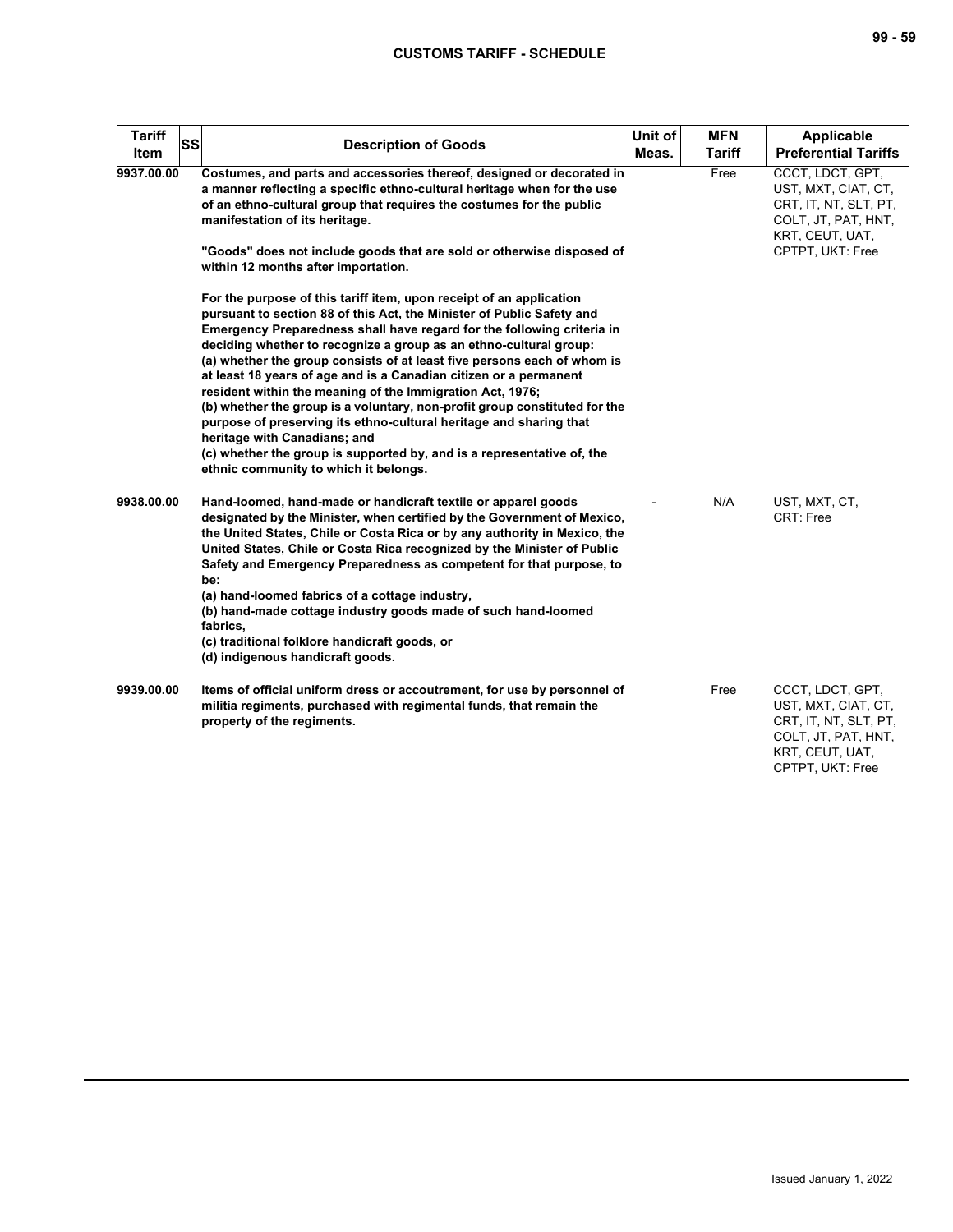| <b>Tariff</b><br>SS<br>Item | <b>Description of Goods</b>                                                                                                                                                                                                                                                                                                                                                                                                                                                                                                                                                                                                                                                                                                                                                                                                                                                                                                                                                                                                                                                                              | Unit of<br>Meas. | <b>MFN</b><br><b>Tariff</b> | <b>Applicable</b><br><b>Preferential Tariffs</b>                                                                               |
|-----------------------------|----------------------------------------------------------------------------------------------------------------------------------------------------------------------------------------------------------------------------------------------------------------------------------------------------------------------------------------------------------------------------------------------------------------------------------------------------------------------------------------------------------------------------------------------------------------------------------------------------------------------------------------------------------------------------------------------------------------------------------------------------------------------------------------------------------------------------------------------------------------------------------------------------------------------------------------------------------------------------------------------------------------------------------------------------------------------------------------------------------|------------------|-----------------------------|--------------------------------------------------------------------------------------------------------------------------------|
| 9945.00.00                  | Articles and materials, wholly or in chief part of metal, for use in the<br>manufacture of the following:<br>Ball or roller bearings or parts thereof;<br>Boilers or parts thereof;<br>Captive balloons or parts thereof to be employed in logging;<br>Cylinder stave saws or parts thereof to be employed in sawmills;<br>Engines of heading 84.12 or parts thereof;<br>Freight cars, log skidders or motor vehicles for the transport of goods,<br>or parts thereof, to be employed in logging;<br>Internal combustion piston engines or parts thereof, not including<br>outboard motors or engines of a kind used for the propulsion of<br>vehicles of Chapter 87 and parts thereof;<br>Machinery or parts thereof of Chapter 84 to be employed in logging;<br>Nuclear reactors or parts thereof;<br>Sand cast rolls or chilled cast rolls;<br>Saw blades to be employed in logging or in sawmills;<br>Steam turbines or parts thereof;<br>Trailers or parts thereof for self-propelled logging trucks;<br>Wheel type stave jointers, crozing machines or champhering machines,<br>and parts thereof. |                  | Free                        | CCCT, LDCT, GPT,<br>UST, MXT, CIAT, CT,<br>CRT, IT, NT, SLT, PT,<br>COLT, JT, PAT, HNT,<br>KRT, CEUT, UAT,<br>CPTPT, UKT: Free |
| 9947.00.00                  | Articles and materials for use in the manufacture of diodes, transistors<br>and similar semiconductor devices, photosensitive semiconductor<br>devices (including photovoltaic cells whether or not assembled in<br>modules or made up into panels), light emitting diodes, mounted piezo-<br>electric crystals or electronic integrated circuits and microassemblies;<br>Machinery, apparatus and parts thereof to be employed in designing,<br>developing, testing or manufacturing semiconductor devices, excluding<br>water or waste treatment equipment, reverse osmosis equipment for<br>demineralization or deionization of water, laminar flow clean air work<br>stations, fume hoods, clean rooms, high efficiency particulate air filter<br>modules, laminar flow modules, electronic work tables, room<br>pressurization or air flow monitors, acrylic storage boxes, and parts of<br>the foregoing.                                                                                                                                                                                          |                  | Free                        | CCCT, LDCT, GPT,<br>UST, MXT, CIAT, CT,<br>CRT, IT, NT, SLT, PT,<br>COLT, JT, PAT, HNT,<br>KRT, CEUT, UAT,<br>CPTPT, UKT: Free |
| 9948.00.00                  | Articles for use in the following:<br>Automatic banknote dispensers;<br>Goods of heading 84.71;<br>Automatic word-processing machines;<br>Chart recorders and other instruments for measuring or checking<br>electrical quantities, designed for use with automatic data processing<br>machines;<br>Electronic calculating machines;<br><b>Magnetic discs:</b><br>Numerical control panels with built-in automatic data processing<br>machines;<br>Power supplies of automatic data processing machines, and units<br>thereof, of heading 84.71;<br>Process control apparatus, excluding sensors, which converts analog<br>signals from or to digital signals;<br>Video games used with a television receiver, and other electronic<br>games;<br>Parts and accessories of the foregoing.                                                                                                                                                                                                                                                                                                                 |                  | Free                        | CCCT, LDCT, GPT,<br>UST, MXT, CIAT, CT,<br>CRT, IT, NT, SLT, PT,<br>COLT, JT, PAT, HNT,<br>KRT, CEUT, UAT,<br>CPTPT, UKT: Free |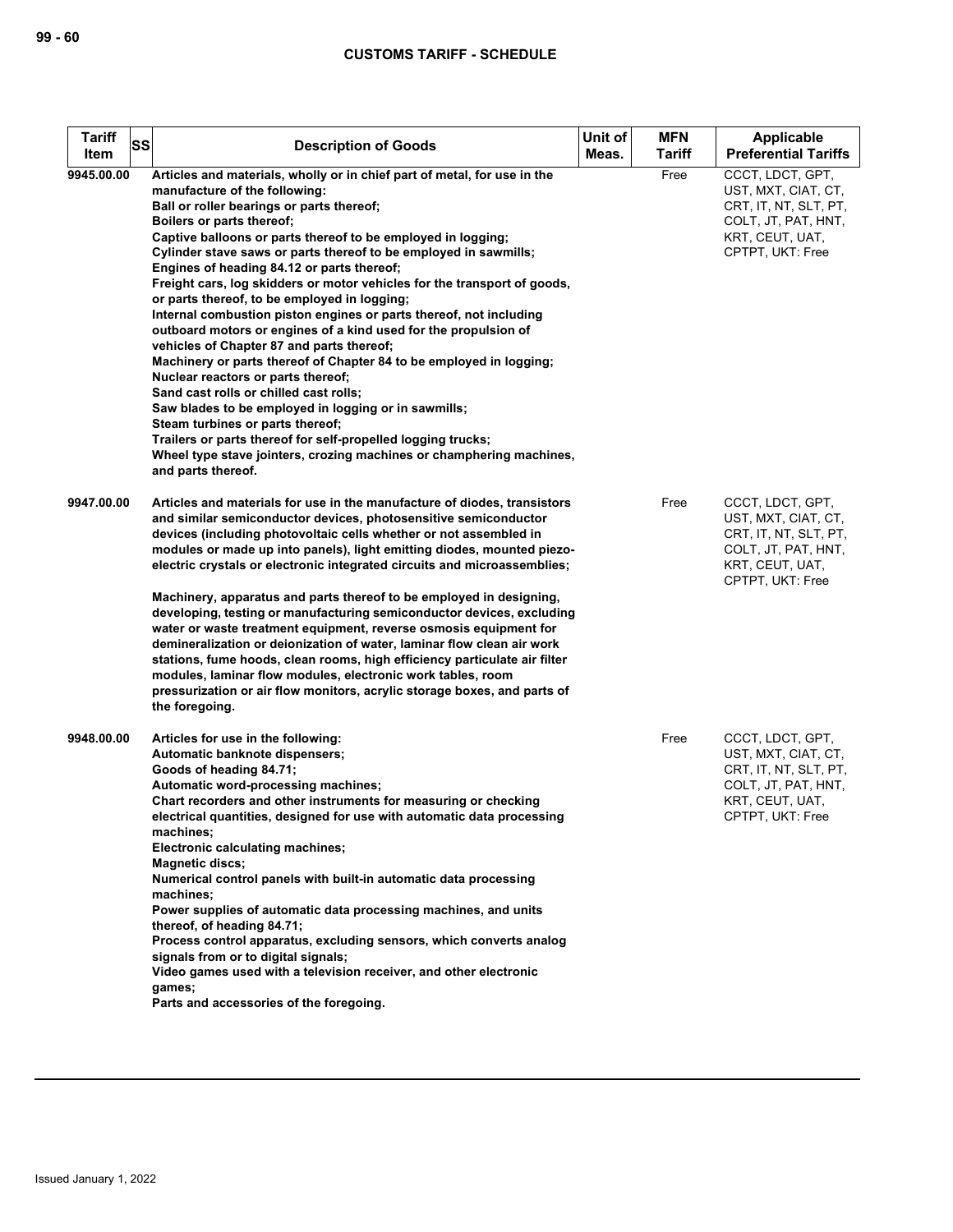| Tariff<br>SS<br>Item | <b>Description of Goods</b>                                                                                                                                                                                                                                                                                                                                                                                                                                                                     | Unit of<br>Meas. | <b>MFN</b><br><b>Tariff</b> | Applicable<br><b>Preferential Tariffs</b>                                                                                      |
|----------------------|-------------------------------------------------------------------------------------------------------------------------------------------------------------------------------------------------------------------------------------------------------------------------------------------------------------------------------------------------------------------------------------------------------------------------------------------------------------------------------------------------|------------------|-----------------------------|--------------------------------------------------------------------------------------------------------------------------------|
| 9949.00.00           | Articles and materials of Section XV or Chapter 85 and optical fibres,<br>optical fibre bundles and cables, for use in the manufacture of carrier-<br>current communications apparatus for the transmission of audio,<br>supervisory control, telemetry or protection signals over power<br>transmission lines.                                                                                                                                                                                 |                  | Free                        | CCCT, LDCT, GPT,<br>UST, MXT, CIAT, CT,<br>CRT, IT, NT, SLT, PT,<br>COLT, JT, PAT, HNT,<br>KRT, CEUT, UAT,<br>CPTPT, UKT: Free |
| 9950.00.00           | Satellites and satellite subsystems imported for the purpose of being<br>tested;<br>Articles and materials employed in the development, design,<br>manufacture, testing, repair, modification or maintenance of<br>satellites, satellite subsystems, space stations, space vehicles or other<br>equipment to be employed in the upper atmosphere or in space;<br>Ground support and monitoring equipment for use with the foregoing.                                                            |                  | Free                        | CCCT, LDCT, GPT,<br>UST, MXT, CIAT, CT,<br>CRT, IT, NT, SLT, PT,<br>COLT, JT, PAT, HNT,<br>KRT, CEUT, UAT,<br>CPTPT, UKT: Free |
| 9952.00.00           | Articles and materials, excluding anti-freezing preparations of<br>heading 38.20 and goods of Chapter 40, for use in the manufacture of<br>original equipment parts for all-terrain vehicles not exceeding a gross<br>vehicle weight of 680 kg, of subheading 8703.21, and off-highway<br>vehicles not exceeding a gross vehicle weight of 1,150 kg, of<br>subheading 8704.21, 8704.31 or 8704.90, or for use as original<br>equipment in the manufacture of such vehicles or chassis therefor. |                  | Free                        | CCCT, LDCT, GPT,<br>UST, MXT, CIAT, CT,<br>CRT, IT, NT, SLT, PT,<br>COLT, JT, PAT, HNT,<br>KRT, CEUT, UAT,<br>CPTPT, UKT: Free |
| 9953.00.00           | Hydraulic equipment and articles for use therein;<br>Articles for use in compression-ignition internal combustion piston<br>engines (diesel or semi-diesel engines);<br>All the foregoing for use in the manufacture of road graders or road<br>scrapers.                                                                                                                                                                                                                                       |                  | Free                        | CCCT, LDCT, GPT,<br>UST, MXT, CIAT, CT,<br>CRT, IT, NT, SLT, PT,<br>COLT, JT, PAT, HNT,<br>KRT, CEUT, UAT,<br>CPTPT, UKT: Free |
| 9958.00.00           | Parts, accessories and articles, excluding tires and tubes, for use in the<br>manufacture of original equipment parts for passenger automobiles,<br>trucks or buses, or for use as original equipment in the manufacture of<br>such vehicles or chassis therefor.                                                                                                                                                                                                                               |                  | Free                        | CCCT, LDCT, GPT,<br>UST, MXT, CIAT, CT,<br>CRT, IT, NT, SLT, PT,<br>COLT, JT, PAT, HNT,<br>KRT, CEUT, UAT,<br>CPTPT, UKT: Free |
| 9959.00.00           | Materials of Section III, VI, VII, XI, XIII, XIV or XV or of Chapter 45 or 48, or<br>electric conductors for a voltage exceeding 1,000 V (excluding winding<br>wire and co-axial conductors), for use in the manufacture of passenger<br>automobiles, buses, trucks, ambulances or hearses, or chassis therefor,<br>or parts, accessories or parts thereof, other than rubber tires and inner<br>tubes.                                                                                         |                  | Free                        | CCCT, LDCT, GPT,<br>UST, MXT, CIAT, CT,<br>CRT, IT, NT, SLT, PT,<br>COLT, JT, PAT, HNT,<br>KRT, CEUT, UAT,<br>CPTPT, UKT: Free |
| 9960.00.00           | Machinery, precision instruments and apparatus, including control<br>panels, accessories and attachments for use therewith, and parts of all<br>the foregoing, excluding consumable tools:<br>(a) for the manufacture of motor vehicles, motor vehicle parts or motor<br>vehicle accessories or parts thereof, or                                                                                                                                                                               |                  | Free                        | CCCT, LDCT, GPT,<br>UST, MXT, CIAT, CT,<br>CRT, IT, NT, SLT, PT,<br>COLT, JT, PAT, HNT,<br>KRT, CEUT, UAT,<br>CPTPT, UKT: Free |
|                      | (b) for the manufacture of<br>i) dies, jigs, fixtures, moulds or patterns therefor, or<br>ii) cutting tools or parts thereof, for use with machines,<br>used in the manufacture of motor vehicles, motor vehicle parts or motor<br>vehicle accessories or parts thereof;                                                                                                                                                                                                                        |                  |                             |                                                                                                                                |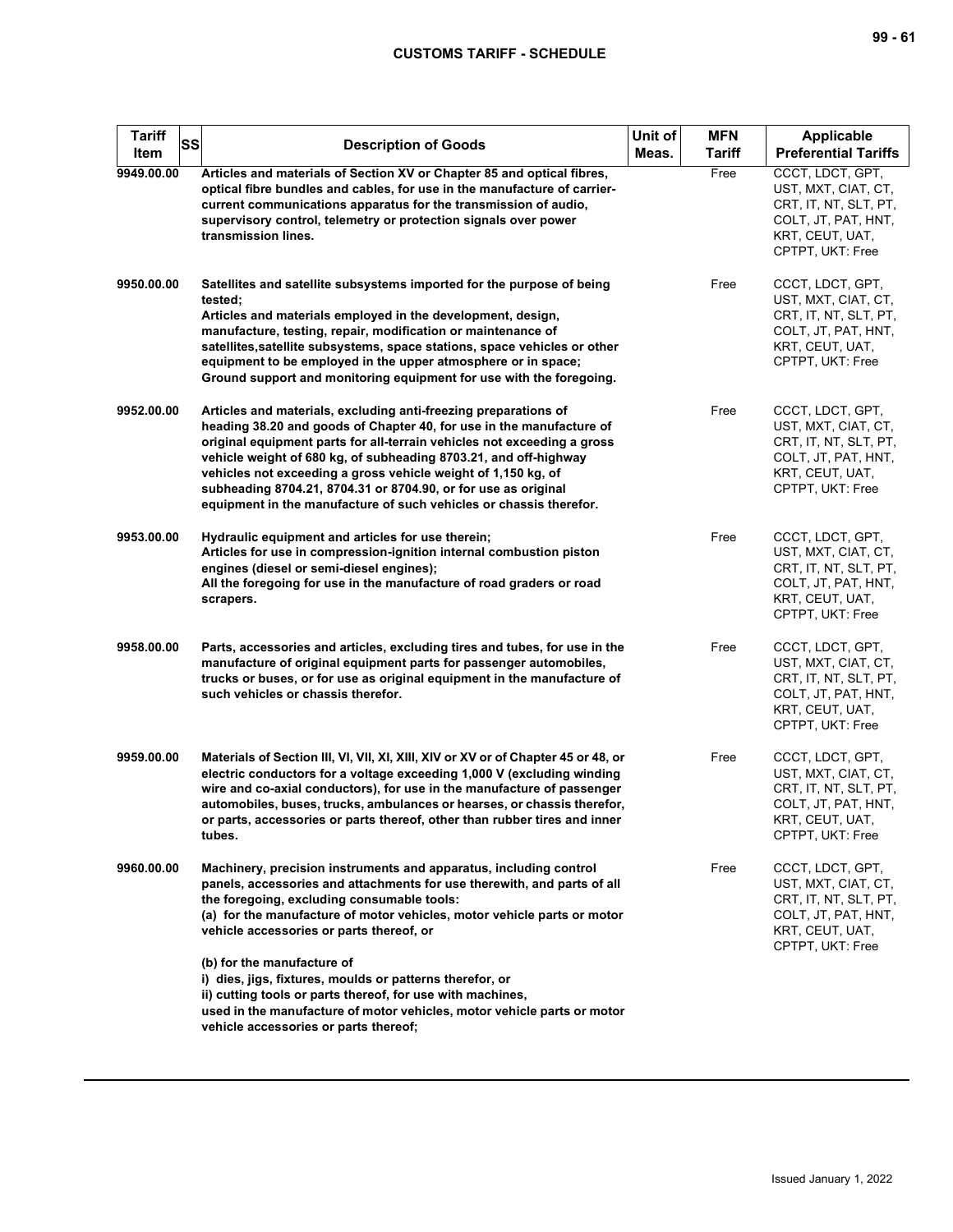| <b>Tariff</b><br>SS<br>Item | <b>Description of Goods</b>                                                                                                                                                                                                                                                                                                                                                                                                                                                                                                                                                                                                                                                                                                                                                                                                                                                                                                                                                                                                                                                                                                                                                                                                                                                                                                                                                                                                                                                                                                                                                                                                                                                                                                                                                                                                                                                                                                                                                                                                                                                | Unit of<br>Meas. | <b>MFN</b><br>Tariff | Applicable<br><b>Preferential Tariffs</b>                                                                                      |
|-----------------------------|----------------------------------------------------------------------------------------------------------------------------------------------------------------------------------------------------------------------------------------------------------------------------------------------------------------------------------------------------------------------------------------------------------------------------------------------------------------------------------------------------------------------------------------------------------------------------------------------------------------------------------------------------------------------------------------------------------------------------------------------------------------------------------------------------------------------------------------------------------------------------------------------------------------------------------------------------------------------------------------------------------------------------------------------------------------------------------------------------------------------------------------------------------------------------------------------------------------------------------------------------------------------------------------------------------------------------------------------------------------------------------------------------------------------------------------------------------------------------------------------------------------------------------------------------------------------------------------------------------------------------------------------------------------------------------------------------------------------------------------------------------------------------------------------------------------------------------------------------------------------------------------------------------------------------------------------------------------------------------------------------------------------------------------------------------------------------|------------------|----------------------|--------------------------------------------------------------------------------------------------------------------------------|
| 9960.00.00<br>continued     | Production parts, attachments, accessories, tools, assemblies and<br>subassemblies, and parts of the foregoing, for use in the manufacture of<br>machinery used in motor vehicle production.                                                                                                                                                                                                                                                                                                                                                                                                                                                                                                                                                                                                                                                                                                                                                                                                                                                                                                                                                                                                                                                                                                                                                                                                                                                                                                                                                                                                                                                                                                                                                                                                                                                                                                                                                                                                                                                                               |                  |                      |                                                                                                                                |
| 9961.00.00                  | The following for use in the repair of road tractors for semi-<br>trailers, motor vehicles principally designed for the transport of<br>persons or goods, or fire fighting vehicles, and parts thereof:<br>Air compressors;                                                                                                                                                                                                                                                                                                                                                                                                                                                                                                                                                                                                                                                                                                                                                                                                                                                                                                                                                                                                                                                                                                                                                                                                                                                                                                                                                                                                                                                                                                                                                                                                                                                                                                                                                                                                                                                |                  | Free                 | CCCT, LDCT, GPT,<br>UST, MXT, CIAT, CT,<br>CRT, IT, NT, SLT, PT,<br>COLT, JT, PAT, HNT,<br>KRT, CEUT, UAT,<br>CPTPT, UKT: Free |
|                             | Bushings or sleeve bearings of bronze or powdered metal;<br>Commutator segments of copper;<br>Commutator insulating end rings;<br><b>Crankshaft thrust collars;</b><br>Diaphragms for fuel or vacuum pumps;<br>Door bumper shoes;<br>Electric shift control for two speed rear axles;<br>Gasket materials, other than materials of compressed asbestos<br>and combinations of asbestos and synthetic rubber;<br>Graphited or oil impregnated bushings;<br>Helical spring lock washers of steel, of an internal diameter<br>exceeding 38 mm, steel lock washers with internal or external<br>teeth and other metal lock washers, other than of steel;<br>Ignition contact points;<br>Keys for shafting;<br><b>Magnetic plugs;</b><br>Metal frames for convertible soft tops;<br>Permanent mould pistons for brake master cylinders;<br>Propeller shaft tubes of steel bonded by rubber;<br>Rails of lock seam section, corners, locks and catches, and<br>unplated ventilators, of metal other than aluminum, for use in the<br>manufacture of window sashes for bus bodies;<br>Steel formed bottoms, metal grommets (flanges) or rings of steel,<br>copper or brass, and blank layers of steel, for cylinder heads or<br>manifold gaskets;<br>Spring locators, bulkheads, spring retainers and diaphragms for<br>spring brakes;<br>Switches, relays, circuit breakers and solenoids and<br>combinations thereof, including starter switch assemblies, other<br>than automotive turn signal flasher units;<br>Synchronizing cones or blocking rings for transmissions;<br>Tapered discs of hot-rolled steel, with or without centre hole, for<br>disc wheels;<br>Timing gear blanks of laminated composition plastics;<br>Vacuum, hydraulic or air control assemblies, other than<br>assemblies for spring brakes;<br>Parts of the foregoing, other than:<br>Electric weld tubing and double wall copper brazed tubing, of an<br>external diameter not exceeding 9.525 mm and wall thickness not<br>exceeding 0.711 mm, for vacuum, hydraulic or air control<br>assemblies; |                  |                      |                                                                                                                                |
|                             | Hydraulic brake hoses and hydraulic brake locks;<br>Hydraulic gear pumps to operate hoists and other accessories;<br>Manual slack adjusters for air brake systems;<br>Polyamide air brake tubing.                                                                                                                                                                                                                                                                                                                                                                                                                                                                                                                                                                                                                                                                                                                                                                                                                                                                                                                                                                                                                                                                                                                                                                                                                                                                                                                                                                                                                                                                                                                                                                                                                                                                                                                                                                                                                                                                          |                  |                      |                                                                                                                                |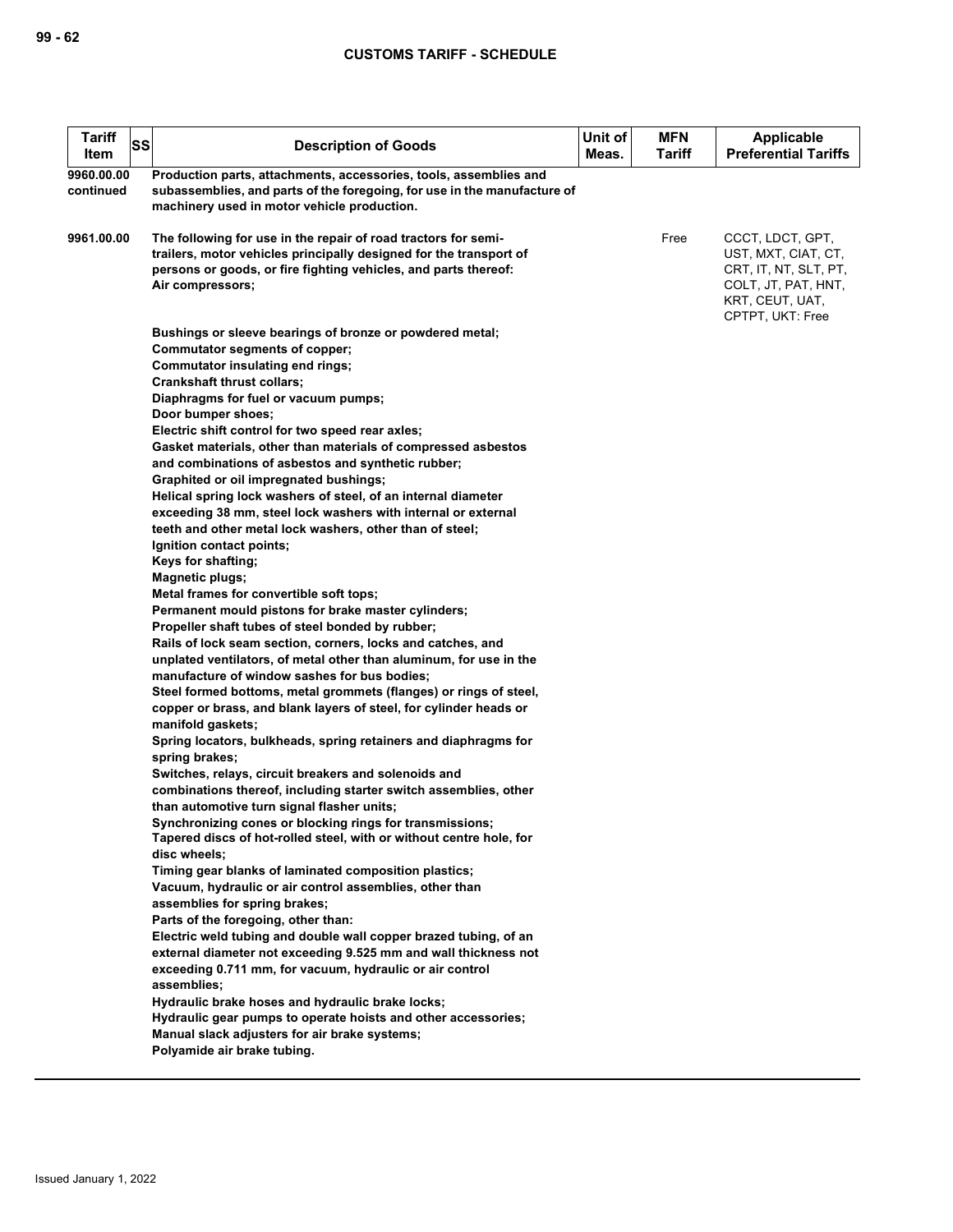**9962.00.00** 

**Tariff** 

| Tariff<br>ltem | <b>SS</b> | <b>Description of Goods</b>                                                                                                                                                                                            | Unit of<br>Meas. | <b>MFN</b><br>Tariff | <b>Applicable</b><br><b>Preferential Tariffs</b>                                                                               |
|----------------|-----------|------------------------------------------------------------------------------------------------------------------------------------------------------------------------------------------------------------------------|------------------|----------------------|--------------------------------------------------------------------------------------------------------------------------------|
| 62.00.00       |           | The following for use in the repair of road tractors for semi-trailers,<br>motor vehicles principally designed for the transport of persons or<br>goods, or fire fighting vehicles, and chassis therefor:<br>Ammeters; |                  | Free                 | CCCT, LDCT, GPT,<br>UST, MXT, CIAT, CT,<br>CRT, IT, NT, SLT, PT,<br>COLT, JT, PAT, HNT,<br>KRT, CEUT, UAT,<br>CPTPT, UKT: Free |
|                |           | Arm rests or wheel housing lining of indurated fibre, pressed to<br>shape, other than for motor vehicles principally designed for the                                                                                  |                  |                      |                                                                                                                                |
|                |           | transport of less than ten persons or of goods;<br>Automatic radiator shutter assemblies;<br>Auxiliary transmission overdrive units and controls therefor;                                                             |                  |                      |                                                                                                                                |
|                |           | Axle housings, one piece welded;<br>Bearing spring shackles;                                                                                                                                                           |                  |                      |                                                                                                                                |
|                |           | Carburators;<br>Chassis frames and steel shapes for the manufacture therefor;                                                                                                                                          |                  |                      |                                                                                                                                |
|                |           | Cigar and cigarette lighters, whether or not in combination with a<br>cigarette holder, including base;<br>Composite frame and floor structure of metal, in the rough;                                                 |                  |                      |                                                                                                                                |
|                |           | Control ventilator gear box;<br>Cylinder lock barrels, with or without sleeves and keys therefor;<br>Dash heat indicators:                                                                                             |                  |                      |                                                                                                                                |
|                |           | Fluid couplings with or without drive plate assemblies;<br>Gasoline, oil or air gauges;                                                                                                                                |                  |                      |                                                                                                                                |
|                |           | Grilles not plated, polished or not before assembly, and parts<br>thereof not plated or polished after final forming, casting or<br>piercing, not including finish or decorative mouldings;                            |                  |                      |                                                                                                                                |
|                |           | Hinges for bodies;<br>Horns;                                                                                                                                                                                           |                  |                      |                                                                                                                                |
|                |           | Instrument bezel assemblies;<br>Instrument board lamps;<br>Instrument panel, glove compartment, luggage compartment, hood                                                                                              |                  |                      |                                                                                                                                |
|                |           | compartment or door step lamps and wire assemblies;<br>Locks, electric ignition, steering gear, transmission, or                                                                                                       |                  |                      |                                                                                                                                |
|                |           | combinations of such locks;<br>Mouldings of metal, with nails or prongs set in position, lead filled                                                                                                                   |                  |                      |                                                                                                                                |
|                |           | or not;<br>Ornaments or identification plates of metal, unplated, not including<br>finish or decorative mouldings, other than for past models of motor                                                                 |                  |                      |                                                                                                                                |
|                |           | vehicles principally designed for the transport of less than ten<br>persons or of goods;                                                                                                                               |                  |                      |                                                                                                                                |
|                |           | Pipe lines of tubing, rigid, covered or not, with or without fittings,<br>other than for the motor vehicles principally designed for the transport<br>of less than ten persons or of goods;                            |                  |                      |                                                                                                                                |
|                |           | Radiator water gauges;<br>Reclining seat mechanisms;                                                                                                                                                                   |                  |                      |                                                                                                                                |
|                |           | Refill end discs for oil filters;<br>Speedometers;                                                                                                                                                                     |                  |                      |                                                                                                                                |
|                |           | Spring covers of metal and closing strips or shapes therefor;<br>Stampings for bodies, cowls, door pillars, fenders, front ends,                                                                                       |                  |                      |                                                                                                                                |
|                |           | hoods, instrument boards, shields or baffles, of plain or coated<br>metal, in the rough, trimmed or not, whether or not welded in any<br>manner before final forming or piercing but not metal finished in             |                  |                      |                                                                                                                                |
|                |           | any degree, including such stampings incorporating pierce or<br>clinch nuts, but excluding such stampings for door pillars, shields                                                                                    |                  |                      |                                                                                                                                |
|                |           | and baffles for current models of motor vehicles principally<br>designed for the transport of less than ten persons or of goods;                                                                                       |                  |                      |                                                                                                                                |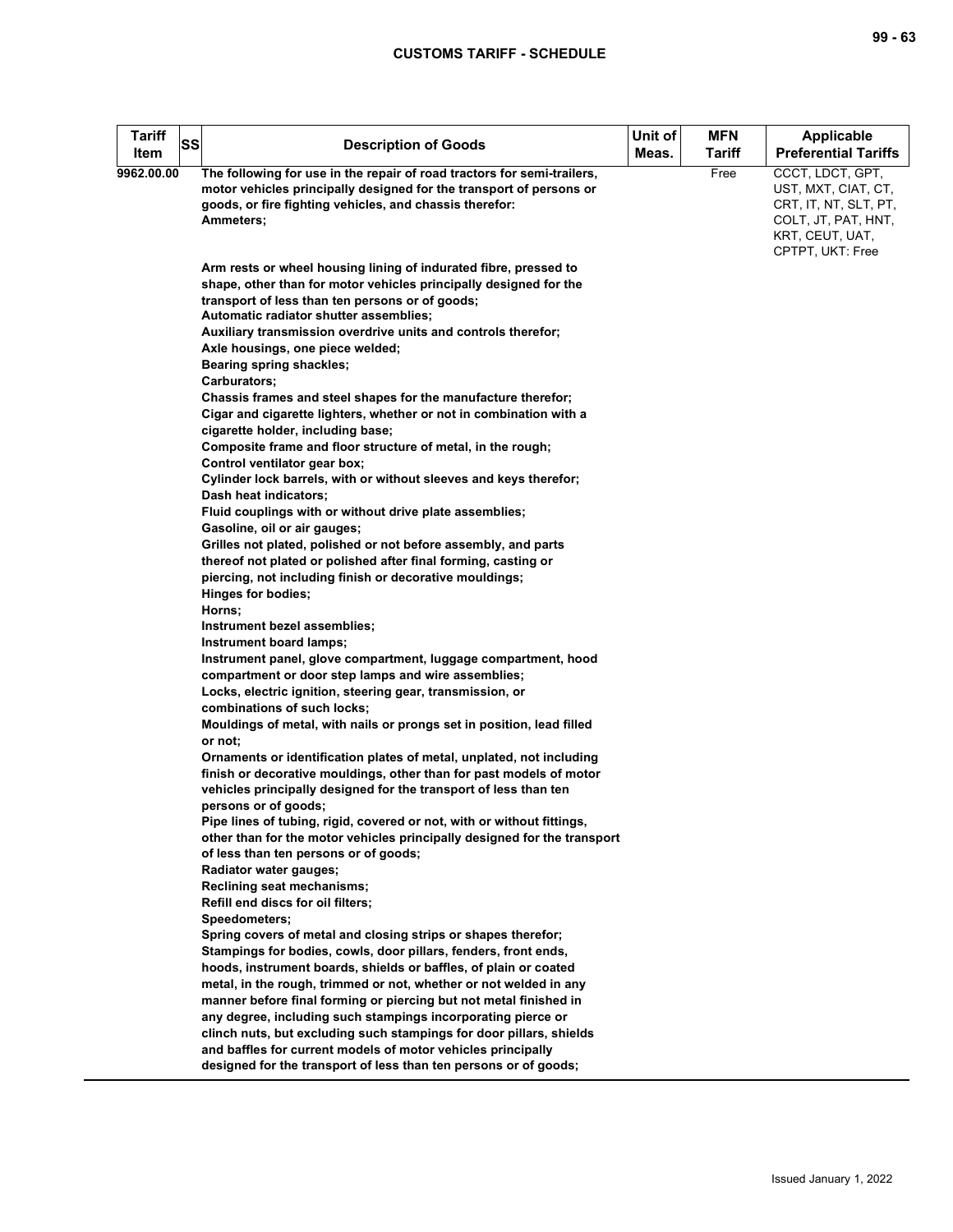| <b>Tariff</b><br>SS<br>Item | <b>Description of Goods</b>                                                                                                                                                                                                                                                                                                                                                                                                                                                                                                                                                                                                                                                                                                                                                                                                                                                                                                                                                                                                                                                                                                                                                                                                                                                                                                                                                                                                                                                                                                                                                                                                                                                                                             | Unit of<br>Meas. | <b>MFN</b><br>Tariff | <b>Applicable</b><br><b>Preferential Tariffs</b>                                                                               |
|-----------------------------|-------------------------------------------------------------------------------------------------------------------------------------------------------------------------------------------------------------------------------------------------------------------------------------------------------------------------------------------------------------------------------------------------------------------------------------------------------------------------------------------------------------------------------------------------------------------------------------------------------------------------------------------------------------------------------------------------------------------------------------------------------------------------------------------------------------------------------------------------------------------------------------------------------------------------------------------------------------------------------------------------------------------------------------------------------------------------------------------------------------------------------------------------------------------------------------------------------------------------------------------------------------------------------------------------------------------------------------------------------------------------------------------------------------------------------------------------------------------------------------------------------------------------------------------------------------------------------------------------------------------------------------------------------------------------------------------------------------------------|------------------|----------------------|--------------------------------------------------------------------------------------------------------------------------------|
| 9962.00.00<br>continued     | Steering wheels, rims and spiders therefor, other than for current<br>models of motor vehicles principally designed for the transport of<br>less than ten persons or of goods;<br>Sun visor blanks of gypsum weatherboard;<br>Swivel seat mechanisms;<br>Tachometers, with or without tachographs, electric or gear driven;<br>Throttle, spark, choke or hood lock release assemblies;<br>Torque converters;<br>Universal joint ball assemblies, other than cross type;<br>Windshield or window wipers;<br>Parts of the foregoing, other than:<br>Blades and refills for windshield or window wipers of motor<br>vehicles principally designed for the transport of less than ten<br>persons or of goods;<br>Sintered powdered metal parts of auxiliary transmission<br>overdrive units and controls therefor;<br>Speedometer cables and speedometer cable and housing<br>assemblies;<br>Parts of thermostatic controls, other than power element cups,<br>guides, pistons, pellets, valves, flanges, top frames, bottom<br>frames and springs.                                                                                                                                                                                                                                                                                                                                                                                                                                                                                                                                                                                                                                                                         |                  |                      |                                                                                                                                |
| 9963.00.00                  | The following for use in the repair of road tractors for semi-trailers,<br>motor vehicles for the transport of ten or more persons (including the<br>driver), ambulances and hearses, motor vehicles for the transport of<br>goods, or fire fighting vehicles, and chassis therefor, or for use in the<br>manufacture of repair parts thereof:<br>Axles, front and rear;<br>Bell or clutch housings for vehicles having a g.v.w. exceeding<br>8.845 tonnes;<br>Brakes, other than brakes ranging in size from 381 mm by 76.2 mm to<br>419.1 mm by 177.8 mm, and air and hydraulic brakes for current model<br>service of vehicles having a capacity not exceeding 1.82 tonnes;<br><b>Brake drums or linings;</b><br>Cast aluminum road wheels for tube type tires using rim sizes<br>exceeding 508 mm by 203.2 mm or for tubeless type tires using rim<br>sizes exceeding 571.5 mm by 209.55 mm;<br>Clutches, other than single plated clutches of a diameter not exceeding<br>330.2 mm;<br>Continuous control or constant velocity half-shaft drive shafts;<br>Hubs;<br>Hydraulic or fluid couplings, other than for motor vehicles for the<br>transport of goods;<br>Internal combustion engines with a piston displacement exceeding<br>5,703.7 cm <sup>3</sup> ;<br>Linkages and controls for use with clutches, transmission assemblies,<br>power dividers or transfer cases;<br><b>Magnetos;</b><br>Power dividers or transfer cases;<br>Rims for pneumatic tires exceeding 508 mm by 190.5 mm for tube type<br>tires, or exceeding 571.5 mm by 171.45 mm for tubeless tires;<br>Steel road wheels of a diameter exceeding 622.3 mm;<br>Steering drag links for vehicles having a g.v.w. of 9.072 tonnes or more; |                  | Free                 | CCCT, LDCT, GPT,<br>UST, MXT, CIAT, CT,<br>CRT, IT, NT, SLT, PT,<br>COLT, JT, PAT, HNT,<br>KRT, CEUT, UAT,<br>CPTPT, UKT: Free |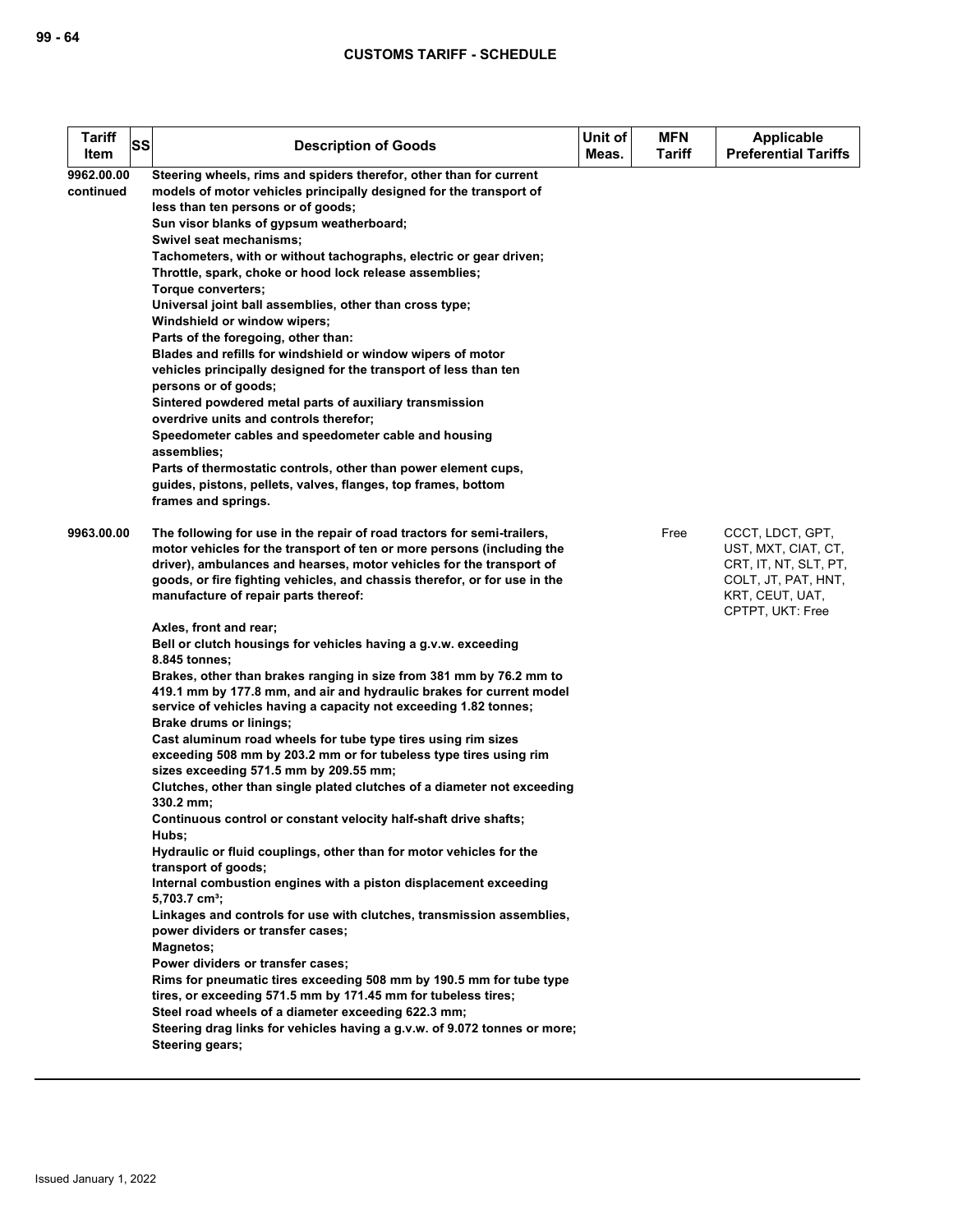| ×<br>۰.<br>۰. |  | ۰.<br>۰. |
|---------------|--|----------|
|---------------|--|----------|

| <b>Tariff</b><br>SS<br>Item | <b>Description of Goods</b>                                                                                                                                                                                                                                                                                                                                                                                                                                                                                                                                                                                                                         | Unit of<br>Meas. | <b>MFN</b><br><b>Tariff</b> | <b>Applicable</b><br><b>Preferential Tariffs</b>                                                                               |
|-----------------------------|-----------------------------------------------------------------------------------------------------------------------------------------------------------------------------------------------------------------------------------------------------------------------------------------------------------------------------------------------------------------------------------------------------------------------------------------------------------------------------------------------------------------------------------------------------------------------------------------------------------------------------------------------------|------------------|-----------------------------|--------------------------------------------------------------------------------------------------------------------------------|
| 9963.00.00<br>continued     | Tandem axle suspensions, excluding springs, other than for current<br>models of motor vehicles for the transport of goods;<br><b>Transmission assemblies;</b><br>Parts of the foregoing, other than:<br>Axle housings and sintered powdered metal parts, for transmission<br>assemblies;<br>Axle shafts for vehicles having a g.v.w. not exceeding 8.845 tonnes;<br>Brake shoe assembly kits;<br>Idler arms, tie rod assemblies and tie rod ends, for steering drag links of<br>vehicles having a g.v.w. exceeding 9.072 tonnes;<br>Timing chains for internal combustion engines with a piston<br>displacement exceeding 5,703.7 cm <sup>3</sup> . |                  |                             |                                                                                                                                |
| 9964.00.00                  | Articles for use in the manufacture of snowmobiles (other than<br>snowmobiles equipped for special services or functions).                                                                                                                                                                                                                                                                                                                                                                                                                                                                                                                          |                  | Free                        | CCCT, LDCT, GPT,<br>UST, MXT, CIAT, CT,<br>CRT, IT, NT, SLT, PT,<br>COLT, JT, PAT, HNT,<br>KRT, CEUT, UAT,<br>CPTPT, UKT: Free |
| 9965.00.00                  | Unserviceable vehicle parts for remanufacturing;<br>Articles for use in such remanufacturing.                                                                                                                                                                                                                                                                                                                                                                                                                                                                                                                                                       |                  | Free                        | CCCT, LDCT, GPT,<br>UST, MXT, CIAT, CT,<br>CRT, IT, NT, SLT, PT,<br>COLT, JT, PAT, HNT,<br>KRT, CEUT, UAT,<br>CPTPT, UKT: Free |
| 9966.00.00                  | The following vehicles, manufactured more than 25 years prior to the<br>date of importation, and articles for use solely or principally with those<br>vehicles:<br>Road tractors for semi-trailers;                                                                                                                                                                                                                                                                                                                                                                                                                                                 |                  | Free                        | CCCT, LDCT, GPT,<br>UST, MXT, CIAT, CT,<br>CRT, IT, NT, SLT, PT,<br>COLT, JT, PAT, HNT,<br>KRT, CEUT, UAT,                     |
|                             | Motor vehicles principally designed for the transport of persons or<br>goods (other than vehicles specially designed for travelling on snow,<br>golf cars and similar vehicles, and dumpers designed for off-highway<br>use);<br>Fire fighting vehicles;<br>Motorcycles (including mopeds), cycles fitted with an auxiliary motor,<br>and side cars.                                                                                                                                                                                                                                                                                                |                  |                             | CPTPT, UKT: Free                                                                                                               |
| 9967.00.00                  | Goods, other than seat covers of textile fabric, for use in aircraft, ground<br>flying trainers, aircraft engines or airborne aircraft equipment, and parts<br>thereof.                                                                                                                                                                                                                                                                                                                                                                                                                                                                             |                  | Free                        | CCCT, LDCT, GPT,<br>UST, MXT, CIAT, CT,<br>CRT, IT, NT, SLT, PT,<br>COLT, JT, PAT, HNT,<br>KRT, CEUT, UAT,<br>CPTPT, UKT: Free |
| 9968.00.00                  | Goods of Section XV or XVI or of Chapter 15, 25, 28, 32, 34, 37, 38, 39, 40,<br>48, 68, 69, 90 or 94, for the manufacture, repair, maintenance, rebuilding,<br>modification or conversion of aircraft, ground flying trainers or aircraft<br>engines, and parts thereof.                                                                                                                                                                                                                                                                                                                                                                            |                  | Free                        | CCCT, LDCT, GPT,<br>UST, MXT, CIAT, CT,<br>CRT, IT, NT, SLT, PT,<br>COLT, JT, PAT, HNT,<br>KRT, CEUT, UAT,<br>CPTPT, UKT: Free |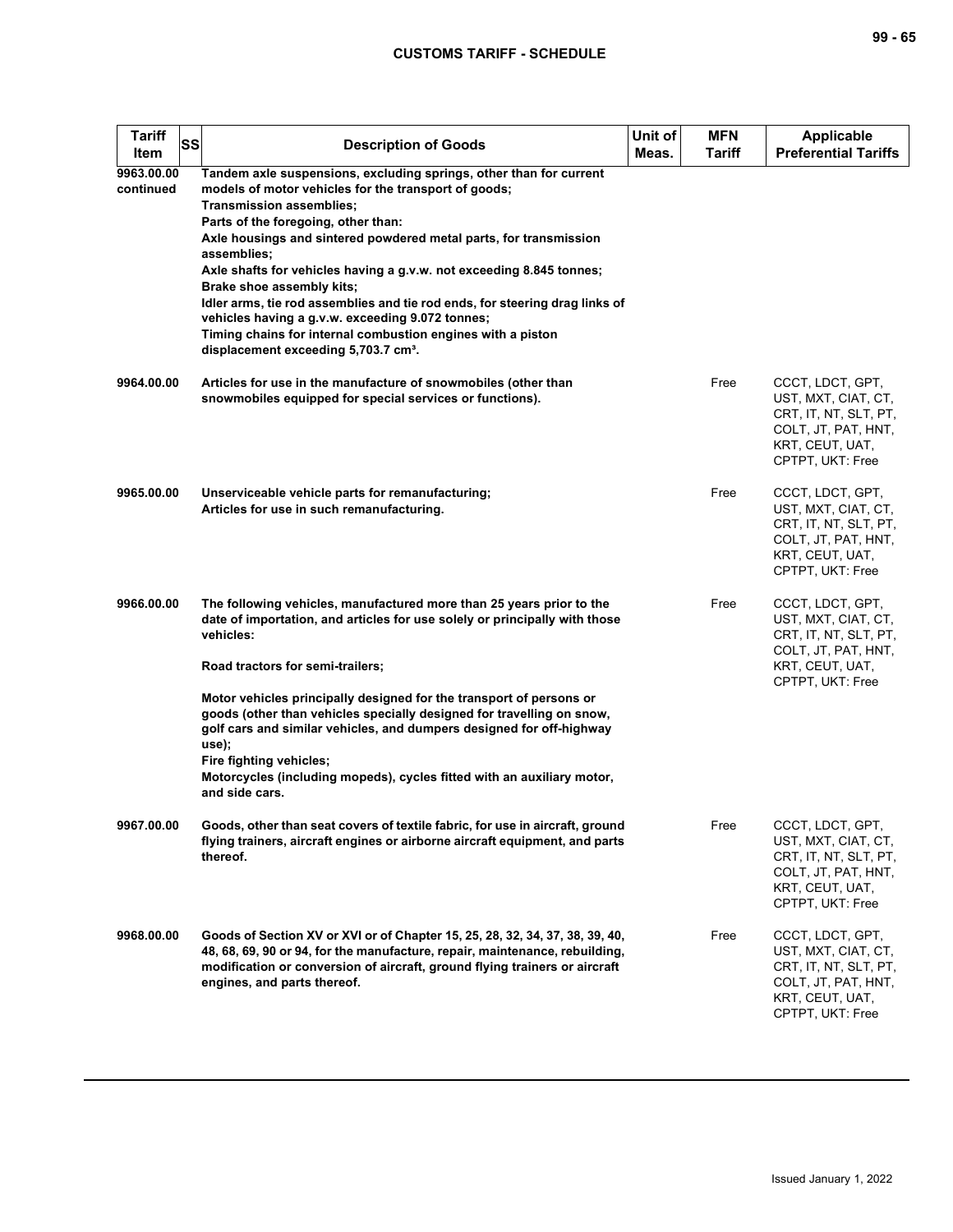| <b>Tariff</b><br><b>SS</b><br>Item | <b>Description of Goods</b>                                                                                                                                                                                                                                                                                                                       | Unit of<br>Meas. | <b>MFN</b><br>Tariff | <b>Applicable</b><br><b>Preferential Tariffs</b>                                                                               |
|------------------------------------|---------------------------------------------------------------------------------------------------------------------------------------------------------------------------------------------------------------------------------------------------------------------------------------------------------------------------------------------------|------------------|----------------------|--------------------------------------------------------------------------------------------------------------------------------|
|                                    |                                                                                                                                                                                                                                                                                                                                                   |                  |                      |                                                                                                                                |
| 9969.00.00                         | Goods of base metal, of Section XV, XVI, XVII, XVIII, XIX or XX for use in<br>the construction or equipment of ships, boats or floating structures.                                                                                                                                                                                               |                  | Free                 | CCCT, LDCT, GPT,<br>UST, MXT, CIAT, CT,<br>CRT, IT, NT, SLT, PT,<br>COLT, JT, PAT, HNT,<br>KRT, CEUT, UAT,<br>CPTPT, UKT: Free |
| 9970.00.00                         | Dredges, barges, tugs, scows, motor vessels, materials and supplies,<br>other than items of a personal nature, for use in the maintenance of the<br>navigational channels in the international section of the St. Lawrence<br>Seaway.                                                                                                             |                  | Free                 | CCCT, LDCT, GPT,<br>UST, MXT, CIAT, CT,<br>CRT, IT, NT, SLT, PT,<br>COLT, JT, PAT, HNT,<br>KRT, CEUT, UAT,<br>CPTPT, UKT: Free |
| 9971.00.00                         | Cruise ships, excursion boats, ferry-boats, cargo ships, barges<br>and similar vessels for the transport of persons or goods, of heading<br>89.01;<br>Fishing vessels, factory ships and other vessels for processing or<br>preserving fishery products, of a registered length not exceeding 30.5m,<br>of heading 89.02                          |                  | N/A                  | UST, MXT, CIAT, CT,<br>CRT, PT, COLT, JT,<br>PAT, HNT: Free<br>IT: See Note 1<br>NT: See Note 1<br>SLT: See Note 1             |
|                                    | Tugs and pusher craft of heading 89.04;                                                                                                                                                                                                                                                                                                           |                  |                      | KRT: See Note 1                                                                                                                |
|                                    | Light-vessels, fire-floats, dredgers, floating cranes and other vessels                                                                                                                                                                                                                                                                           |                  |                      | CEUT: See Note 1                                                                                                               |
|                                    | the navigability of which is subsidiary to their main function, floating                                                                                                                                                                                                                                                                          |                  |                      | CPTPT: See Note 1                                                                                                              |
|                                    | docks or floating or submersible drilling or production platforms of                                                                                                                                                                                                                                                                              |                  |                      | UKT: See Note 1                                                                                                                |
|                                    | heading 89.05;                                                                                                                                                                                                                                                                                                                                    |                  |                      |                                                                                                                                |
|                                    | All the foregoing, regardless of the country of origin or tariff treatment,<br>returned to Canada after having been exported to one of the countries<br>listed below for repair or alteration in that country.                                                                                                                                    |                  |                      |                                                                                                                                |
|                                    | <b>Countries:</b><br>Chile<br>Colombia<br><b>Costa Rica</b><br><b>CPTPP Country</b><br><b>CUKTCA beneficiary</b><br>an EU country or other CETA beneficiary<br><b>Honduras</b><br>Iceland<br>Israel or another CIFTA beneficiary<br>Jordan<br>Korea<br>Liechtenstein<br>Mexico<br>Norway<br>Panama<br>Peru<br>Switzerland<br><b>United States</b> |                  |                      |                                                                                                                                |
|                                    | Note 1:<br>The Canada-European Union Tariff, Iceland Tariff, Korea Tariff, Norway<br>Tariff, Switzerland-Liechtenstein Tariff, United Kingdom Tariff and the<br>CPTPP tariff rate of customs duty applicable to goods classified under<br>this tariff item shall be, in respect of the value of the repair or alteration                          |                  |                      |                                                                                                                                |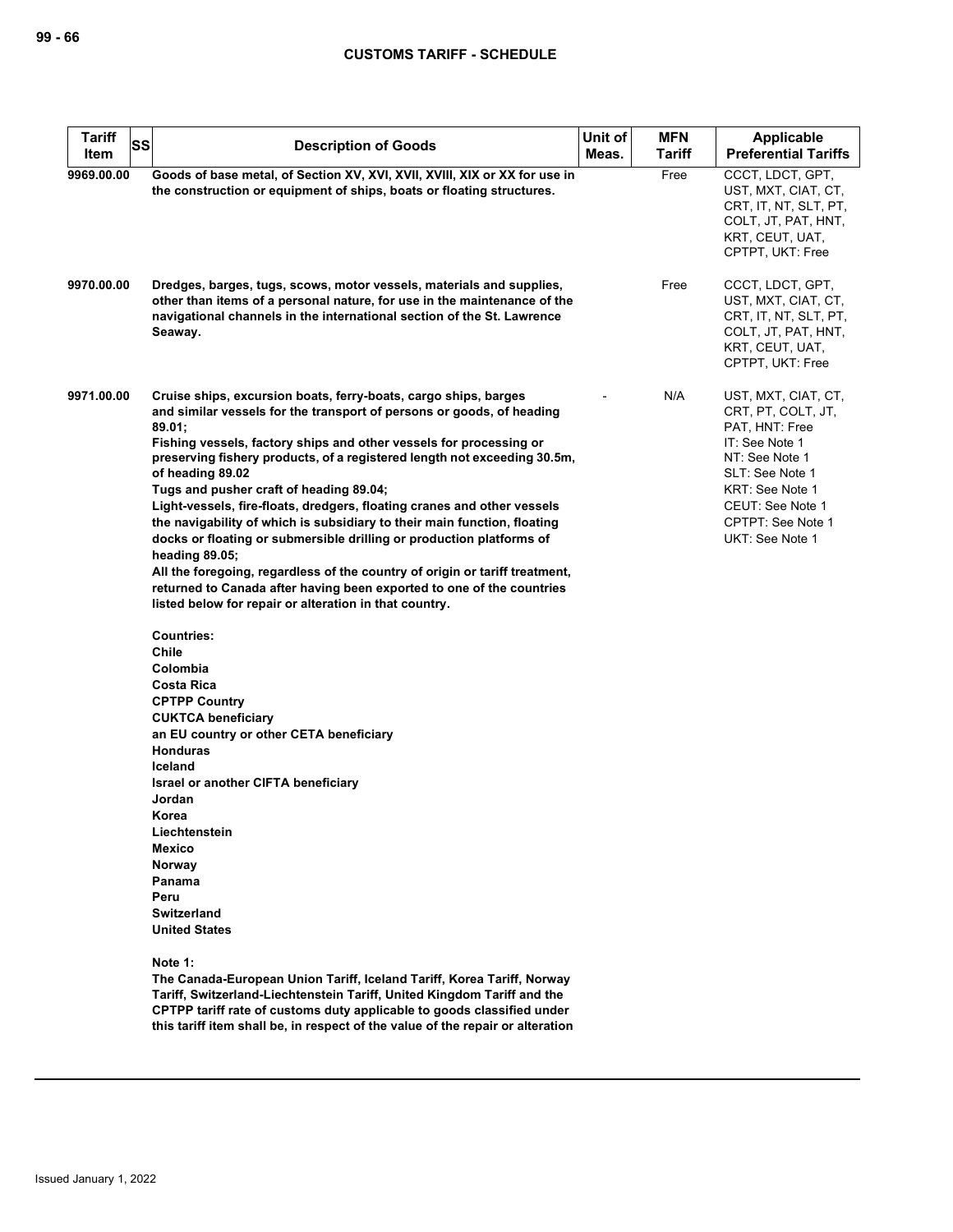| <b>Tariff</b><br><b>SS</b><br>Item | <b>Description of Goods</b>                                                                                                                                                                                                                                                                                                                                                                                                                                                                                                                                                                                                                                                                                                                       | Unit of<br>Meas. | <b>MFN</b><br><b>Tariff</b> | <b>Applicable</b><br><b>Preferential Tariffs</b>                                                                               |
|------------------------------------|---------------------------------------------------------------------------------------------------------------------------------------------------------------------------------------------------------------------------------------------------------------------------------------------------------------------------------------------------------------------------------------------------------------------------------------------------------------------------------------------------------------------------------------------------------------------------------------------------------------------------------------------------------------------------------------------------------------------------------------------------|------------------|-----------------------------|--------------------------------------------------------------------------------------------------------------------------------|
| 9971.00.00<br>continued            | of the good carried out only in an EU country or other CETA beneficiary,<br>Iceland, Korea, Norway, Switzerland or Liechtenstein, a CUKTCA<br>beneficiary, or a CPTPP, respectively, determined under section 87 of<br>this Act, in accordance with their classification in Chapter 1 to 97                                                                                                                                                                                                                                                                                                                                                                                                                                                       |                  |                             |                                                                                                                                |
| 9972.00.00                         | Articles for use in the manufacture of personal watercraft, of an overall<br>length not exceeding 5 m, inboard, water-jet driven, designed to be<br>operated in a sitting on, standing or kneeling position, rather than sitting<br>in as in conventional vessels.                                                                                                                                                                                                                                                                                                                                                                                                                                                                                |                  | Free                        | CCCT, LDCT, GPT,<br>UST, MXT, CIAT, CT,<br>CRT, IT, NT, SLT, PT,<br>COLT, JT, PAT, HNT,<br>KRT, CEUT, UAT,<br>CPTPT, UKT: Free |
| 9973.00.00                         | Articles and materials, excluding anti-freezing preparations of heading<br>38.20, for use in the manufacture of three-wheeled motorcycles and their<br>trailers.                                                                                                                                                                                                                                                                                                                                                                                                                                                                                                                                                                                  |                  | Free                        | CCCT, LDCT, GPT,<br>UST, MXT, CIAT, CT,<br>CRT, IT, NT, SLT, PT,<br>COLT, JT, PAT, HNT,<br>KRT, CEUT, UAT,<br>CPTPT, UKT: Free |
| 9974.00.00                         | The following for use in the manufacture of subway cars:<br>Battery boxes;<br>Battery intercells and sensors;<br>Breakers;<br>Cab interiors;<br>Ceiling panels;<br><b>Connectors:</b><br>Copper bus bars;<br>Ducting and tubing hoses;<br>End cap assemblies;<br>Floor panels;<br>Gangways;<br>Interior trim;<br>Relays;<br><b>Stanchions and handholds;</b><br><b>Train Information Monitoring System (TIMS)</b>                                                                                                                                                                                                                                                                                                                                 |                  | Free                        | CCCT, LDCT, GPT,<br>UST, MXT, CIAT, CT,<br>CRT, IT, NT, SLT, PT,<br>COLT, JT, PAT, HNT,<br>KRT, CEUT, UAT,<br>CPTPT, UKT: Free |
| 9975.00.00                         | The following for use in the manufacture or repair, overhaul or<br>restoration of light rail vehicles, streetcars and subway cars for use by<br>urban transit authorities:<br>Air couplings;<br>Anti vibration mountings;<br><b>Battery chargers;</b><br>Draft grease gear;<br><b>Electrical connectors;</b><br><b>Faston connectors:</b><br>Fuse 170A, 1kV;<br><b>Mount chevron springs;</b><br>Nipples;<br><b>Pantograph containers:</b><br>Plastic silicon elbow hoses;<br>Plastic trough for laying cables;<br>Positive switching regulators;<br>Rotating hook plate and coupling devices;<br><b>Screws (M5X20);</b><br>Steel wheels;<br>Switchgear assemblies;<br><b>Vehicle batteries;</b><br>Woven upholstery fabric of subheading 5801.10 |                  | Free                        | CCCT, LDCT, GPT,<br>UST, MXT, CIAT, CT,<br>CRT, IT, NT, SLT, PT,<br>COLT, JT, PAT, HNT,<br>KRT, CEUT, UAT,<br>CPTPT, UKT: Free |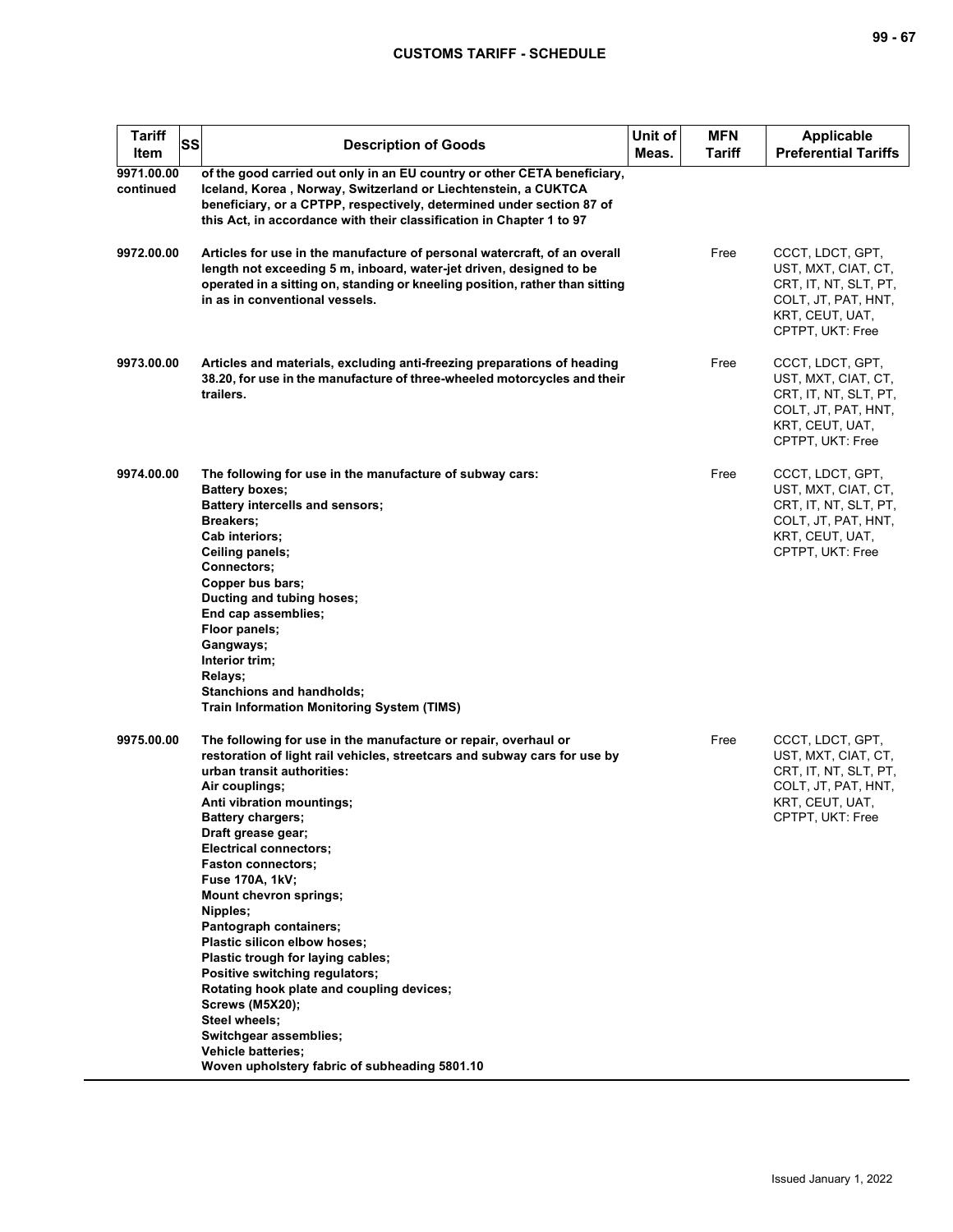| <b>Tariff</b><br>SS<br>Item | <b>Description of Goods</b>                                                                                                                                                                                                                                                                                                                                                                                                                                                                                                                                                                                                                                                                                                                                                                                                                                                                                                                                                                                                                         | Unit of<br>Meas. | <b>MFN</b><br><b>Tariff</b> | Applicable<br><b>Preferential Tariffs</b>                                                                                      |
|-----------------------------|-----------------------------------------------------------------------------------------------------------------------------------------------------------------------------------------------------------------------------------------------------------------------------------------------------------------------------------------------------------------------------------------------------------------------------------------------------------------------------------------------------------------------------------------------------------------------------------------------------------------------------------------------------------------------------------------------------------------------------------------------------------------------------------------------------------------------------------------------------------------------------------------------------------------------------------------------------------------------------------------------------------------------------------------------------|------------------|-----------------------------|--------------------------------------------------------------------------------------------------------------------------------|
| 9976.00.00                  | Articles and materials, wholly or in chief part of metal, for use in the<br>manufacture of gas turbines or parts thereof;<br>Articles for use in the repair or overhaul of gas turbines or parts thereof                                                                                                                                                                                                                                                                                                                                                                                                                                                                                                                                                                                                                                                                                                                                                                                                                                            |                  | Free                        | CCCT, LDCT, GPT,<br>UST, MXT, CIAT, CT,<br>CRT, IT, NT, SLT, PT,<br>COLT, JT, PAT, HNT,<br>KRT, CEUT, UAT,<br>CPTPT, UKT: Free |
| 9977.00.00                  | Articles for use in the following:<br>Apparatus based on the use of X-rays or of alpha, beta or gamma<br>radiations, whether or not for medical, surgical, dental or veterinary<br>uses, including radiography or radiotherapy apparatus, X-ray tubes and<br>other X-ray generators, high tension generators, control panels and<br>desks, screens, examination or treatment tables, chairs and the like;<br>Dentists' or chiropodists' chairs and parts thereof;<br>Electro-mechanical chiropractic tables and parts thereof;<br>Instruments and appliances used in medical, surgical, dental or<br>veterinary sciences, including scintigraphic apparatus, other electro-<br>medical apparatus and sight-testing instruments;<br>Medical or surgical sterilizers;<br>Ozone therapy, aerosol therapy, artificial respiration or other therapeutic<br>respiration apparatus;<br>Pacemakers for stimulating heart muscles.                                                                                                                           |                  | Free                        | CCCT, LDCT, GPT,<br>UST, MXT, CIAT, CT,<br>CRT, IT, NT, SLT, PT,<br>COLT, JT, PAT,<br>HNT, KRT, CEUT, UAT,<br>CPTPT, UKT: Free |
| 9978.00.00                  | Articles and materials for use in the manufacture of the following:<br>Alternating pressure mattresses;<br>Apparatus and parts thereof of heading 90.22;<br>Clinical thermometers and parts thereof;<br>Incontinent briefs, underpants, panties, napkins (diapers), napkin<br>(diaper) liners and similar sanitary articles, designed to be worn by<br>persons, excluding those of a kind for babies;<br>Instruments, appliances and parts thereof of heading 90.18;<br>Microscopes and parts thereof;<br>Microtomes, including parts or accessories thereof;<br>Operating tables or oscillating beds, and parts thereof;<br>Orthopaedic appliances;<br>Oxygen therapy apparatus;<br>Prepared surgical sutures;<br>Pressure-gradient elastic supports (made to order for an individual in<br>accordance with the written prescription of a registered health<br>professional), canes, and patient lifters and parts thereof, for the use of<br>a person with disabilities or of a public hospital;<br>Sterilizers and parts thereof;<br>X-ray film. |                  | Free                        | CCCT, LDCT, GPT,<br>UST, MXT, CIAT, CT,<br>CRT, IT, NT, SLT, PT,<br>COLT, JT, PAT,<br>HNT, KRT, CEUT, UAT,<br>CPTPT, UKT: Free |
| 9979.00.00                  | Goods specifically designed to alleviate the specific effects of a<br>disability, and articles and materials for use in such goods.                                                                                                                                                                                                                                                                                                                                                                                                                                                                                                                                                                                                                                                                                                                                                                                                                                                                                                                 |                  | Free                        | CCCT, LDCT, GPT,<br>UST, MXT, CIAT, CT,<br>CRT, IT, NT, SLT, PT,<br>COLT, JT, PAT, HNT,<br>KRT, CEUT, UAT,<br>CPTPT, UKT: Free |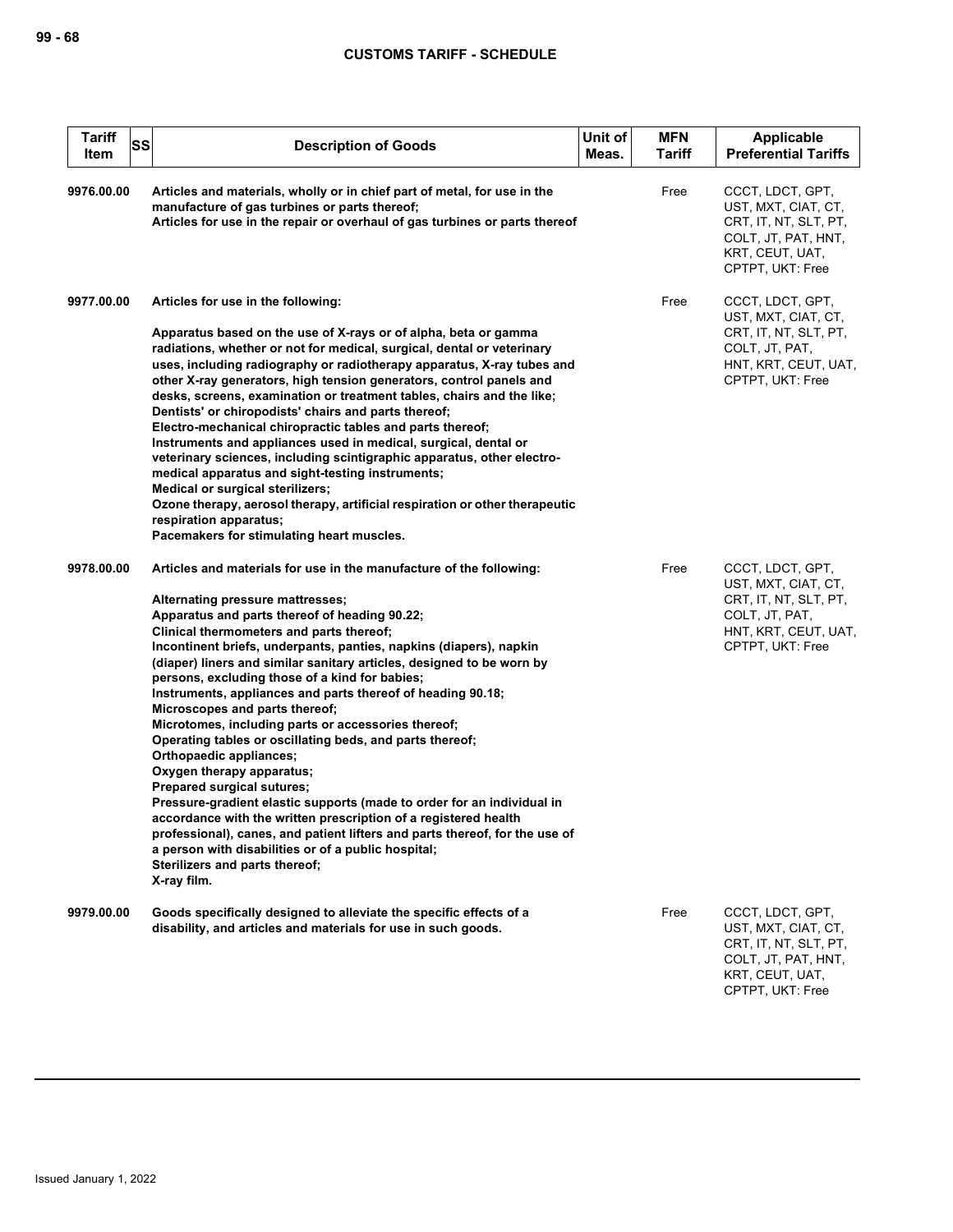| ×<br>۰,<br>٠ |  | ۰. |
|--------------|--|----|
|--------------|--|----|

| <b>Tariff</b><br>SS<br>Item | <b>Description of Goods</b>                                                                                                                                                                                                                                                                                                                                                                                                                                                                                                                                                                                                                                                                                                                                                                                                                                                                                                                                                                                                                                                                                                                                                                                                                                                                                    | Unit of<br>Meas. | <b>MFN</b><br><b>Tariff</b> | Applicable<br><b>Preferential Tariffs</b>                                                                                      |
|-----------------------------|----------------------------------------------------------------------------------------------------------------------------------------------------------------------------------------------------------------------------------------------------------------------------------------------------------------------------------------------------------------------------------------------------------------------------------------------------------------------------------------------------------------------------------------------------------------------------------------------------------------------------------------------------------------------------------------------------------------------------------------------------------------------------------------------------------------------------------------------------------------------------------------------------------------------------------------------------------------------------------------------------------------------------------------------------------------------------------------------------------------------------------------------------------------------------------------------------------------------------------------------------------------------------------------------------------------|------------------|-----------------------------|--------------------------------------------------------------------------------------------------------------------------------|
| 9982.00.00                  | Defence supplies, as defined in the Defence Production Act, covered by<br>a contract, the total value of which is \$250,000 or more, certified by the<br>Minister of Public Works and Government Services that the goods<br>supplied under the contract are defence supplies;<br>Articles and materials, imported by persons carrying on business in<br>Canada whom the Canadian Commercial Corporation verifies as having<br>been awarded contracts or sub-contracts under defence production and<br>development sharing arrangements between the Governments of<br>Canada and the United States, for use in the development or production<br>of goods, or for incorporation into goods, all for agencies of the<br>Government of the United States in connection with such contracts or<br>sub-contracts.                                                                                                                                                                                                                                                                                                                                                                                                                                                                                                    |                  | Free                        | CCCT, LDCT, GPT,<br>UST, MXT, CIAT, CT,<br>CRT, IT, NT, SLT, PT,<br>COLT, JT, PAT, HNT,<br>KRT, CEUT, UAT,<br>CPTPT, UKT: Free |
| 9984.00.00                  | Goods certified by the True Sport Foundation as complying with the<br>international competition standards applicable to the sport for which the<br>goods are designed and as being required by an athlete exclusively for<br>the purpose of training for or competing in an amateur competition of<br>international calibre, including goods for testing athletes for doping<br>control purposes, on condition that the goods are not sold or otherwise<br>disposed of within two years of importation, unless sold or otherwise<br>disposed of to persons who are entitled to import goods under this tariff<br>item.                                                                                                                                                                                                                                                                                                                                                                                                                                                                                                                                                                                                                                                                                         |                  | Free                        | CCCT, LDCT, GPT,<br>UST, MXT, CIAT, CT,<br>CRT, IT, NT, SLT, PT,<br>COLT, JT, PAT, HNT,<br>KRT, CEUT, UAT,<br>CPTPT, UKT: Free |
| 9985.00.00                  | Clerical or ecclesiastical garments, vestments or accessories (including<br>footwear and headgear) and parts thereof of Chapter 61, 62, 64 or 65;<br>furnishing articles of Chapter 63 for decorating religious buildings.                                                                                                                                                                                                                                                                                                                                                                                                                                                                                                                                                                                                                                                                                                                                                                                                                                                                                                                                                                                                                                                                                     |                  | 7.5%                        | LDCT, UST, MXT, CIAT,<br>CT.CRT.IT.NT.SLT.PT.<br>COLT, JT, PAT, HNT,<br>KRT, CEUT, UAT,<br>CPTPT, UKT: Free<br>GPT 6.5%        |
| 9986.00.00                  | Religious statues, statuettes, medals, crosses, figures, plaques or<br>ancestral shrines, and communion sets, oil stocks, crosiers, benitiers,<br>sprinklers, incensers, incense boats, baptismal shells or fonts,<br>scapulars, chapelets, rosaries, Scroll sets, Chanuka candlesticks,<br>Kiddush sets, Mezuzah boxes, Havdalah sets or Seder plates;<br>Parts of all the foregoing.                                                                                                                                                                                                                                                                                                                                                                                                                                                                                                                                                                                                                                                                                                                                                                                                                                                                                                                         |                  | Free                        | CCCT, LDCT, GPT,<br>UST, MXT, CIAT, CT,<br>CRT, IT, NT, SLT, PT,<br>COLT, JT, PAT, HNT,<br>KRT, CEUT, UAT,<br>CPTPT, UKT: Free |
| 9987.00.00                  | The following handicraft goods, originating in a country entitled to the<br>benefits of the General Preferential Tariff, having forms or<br>representing any national, territorial or religious symbols of the<br>geographical region where produced, having acquired their essential<br>characteristics by the handiwork of individual craftsmen using tools<br>held by hand or tools not powered by machines other than those<br>powered by hand or foot, being non-utilitarian and not copies or<br>imitations of handicraft goods of any country other than the country in<br>which they originate, and not produced in large quantities by<br>sophisticated tools or by moulding:<br>Puppets, musical instruments (other than guitars, viols,<br>harpsichords or copies of antique instruments), gourds and<br>calabashes, incense burners, retablos, fans, screens, lacquer ware,<br>hand-carved picture frames, hand-carved figurines of animals, and<br>religious symbols and statuettes, composed wholly or in chief part<br>by value of wood, if not more than their primary shape is attained by<br>mechanically powered tools or machines;<br>Ornaments, mirrors and figurines, composed wholly or in chief part<br>by value of bread dough;<br>Hookahs, nargiles, candelabra and incense burners, |                  | N/A                         | LDCT, GPT: Free                                                                                                                |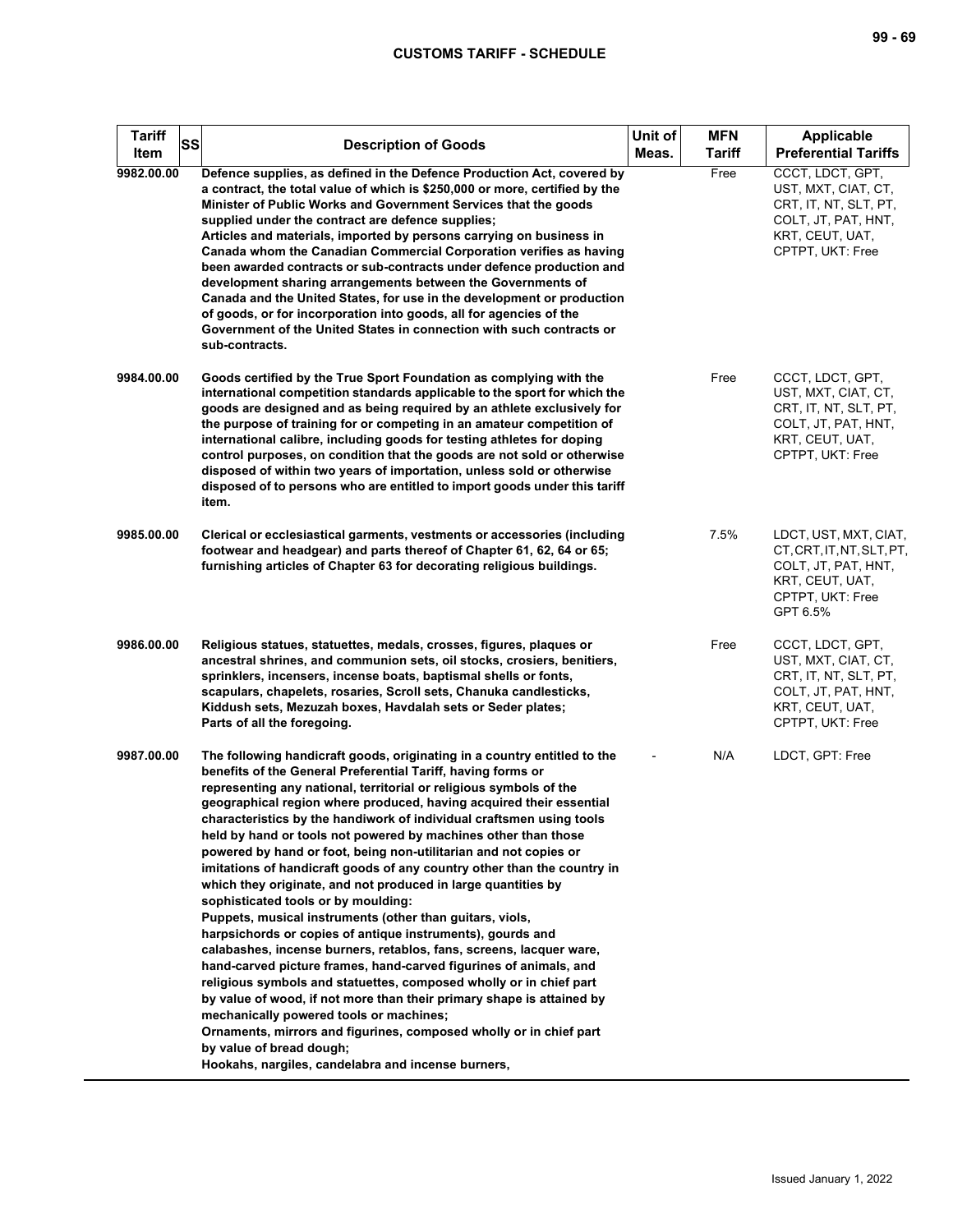| <b>Tariff</b><br>Item                                            | SS | <b>Description of Goods</b>                                                                                                | Unit of<br>Meas. | <b>MFN</b><br>Tariff | <b>Applicable</b><br><b>Preferential Tariffs</b> |  |  |  |
|------------------------------------------------------------------|----|----------------------------------------------------------------------------------------------------------------------------|------------------|----------------------|--------------------------------------------------|--|--|--|
| 9987.00.00<br>composed wholly or in chief part by value of clay; |    |                                                                                                                            |                  |                      |                                                  |  |  |  |
| continued                                                        |    |                                                                                                                            |                  |                      |                                                  |  |  |  |
|                                                                  |    | Figurines, fans, hats, musical instruments, toys, sitkas,                                                                  |                  |                      |                                                  |  |  |  |
|                                                                  |    | greeting cards and wall hangings, composed wholly or in chief part                                                         |                  |                      |                                                  |  |  |  |
|                                                                  |    | by weight of vegetable fibres or vegetable materials other than linen,                                                     |                  |                      |                                                  |  |  |  |
|                                                                  |    | cotton or corn husks;                                                                                                      |                  |                      |                                                  |  |  |  |
|                                                                  |    | Figurines, masks, baskets and artistic cut-outs, composed                                                                  |                  |                      |                                                  |  |  |  |
|                                                                  |    | wholly or in chief part by value of paper or papier maché;                                                                 |                  |                      |                                                  |  |  |  |
|                                                                  |    | Puppets, bellows, pouffes, bottle cases, and wine or water                                                                 |                  |                      |                                                  |  |  |  |
|                                                                  |    | bottles and jugs, composed wholly or in chief part by value of hide                                                        |                  |                      |                                                  |  |  |  |
|                                                                  |    | or of leather that has not been finished beyond tanning other than by                                                      |                  |                      |                                                  |  |  |  |
|                                                                  |    | individual craftsmen;<br>Figurines, costume jewellery, beads, belts, hair pins,                                            |                  |                      |                                                  |  |  |  |
|                                                                  |    | buttons, lamp bases and key holders, composed wholly or in chief                                                           |                  |                      |                                                  |  |  |  |
|                                                                  |    | part by value of coconut shell;                                                                                            |                  |                      |                                                  |  |  |  |
|                                                                  |    | Musical instruments, chimes, combs, fans, costume                                                                          |                  |                      |                                                  |  |  |  |
|                                                                  |    | jewellery, beads, belts, hair pins, wall and table decorations, buttons,                                                   |                  |                      |                                                  |  |  |  |
|                                                                  |    | lamp bases and key holders, composed wholly or in chief part by                                                            |                  |                      |                                                  |  |  |  |
|                                                                  |    | value of mother of pearl, horn, shell including tortoiseshell, or                                                          |                  |                      |                                                  |  |  |  |
|                                                                  |    | coral;                                                                                                                     |                  |                      |                                                  |  |  |  |
|                                                                  |    | Hookahs, nargiles, musical instruments, bells, gongs,                                                                      |                  |                      |                                                  |  |  |  |
|                                                                  |    | incense burners, masks, adzes, mattocks, finger and keyhole plates,                                                        |                  |                      |                                                  |  |  |  |
|                                                                  |    | door handles and locks, hinges and latches, samovars, kukris and                                                           |                  |                      |                                                  |  |  |  |
|                                                                  |    | machetes, composed wholly or in chief part by value of base metals,                                                        |                  |                      |                                                  |  |  |  |
|                                                                  |    | if not more than their primary shape is attained by mechanically                                                           |                  |                      |                                                  |  |  |  |
|                                                                  |    | powered tools or machines;                                                                                                 |                  |                      |                                                  |  |  |  |
|                                                                  |    | Bracelets, nargiles and hookahs, composed wholly or in                                                                     |                  |                      |                                                  |  |  |  |
|                                                                  |    | chief part by value of glass;                                                                                              |                  |                      |                                                  |  |  |  |
|                                                                  |    | Fabrics decorated with crewel embroidery, hand-woven<br>semi-finished wall hangings on back strap looms, reverse hand-sewn |                  |                      |                                                  |  |  |  |
|                                                                  |    | appliqué wall hangings, and dhurries, composed wholly or in chief                                                          |                  |                      |                                                  |  |  |  |
|                                                                  |    | part by weight of wool or cotton;                                                                                          |                  |                      |                                                  |  |  |  |
|                                                                  |    | Lanterns, composed wholly or in chief part by value of                                                                     |                  |                      |                                                  |  |  |  |
|                                                                  |    | stone.                                                                                                                     |                  |                      |                                                  |  |  |  |
|                                                                  |    |                                                                                                                            |                  |                      |                                                  |  |  |  |
|                                                                  |    | Under this Act, the Governor in Council may amend the list of                                                              |                  |                      |                                                  |  |  |  |
|                                                                  |    | goods in this tariff item.                                                                                                 |                  |                      |                                                  |  |  |  |
|                                                                  |    | Goods may be classified under this tariff item on production of a                                                          |                  |                      |                                                  |  |  |  |
|                                                                  |    | certificate in duplicate in the prescribed form with the information                                                       |                  |                      |                                                  |  |  |  |
|                                                                  |    | required to be provided with the form, and signed by a                                                                     |                  |                      |                                                  |  |  |  |
|                                                                  |    | representative of the government of the country of origin or any                                                           |                  |                      |                                                  |  |  |  |
|                                                                  |    | other authorized person in the country of origin recognized by the                                                         |                  |                      |                                                  |  |  |  |
|                                                                  |    | Minister of National Revenue as competent for that purpose.                                                                |                  |                      |                                                  |  |  |  |
| 9988.00.00                                                       |    | Apparatus, utensils, instruments and parts thereof, other than goods of                                                    |                  | Free                 | CCCT, LDCT, GPT,                                 |  |  |  |
|                                                                  |    | Chapter 70, when to be employed:                                                                                           |                  |                      | UST, MXT, CIAT, CT,                              |  |  |  |
|                                                                  |    |                                                                                                                            |                  |                      | CRT, IT, NT, SLT, PT,                            |  |  |  |
|                                                                  |    | (a) directly in teaching or research by                                                                                    |                  |                      | COLT, JT, PAT,                                   |  |  |  |
|                                                                  |    | (i) any elementary or secondary school, school for disabled persons,                                                       |                  |                      | HNT, KRT, CEUT, UAT,                             |  |  |  |
|                                                                  |    | university, community college or seminary of learning in Canada,                                                           |                  |                      | CPTPT, UKT: Free                                 |  |  |  |
|                                                                  |    | (ii) any educational or research organization named in Schedule II to the                                                  |                  |                      |                                                  |  |  |  |
|                                                                  |    | Financial Administration Act or any similar educational or research                                                        |                  |                      |                                                  |  |  |  |
|                                                                  |    | organization established by or under the authority of a provincial                                                         |                  |                      |                                                  |  |  |  |
|                                                                  |    | government,                                                                                                                |                  |                      |                                                  |  |  |  |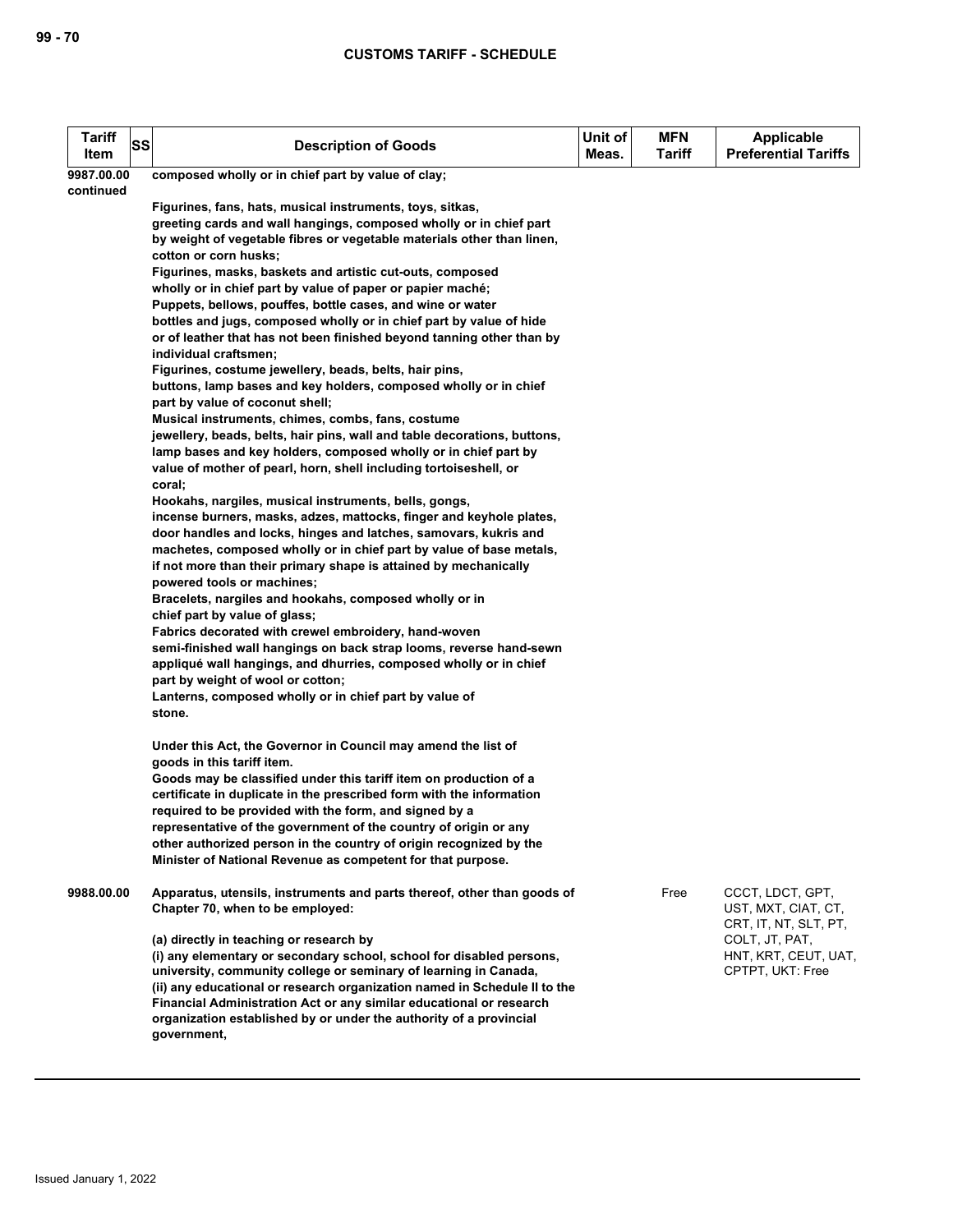| <b>Tariff</b><br>SS<br>Item | <b>Description of Goods</b>                                                                                                                                                                                                                                                                                                                                                                                                                                                                                                                                                                                                                                                                                                                                                                                                                                                                                                                                                                                                                                                                                                                                                                                                                                                                                                                                                                                                                                                                                                                                                                                                                                                 | Unit of<br>Meas. | <b>MFN</b><br><b>Tariff</b> | <b>Applicable</b><br><b>Preferential Tariffs</b>                                                                               |
|-----------------------------|-----------------------------------------------------------------------------------------------------------------------------------------------------------------------------------------------------------------------------------------------------------------------------------------------------------------------------------------------------------------------------------------------------------------------------------------------------------------------------------------------------------------------------------------------------------------------------------------------------------------------------------------------------------------------------------------------------------------------------------------------------------------------------------------------------------------------------------------------------------------------------------------------------------------------------------------------------------------------------------------------------------------------------------------------------------------------------------------------------------------------------------------------------------------------------------------------------------------------------------------------------------------------------------------------------------------------------------------------------------------------------------------------------------------------------------------------------------------------------------------------------------------------------------------------------------------------------------------------------------------------------------------------------------------------------|------------------|-----------------------------|--------------------------------------------------------------------------------------------------------------------------------|
|                             | (iii) any non-governmental organization incorporated or established in<br>Canada solely for educational purposes or solely for the purpose of<br>carrying out research designed to benefit the public at large, if carrying<br>out its objectives without pecuniary return to its members or<br>shareholders other than as salaries or fees for duties performed or as<br>reimbursement of expenses incurred, or<br>(iv) any school, either separately incorporated in Canada or, if not<br>incorporated, not related in any manner to non-qualifying organizations,<br>solely established to offer instruction intended to provide individuals<br>with the skills required for a trade or other gainful occupation or to<br>increase skills or proficiency therein; or<br>(b) in the conservation, restoration, exhibition, circulation or study of<br>artifacts, specimens, records, works of art or library collections by<br>libraries, art galleries, archives, historical houses or sites, zoological<br>gardens, planetaria, botanical gardens, aquaria, nature centres or other<br>museums, if offering their services to the public generally and if<br>carrying out their objectives without pecuniary return to their members<br>or shareholders other than as salaries or fees for duties performed or as<br>reimbursement of expenses incurred; and<br>Microfilms, filmstrips, slides, cinematographic films, maps, charts,<br>pictures, designs, photographs, video tape recordings and sound<br>recordings, when for use by the above described organizations or by<br>organizations incorporated or established in Canada solely for religious<br>purposes. |                  |                             |                                                                                                                                |
| 9989.00.00                  | Articles (other than antiques of an age exceeding 100 years, spirits or<br>wines) produced more than 50 years prior to the date of accounting.                                                                                                                                                                                                                                                                                                                                                                                                                                                                                                                                                                                                                                                                                                                                                                                                                                                                                                                                                                                                                                                                                                                                                                                                                                                                                                                                                                                                                                                                                                                              |                  | Free                        | CCCT, LDCT, GPT,<br>UST, MXT, CIAT, CT,<br>CRT, IT, NT, SLT, PT,<br>COLT, JT, PAT, HNT,<br>KRT, CEUT, UAT,<br>CPTPT, UKT: Free |
| 9990.00.00                  | Commercial samples imported from one of the countries listed below,<br>regardless of the country of origin or tariff treatment, solely for the<br>solicitation of orders for goods or services provided from a country<br>other than Canada, and<br>(i) having a value, individually or in the aggregate as shipped, of not<br>more than one United States dollar or the equivalent amount in<br>Canadian currency or the currency of the country from which it was<br>imported, or<br>(ii) that are so marked, torn, perforated or otherwise treated that they are<br>unsuitable for sale or for use except as commercial samples,<br>on condition that any person authorized to account for the commercial<br>samples in accordance with the Customs Act shall submit:<br>(a) an invoice, bill of lading or written statement from the foreign<br>supplier of the samples indicating their value; and<br>(b) any documentation establishing that the importer is a representative<br>of the foreign supplier, or is acting on behalf of such a representative.<br><b>Countries:</b><br>Chile<br>Colombia<br>Costa Rica<br><b>CPTPP Country</b><br><b>Honduras</b><br>Korea<br>Mexico                                                                                                                                                                                                                                                                                                                                                                                                                                                                                      |                  | N/A                         | UST, MXT, CT, CRT,<br>PT, COLT, PAT, HNT,<br>KRT, CPTPT: Free                                                                  |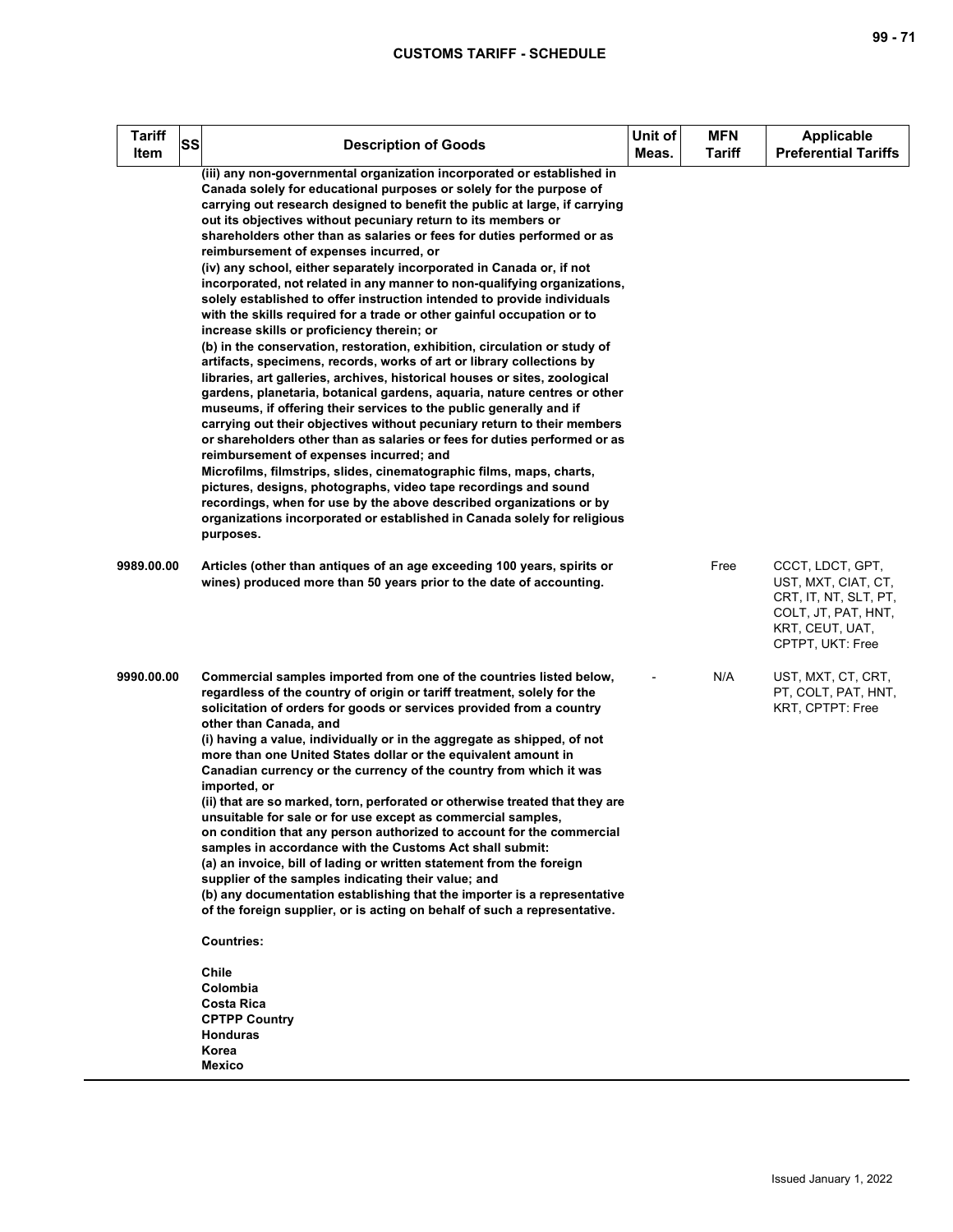| <b>Tariff</b><br>Item | SS<br><b>Description of Goods</b>                                                                                                                                                                                                                                                                                                                                                                                                                                                                                                                                                                                                                                                                                                                                                                                                                                                                                                                                                                                                                                                                                                                                                                                                                                        | Unit of<br>Meas. | <b>MFN</b><br>Tariff | <b>Applicable</b><br><b>Preferential Tariffs</b>                                                                               |
|-----------------------|--------------------------------------------------------------------------------------------------------------------------------------------------------------------------------------------------------------------------------------------------------------------------------------------------------------------------------------------------------------------------------------------------------------------------------------------------------------------------------------------------------------------------------------------------------------------------------------------------------------------------------------------------------------------------------------------------------------------------------------------------------------------------------------------------------------------------------------------------------------------------------------------------------------------------------------------------------------------------------------------------------------------------------------------------------------------------------------------------------------------------------------------------------------------------------------------------------------------------------------------------------------------------|------------------|----------------------|--------------------------------------------------------------------------------------------------------------------------------|
|                       | Panama<br>Peru<br><b>United States</b>                                                                                                                                                                                                                                                                                                                                                                                                                                                                                                                                                                                                                                                                                                                                                                                                                                                                                                                                                                                                                                                                                                                                                                                                                                   |                  |                      |                                                                                                                                |
| 9991.00.00            | Samples representative of a particular category of goods that have been<br>produced or an article for which production is contemplated, including<br>any package, case, binder or other article attached to or imported as an<br>integral part of the samples, on condition that:<br>(a) the aggregate of duties and all taxes otherwise payable on the<br>samples does not exceed two dollars;<br>(b) the samples will be used only in soliciting orders for goods of the<br>kind represented by the samples and these goods will be supplied direct<br>from abroad; and<br>(c) there is not more than one sample of each kind or quality in a<br>shipment except that in the case of foodstuffs, non-alcoholic beverages,<br>perfumes and chemical products that will be consumed or destroyed<br>during demonstration, a shipment may consist of more than one sample<br>of each kind or quality when the quantity and the manner in which they<br>are packaged preclude their being used otherwise than as samples.<br>If it is necessary, according to a customs officer, the samples may be<br>made useless as merchandise by marking, tearing, perforating, gluing<br>or other alteration, but not in such a manner as to destroy their<br>usefulness as samples. |                  | Free                 | CCCT, LDCT, GPT,<br>UST, MXT, CIAT, CT,<br>CRT, IT, NT, SLT, PT,<br>COLT, JT, PAT, HNT,<br>KRT, CEUT, UAT,<br>CPTPT, UKT: Free |
| 9992.00.00            | Goods, regardless of the country of origin or tariff treatment, other than<br>the goods of tariff item No. 9971.00.00, returned to Canada after having<br>been exported to one of the countries listed below for repair or<br>alteration in that country.<br><b>Countries:</b><br>Chile<br>Colombia<br>Costa Rica<br><b>CPTPP Country</b><br><b>CUKTCA beneficiary</b><br><b>Honduras</b><br>an EU Country or other CETA beneficiary<br>Israel or another CIFTA beneficiary<br>Jordan<br>Korea<br>Mexico<br>Panama<br>Peru<br><b>United States</b>                                                                                                                                                                                                                                                                                                                                                                                                                                                                                                                                                                                                                                                                                                                       |                  | N/A                  | UST, MXT, CIAT, CT,<br>CRT, PT, COLT, JT,<br>PAT, HNT, KRT, CEUT,<br>CPTPT, UKT: Free                                          |
| 9993.00.00            | Goods, not including conveyances, containers or baggage<br>of tariff item No. 9801.10.10, 9801.10.20, 9801.10.30 or 9801.20.00,<br>or of Chapter 89 (except when imported for the purpose of repair,<br>overhaul, alteration, adjustment, storage, display at an exhibition<br>of similar manufacturers, racing, testing, certification by an<br>accredited organization, or to be employed in the production of<br>films or commercials, or in response to an emergency or<br>emergency response training exercise, or for in-transit<br>movement through Canada, or as a commercial sample, or when<br>imported by non-resident teams or athletes, or their support<br>personnel, for their use in professional or organized amateur                                                                                                                                                                                                                                                                                                                                                                                                                                                                                                                                   |                  | Free                 | CCCT, LDCT, GPT,<br>UST, MXT, CIAT, CT,<br>CRT, IT, NT, SLT, PT,<br>COLT, JT, PAT,<br>HNT, KRT, CEUT, UAT,<br>CPTPT, UKT: Free |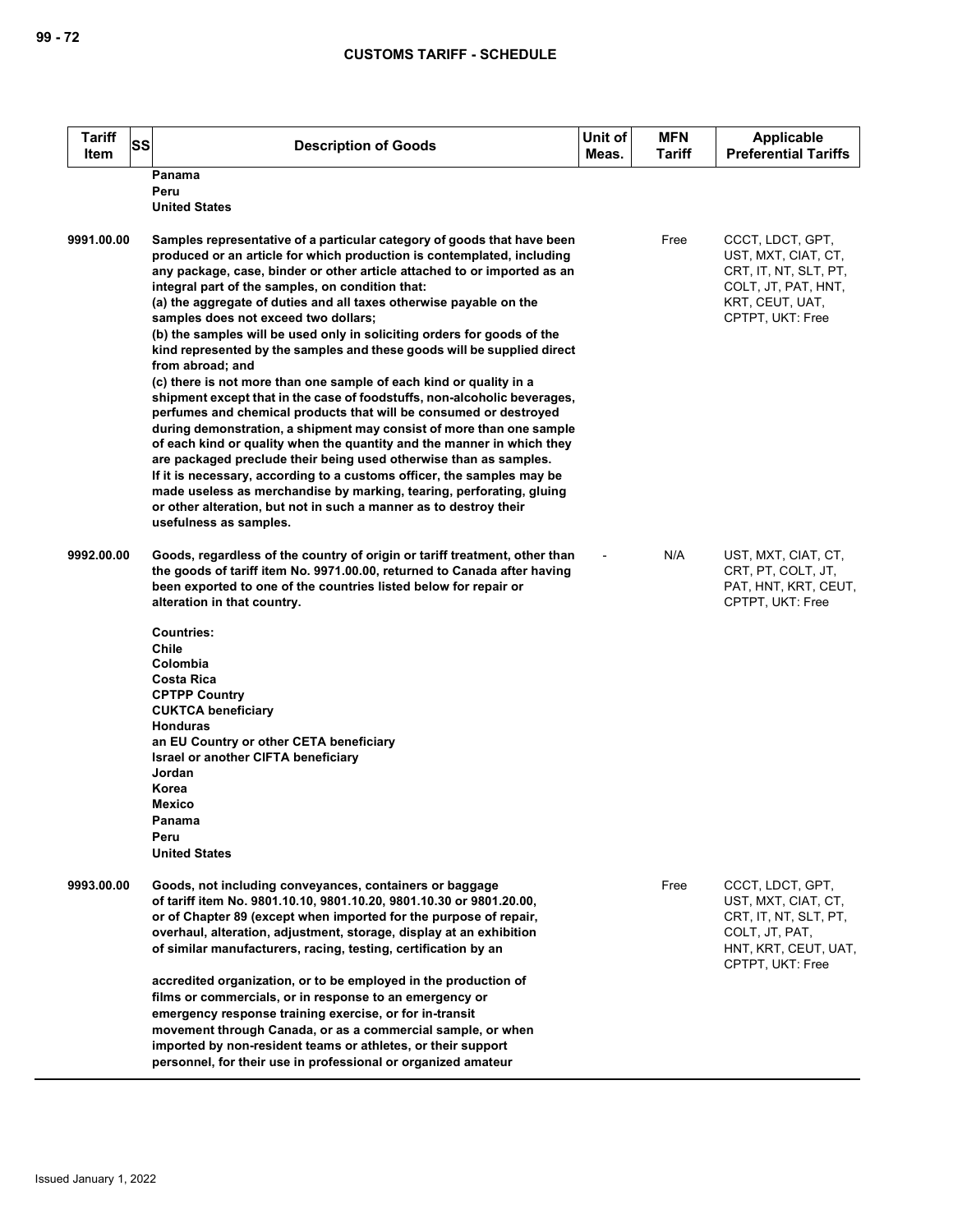## **CUSTOMS TARIFF - SCHEDULE**

| <b>Tariff</b><br>Item | SS | <b>Description of Goods</b>                                                                                                         | Unit of<br>Meas. | <b>MFN</b><br>Tariff | <b>Applicable</b><br><b>Preferential Tariffs</b> |
|-----------------------|----|-------------------------------------------------------------------------------------------------------------------------------------|------------------|----------------------|--------------------------------------------------|
| 9993.00.00            |    | sports activities, or when imported by non-residents for their use                                                                  |                  |                      |                                                  |
| continued             |    | in providing live entertainment such as aquatic displays), when                                                                     |                  |                      |                                                  |
|                       |    | imported on a temporary basis, on condition that                                                                                    |                  |                      |                                                  |
|                       |    | (a) the goods are not sold or further manufactured or processed                                                                     |                  |                      |                                                  |
|                       |    | in Canada;<br>(a.1) the goods are not leased except where imported for use                                                          |                  |                      |                                                  |
|                       |    | (i) in an emergency or emergency response training exercise,                                                                        |                  |                      |                                                  |
|                       |    | (ii) on loan pending delivery of new machinery or equipment on                                                                      |                  |                      |                                                  |
|                       |    | order, or                                                                                                                           |                  |                      |                                                  |
|                       |    | (iii) as temporary replacements for machines or other equipment                                                                     |                  |                      |                                                  |
|                       |    | previously accounted for and undergoing repairs;                                                                                    |                  |                      |                                                  |
|                       |    | (b) the use of the goods is specified by the importer at the time                                                                   |                  |                      |                                                  |
|                       |    | of reporting of the goods under the Customs Act, that use is not                                                                    |                  |                      |                                                  |
|                       |    | limited or restricted by regulation, and the goods are released for                                                                 |                  |                      |                                                  |
|                       |    | that specified use;                                                                                                                 |                  |                      |                                                  |
|                       |    | (c) the goods are imported in no greater quantity than is                                                                           |                  |                      |                                                  |
|                       |    | reasonable, in the view of the Minister of Public Safety and<br>Emergency Preparedness or a designated customs officer, for the use |                  |                      |                                                  |
|                       |    | specified under paragraph (b);                                                                                                      |                  |                      |                                                  |
|                       |    | (d) the goods are accompanied, in prescribed circumstances, by                                                                      |                  |                      |                                                  |
|                       |    | prescribed documents and by security of a nature and in an                                                                          |                  |                      |                                                  |
|                       |    | amount satisfactory to the Minister of Public Safety and                                                                            |                  |                      |                                                  |
|                       |    | Emergency Preparedness or a designated customs officer,                                                                             |                  |                      |                                                  |
|                       |    | unless otherwise provided by regulation;                                                                                            |                  |                      |                                                  |
|                       |    | (e) the goods are not diverted to a use that is limited or restricted                                                               |                  |                      |                                                  |
|                       |    | by regulation, or to a use that would preclude the goods from                                                                       |                  |                      |                                                  |
|                       |    | being classified under this tariff item; and,                                                                                       |                  |                      |                                                  |
|                       |    | (f) within eighteen months of the date of the reporting of the                                                                      |                  |                      |                                                  |
|                       |    | goods under the Customs Act or within any other period<br>prescribed for those goods, the goods are:                                |                  |                      |                                                  |
|                       |    | (i) exported from Canada and evidence, satisfactory to the                                                                          |                  |                      |                                                  |
|                       |    | Minister of Public Safety and Emergency Preparedness or a                                                                           |                  |                      |                                                  |
|                       |    | designated customs officer, of the exportation is provided to the                                                                   |                  |                      |                                                  |
|                       |    | Minister of Public Safety and Emergency Preparedness or the                                                                         |                  |                      |                                                  |
|                       |    | designated customs officer,                                                                                                         |                  |                      |                                                  |
|                       |    | (ii) destroyed and the destruction is certified by a customs officer                                                                |                  |                      |                                                  |
|                       |    | or by another person designated by the Minister of Public Safety                                                                    |                  |                      |                                                  |
|                       |    | and Emergency Preparedness, or                                                                                                      |                  |                      |                                                  |
|                       |    | (iii) consumed or expended under prescribed circumstances.                                                                          |                  |                      |                                                  |
|                       |    | The following definitions apply to this tariff item.                                                                                |                  |                      |                                                  |
|                       |    | "accredited organization" means an organization accredited by                                                                       |                  |                      |                                                  |
|                       |    | the Standards Council of Canada to certify that goods tested or                                                                     |                  |                      |                                                  |
|                       |    | examined by that organization meet the standards set by the                                                                         |                  |                      |                                                  |
|                       |    | Council in respect of those goods.                                                                                                  |                  |                      |                                                  |
|                       |    | "emergency" means an urgent and critical situation of a                                                                             |                  |                      |                                                  |
|                       |    | temporary nature that                                                                                                               |                  |                      |                                                  |
|                       |    | (a) is of such proportions or nature as to exceed the capacity or                                                                   |                  |                      |                                                  |
|                       |    | authority of a province or municipality to deal with it;                                                                            |                  |                      |                                                  |
|                       |    | (b) is caused by an actual or imminent                                                                                              |                  |                      |                                                  |
|                       |    | (i) fire, flood, drought, storm, earthquake, or other natural                                                                       |                  |                      |                                                  |
|                       |    | phenomenon,                                                                                                                         |                  |                      |                                                  |
|                       |    | (ii) disease in human beings, animals or plants,                                                                                    |                  |                      |                                                  |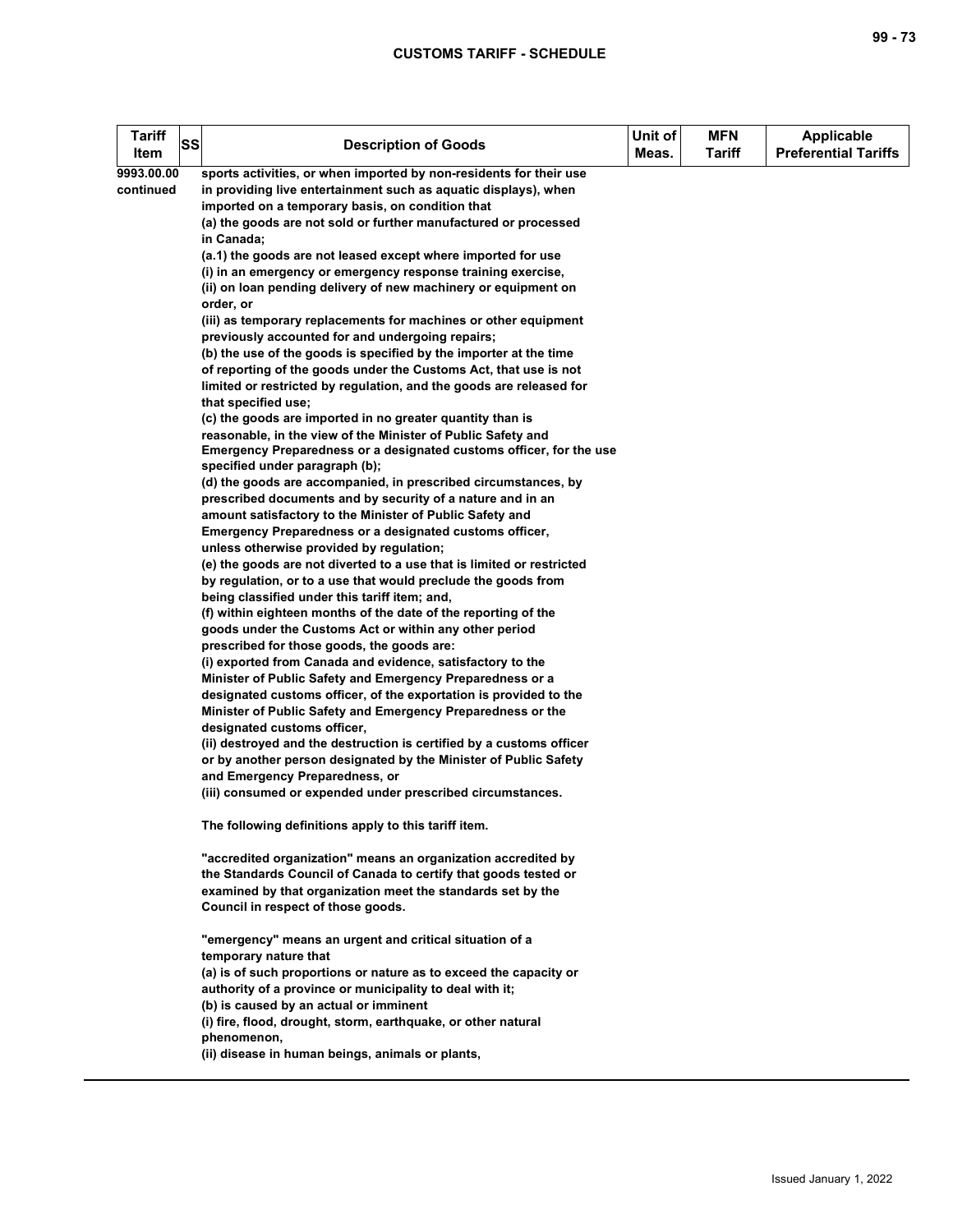| <b>Tariff</b><br>SS<br>Item | <b>Description of Goods</b>                                                                                                                                                                                                                                                                                                                                                                                                                                                                                                                                                                                                                                                                                                                                                                                                | Unit of<br>Meas. | <b>MFN</b><br><b>Tariff</b> | <b>Applicable</b><br><b>Preferential Tariffs</b>                                                                               |
|-----------------------------|----------------------------------------------------------------------------------------------------------------------------------------------------------------------------------------------------------------------------------------------------------------------------------------------------------------------------------------------------------------------------------------------------------------------------------------------------------------------------------------------------------------------------------------------------------------------------------------------------------------------------------------------------------------------------------------------------------------------------------------------------------------------------------------------------------------------------|------------------|-----------------------------|--------------------------------------------------------------------------------------------------------------------------------|
| 9993.00.00<br>continued     | (iii) accident or pollution, or<br>(iv) act of sabotage or terrorism; and<br>(c) results or may result in<br>(i) danger to the lives, health or safety of individuals,<br>(ii) danger to property,<br>(iii) social disruption, or<br>(iv) a breakdown in the flow of essential goods, services or<br>resources.<br>"emergency response training exercise" means an activity<br>intended to educate or provide training related to emergency<br>preparedness.<br>"exhibition" means a display of goods open to the general<br>public.                                                                                                                                                                                                                                                                                       |                  |                             |                                                                                                                                |
| 9994.00.00                  | Articles of heading 39.18, 39.20, 39.21, 39.25, 39.26, 40.08, 40.16, 44.21,<br>46.01, 48.14, 48.21, 51.11, 51.12, 52.08, 52.09, 52.10, 52.11, 52.12, 53.09,<br>53.10, 53.11, 54.01, 54.07, 54.08, 55.12, 55.13, 55.14, 55.15, 55.16, 56.03,<br>56.07, 57.02, 57.03, 57.05, 58.01, 58.02, 58.03, 58.04, 58.05, 58.06, 58.08,<br>58.09, 58.10, 58.11, 59.03, 59.04, 59.05, 59.06, 60.01, 60.02, 60.03, 60.04,<br>60.05, 60.06, 63.02, 63.07, 70.19, 73.15, 73.26 or 76.16, to be marked, torn,<br>perforated or otherwise treated so as to be unsuitable for sale or for use<br>except as commercial samples, specified or provided by a customer at<br>arm's length, for use in the manufacture of sample books, sample cards,<br>sample chain sets, sample boards, sample boxes, sample displays and<br>sample stack sets. |                  | Free                        | CCCT, LDCT, GPT,<br>UST, MXT, CIAT, CT,<br>CRT, IT, NT, SLT, PT,<br>COLT, JT, PAT, HNT,<br>KRT, CEUT, UAT,<br>CPTPT, UKT: Free |
| 9995.00.00                  | Woven fabrics, whether or not embroidered, solely of single cotton<br>yarns, measuring 70 decitex or more but not exceeding 150 decitex,<br>having a sum of yarns per 10 cm in the warp and the weft of 790 or more,<br>with an air permeability not exceeding 5.0 cm <sup>3</sup> /cm <sup>2</sup> -s-1 as determined by<br>CAN/CGSB-4.2 No. 36-M89, for use in the manufacture of shells for<br>duvets, featherbeds and pillows filled solely with "commercial landfowl<br>feather", "commercial waterfowl feather", or "commercial down" or any<br>combination thereof, as defined in the Textile Labelling and Advertising<br>Regulations, or synthetic staple fibres of Chapter 55.<br>Shells, made of fabrics of Chapter 52,54, 55, 58 or 60, for use in the                                                         |                  | Free                        | LDCT, UST, MXT, CIAT,<br>CT, CRT, IT, NT, SLT, PT,<br>COLT, JT, PAT, HNT,<br>KRT, CEUT, UAT,<br>CPTPT, UKT: Free               |

**manufacture of duvets, featherbeds and pillows filled solely as** 

**described above.**